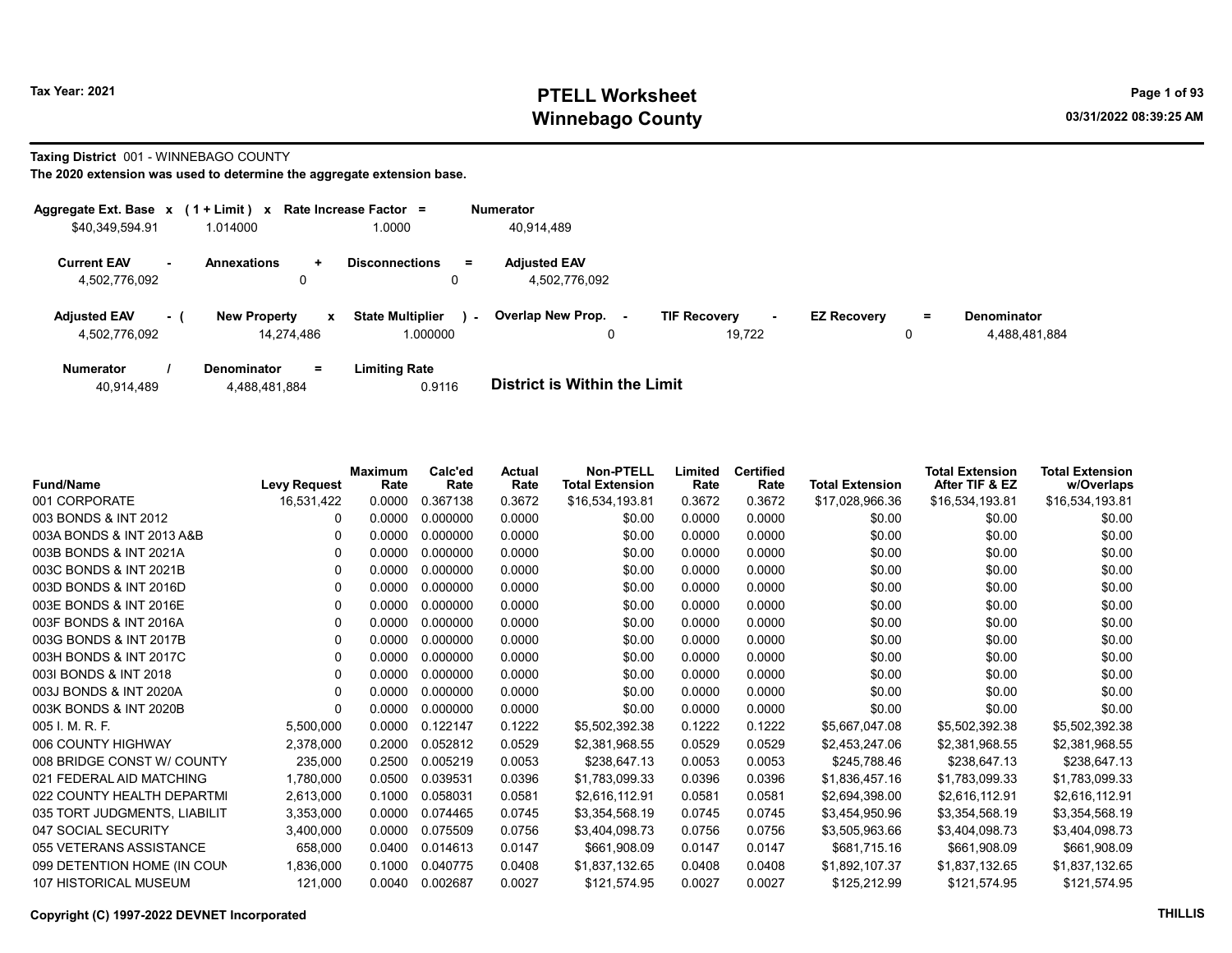# Tax Year: 2021 **PTELL Worksheet** Page 2 of 93 Winnebago County and the county of the county of the county of the county of the county of the county of the county of the county of the county of the county of the county of the county of the county of the county of the c

| <b>Fund/Name</b><br><b>113 NURSING HOME</b> | <b>Levy Request</b><br>901,000, | <b>Maximum</b><br>Rate<br>0.1000 | Calc'ed<br>Rate<br>0.042218 | Actual<br>Rate<br>0.0423 | <b>Non-PTELL</b><br><b>Total Extension</b><br>\$1,904,674.29 | ∟imited<br>Rate<br>0.0423 | <b>Certified</b><br>Rate<br>0.0423 | <b>Total Extension</b><br>\$1,961,670.14 | <b>Total Extension</b><br>After TIF & EZ<br>\$1,904,674.29 | <b>Total Extension</b><br>w/Overlaps<br>\$1,904,674.29 |
|---------------------------------------------|---------------------------------|----------------------------------|-----------------------------|--------------------------|--------------------------------------------------------------|---------------------------|------------------------------------|------------------------------------------|------------------------------------------------------------|--------------------------------------------------------|
| 157 CHILDRENS ADVOCACY CEN                  | 155.000                         | 0.0040                           | 0.003442                    | 0.0035                   | \$157,597.16                                                 | 0.0035                    | 0.0035                             | \$162,313.13                             | \$157,597.16                                               | \$157,597.16                                           |
| 200 REVENUE RECAPTURE ADJ                   | 169.388                         | 0.0000                           | 0.003762                    | 0.0038                   | \$171.105.49                                                 | 0.0038                    | 0.0038                             | \$176,225.69                             | \$171.105.49                                               | \$171.105.49                                           |
| Totals (Capped)                             | 40,461,422                      |                                  | 0.898587                    | 0.8994                   | \$40.497.968.17                                              | 0.8994                    | 0.8994                             | \$41.709.837.53                          | \$40.497.968.17                                            | \$40,497,968.17                                        |
| <b>Totals (Not Capped)</b>                  | 169.388                         |                                  | 0.003762                    | 0.0038                   | \$171.105.49                                                 | 0.0038                    | 0.0038                             | \$176,225.69                             | \$171.105.49                                               | \$171.105.49                                           |
| Totals (All)                                | 40,630,810                      |                                  | 0.902349                    | 0.9032                   | \$40,669,073.66                                              | 0.9032                    | 0.9032                             | \$41,886,063.22                          | \$40,669,073.66                                            | \$40,669,073.66                                        |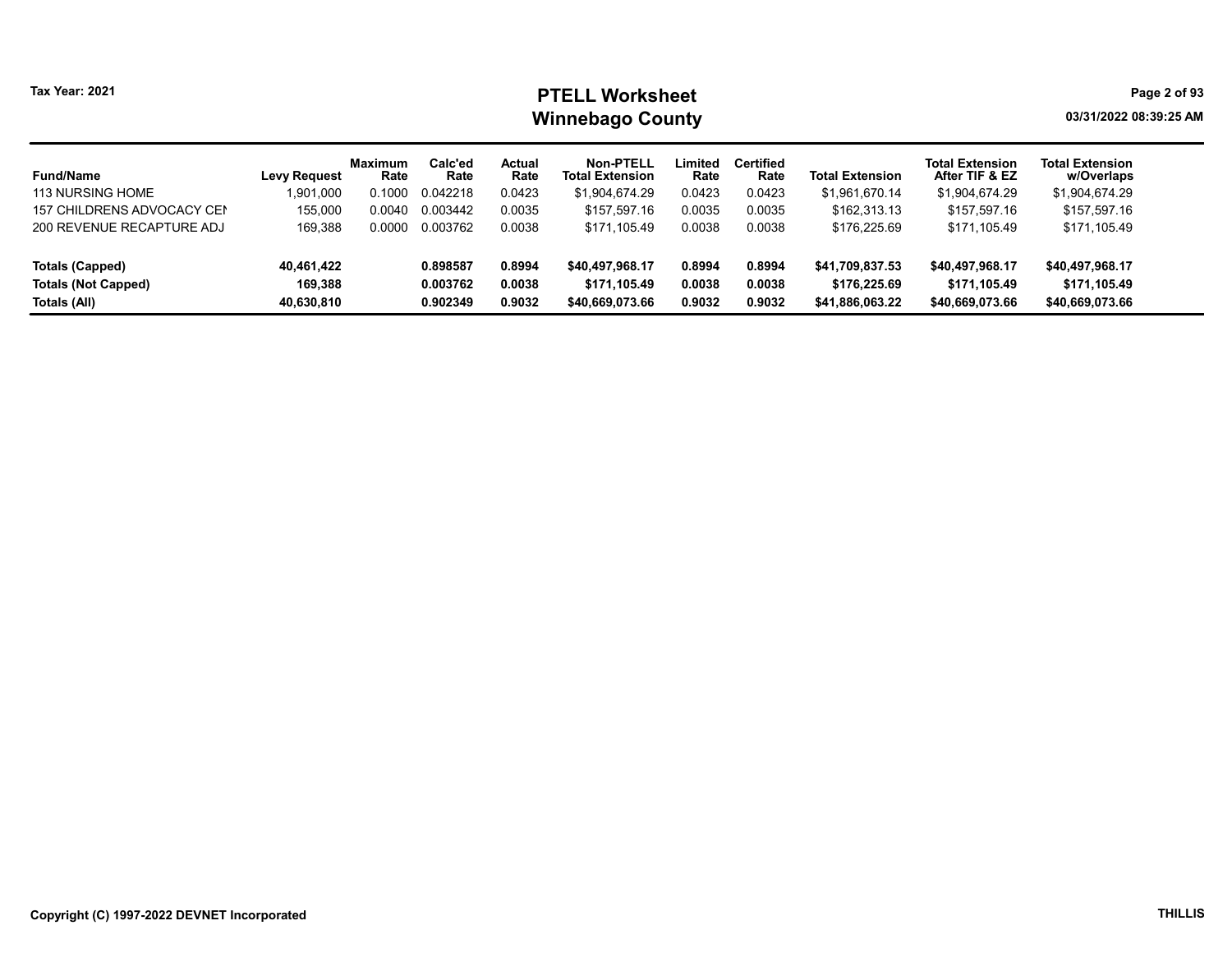# Tax Year: 2021 **PTELL Worksheet** Page 3 of 93 Winnebago County and the county of the county of the county of the county of the county of the county of the county of the county of the county of the county of the county of the county of the county of the county of the c

#### Taxing District 002 - FOREST PRESERVE

| Aggregate Ext. Base $x$ (1 + Limit) x Rate Increase Factor =<br>\$4,194,886.87 | 1.014000                                   | 1.0000                  |                           | <b>Numerator</b><br>4,253,615 |                                            |                     |                          |                         |                                                 |                                      |
|--------------------------------------------------------------------------------|--------------------------------------------|-------------------------|---------------------------|-------------------------------|--------------------------------------------|---------------------|--------------------------|-------------------------|-------------------------------------------------|--------------------------------------|
| <b>Current EAV</b><br>$\sim$<br>4,502,776,092                                  | <b>Annexations</b><br>$\ddot{}$<br>0       | <b>Disconnections</b>   | $\equiv$<br>0             | <b>Adjusted EAV</b>           | 4,502,776,092                              |                     |                          |                         |                                                 |                                      |
| <b>Adjusted EAV</b><br>$-$ (<br>4,502,776,092                                  | <b>New Property</b><br>x<br>14,274,486     | <b>State Multiplier</b> | $\rightarrow$<br>1.000000 |                               | Overlap New Prop. -<br>0                   | <b>TIF Recovery</b> | 19,722                   | <b>EZ Recovery</b><br>0 | <b>Denominator</b><br>$\equiv$<br>4,488,481,884 |                                      |
| <b>Numerator</b><br>4,253,615                                                  | <b>Denominator</b><br>$=$<br>4,488,481,884 | <b>Limiting Rate</b>    | 0.0948                    |                               | District is Over the Limit                 |                     |                          |                         |                                                 |                                      |
| <b>Limiting Rate</b><br>0.0948                                                 | <b>Computed Rate</b><br>$=$<br>0.096600    | <b>Reduction Factor</b> | 0.9814                    |                               |                                            |                     |                          |                         |                                                 |                                      |
| <b>Fund/Name</b>                                                               | <b>Levy Request</b>                        | <b>Maximum</b><br>Rate  | Calc'ed<br>Rate           | <b>Actual</b><br>Rate         | <b>Non-PTELL</b><br><b>Total Extension</b> | Limited<br>Rate     | <b>Certified</b><br>Rate | <b>Total Extension</b>  | <b>Total Extension</b><br>After TIF & EZ        | <b>Total Extension</b><br>w/Overlaps |
| 001 CORPORATE                                                                  | 2,461,000                                  | 0.0600                  | 0.054655                  | 0.0547                        | \$2,463,018.52                             | 0.0533              | 0.0533                   | \$2,471,797.13          | \$2,399,979.66                                  | \$2,399,979.66                       |
| 003 BONDS & INT 2002A                                                          | $\Omega$                                   | 0.0000                  | 0.000000                  | 0.0000                        | \$0.00                                     | 0.0000              | 0.0000                   | \$0.00                  | \$0.00                                          | \$0.00                               |
| 003A BONDS & INT 2006                                                          | 345,000                                    | 0.0000                  | 0.007662                  | 0.0077                        | \$346,713.76                               | 0.0077              | 0.0077                   | \$357,088.89            | \$346,713.76                                    | \$346,713.76                         |
| 003B BONDS & INT 2016                                                          | 45,150                                     | 0.0000                  | 0.001003                  | 0.0011                        | \$49,530.54                                | 0.0011              | 0.0011                   | \$51,012.70             | \$49,530.54                                     | \$49,530.54                          |
| 005 I. M. R. F.                                                                | 212,121                                    | 0.0000                  | 0.004711                  | 0.0048                        | \$216,133.25                               | 0.0048              | 0.0048                   | \$222,600.87            | \$216,133.25                                    | \$216,133.25                         |
| 035 TORT JUDGMENTS, LIABILIT                                                   | 217,172                                    | 0.0000                  | 0.004823                  | 0.0049                        | \$220,636.03                               | 0.0049              | 0.0049                   | \$227,238.39            | \$220,636.03                                    | \$220,636.03                         |
| 047 SOCIAL SECURITY                                                            | 126,263                                    | 0.0000                  | 0.002804                  | 0.0029                        | \$130,580.51                               | 0.0029              | 0.0029                   | \$134,488.02            | \$130,580.51                                    | \$130,580.51                         |
| <b>121 BOTANICAL GARDENS</b>                                                   | 198,000                                    | 0.0048                  | 0.004397                  | 0.0044                        | \$198,122.15                               | 0.0044              | 0.0044                   | \$204,050.80            | \$198,122.15                                    | \$198,122.15                         |
| 137 DEV OF FORESTS & CONST                                                     | 1,120,000                                  | 0.0250                  | 0.024874                  | 0.0249                        | \$1,121,191.25                             | 0.0245              | 0.0245                   | \$1,136,191.93          | \$1,103,180.14                                  | \$1,103,180.14                       |
| 200 REVENUE RECAPTURE ADJ                                                      | 19,284                                     | 0.0000                  | 0.000428                  | 0.0005                        | \$22,513.88                                | 0.0005              | 0.0005                   | \$23,187.59             | \$22,513.88                                     | \$22,513.88                          |
| <b>Totals (Capped)</b>                                                         | 4,334,556                                  |                         | 0.096264                  | 0.0966                        | \$4,349,681.71                             | 0.0948              | 0.0948                   | \$4,396,367.13          | \$4,268,631.74                                  | \$4,268,631.74                       |
| <b>Totals (Not Capped)</b>                                                     | 409,434                                    |                         | 0.009093                  | 0.0093                        | \$418,758.18                               | 0.0093              | 0.0093                   | \$431,289.18            | \$418,758.18                                    | \$418,758.18                         |
| Totals (All)                                                                   | 4,743,990                                  |                         | 0.105357                  | 0.1059                        | \$4,768,439.89                             | 0.1041              | 0.1041                   | \$4,827,656.31          | \$4,687,389.92                                  | \$4,687,389.92                       |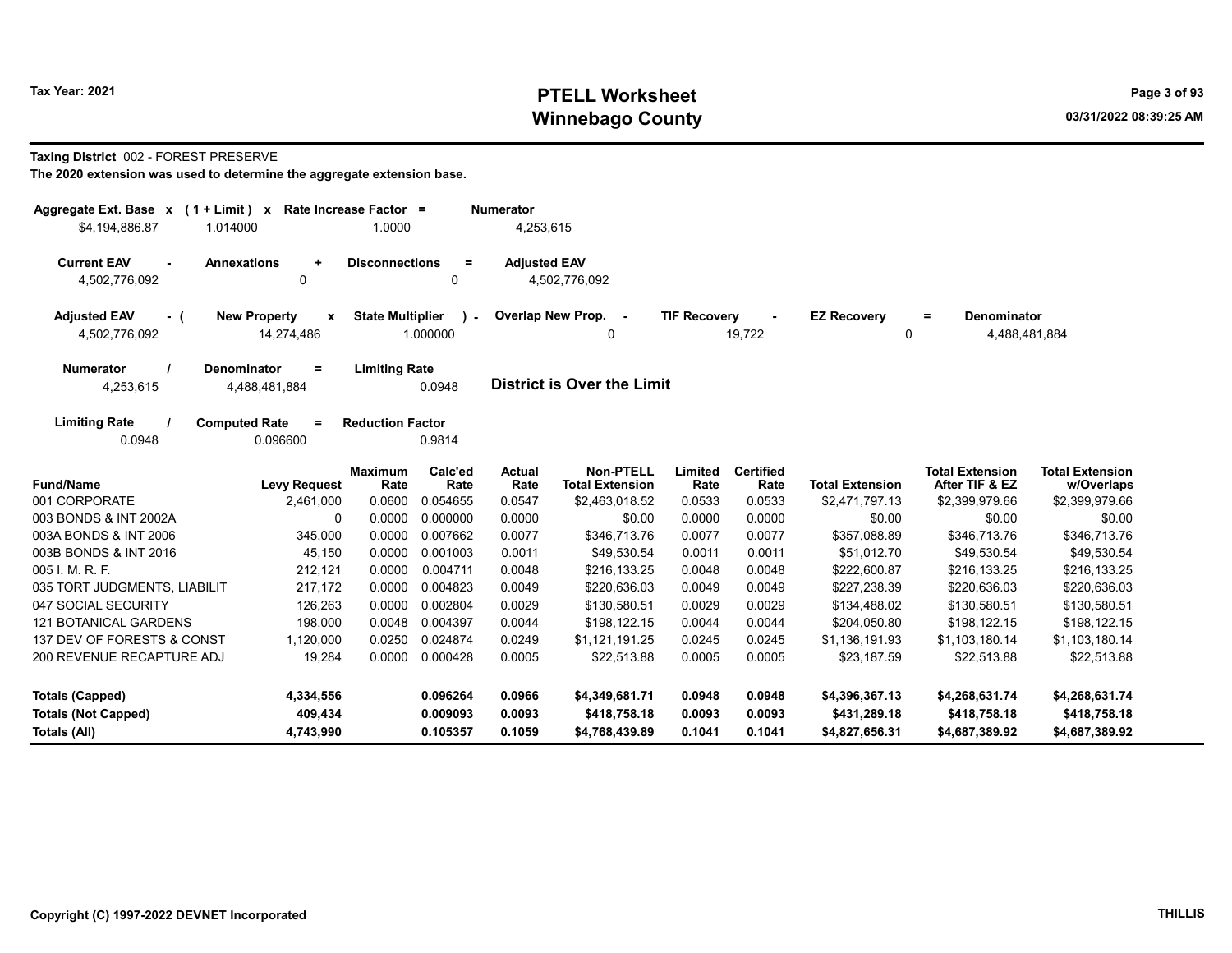# Tax Year: 2021 **PTELL Worksheet** Page 4 of 93 Winnebago County and the county of the county of the county of the county of the county of the county of the county of the county of the county of the county of the county of the county of the county of the county of the c

#### Taxing District 003 - BURRITT TOWNSHIP

|                                                                                                                                                                                                                                                                          | Aggregate Ext. Base $x$ (1 + Limit) x Rate Increase Factor =<br><b>Numerator</b><br>49,781<br>1.014000 |                         |               |                     |                         |                     |                  |                        |                          |                        |  |  |
|--------------------------------------------------------------------------------------------------------------------------------------------------------------------------------------------------------------------------------------------------------------------------|--------------------------------------------------------------------------------------------------------|-------------------------|---------------|---------------------|-------------------------|---------------------|------------------|------------------------|--------------------------|------------------------|--|--|
| \$49,093.81                                                                                                                                                                                                                                                              |                                                                                                        | 1.0000                  |               |                     |                         |                     |                  |                        |                          |                        |  |  |
| <b>Current EAV</b><br>$\blacksquare$<br>30,788,488                                                                                                                                                                                                                       | <b>Annexations</b><br>$\ddot{}$<br>$\Omega$                                                            | <b>Disconnections</b>   | $\equiv$<br>0 | <b>Adjusted EAV</b> | 30,788,488              |                     |                  |                        |                          |                        |  |  |
| <b>Adjusted EAV</b><br>- (                                                                                                                                                                                                                                               | <b>New Property</b><br>$\mathbf{x}$                                                                    | <b>State Multiplier</b> |               |                     | ) - Overlap New Prop. - | <b>TIF Recovery</b> | $\blacksquare$   | <b>EZ Recovery</b>     | <b>Denominator</b><br>Ξ. |                        |  |  |
| 30,788,488                                                                                                                                                                                                                                                               | 94,253                                                                                                 |                         | 1.000000      |                     | 0                       |                     | $\mathbf 0$      | $\mathbf{0}$           |                          | 30,694,235             |  |  |
| <b>Limiting Rate</b><br><b>Numerator</b><br><b>Denominator</b><br>$\equiv$<br><b>District is Over the Limit</b><br>0.1622<br>49,781<br>30,694,235<br><b>Limiting Rate</b><br><b>Computed Rate</b><br><b>Reduction Factor</b><br>$\equiv$<br>0.1622<br>0.167500<br>0.9684 |                                                                                                        |                         |               |                     |                         |                     |                  |                        |                          |                        |  |  |
|                                                                                                                                                                                                                                                                          |                                                                                                        | <b>Maximum</b>          | Calc'ed       | Actual              | <b>Non-PTELL</b>        | Limited             | <b>Certified</b> |                        | <b>Total Extension</b>   | <b>Total Extension</b> |  |  |
| <b>Fund/Name</b>                                                                                                                                                                                                                                                         | <b>Levy Request</b>                                                                                    | Rate                    | Rate          | Rate                | <b>Total Extension</b>  | Rate                | Rate             | <b>Total Extension</b> | After TIF & EZ           | w/Overlaps             |  |  |
| 001 CORPORATE                                                                                                                                                                                                                                                            | 51,548                                                                                                 | 0.3100                  | 0.167426      | 0.1675              | \$51,570.72             | 0.1622              | 0.1622           | \$49,938.93            | \$49,938.93              | \$49,938.93            |  |  |
| 200 REVENUE RECAPTURE ADJ                                                                                                                                                                                                                                                | 167                                                                                                    | 0.0000                  | 0.000542      | 0.0006              | \$184.73                | 0.0006              | 0.0006           | \$184.73               | \$184.73                 | \$184.73               |  |  |
| <b>Totals (Capped)</b>                                                                                                                                                                                                                                                   | 51,548                                                                                                 |                         | 0.167426      | 0.1675              | \$51,570.72             | 0.1622              | 0.1622           | \$49,938.93            | \$49,938.93              | \$49,938.93            |  |  |
| <b>Totals (Not Capped)</b>                                                                                                                                                                                                                                               | 167                                                                                                    |                         | 0.000542      | 0.0006              | \$184.73                | 0.0006              | 0.0006           | \$184.73               | \$184.73                 | \$184.73               |  |  |
| Totals (All)                                                                                                                                                                                                                                                             | 51,715                                                                                                 |                         | 0.167968      | 0.1681              | \$51,755.45             | 0.1628              | 0.1628           | \$50,123.66            | \$50,123.66              | \$50,123.66            |  |  |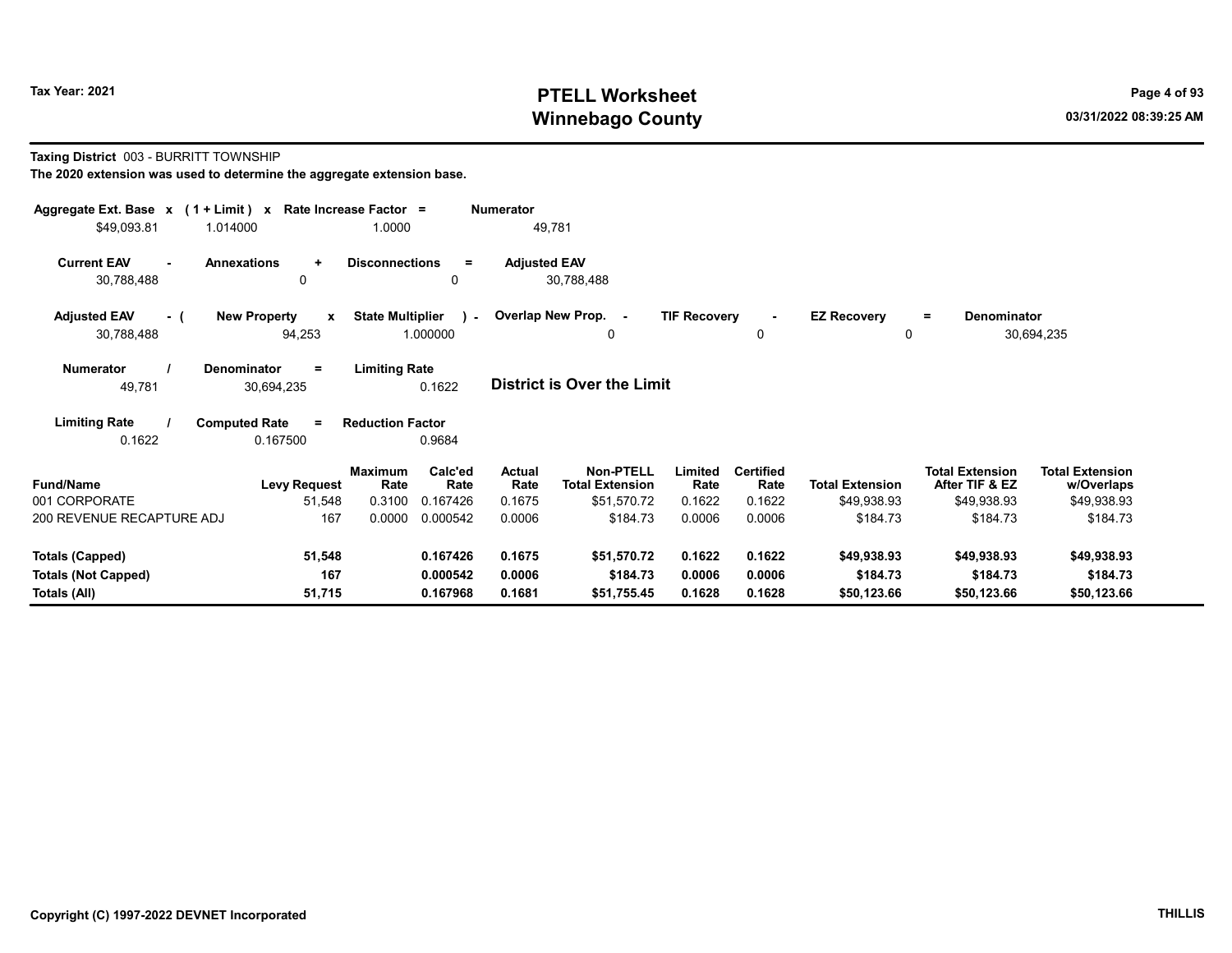Taxing District 004 - CHERRY VALLEY TOWNSHIP

# Tax Year: 2021 **PTELL Worksheet** Page 5 of 93 Winnebago County and the county of the county of the county of the county of the county of the county of the county of the county of the county of the county of the county of the county of the county of the county of the c

= Denominator

321,789,619

| The 2020 extension was used to determine the aggregate extension base. |     |                                                              |                      |                                        |         |                     |                                   |                     |             |                    |
|------------------------------------------------------------------------|-----|--------------------------------------------------------------|----------------------|----------------------------------------|---------|---------------------|-----------------------------------|---------------------|-------------|--------------------|
|                                                                        |     | Aggregate Ext. Base $x$ (1 + Limit) x Rate Increase Factor = |                      |                                        |         | <b>Numerator</b>    |                                   |                     |             |                    |
| \$393,969.60                                                           |     | 1.014000                                                     |                      | 1.0000                                 |         | 399.485             |                                   |                     |             |                    |
| <b>Current EAV</b>                                                     | ۰.  | <b>Annexations</b>                                           | $\ddot{\phantom{1}}$ | <b>Disconnections</b>                  | =       | <b>Adjusted EAV</b> |                                   |                     |             |                    |
| 322,330,253                                                            |     | 0                                                            |                      |                                        | 0       |                     | 322,330,253                       |                     |             |                    |
| <b>Adjusted EAV</b>                                                    | - ( | <b>New Property</b>                                          | $\mathbf{x}$         | State Multiplier ) - Overlap New Prop. |         |                     | $\sim$                            | <b>TIF Recovery</b> | ٠           | <b>EZ Recovery</b> |
| 322,330,253                                                            |     | 540,634                                                      |                      | 1.000000                               |         |                     | 0                                 |                     | $\mathbf 0$ | 0                  |
| <b>Numerator</b>                                                       |     | <b>Denominator</b>                                           | $=$                  | <b>Limiting Rate</b>                   |         |                     |                                   |                     |             |                    |
| 399,485                                                                |     | 321,789,619                                                  |                      | 0.1242                                 |         |                     | <b>District is Over the Limit</b> |                     |             |                    |
| <b>Limiting Rate</b>                                                   |     | <b>Computed Rate</b>                                         | $\equiv$             | <b>Reduction Factor</b>                |         |                     |                                   |                     |             |                    |
| 0.1242                                                                 |     | 0.125800                                                     |                      | 0.9873                                 |         |                     |                                   |                     |             |                    |
|                                                                        |     | $\blacksquare$                                               |                      | <b>Maximum</b>                         | Calc'ed | <b>Actual</b>       | <b>Non-PTELL</b>                  | Limited             | Certified   | _ _ _ _ _ _        |

| <b>Fund/Name</b>           | <b>Levy Request</b> | <b>Maximum</b><br>Rate | Calc'ed<br>Rate | <b>Actual</b><br>Rate | Non-PTELL<br><b>Total Extension</b> | Limited<br>Rate | Certified<br>Rate | <b>Total Extension</b> | <b>Total Extension</b><br>After TIF & EZ | <b>Total Extension</b><br>w/Overlaps |
|----------------------------|---------------------|------------------------|-----------------|-----------------------|-------------------------------------|-----------------|-------------------|------------------------|------------------------------------------|--------------------------------------|
| 001 CORPORATE              | 395,000             | 0.2500                 | 0.122545        | 0.1226                | \$395,176.89                        | 0.1210          | 0.1210            | \$404,358.46           | \$390,019.61                             | \$390,019.61                         |
| 054 GENERAL ASSISTANCE     | 10,000              | 0.0000                 | 0.003102        | 0.0032                | \$10.314.57                         | 0.0032          | 0.0032            | \$10,693.78            | \$10.314.57                              | \$10,314.57                          |
| 200 REVENUE RECAPTURE ADJ  | 1.925               | 0.0000                 | 0.000597        | 0.0006                | \$1.933.98                          | 0.0006          | 0.0006            | \$2,005.08             | \$1.933.98                               | \$1,933.98                           |
| Totals (Capped)            | 405.000             |                        | 0.125647        | 0.1258                | \$405.491.46                        | 0.1242          | 0.1242            | \$415,052.24           | \$400,334.18                             | \$400,334.18                         |
| <b>Totals (Not Capped)</b> | 1,925               |                        | 0.000597        | 0.0006                | \$1,933.98                          | 0.0006          | 0.0006            | \$2,005.08             | \$1,933.98                               | \$1,933.98                           |
| Totals (All)               | 406.925             |                        | 0.126244        | 0.1264                | \$407,425.44                        | 0.1248          | 0.1248            | \$417,057.32           | \$402,268.16                             | \$402,268.16                         |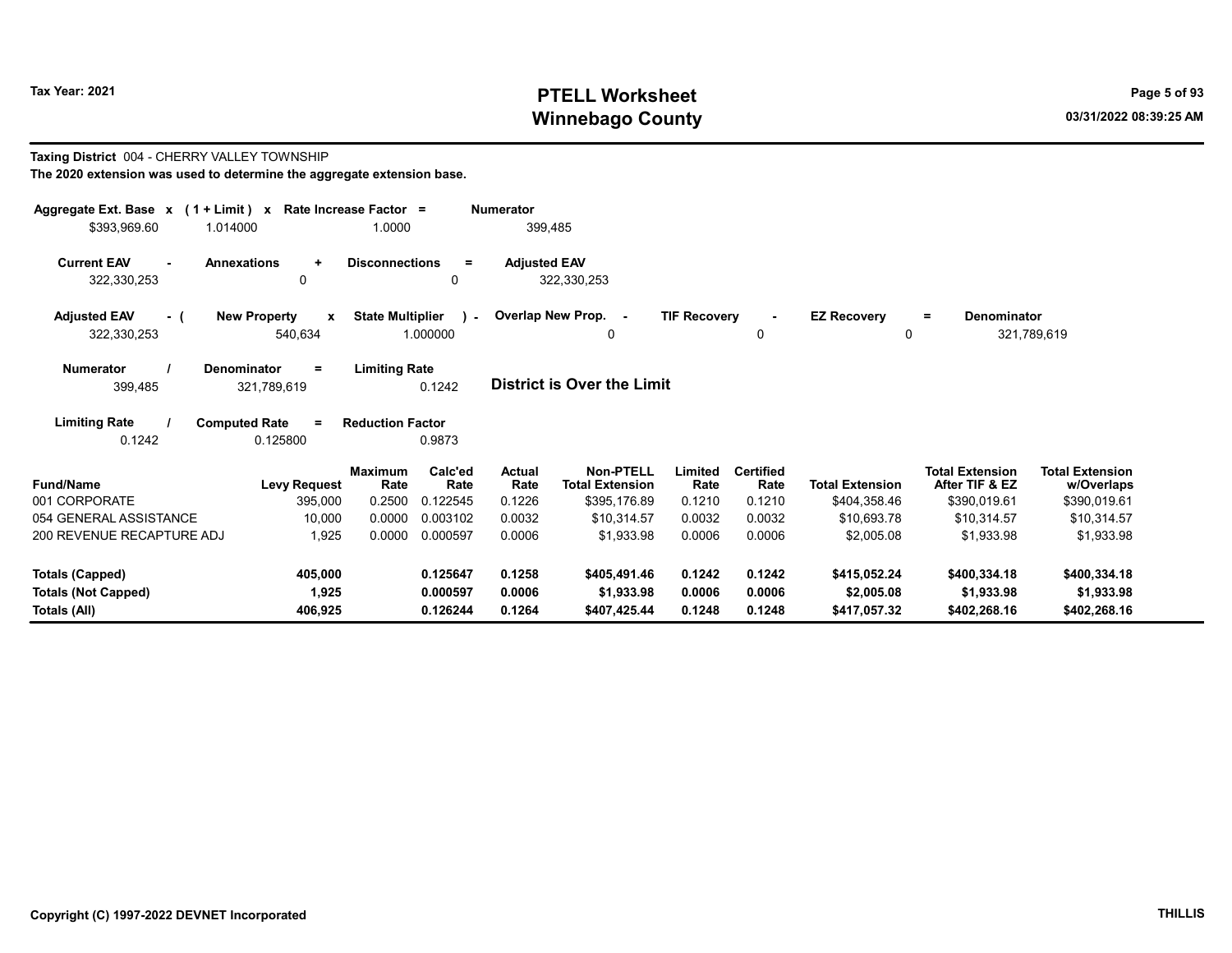# Tax Year: 2021 **PTELL Worksheet** Page 6 of 93 Winnebago County and the county of the county of the county of the county of the county of the county of the county of the county of the county of the county of the county of the county of the county of the county of the c

#### Taxing District 005 - DURAND TOWNSHIP

| Aggregate Ext. Base $x$ (1 + Limit) $x$ Rate Increase Factor =   |                                               |                                                      | <b>Numerator</b>      |                                     |                     |                          |                         |                                          |                                      |
|------------------------------------------------------------------|-----------------------------------------------|------------------------------------------------------|-----------------------|-------------------------------------|---------------------|--------------------------|-------------------------|------------------------------------------|--------------------------------------|
| \$71,648.01<br>1.014000                                          |                                               | 1.0000                                               | 72,651                |                                     |                     |                          |                         |                                          |                                      |
| <b>Current EAV</b><br><b>Annexations</b><br>$\sim$<br>43,221,386 | $\ddot{}$<br>0                                | <b>Disconnections</b><br>$=$<br>0                    | <b>Adjusted EAV</b>   | 43,221,386                          |                     |                          |                         |                                          |                                      |
| <b>Adjusted EAV</b><br>- (<br>43,221,386                         | <b>New Property</b><br>$\mathbf{x}$<br>45,763 | <b>State Multiplier</b><br>$\mathcal{L}$<br>1.000000 | Overlap New Prop. -   | 0                                   | <b>TIF Recovery</b> | 0                        | <b>EZ Recovery</b><br>0 | <b>Denominator</b><br>$\equiv$           | 43,175,623                           |
| <b>Denominator</b><br><b>Numerator</b><br>72,651                 | $=$<br>43,175,623                             | <b>Limiting Rate</b><br>0.1683                       |                       | <b>District is Over the Limit</b>   |                     |                          |                         |                                          |                                      |
| <b>Limiting Rate</b><br><b>Computed Rate</b><br>0.1683           | $\equiv$<br>0.172500                          | <b>Reduction Factor</b><br>0.9757                    |                       |                                     |                     |                          |                         |                                          |                                      |
| <b>Fund/Name</b>                                                 | <b>Maximum</b><br><b>Levy Request</b>         | Calc'ed<br>Rate<br>Rate                              | <b>Actual</b><br>Rate | Non-PTELL<br><b>Total Extension</b> | Limited<br>Rate     | <b>Certified</b><br>Rate | <b>Total Extension</b>  | <b>Total Extension</b><br>After TIF & EZ | <b>Total Extension</b><br>w/Overlaps |
| 001 CORPORATE                                                    | 73,090                                        | 0.2500<br>0.169106                                   | 0.1692                | \$73,130.59                         | 0.1650              | 0.1650                   | \$72,078.13             | \$71,315.29                              | \$71,315.29                          |
| 054 GENERAL ASSISTANCE                                           | 1,410                                         | 0.0000<br>0.003262                                   | 0.0033                | \$1,426.31                          | 0.0033              | 0.0033                   | \$1,441.56              | \$1,426.31                               | \$1,426.31                           |
| 200 REVENUE RECAPTURE ADJ                                        | 630                                           | 0.0000<br>0.001458                                   | 0.0015                | \$648.32                            | 0.0015              | 0.0015                   | \$655.26                | \$648.32                                 | \$648.32                             |
| <b>Totals (Capped)</b>                                           | 74,500                                        | 0.172368                                             | 0.1725                | \$74,556.90                         | 0.1683              | 0.1683                   | \$73,519.70             | \$72,741.60                              | \$72,741.60                          |
| <b>Totals (Not Capped)</b><br>Totals (All)                       | 630<br>75,130                                 | 0.001458<br>0.173826                                 | 0.0015<br>0.1740      | \$648.32<br>\$75,205.22             | 0.0015<br>0.1698    | 0.0015<br>0.1698         | \$655.26<br>\$74.174.95 | \$648.32<br>\$73,389.92                  | \$648.32<br>\$73,389.92              |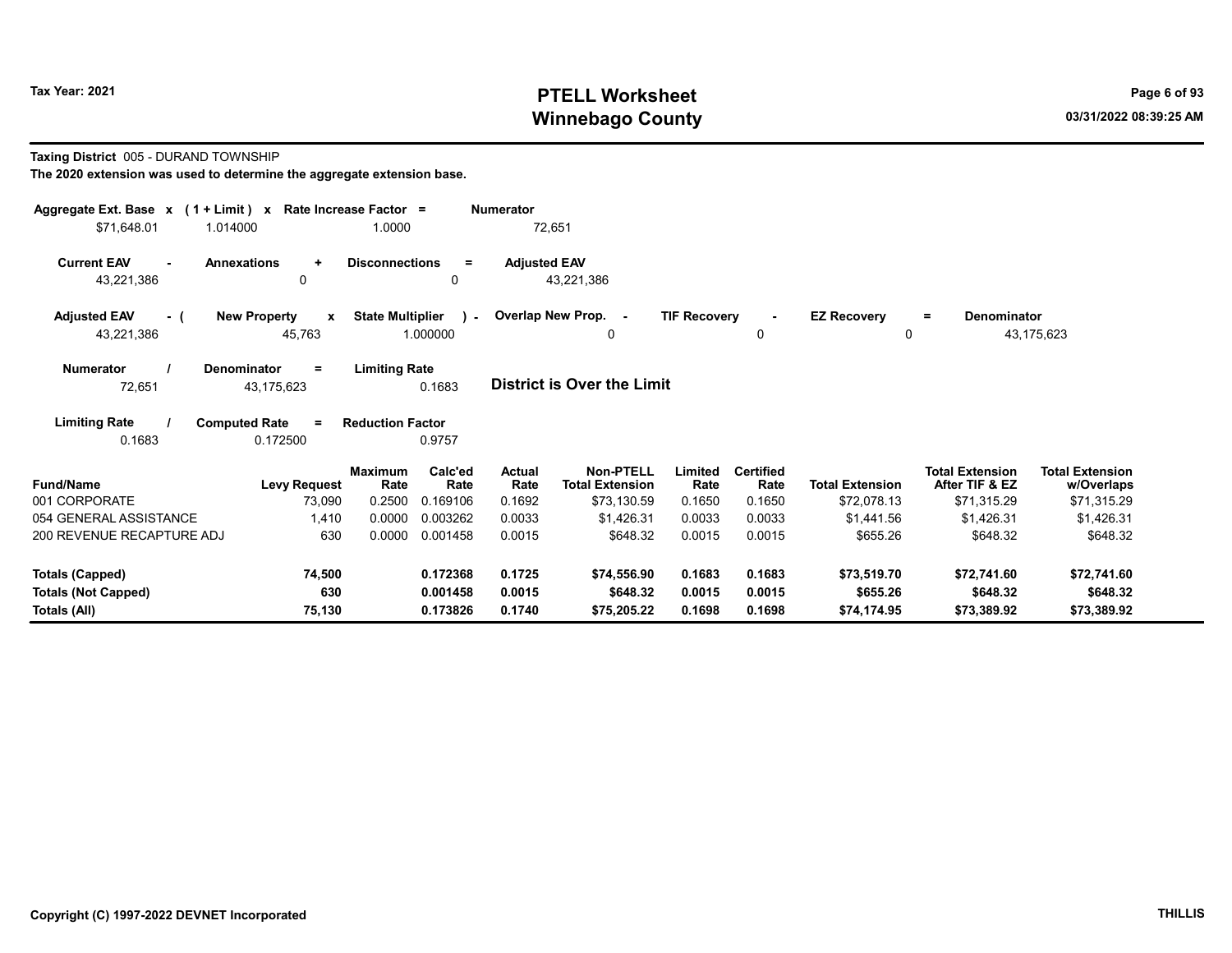# Tax Year: 2021 **PTELL Worksheet** Page 7 of 93 Winnebago County and the county of the county of the county of the county of the county of the county of the county of the county of the county of the county of the county of the county of the county of the county of the c

#### Taxing District 006 - HARLEM TOWNSHIP

| Aggregate Ext. Base $x$ (1 + Limit) $x$<br>\$686.749.32<br>1.014000 | Rate Increase Factor =                           | 1.0000                                              | <b>Numerator</b><br>696,364 |                                            |                     |                          |                         |                                          |                                      |
|---------------------------------------------------------------------|--------------------------------------------------|-----------------------------------------------------|-----------------------------|--------------------------------------------|---------------------|--------------------------|-------------------------|------------------------------------------|--------------------------------------|
| <b>Current EAV</b><br>$\sim$<br>685,329,125                         | <b>Annexations</b><br>$\ddot{}$<br>$\Omega$      | <b>Disconnections</b><br>$\equiv$<br>0              | <b>Adjusted EAV</b>         | 685,329,125                                |                     |                          |                         |                                          |                                      |
| <b>Adjusted EAV</b><br>- (<br>685,329,125                           | <b>New Property</b><br>$\mathbf{x}$<br>3,190,044 | <b>State Multiplier</b><br>$\mathbf{1}$<br>1.000000 | Overlap New Prop. -         | 0                                          | <b>TIF Recovery</b> | $\sim$<br>$\mathbf{0}$   | <b>EZ Recovery</b><br>0 | Denominator<br>$=$<br>682,139,081        |                                      |
| <b>Numerator</b><br>696,364                                         | Denominator<br>$=$<br>682,139,081                | <b>Limiting Rate</b><br>0.1021                      |                             | District is Over the Limit                 |                     |                          |                         |                                          |                                      |
| <b>Limiting Rate</b><br>0.1021                                      | <b>Computed Rate</b><br>$\equiv$<br>0.114000     | <b>Reduction Factor</b><br>0.8956                   |                             |                                            |                     |                          |                         |                                          |                                      |
| <b>Fund/Name</b>                                                    | <b>Maximum</b><br><b>Levy Request</b>            | Calc'ed<br>Rate<br>Rate                             | Actual<br>Rate              | <b>Non-PTELL</b><br><b>Total Extension</b> | Limited<br>Rate     | <b>Certified</b><br>Rate | <b>Total Extension</b>  | <b>Total Extension</b><br>After TIF & EZ | <b>Total Extension</b><br>w/Overlaps |
| 001 CORPORATE                                                       | 624,882                                          | 0.2500<br>0.091180                                  | 0.0912                      | \$625,020.16                               | 0.0815              | 0.0815                   | \$605,839.22            | \$558,543.24                             | \$558,543.24                         |
| 042 PARK/PARK MAINTENANCE                                           | 78,110                                           | 0.0200<br>0.011397                                  | 0.0114                      | \$78,127.52                                | 0.0103              | 0.0103                   | \$76,566.18             | \$70,588.90                              | \$70,588.90                          |
| 054 GENERAL ASSISTANCE                                              | 78.110                                           | 0.0000<br>0.011397                                  | 0.0114                      | \$78.127.52                                | 0.0103              | 0.0103                   | \$76,566.18             | \$70,588.90                              | \$70,588.90                          |
| 200 REVENUE RECAPTURE ADJ                                           | 2,210                                            | 0.0000<br>0.000323                                  | 0.0004                      | \$2,741.32                                 | 0.0004              | 0.0004                   | \$2,973.44              | \$2,741.32                               | \$2,741.32                           |
| <b>Totals (Capped)</b>                                              | 781,102                                          | 0.113974                                            | 0.1140                      | \$781,275.20                               | 0.1021              | 0.1021                   | \$758,971.58            | \$699,721.04                             | \$699,721.04                         |
| <b>Totals (Not Capped)</b>                                          | 2,210                                            | 0.000323                                            | 0.0004                      | \$2.741.32                                 | 0.0004              | 0.0004                   | \$2.973.44              | \$2,741.32                               | \$2,741.32                           |
| Totals (All)                                                        | 783,312                                          | 0.114297                                            | 0.1144                      | \$784,016.52                               | 0.1025              | 0.1025                   | \$761,945.03            | \$702,462.36                             | \$702,462.36                         |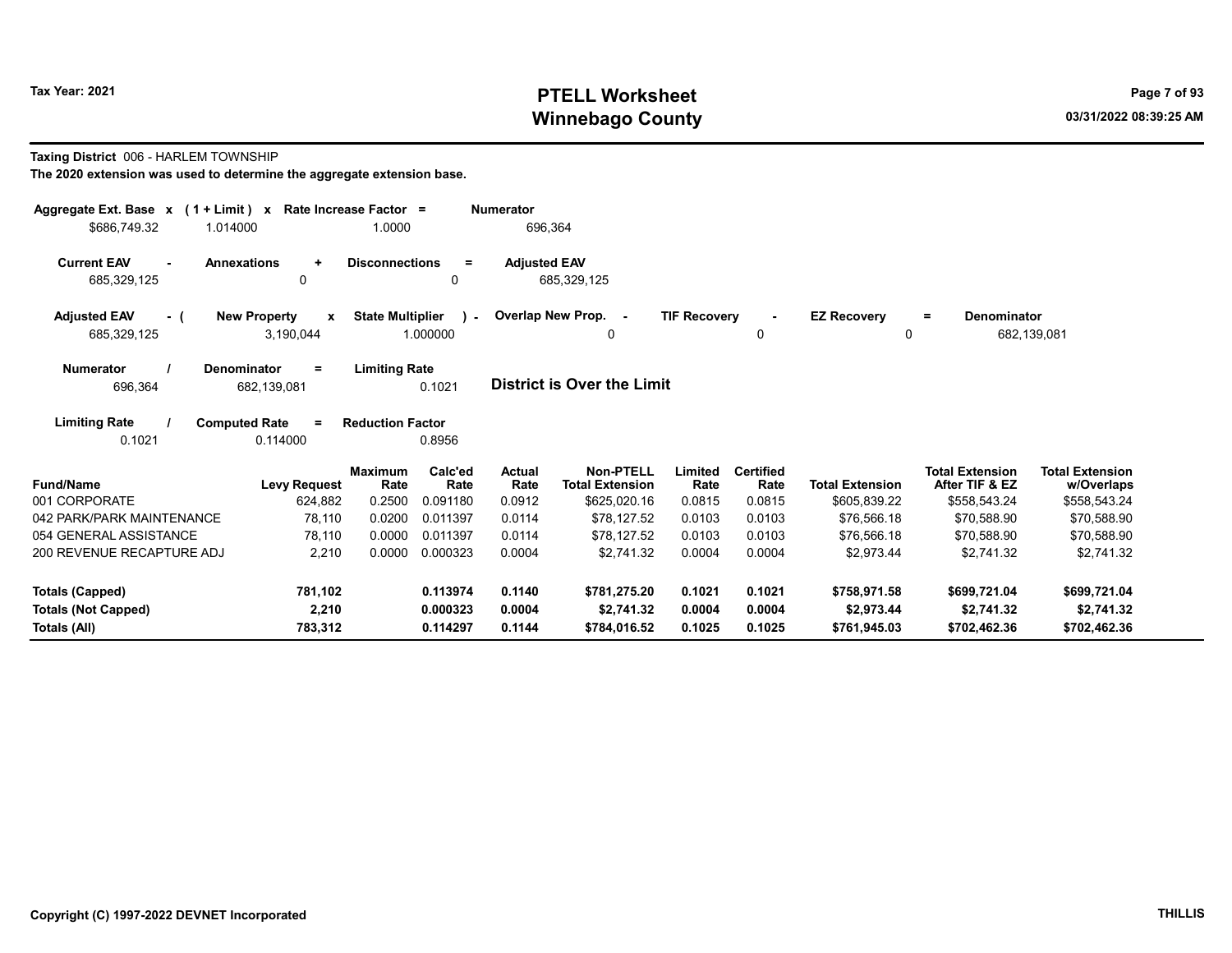# Tax Year: 2021 **PTELL Worksheet** Page 8 of 93 Winnebago County and the county of the county of the county of the county of the county of the county of the county of the county of the county of the county of the county of the county of the county of the county of the c

Taxing District 007 - HARRISON TOWNSHIP

| Aggregate Ext. Base x (1 + Limit) x Rate Increase Factor =<br>\$19,556.98<br>1.014000 |                                                 | 1.0000                                             | <b>Numerator</b><br>19,831        |                                                               |                          |                         |                                          |                                      |
|---------------------------------------------------------------------------------------|-------------------------------------------------|----------------------------------------------------|-----------------------------------|---------------------------------------------------------------|--------------------------|-------------------------|------------------------------------------|--------------------------------------|
| <b>Current EAV</b><br>17,391,880                                                      | <b>Annexations</b><br>$\ddot{}$<br>$\mathbf{0}$ | <b>Disconnections</b><br>$=$<br>0                  | <b>Adjusted EAV</b><br>17,391,880 |                                                               |                          |                         |                                          |                                      |
| <b>Adjusted EAV</b><br>- (<br>17,391,880                                              | <b>New Property</b><br>$\mathbf{x}$<br>140,992  | <b>State Multiplier</b><br>$\lambda$ -<br>1.000000 | Overlap New Prop. -               | <b>TIF Recovery</b><br>0                                      | $\blacksquare$<br>0      | <b>EZ Recovery</b><br>0 | <b>Denominator</b><br>$=$                | 17,250,888                           |
| <b>Numerator</b><br>19,831                                                            | <b>Denominator</b><br>$=$<br>17,250,888         | <b>Limiting Rate</b><br>0.1150                     | <b>District is Over the Limit</b> |                                                               |                          |                         |                                          |                                      |
| <b>Limiting Rate</b><br>0.1150                                                        | <b>Computed Rate</b><br>$=$<br>0.118100         | <b>Reduction Factor</b><br>0.9738                  |                                   |                                                               |                          |                         |                                          |                                      |
| <b>Fund/Name</b>                                                                      | <b>Levy Request</b>                             | Calc'ed<br>Maximum<br>Rate<br>Rate                 | Actual<br>Rate                    | <b>Non-PTELL</b><br>Limited<br><b>Total Extension</b><br>Rate | <b>Certified</b><br>Rate | <b>Total Extension</b>  | <b>Total Extension</b><br>After TIF & EZ | <b>Total Extension</b><br>w/Overlaps |
| 001 CORPORATE<br>200 REVENUE RECAPTURE ADJ                                            | 20,535<br>135                                   | 0.4200<br>0.118072<br>0.0000<br>0.000776           | 0.1181<br>0.0008                  | \$20,539.81<br>0.1150<br>\$139.14<br>0.0008                   | 0.1150<br>0.0008         | \$20,000.66<br>\$139.14 | \$20,000.66<br>\$139.14                  | \$20,000.66<br>\$139.14              |
|                                                                                       |                                                 |                                                    |                                   |                                                               |                          |                         |                                          |                                      |
| <b>Totals (Capped)</b>                                                                | 20,535                                          | 0.118072                                           | 0.1181                            | \$20,539.81<br>0.1150                                         | 0.1150                   | \$20,000.66             | \$20,000.66                              | \$20,000.66                          |
| <b>Totals (Not Capped)</b>                                                            | 135                                             | 0.000776                                           | 0.0008                            | \$139.14<br>0.0008                                            | 0.0008                   | \$139.14                | \$139.14                                 | \$139.14                             |
| Totals (All)                                                                          | 20,670                                          | 0.118848                                           | 0.1189                            | 0.1158<br>\$20,678.95                                         | 0.1158                   | \$20,139.80             | \$20,139.80                              | \$20,139.80                          |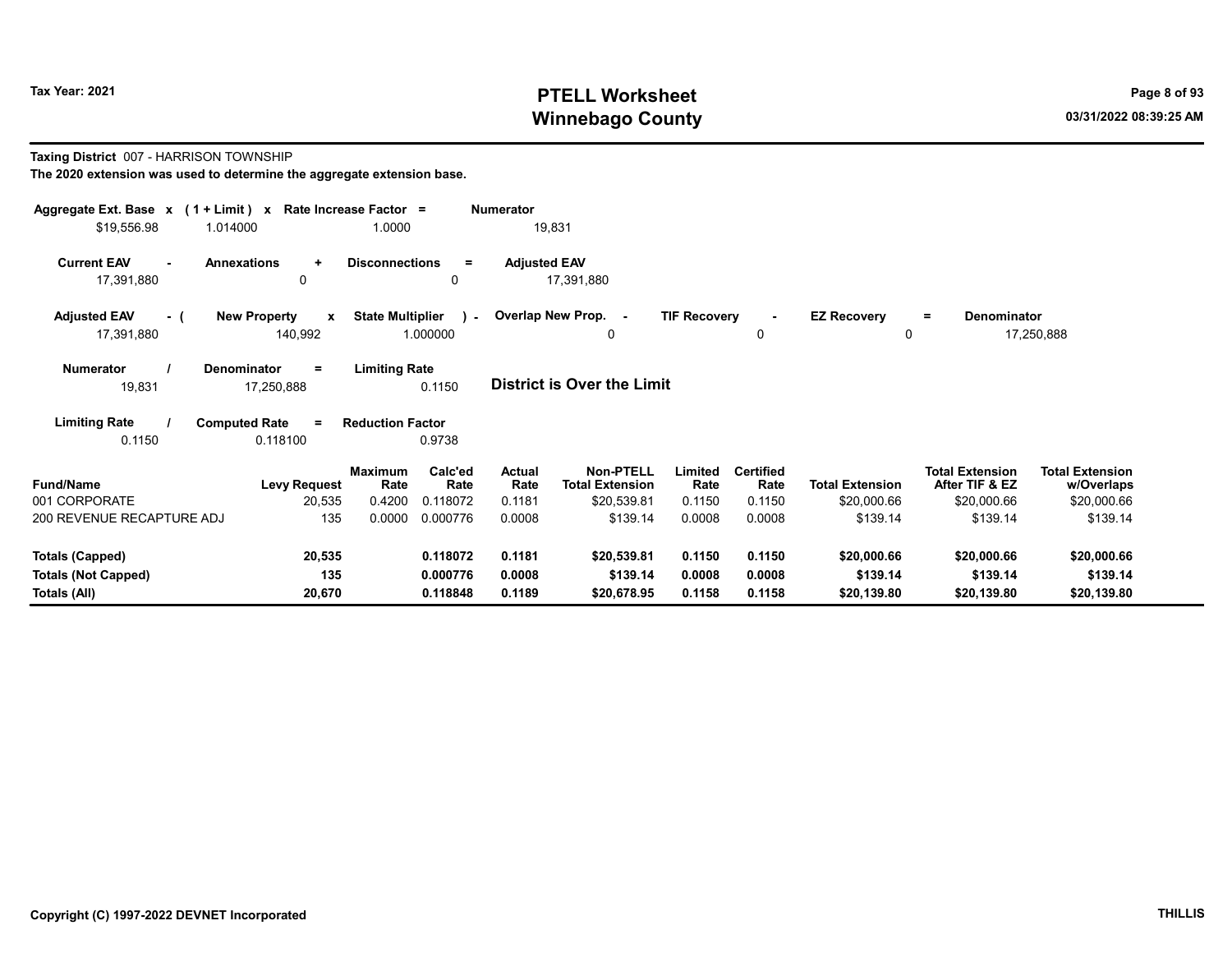# Tax Year: 2021 **PTELL Worksheet** Page 9 of 93 Winnebago County and the county of the county of the county of the county of the county of the county of the county of the county of the county of the county of the county of the county of the county of the county of the c

Taxing District 008 - LAONA TOWNSHIP

| Aggregate Ext. Base $x$ (1 + Limit) $x$                                                   | Rate Increase Factor =                           | <b>Numerator</b>                                             |                                             |                         |                                          |                                      |
|-------------------------------------------------------------------------------------------|--------------------------------------------------|--------------------------------------------------------------|---------------------------------------------|-------------------------|------------------------------------------|--------------------------------------|
| \$43.514.76<br>1.014000                                                                   | 1.0000                                           | 44.124                                                       |                                             |                         |                                          |                                      |
| <b>Current EAV</b><br><b>Annexations</b><br>$\ddot{}$<br>$\sim$<br>38,668,548<br>$\Omega$ | <b>Disconnections</b><br>$=$<br>$\mathbf{0}$     | <b>Adjusted EAV</b><br>38,668,548                            |                                             |                         |                                          |                                      |
| <b>New Property</b><br><b>Adjusted EAV</b><br>X<br>- (<br>38,668,548<br>78,423            | <b>State Multiplier</b><br>$\lambda$<br>1.000000 | Overlap New Prop. -<br>0                                     | <b>TIF Recovery</b><br>$\blacksquare$<br>0  | <b>EZ Recovery</b><br>0 | <b>Denominator</b><br>$=$                | 38,590,125                           |
| <b>Numerator</b><br>Denominator<br>$\equiv$<br>44,124<br>38,590,125                       | <b>Limiting Rate</b><br>0.1144                   | <b>District is Over the Limit</b>                            |                                             |                         |                                          |                                      |
| <b>Limiting Rate</b><br><b>Computed Rate</b><br>$\equiv$<br>0.1144<br>0.117100            | <b>Reduction Factor</b><br>0.9769                |                                                              |                                             |                         |                                          |                                      |
| <b>Fund/Name</b><br><b>Levy Request</b>                                                   | Calc'ed<br><b>Maximum</b><br>Rate<br>Rate        | <b>Non-PTELL</b><br>Actual<br><b>Total Extension</b><br>Rate | <b>Certified</b><br>Limited<br>Rate<br>Rate | <b>Total Extension</b>  | <b>Total Extension</b><br>After TIF & EZ | <b>Total Extension</b><br>w/Overlaps |
| 001 CORPORATE<br>45,250<br>027 AUDIT<br>n                                                 | 0.2500<br>0.117020<br>0.0050<br>0.000000         | \$45,280.87<br>0.1171<br>0.0000<br>\$0.00                    | 0.1144<br>0.1144<br>0.0000<br>0.0000        | \$44,236.82<br>\$0.00   | \$44,236.82<br>\$0.00                    | \$44,236.82                          |
| 035 TORT JUDGMENTS, LIABILIT                                                              | 0.0000<br>0.000000                               | 0.0000<br>\$0.00                                             | 0.0000<br>0.0000                            | \$0.00                  | \$0.00                                   | \$0.00<br>\$0.00                     |
| 047 SOCIAL SECURITY<br>$\Omega$                                                           | 0.0000<br>0.000000                               | 0.0000<br>\$0.00                                             | 0.0000<br>0.0000                            | \$0.00                  | \$0.00                                   | \$0.00                               |
| 200 REVENUE RECAPTURE ADJ<br>87                                                           | 0.0000<br>0.000225                               | 0.0003<br>\$116.01                                           | 0.0003<br>0.0003                            | \$116.01                | \$116.01                                 | \$116.01                             |
| 45,250<br><b>Totals (Capped)</b>                                                          | 0.117020                                         | 0.1171<br>\$45,280.87                                        | 0.1144<br>0.1144                            | \$44.236.82             | \$44.236.82                              | \$44,236.82                          |
| 87<br><b>Totals (Not Capped)</b><br>Totals (All)<br>45,337                                | 0.000225<br>0.117245                             | 0.0003<br>\$116.01<br>0.1174<br>\$45,396.88                  | 0.0003<br>0.0003<br>0.1147<br>0.1147        | \$116.01<br>\$44,352.82 | \$116.01<br>\$44,352.83                  | \$116.01<br>\$44,352.83              |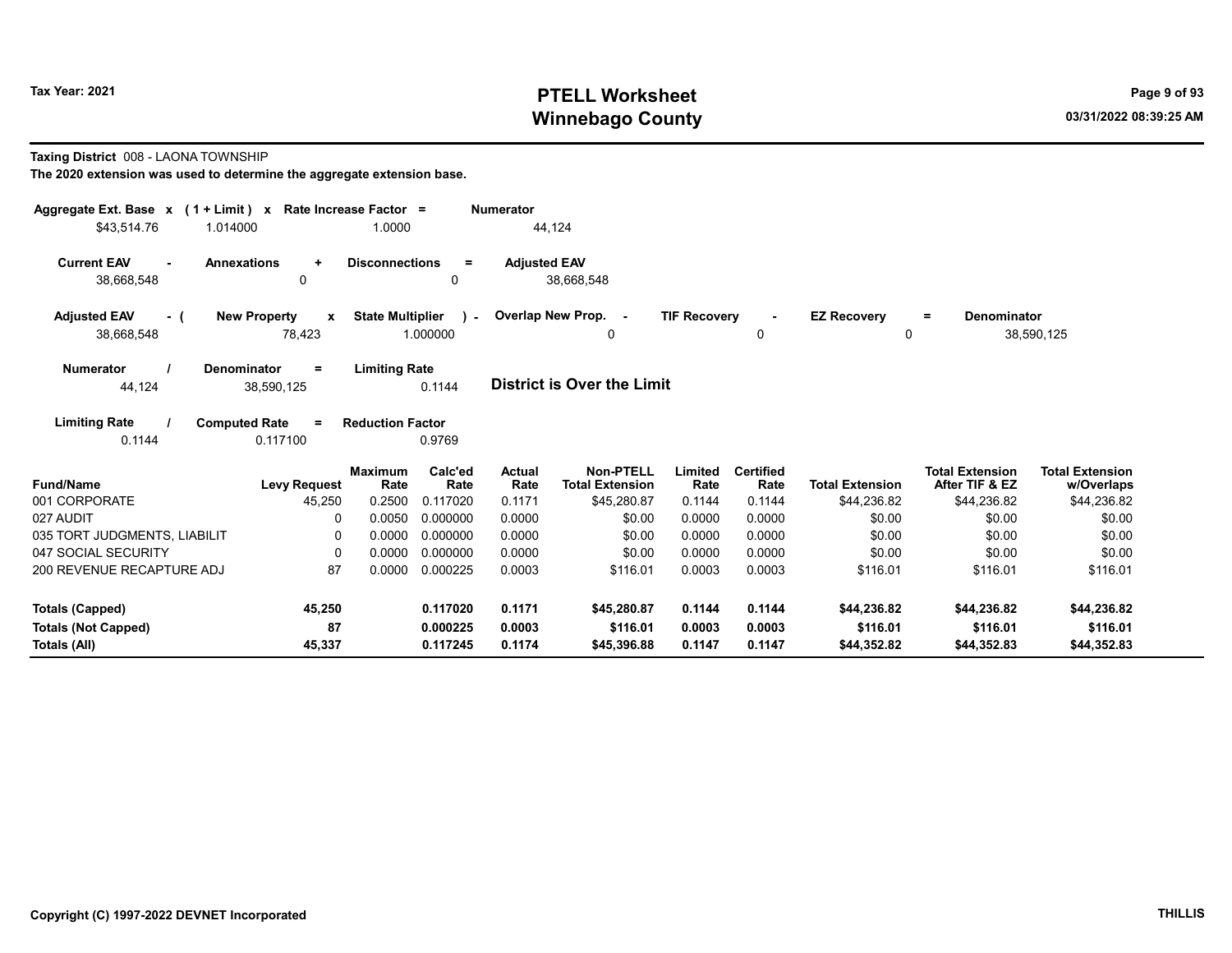# Tax Year: 2021 **PTELL Worksheet** Page 10 of 93 Winnebago County and the county of the county of the county of the county of the county of the county of the county of the county of the county of the county of the county of the county of the county of the county of the c

#### Taxing District 009 - OWEN TOWNSHIP

| Aggregate Ext. Base x (1 + Limit) x<br>\$127,534.36<br>1.014000 | Rate Increase Factor =                        | 1.0000                  |                          | <b>Numerator</b><br>129,320 |                                     |                     |                          |                         |                                          |                                      |
|-----------------------------------------------------------------|-----------------------------------------------|-------------------------|--------------------------|-----------------------------|-------------------------------------|---------------------|--------------------------|-------------------------|------------------------------------------|--------------------------------------|
| <b>Current EAV</b><br>$\sim$<br>96,573,171                      | <b>Annexations</b><br>$\ddot{}$<br>0          | <b>Disconnections</b>   | $\equiv$<br>0            | <b>Adjusted EAV</b>         | 96,573,171                          |                     |                          |                         |                                          |                                      |
| <b>Adjusted EAV</b><br>- (<br>96,573,171                        | <b>New Property</b><br>$\mathbf{x}$<br>94,126 | <b>State Multiplier</b> | $\mathbf{1}$<br>1.000000 |                             | Overlap New Prop. -<br>$\Omega$     | <b>TIF Recovery</b> | $\sim$<br>0              | <b>EZ Recovery</b><br>0 | Denominator<br>$=$                       | 96,479,045                           |
| <b>Numerator</b><br>129,320                                     | Denominator<br>$=$<br>96,479,045              | <b>Limiting Rate</b>    | 0.1341                   |                             | District is Over the Limit          |                     |                          |                         |                                          |                                      |
| <b>Limiting Rate</b><br>0.1341                                  | <b>Computed Rate</b><br>$=$<br>0.134200       | <b>Reduction Factor</b> | 0.9993                   |                             |                                     |                     |                          |                         |                                          |                                      |
| <b>Fund/Name</b>                                                | <b>Levy Request</b>                           | <b>Maximum</b><br>Rate  | Calc'ed<br>Rate          | Actual<br>Rate              | Non-PTELL<br><b>Total Extension</b> | Limited<br>Rate     | <b>Certified</b><br>Rate | <b>Total Extension</b>  | <b>Total Extension</b><br>After TIF & EZ | <b>Total Extension</b><br>w/Overlaps |
| 001 CORPORATE                                                   | 116,700                                       | 0.2500                  | 0.120841                 | 0.1209                      | \$116,756.96                        | 0.1209              | 0.1209                   | \$116,756.96            | \$116,756.96                             | \$116,756.96                         |
| 047 SOCIAL SECURITY                                             | 8.700                                         | 0.0000                  | 0.009009                 | 0.0091                      | \$8.788.16                          | 0.0091              | 0.0091                   | \$8.788.16              | \$8.788.16                               | \$8,788.16                           |
| 054 GENERAL ASSISTANCE                                          | 4,000                                         | 0.0000                  | 0.004142                 | 0.0042                      | \$4,056.07                          | 0.0041              | 0.0041                   | \$3,959.50              | \$3,959.50                               | \$3,959.50                           |
| 200 REVENUE RECAPTURE ADJ                                       | 689                                           | 0.0000                  | 0.000713                 | 0.0008                      | \$772.59                            | 0.0008              | 0.0008                   | \$772.59                | \$772.59                                 | \$772.59                             |
| <b>Totals (Capped)</b>                                          | 129,400                                       |                         | 0.133992                 | 0.1342                      | \$129,601.19                        | 0.1341              | 0.1341                   | \$129,504.62            | \$129,504.62                             | \$129,504.62                         |
| <b>Totals (Not Capped)</b>                                      | 689                                           |                         | 0.000713                 | 0.0008                      | \$772.59                            | 0.0008              | 0.0008                   | \$772.59                | \$772.59                                 | \$772.59                             |
| Totals (All)                                                    | 130,089                                       |                         | 0.134705                 | 0.1350                      | \$130,373.78                        | 0.1349              | 0.1349                   | \$130,277.21            | \$130,277.21                             | \$130,277.21                         |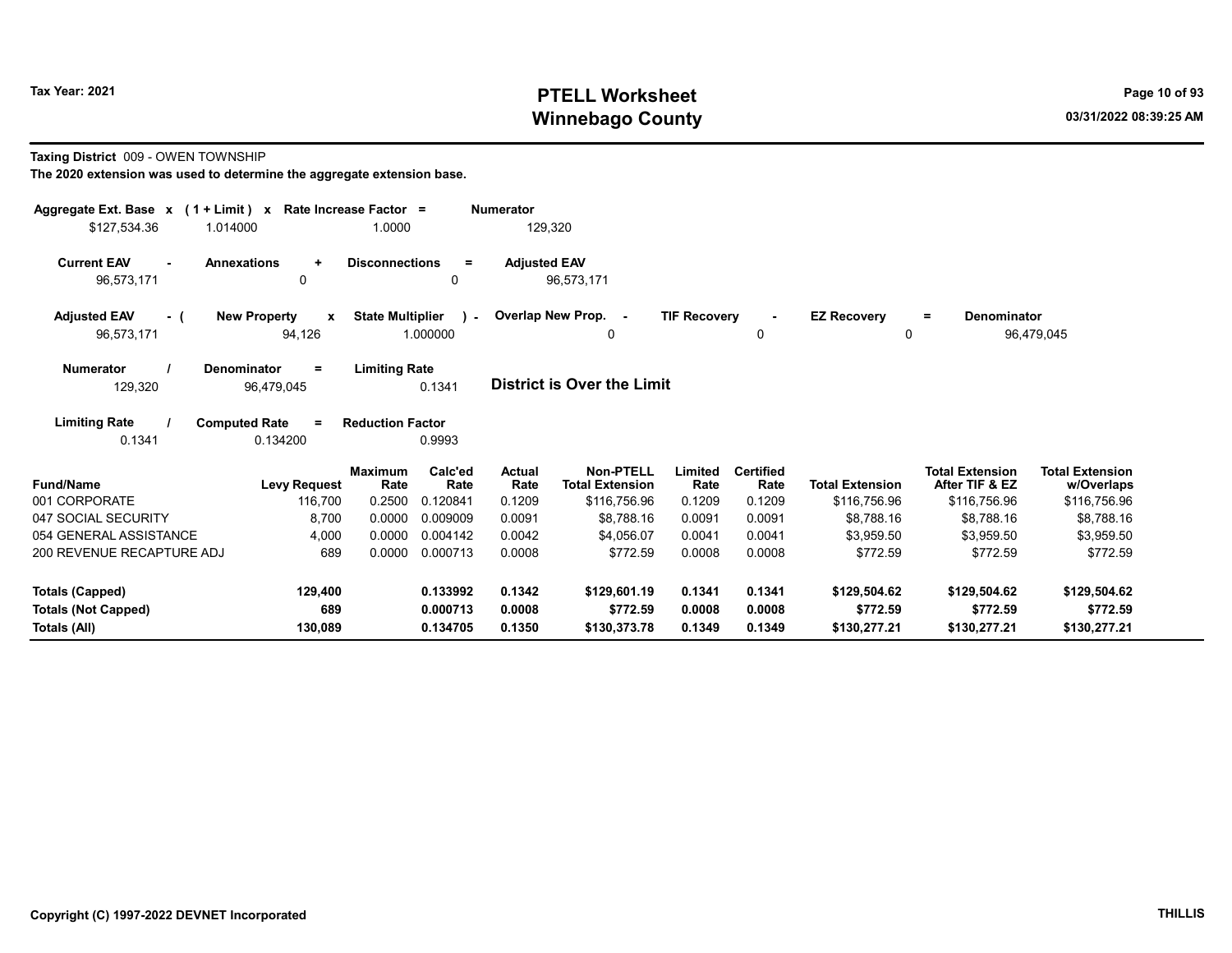# Tax Year: 2021 **PTELL Worksheet** Page 11 of 93 Winnebago County and the county of the county of the county of the county of the county of the county of the county of the county of the county of the county of the county of the county of the county of the county of the c

#### Taxing District 010 - PECATONICA TOWNSHIP

|                                                        | Aggregate Ext. Base $x$ (1 + Limit) x Rate Increase Factor =<br><b>Numerator</b> |                                           |                     |                                            |                     |                          |                        |                                          |                                      |  |  |  |
|--------------------------------------------------------|----------------------------------------------------------------------------------|-------------------------------------------|---------------------|--------------------------------------------|---------------------|--------------------------|------------------------|------------------------------------------|--------------------------------------|--|--|--|
| \$134,661.02<br>1.014000                               |                                                                                  | 1.0000                                    | 136,546             |                                            |                     |                          |                        |                                          |                                      |  |  |  |
| <b>Current EAV</b><br><b>Annexations</b><br>79,809,450 | $\ddot{\phantom{1}}$<br>$\Omega$                                                 | <b>Disconnections</b><br>$=$<br>0         | <b>Adjusted EAV</b> | 79,809,450                                 |                     |                          |                        |                                          |                                      |  |  |  |
| <b>New Property</b><br><b>Adjusted EAV</b><br>- (      | $\mathbf{x}$                                                                     | <b>State Multiplier</b><br>$\sim$         |                     | Overlap New Prop. -                        | <b>TIF Recovery</b> |                          | <b>EZ Recovery</b>     | <b>Denominator</b><br>$=$                |                                      |  |  |  |
| 79,809,450                                             | 391,687                                                                          | 1.000000                                  |                     | 0                                          |                     | 0                        | 0                      |                                          | 79,417,763                           |  |  |  |
| <b>Numerator</b><br><b>Denominator</b><br>136,546      | $=$<br>79,417,763                                                                | <b>Limiting Rate</b><br>0.1720            |                     | <b>District is Over the Limit</b>          |                     |                          |                        |                                          |                                      |  |  |  |
| <b>Limiting Rate</b><br><b>Computed Rate</b><br>0.1720 | $=$<br>0.174200                                                                  | <b>Reduction Factor</b><br>0.9874         |                     |                                            |                     |                          |                        |                                          |                                      |  |  |  |
| <b>Fund/Name</b>                                       | <b>Levy Request</b>                                                              | Calc'ed<br><b>Maximum</b><br>Rate<br>Rate | Actual<br>Rate      | <b>Non-PTELL</b><br><b>Total Extension</b> | Limited<br>Rate     | <b>Certified</b><br>Rate | <b>Total Extension</b> | <b>Total Extension</b><br>After TIF & EZ | <b>Total Extension</b><br>w/Overlaps |  |  |  |
| 001 CORPORATE                                          | 126,426                                                                          | 0.2500<br>0.158410                        | 0.1585              | \$126,497.98                               | 0.1564              | 0.1564                   | \$124,821.98           | \$124,821.98                             | \$124,821.98                         |  |  |  |
| 005 I. M. R. F.                                        | $\Omega$                                                                         | 0.0000<br>0.000000                        | 0.0000              | \$0.00                                     | 0.0000              | 0.0000                   | \$0.00                 | \$0.00                                   | \$0.00                               |  |  |  |
| 027 AUDIT                                              | 6,568                                                                            | 0.008230<br>0.0050                        | 0.0050              | \$3,990.47                                 | 0.0050              | 0.0050                   | \$3,990.47             | \$3,990.47                               | \$3,990.47                           |  |  |  |
| 035 TORT JUDGMENTS, LIABILIT                           | 8,000                                                                            | 0.0000<br>0.010024                        | 0.0101              | \$8,060.75                                 | 0.0100              | 0.0100                   | \$7.980.95             | \$7,980.95                               | \$7,980.95                           |  |  |  |
| 054 GENERAL ASSISTANCE                                 | 400                                                                              | 0.0000<br>0.000501                        | 0.0006              | \$478.86                                   | 0.0006              | 0.0006                   | \$478.86               | \$478.86                                 | \$478.86                             |  |  |  |
| 200 REVENUE RECAPTURE ADJ                              | 365                                                                              | 0.0000<br>0.000457                        | 0.0005              | \$399.05                                   | 0.0005              | 0.0005                   | \$399.05               | \$399.05                                 | \$399.05                             |  |  |  |
| <b>Totals (Capped)</b>                                 | 141,394                                                                          | 0.177165                                  | 0.1742              | \$139,028.06                               | 0.1720              | 0.1720                   | \$137,272.25           | \$137,272.26                             | \$137,272.26                         |  |  |  |
| <b>Totals (Not Capped)</b>                             | 365                                                                              | 0.000457                                  | 0.0005              | \$399.05                                   | 0.0005              | 0.0005                   | \$399.05               | \$399.05                                 | \$399.05                             |  |  |  |
| Totals (All)                                           | 141,759                                                                          | 0.177622                                  | 0.1747              | \$139,427.11                               | 0.1725              | 0.1725                   | \$137,671.30           | \$137,671.31                             | \$137,671.31                         |  |  |  |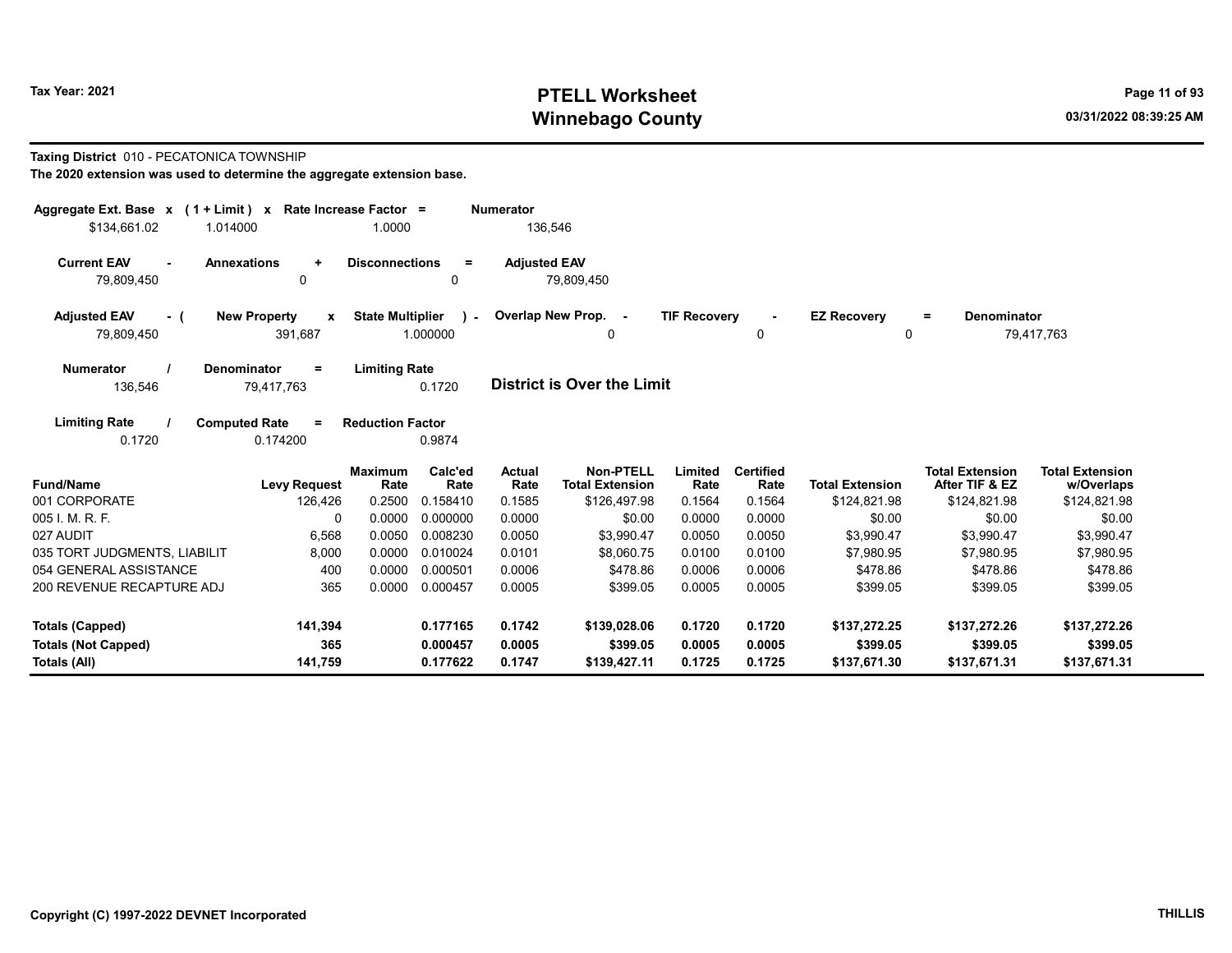# Tax Year: 2021 **PTELL Worksheet** Page 12 of 93 Winnebago County and the county of the county of the county of the county of the county of the county of the county of the county of the county of the county of the county of the county of the county of the county of the c

Taxing District 011 - ROCKFORD TOWNSHIP

The 2020 extension was used to determine the aggregate extension base.

| Aggregate Ext. Base $x$ (1 + Limit) $x$ Rate Increase Factor = |          |                                  |         |                                     |        | <b>Numerator</b>                     |                               |   |                    |          |                                     |
|----------------------------------------------------------------|----------|----------------------------------|---------|-------------------------------------|--------|--------------------------------------|-------------------------------|---|--------------------|----------|-------------------------------------|
| \$2,571,789.02                                                 |          | 1.014000                         |         | 1.0000                              |        | 2.607.794                            |                               |   |                    |          |                                     |
| <b>Current EAV</b><br>2,205,946,650                            | $\sim$   | <b>Annexations</b>               | ÷.<br>0 | <b>Disconnections</b><br>0          | $=$    | <b>Adiusted EAV</b><br>2.205.946.650 |                               |   |                    |          |                                     |
| <b>Adjusted EAV</b><br>2,205,946,650                           | $\sim$ 1 | <b>New Property</b><br>5.296.740 | x       | <b>State Multiplier</b><br>1.000000 | $\sim$ | <b>Overlap New Prop. -</b><br>0      | <b>TIF Recovery</b><br>19.722 | ۰ | <b>EZ Recovery</b> | $=$<br>0 | <b>Denominator</b><br>2,200,630,188 |
| <b>Numerator</b>                                               |          | <b>Denominator</b>               | Ξ.      | Limiting Rate                       |        | _ _ _ _ _ _ _ _ _ _ _ _ _ _ _ _      |                               |   |                    |          |                                     |

2,607,794 2,200,630,188 0.1185 District is Within the Limit

| <b>Fund/Name</b>           | Levy Request | <b>Maximum</b><br>Rate | Calc'ed<br>Rate | <b>Actual</b><br>Rate | Non-PTELL<br><b>Total Extension</b> | Limited<br>Rate | Certified<br>Rate | <b>Total Extension</b> | <b>Total Extension</b><br>After TIF & EZ | <b>Total Extension</b><br>w/Overlaps |
|----------------------------|--------------|------------------------|-----------------|-----------------------|-------------------------------------|-----------------|-------------------|------------------------|------------------------------------------|--------------------------------------|
| 001 CORPORATE              | 2,443,200    | 0.2500                 | 0.110755        | 0.1108                | \$2.444.188.89                      | 0.1108          | 0.1108            | \$2,508,954.55         | \$2,444,188.89                           | \$2,444,188.89                       |
| 054 GENERAL ASSISTANCE     | 128.589      | 0.0000                 | 0.005829        | 0.0059                | \$130,150.85                        | 0.0059          | 0.0059            | \$133,599.57           | \$130,150.85                             | \$130.150.85                         |
| 200 REVENUE RECAPTURE ADJ  | 12.216       | 0.0000                 | 0.000554        | 0.0006                | \$13,235.68                         | 0.0006          | 0.0006            | \$13.586.40            | \$13,235.68                              | \$13,235.68                          |
| Totals (Capped)            | 2,571,789    |                        | 0.116584        | 0.1167                | \$2.574.339.74                      | 0.1167          | 0.1167            | \$2,642,554,12         | \$2,574,339.74                           | \$2,574,339.74                       |
| <b>Totals (Not Capped)</b> | 12.216       |                        | 0.000554        | 0.0006                | \$13,235,68                         | 0.0006          | 0.0006            | \$13,586.40            | \$13,235.68                              | \$13,235,68                          |
| Totals (All)               | 2,584,005    |                        | 0.117138        | 0.1173                | \$2.587.575.42                      | 0.1173          | 0.1173            | \$2.656.140.52         | \$2,587,575.42                           | \$2,587,575.42                       |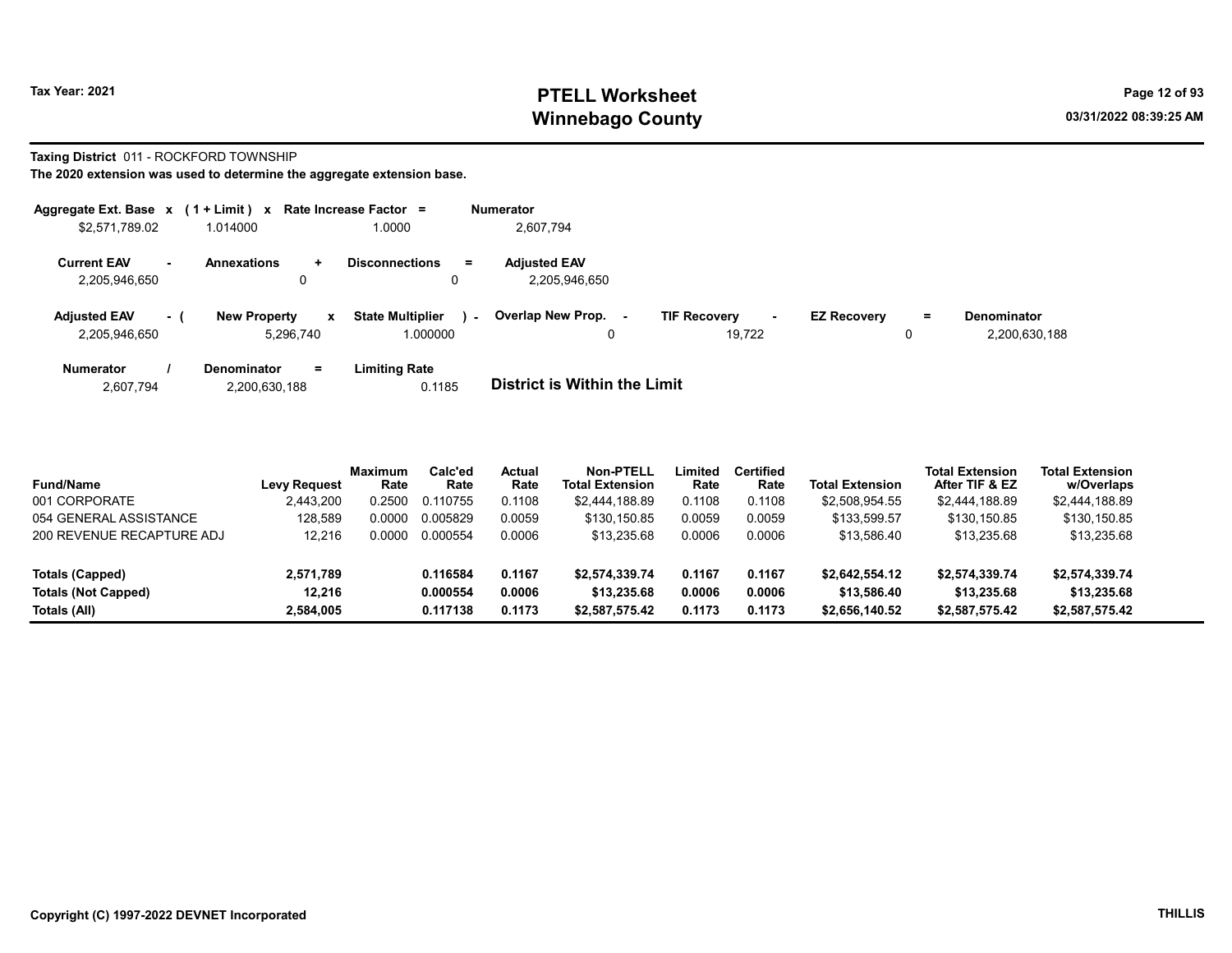# Tax Year: 2021 **PTELL Worksheet** Page 13 of 93 Winnebago County and the county of the county of the county of the county of the county of the county of the county of the county of the county of the county of the county of the county of the county of the county of the c

#### Taxing District 012 - ROCKTON TOWNSHIP

| Aggregate Ext. Base $x$ (1 + Limit) $x$                 | Rate Increase Factor =   |                                           | <b>Numerator</b>    |                                            |                     |                          |                        |                                          |                                      |
|---------------------------------------------------------|--------------------------|-------------------------------------------|---------------------|--------------------------------------------|---------------------|--------------------------|------------------------|------------------------------------------|--------------------------------------|
| \$532,851.02<br>1.014000                                |                          | 1.0000                                    | 540,311             |                                            |                     |                          |                        |                                          |                                      |
| <b>Current EAV</b><br><b>Annexations</b><br>293,609,279 | $\ddot{}$<br>0           | <b>Disconnections</b><br>$\equiv$<br>0    | <b>Adjusted EAV</b> | 293,609,279                                |                     |                          |                        |                                          |                                      |
| <b>Adjusted EAV</b><br>- (                              | <b>New Property</b><br>X | <b>State Multiplier</b><br>$\sim$         |                     | Overlap New Prop. -                        | <b>TIF Recovery</b> |                          | <b>EZ Recovery</b>     | <b>Denominator</b><br>$\equiv$           |                                      |
| 293,609,279                                             | 574,208                  | 1.000000                                  |                     | 0                                          |                     | 0                        | 0                      |                                          | 293,035,071                          |
| <b>Numerator</b><br>Denominator<br>540,311              | $=$<br>293,035,071       | <b>Limiting Rate</b><br>0.1844            |                     | District is Over the Limit                 |                     |                          |                        |                                          |                                      |
| <b>Limiting Rate</b><br><b>Computed Rate</b><br>0.1844  | $\equiv$<br>0.195200     | <b>Reduction Factor</b><br>0.9447         |                     |                                            |                     |                          |                        |                                          |                                      |
| <b>Fund/Name</b>                                        | <b>Levy Request</b>      | Calc'ed<br><b>Maximum</b><br>Rate<br>Rate | Actual<br>Rate      | <b>Non-PTELL</b><br><b>Total Extension</b> | Limited<br>Rate     | <b>Certified</b><br>Rate | <b>Total Extension</b> | <b>Total Extension</b><br>After TIF & EZ | <b>Total Extension</b><br>w/Overlaps |
| 001 CORPORATE                                           | 361,468                  | 0.2500<br>0.123112                        | 0.1232              | \$361,726.63                               | 0.1124              | 0.1124                   | \$335,464.32           | \$330,016.83                             | \$330,016.83                         |
| 005 I. M. R. F.                                         | 35,000                   | 0.0000<br>0.011921                        | 0.0120              | \$35,233.11                                | 0.0120              | 0.0120                   | \$35,814.70            | \$35,233.11                              | \$35,233.11                          |
| 017 CEMETERY                                            | 55,000                   | 0.2000<br>0.018732                        | 0.0188              | \$55,198.54                                | 0.0188              | 0.0188                   | \$56,109.69            | \$55,198.54                              | \$55,198.54                          |
| 035 TORT JUDGMENTS, LIABILIT                            | 15,000                   | 0.0000<br>0.005109                        | 0.0052              | \$15,267.68                                | 0.0052              | 0.0052                   | \$15,519.70            | \$15,267.68                              | \$15,267.68                          |
| 042 PARK/PARK MAINTENANCE                               | 10,000                   | 0.0200<br>0.003406                        | 0.0035              | \$10,276.32                                | 0.0035              | 0.0035                   | \$10,445.95            | \$10,276.32                              | \$10,276.32                          |
| 047 SOCIAL SECURITY                                     | 40,000                   | 0.0000<br>0.013624                        | 0.0137              | \$40,224.47                                | 0.0137              | 0.0137                   | \$40,888.45            | \$40,224.47                              | \$40,224.47                          |
| 054 GENERAL ASSISTANCE                                  | 55,000                   | 0.0000<br>0.018732                        | 0.0188              | \$55,198.54                                | 0.0188              | 0.0188                   | \$56,109.69            | \$55,198.54                              | \$55,198.54                          |
| 200 REVENUE RECAPTURE ADJ                               | 1,601                    | 0.0000<br>0.000545                        | 0.0006              | \$1,761.66                                 | 0.0006              | 0.0006                   | \$1,790.73             | \$1,761.66                               | \$1,761.66                           |
| Totals (Capped)                                         | 571,468                  | 0.194636                                  | 0.1952              | \$573,125.29                               | 0.1844              | 0.1844                   | \$550,352.50           | \$541,415.49                             | \$541,415.49                         |
| <b>Totals (Not Capped)</b>                              | 1,601                    | 0.000545                                  | 0.0006              | \$1,761.66                                 | 0.0006              | 0.0006                   | \$1,790.73             | \$1,761.66                               | \$1,761.66                           |
| Totals (All)                                            | 573,069                  | 0.195181                                  | 0.1958              | \$574,886.95                               | 0.1850              | 0.1850                   | \$552,143.24           | \$543,177.15                             | \$543,177.15                         |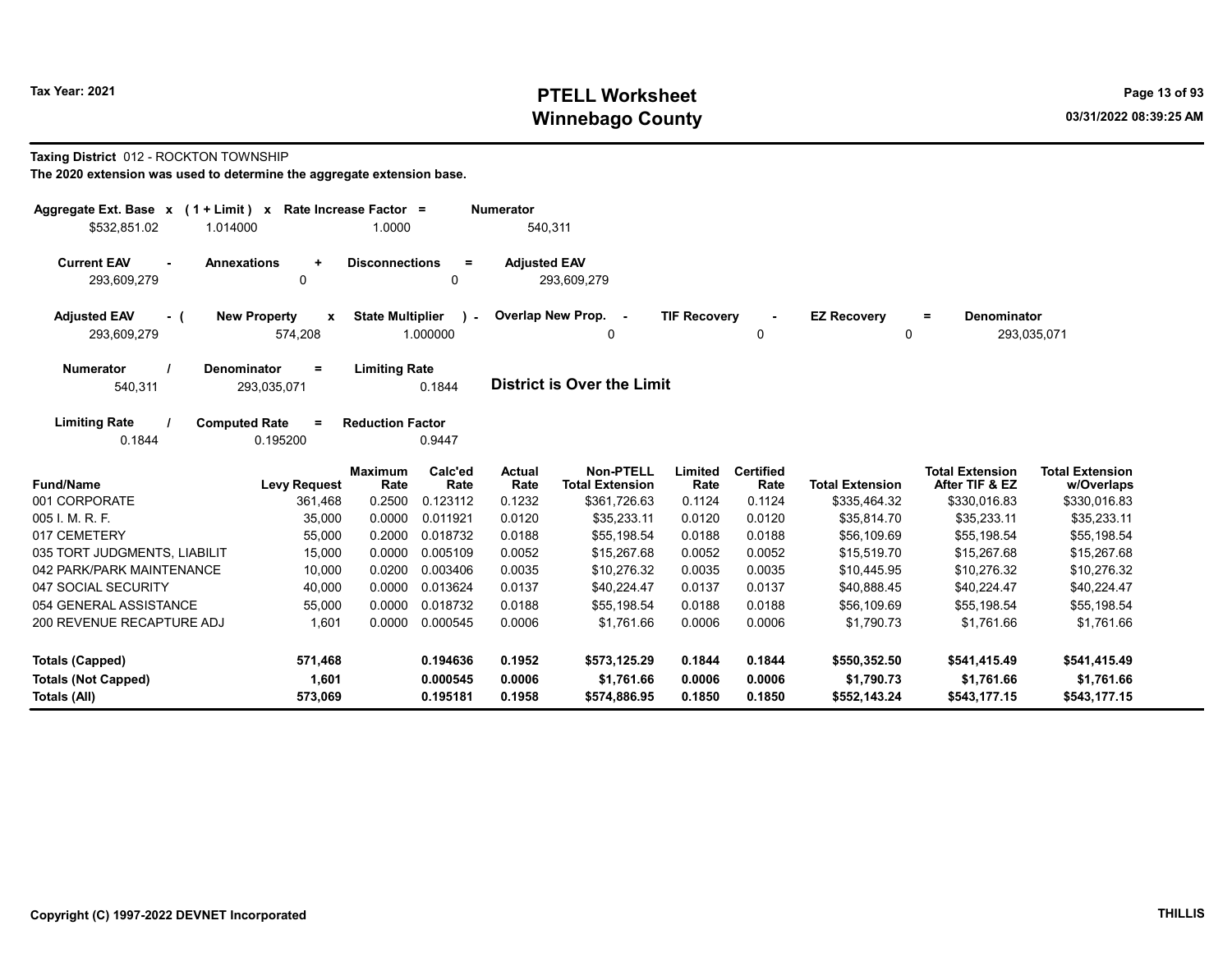# Tax Year: 2021 **PTELL Worksheet** Page 14 of 93 Winnebago County and the county of the county of the county of the county of the county of the county of the county of the county of the county of the county of the county of the county of the county of the county of the c

#### Taxing District 013 - ROSCOE TOWNSHIP

| Aggregate Ext. Base $x$ (1 + Limit) $x$ Rate Increase Factor = |          |                                  |              |                                     |        | <b>Numerator</b>                   |                     |             |                    |     |                                   |
|----------------------------------------------------------------|----------|----------------------------------|--------------|-------------------------------------|--------|------------------------------------|---------------------|-------------|--------------------|-----|-----------------------------------|
| \$697,852.61                                                   |          | 1.014000                         |              | .0000                               |        | 707,623                            |                     |             |                    |     |                                   |
| <b>Current EAV</b><br>521,255,469                              | н.       | <b>Annexations</b><br>0          | $\ddot{}$    | <b>Disconnections</b>               | $=$    | <b>Adjusted EAV</b><br>521,255,469 |                     |             |                    |     |                                   |
| <b>Adjusted EAV</b><br>521,255,469                             | $\sim$ 1 | <b>New Property</b><br>3.353.079 | $\mathbf{x}$ | <b>State Multiplier</b><br>1.000000 | $\sim$ | Overlap New Prop.<br>0             | <b>TIF Recovery</b> | $\sim$<br>0 | <b>EZ Recovery</b> | $=$ | <b>Denominator</b><br>517,902,390 |
| <b>Numerator</b>                                               |          | <b>Denominator</b>               | $=$          | <b>Limiting Rate</b>                |        |                                    |                     |             |                    |     |                                   |

| 707.623<br>517,902,390 | 0.1367 | <b>District is Within the Limit</b> |
|------------------------|--------|-------------------------------------|

| <b>Fund/Name</b>           | <b>Levy Request</b> | Maximum<br>Rate | Calc'ed<br>Rate | <b>Actual</b><br>Rate | Non-PTELL<br><b>Total Extension</b> | Limited<br>Rate | <b>Certified</b><br>Rate | <b>Total Extension</b> | <b>Total Extension</b><br>After TIF & EZ | <b>Total Extension</b><br>w/Overlaps |
|----------------------------|---------------------|-----------------|-----------------|-----------------------|-------------------------------------|-----------------|--------------------------|------------------------|------------------------------------------|--------------------------------------|
| 001 CORPORATE              | 665.220             | 0.2500          | 0.127619        | 0.1277                | \$665,643.23                        | 0.1277          | 0.1277                   | \$667.045.61           | \$665,643.23                             | \$665,643.23                         |
| 017 CEMETERY               | 39.000              | 0.2000          | 0.007482        | 0.0075                | \$39,094.16                         | 0.0075          | 0.0075                   | \$39.176.52            | \$39,094.16                              | \$39,094.16                          |
| 054 GENERAL ASSISTANCE     | 7,000               | 0.0000          | 0.001343        | 0.0014                | \$7.297.58                          | 0.0014          | 0.0014                   | \$7.312.95             | \$7.297.58                               | \$7,297.58                           |
| 200 REVENUE RECAPTURE ADJ  | 2.513               | 0.0000          | 0.000482        | 0.0005                | \$2.606.28                          | 0.0005          | 0.0005                   | \$2,611.77             | \$2,606.28                               | \$2,606.28                           |
| Totals (Capped)            | 711.220             |                 | 0.136444        | 0.1366                | \$712.034.97                        | 0.1366          | 0.1366                   | \$713,535.09           | \$712,034.97                             | \$712,034.97                         |
| <b>Totals (Not Capped)</b> | 2.513               |                 | 0.000482        | 0.0005                | \$2,606.28                          | 0.0005          | 0.0005                   | \$2.611.77             | \$2,606.28                               | \$2,606.28                           |
| Totals (All)               | 713.733             |                 | 0.136926        | 0.1371                | \$714.641.25                        | 0.1371          | 0.1371                   | \$716,146.86           | \$714,641.25                             | \$714,641.25                         |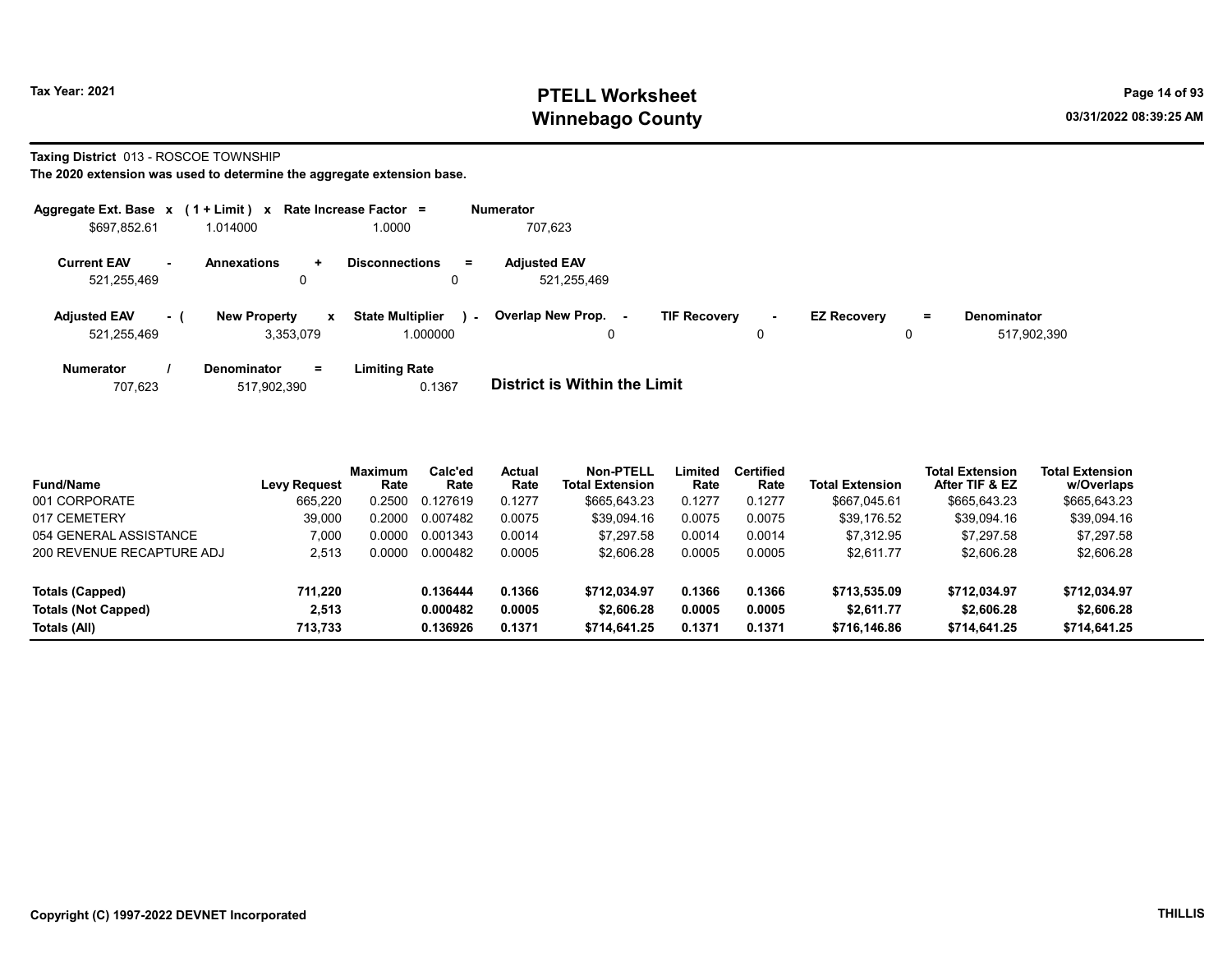# Tax Year: 2021 **PTELL Worksheet** Page 15 of 93 Winnebago County and the county of the county of the county of the county of the county of the county of the county of the county of the county of the county of the county of the county of the county of the county of the c

#### Taxing District 014 - SEWARD TOWNSHIP

| Aggregate Ext. Base $x$ (1 + Limit) x Rate Increase Factor =                                      |                                                    | <b>Numerator</b>                                |                                                        |                            |                                          |                                          |                                          |
|---------------------------------------------------------------------------------------------------|----------------------------------------------------|-------------------------------------------------|--------------------------------------------------------|----------------------------|------------------------------------------|------------------------------------------|------------------------------------------|
| \$111,204.80<br>1.014000                                                                          | 1.0000                                             | 112,762                                         |                                                        |                            |                                          |                                          |                                          |
| <b>Current EAV</b><br><b>Annexations</b><br>$\ddot{}$<br>0<br>29,795,882                          | <b>Disconnections</b><br>$=$<br>0                  | <b>Adjusted EAV</b><br>29,795,882               |                                                        |                            |                                          |                                          |                                          |
| <b>Adjusted EAV</b><br><b>New Property</b><br>X<br>- (<br>88,130<br>29,795,882                    | <b>State Multiplier</b><br>$\lambda$ -<br>1.000000 | Overlap New Prop. -<br>$\Omega$                 | <b>TIF Recovery</b>                                    | 0                          | <b>EZ Recovery</b><br>0                  | Denominator<br>$=$                       | 29,707,752                               |
| <b>Numerator</b><br>Denominator<br>$=$<br>112,762<br>29,707,752                                   | <b>Limiting Rate</b><br>0.3796                     | District is Over the Limit                      |                                                        |                            |                                          |                                          |                                          |
| <b>Limiting Rate</b><br><b>Computed Rate</b><br>$=$<br>0.3796<br>0.380700                         | <b>Reduction Factor</b><br>0.9971                  |                                                 |                                                        |                            |                                          |                                          |                                          |
| <b>Fund/Name</b><br><b>Levy Request</b>                                                           | Calc'ed<br><b>Maximum</b><br>Rate<br>Rate          | <b>Actual</b><br><b>Total Extension</b><br>Rate | <b>Non-PTELL</b><br>Limited<br>Rate                    | <b>Certified</b><br>Rate   | <b>Total Extension</b>                   | <b>Total Extension</b><br>After TIF & EZ | <b>Total Extension</b><br>w/Overlaps     |
| 001 CORPORATE<br>89,385                                                                           | 0.3000<br>0.299991                                 | 0.3000                                          | \$89,387.65<br>0.2990                                  | 0.2990                     | \$89,089.69                              | \$89,089.69                              | \$89,089.69                              |
| 027 AUDIT<br>1,605                                                                                | 0.0050<br>0.005387                                 | 0.0050                                          | \$1.489.79<br>0.0050                                   | 0.0050                     | \$1.489.79                               | \$1.489.79                               | \$1,489.79                               |
| 035 TORT JUDGMENTS, LIABILIT<br>11.785                                                            | 0.0000<br>0.039552                                 | 0.0396                                          | \$11.799.17<br>0.0395                                  | 0.0395                     | \$11.769.37                              | \$11.769.37                              | \$11,769.37                              |
| 047 SOCIAL SECURITY<br>2,660                                                                      | 0.0000<br>0.008927                                 | 0.0090                                          | \$2.681.63<br>0.0090                                   | 0.0090                     | \$2.681.63                               | \$2.681.63                               | \$2,681.63                               |
| 054 GENERAL ASSISTANCE<br>8,065                                                                   | 0.0000<br>0.027068                                 | 0.0271                                          | \$8,074.68<br>0.0271                                   | 0.0271                     | \$8,074.68                               | \$8,074.68                               | \$8,074.68                               |
| 206<br>200 REVENUE RECAPTURE ADJ                                                                  | 0.0000 0.000691                                    | 0.0007                                          | 0.0007<br>\$208.57                                     | 0.0007                     | \$208.57                                 | \$208.57                                 | \$208.57                                 |
| 113,500<br><b>Totals (Capped)</b><br>206<br><b>Totals (Not Capped)</b><br>113,706<br>Totals (All) | 0.380925<br>0.000691<br>0.381616                   | 0.3807<br>0.0007<br>0.3814<br>\$113,641.49      | \$113,432.92<br>0.3796<br>\$208.57<br>0.0007<br>0.3803 | 0.3796<br>0.0007<br>0.3803 | \$113,105.17<br>\$208.57<br>\$113,313.74 | \$113,105.16<br>\$208.57<br>\$113,313.73 | \$113,105.16<br>\$208.57<br>\$113,313.73 |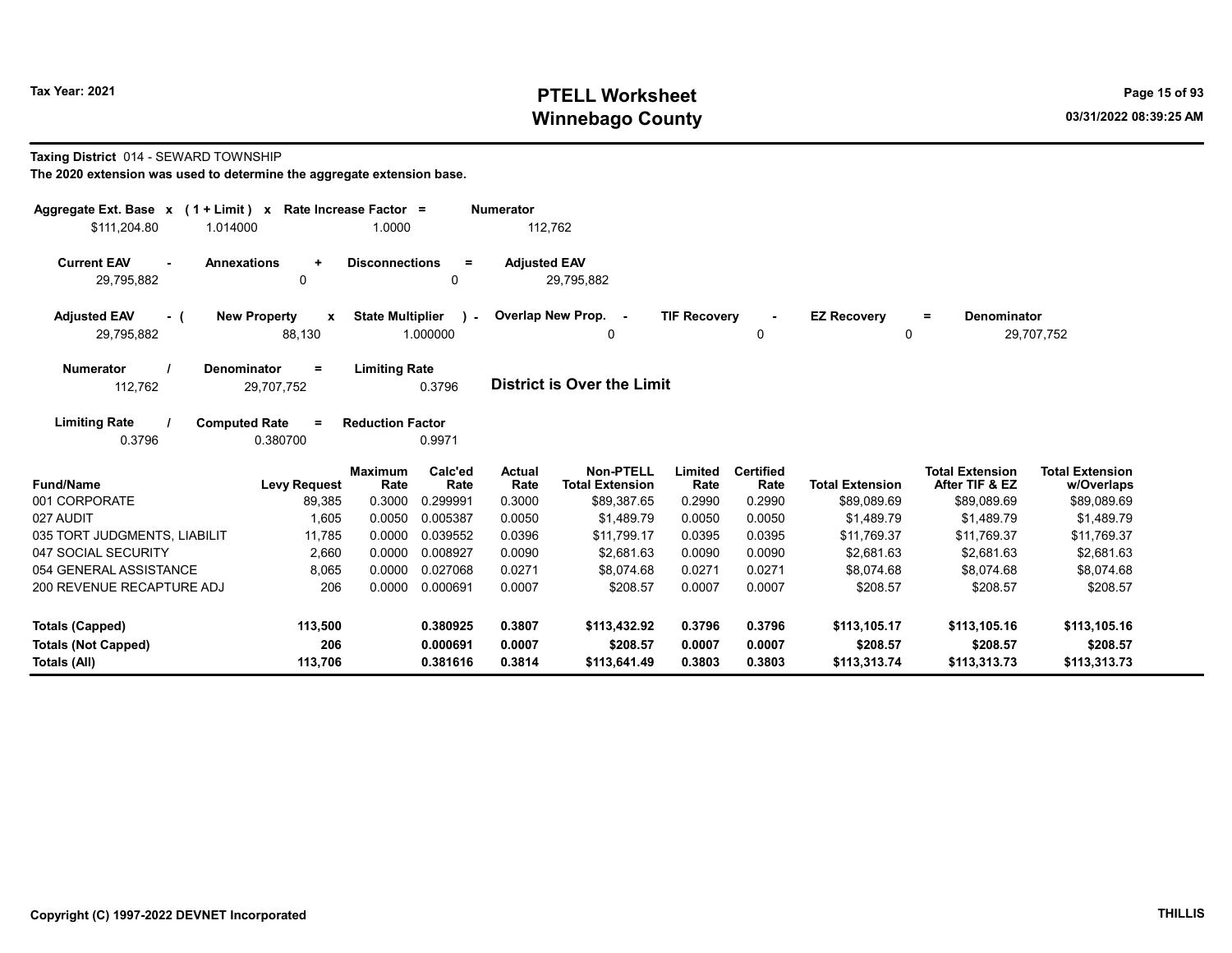# Tax Year: 2021 **PTELL Worksheet** Page 16 of 93 Winnebago County and the county of the county of the county of the county of the county of the county of the county of the county of the county of the county of the county of the county of the county of the county of the c

#### Taxing District 015 - SHIRLAND TOWNSHIP

| Aggregate Ext. Base $x$ (1 + Limit) $x$<br>\$46,885.17<br>1.014000 | Rate Increase Factor =                         | 1.0000                              |                 | <b>Numerator</b><br>47,542 |                                            |                     |                          |                                    |                                          |                                      |
|--------------------------------------------------------------------|------------------------------------------------|-------------------------------------|-----------------|----------------------------|--------------------------------------------|---------------------|--------------------------|------------------------------------|------------------------------------------|--------------------------------------|
|                                                                    |                                                |                                     |                 |                            |                                            |                     |                          |                                    |                                          |                                      |
| <b>Current EAV</b><br><b>Annexations</b><br>$\sim$                 | $\ddot{}$                                      | <b>Disconnections</b>               | $=$             | <b>Adjusted EAV</b>        |                                            |                     |                          |                                    |                                          |                                      |
| 26,571,930                                                         | 0                                              |                                     | $\mathbf{0}$    |                            | 26,571,930                                 |                     |                          |                                    |                                          |                                      |
| <b>Adjusted EAV</b><br>- (<br>26,571,930                           | <b>New Property</b><br>$\mathbf{x}$<br>119,739 | <b>State Multiplier</b><br>1.000000 | $\mathcal{L}$   |                            | Overlap New Prop. -<br>0                   | <b>TIF Recovery</b> | 0                        | <b>EZ Recovery</b><br>$\mathbf{0}$ | <b>Denominator</b><br>$\equiv$           | 26,452,191                           |
| <b>Numerator</b><br><b>Denominator</b>                             | $=$                                            | <b>Limiting Rate</b>                |                 |                            |                                            |                     |                          |                                    |                                          |                                      |
| 47,542                                                             | 26,452,191                                     |                                     | 0.1798          |                            | <b>District is Over the Limit</b>          |                     |                          |                                    |                                          |                                      |
| <b>Limiting Rate</b><br><b>Computed Rate</b>                       | $=$                                            | <b>Reduction Factor</b>             |                 |                            |                                            |                     |                          |                                    |                                          |                                      |
| 0.1798                                                             | 0.185300                                       |                                     | 0.9703          |                            |                                            |                     |                          |                                    |                                          |                                      |
| <b>Fund/Name</b>                                                   | <b>Levy Request</b>                            | <b>Maximum</b><br>Rate              | Calc'ed<br>Rate | <b>Actual</b><br>Rate      | <b>Non-PTELL</b><br><b>Total Extension</b> | Limited<br>Rate     | <b>Certified</b><br>Rate | <b>Total Extension</b>             | <b>Total Extension</b><br>After TIF & EZ | <b>Total Extension</b><br>w/Overlaps |
| 001 CORPORATE                                                      | 49,229                                         | 0.3300                              | 0.185267        | 0.1853                     | \$49,237.79                                | 0.1798              | 0.1798                   | \$47,776.33                        | \$47,776.33                              | \$47,776.33                          |
| 034 GENERAL ASSISTANCE                                             | $\Omega$                                       | 0.0000                              | 0.000000        | 0.0000                     | \$0.00                                     | 0.0000              | 0.0000                   | \$0.00                             | \$0.00                                   | \$0.00                               |
| 200 REVENUE RECAPTURE ADJ                                          | 67                                             | 0.0000                              | 0.000252        | 0.0003                     | \$79.72                                    | 0.0003              | 0.0003                   | \$79.72                            | \$79.72                                  | \$79.72                              |
| <b>Totals (Capped)</b>                                             | 49,229                                         |                                     | 0.185267        | 0.1853                     | \$49,237.79                                | 0.1798              | 0.1798                   | \$47,776.33                        | \$47,776.33                              | \$47,776.33                          |
| <b>Totals (Not Capped)</b>                                         | 67                                             |                                     | 0.000252        | 0.0003                     | \$79.72                                    | 0.0003              | 0.0003                   | \$79.72                            | \$79.72                                  | \$79.72                              |
| Totals (All)                                                       | 49,296                                         |                                     | 0.185519        | 0.1856                     | \$49,317.51                                | 0.1801              | 0.1801                   | \$47,856.05                        | \$47,856.05                              | \$47,856.05                          |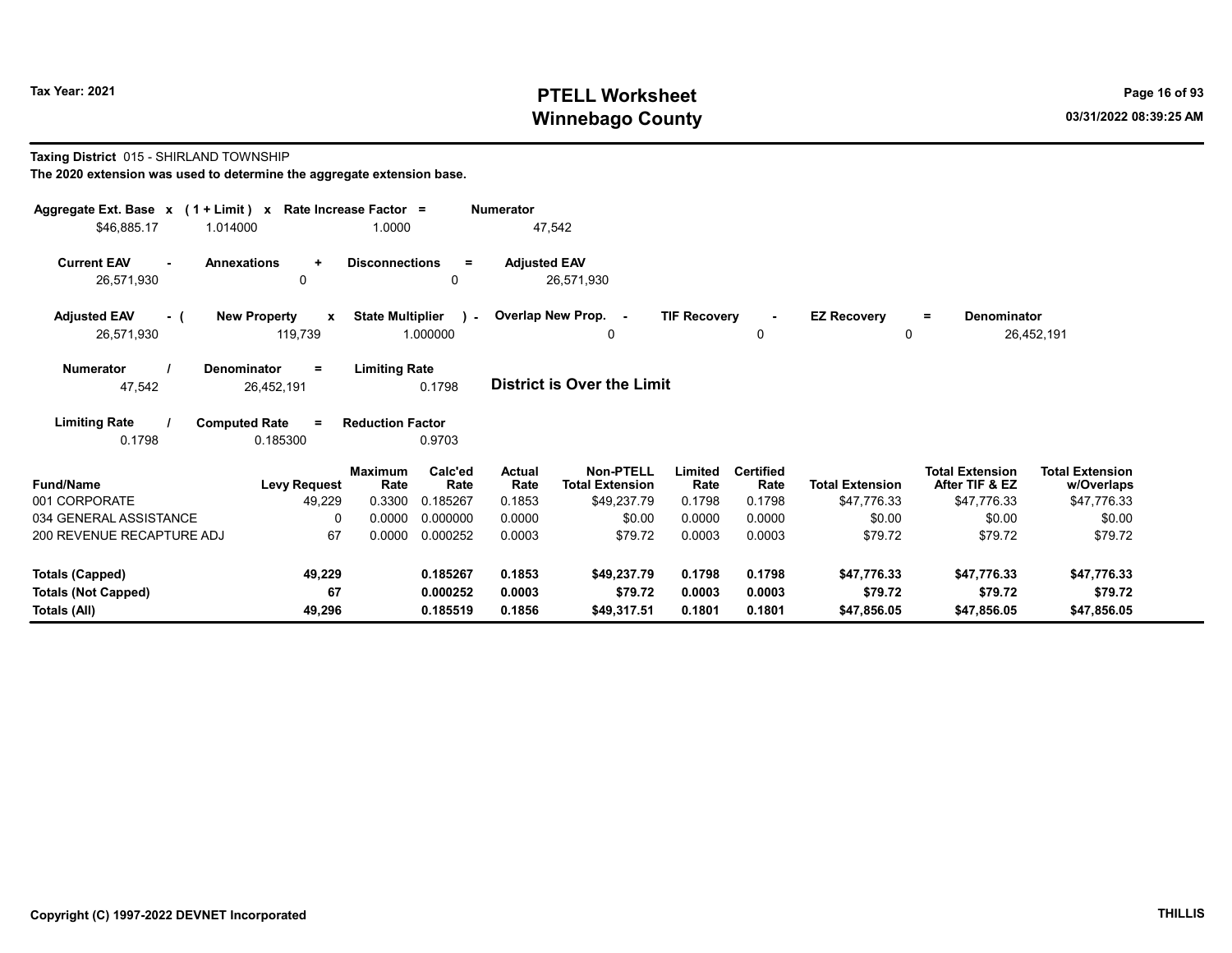# Tax Year: 2021 **PTELL Worksheet** Page 17 of 93 Winnebago County and the county of the county of the county of the county of the county of the county of the county of the county of the county of the county of the county of the county of the county of the county of the c

Taxing District 016 - WINNEBAGO TOWNSHIP The 2020 extension was used to determine the aggregate extension base.

| Aggregate Ext. Base $x$ (1 + Limit) x Rate Increase Factor =<br>\$168,702.15<br>1.014000                                                            |                                                | 1.0000                              | <b>Numerator</b><br>171,064 |                                            |                     |                          |                                |                                          |                                      |  |  |  |
|-----------------------------------------------------------------------------------------------------------------------------------------------------|------------------------------------------------|-------------------------------------|-----------------------------|--------------------------------------------|---------------------|--------------------------|--------------------------------|------------------------------------------|--------------------------------------|--|--|--|
| <b>Current EAV</b><br><b>Annexations</b><br>$\sim$<br>111,484,581                                                                                   | $\ddot{}$<br>0                                 | <b>Disconnections</b><br>$=$<br>0   | <b>Adjusted EAV</b>         | 111,484,581                                |                     |                          |                                |                                          |                                      |  |  |  |
| <b>Adjusted EAV</b><br>- (<br>111,484,581                                                                                                           | <b>New Property</b><br>$\mathbf{x}$<br>266,668 | <b>State Multiplier</b><br>1.000000 |                             | ) - Overlap New Prop. -<br>0               | <b>TIF Recovery</b> | 0                        | <b>EZ Recovery</b><br>$\Omega$ | <b>Denominator</b><br>$\equiv$           | 111,217,913                          |  |  |  |
| <b>Numerator</b><br><b>Denominator</b><br><b>Limiting Rate</b><br>$\equiv$<br><b>District is Over the Limit</b><br>171,064<br>0.1539<br>111,217,913 |                                                |                                     |                             |                                            |                     |                          |                                |                                          |                                      |  |  |  |
| <b>Limiting Rate</b><br><b>Computed Rate</b><br>0.1539                                                                                              | $=$<br>0.158800                                | <b>Reduction Factor</b><br>0.9691   |                             |                                            |                     |                          |                                |                                          |                                      |  |  |  |
| <b>Fund/Name</b>                                                                                                                                    | <b>Maximum</b><br><b>Levy Request</b>          | Calc'ed<br>Rate<br>Rate             | Actual<br>Rate              | <b>Non-PTELL</b><br><b>Total Extension</b> | Limited<br>Rate     | <b>Certified</b><br>Rate | <b>Total Extension</b>         | <b>Total Extension</b><br>After TIF & EZ | <b>Total Extension</b><br>w/Overlaps |  |  |  |
| 001 CORPORATE                                                                                                                                       | 176,968                                        | 0.2500<br>0.158738                  | 0.1588                      | \$177,037.51                               | 0.1539              | 0.1539                   | \$171,574.77                   | \$171,574.77                             | \$171,574.77                         |  |  |  |
| 200 REVENUE RECAPTURE ADJ                                                                                                                           | 640                                            | 0.0000<br>0.000574                  | 0.0006                      | \$668.91                                   | 0.0006              | 0.0006                   | \$668.91                       | \$668.91                                 | \$668.91                             |  |  |  |
| <b>Totals (Capped)</b>                                                                                                                              | 176,968                                        | 0.158738                            | 0.1588                      | \$177,037.51                               | 0.1539              | 0.1539                   | \$171,574.77                   | \$171,574.77                             | \$171,574.77                         |  |  |  |
| <b>Totals (Not Capped)</b>                                                                                                                          | 640                                            | 0.000574                            | 0.0006                      | \$668.91                                   | 0.0006              | 0.0006                   | \$668.91                       | \$668.91                                 | \$668.91                             |  |  |  |
| Totals (All)                                                                                                                                        | 177,608                                        | 0.159312                            | 0.1594                      | \$177,706.42                               | 0.1545              | 0.1545                   | \$172,243.68                   | \$172,243.68                             | \$172,243.68                         |  |  |  |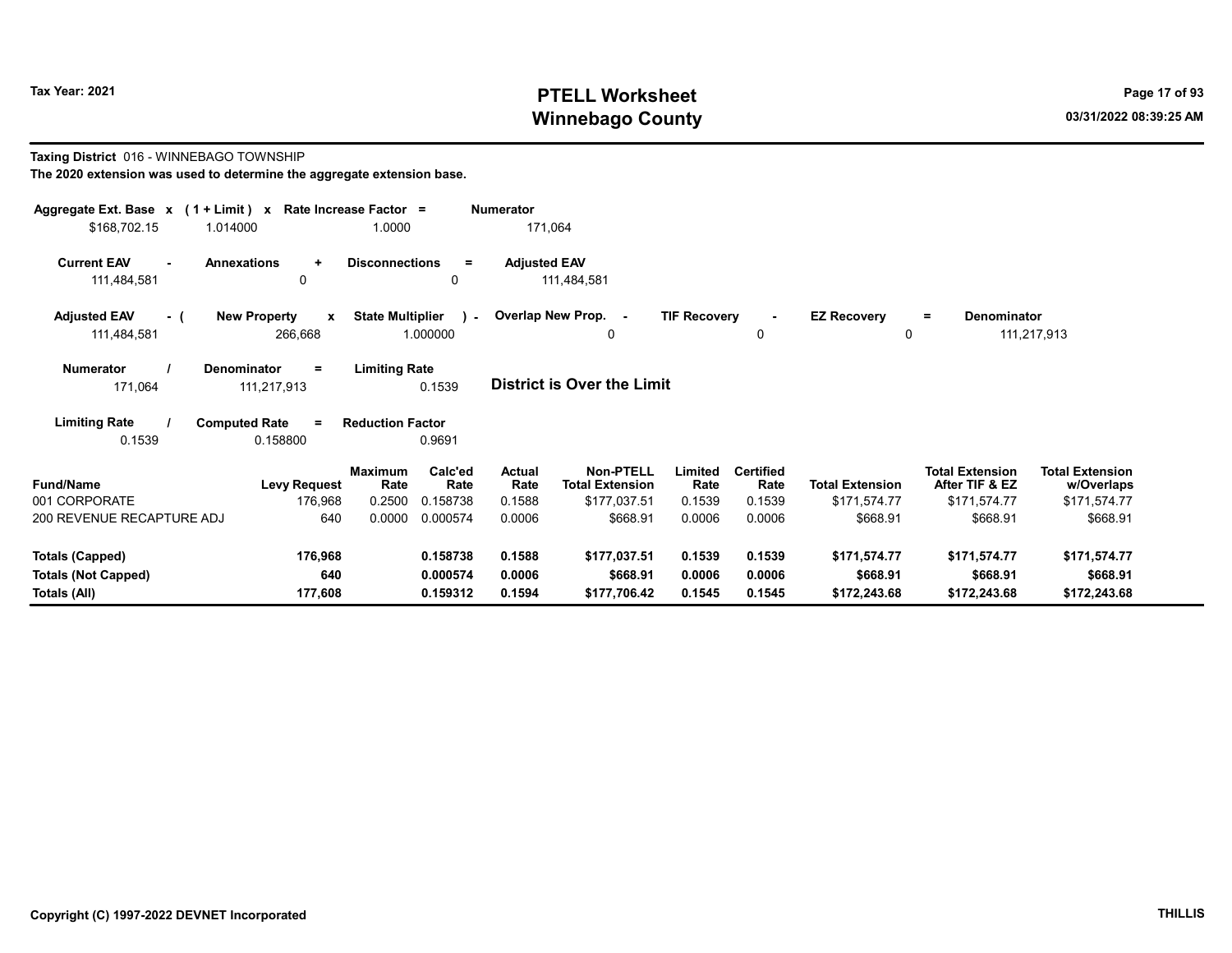# Tax Year: 2021 **PTELL Worksheet** Page 18 of 93 Winnebago County and the county of the county of the county of the county of the county of the county of the county of the county of the county of the county of the county of the county of the county of the county of the c

#### Taxing District 017 - CHERRY VALLEY VILLAGE

| Aggregate Ext. Base $x$ (1 + Limit) $x$ |                     | Rate Increase Factor =                  | <b>Numerator</b> |                                     |                               |                    |     |                    |
|-----------------------------------------|---------------------|-----------------------------------------|------------------|-------------------------------------|-------------------------------|--------------------|-----|--------------------|
| \$0.00                                  | 1.014000            | 1.0000                                  |                  |                                     |                               |                    |     |                    |
| <b>Current EAV</b><br>н.                | <b>Annexations</b>  | <b>Disconnections</b><br>÷              | $=$              | <b>Adiusted EAV</b>                 |                               |                    |     |                    |
| 94,424,423                              |                     | 0                                       | 0                | 94.424.423                          |                               |                    |     |                    |
| <b>Adjusted EAV</b><br>- (              | <b>New Property</b> | <b>State Multiplier</b><br>$\mathbf{x}$ | $\sim$           | Overlap New Prop.                   | <b>TIF Recovery</b><br>$\sim$ | <b>EZ Recovery</b> | $=$ | <b>Denominator</b> |
| 94,424,423                              |                     | 1.000000<br>43.150                      |                  | 154.667                             | 0                             |                    | 0   | 94,226,606         |
| <b>Numerator</b>                        | <b>Denominator</b>  | <b>Limiting Rate</b><br>$=$             |                  |                                     |                               |                    |     |                    |
|                                         | 94,226,606          |                                         | 0.0000           | <b>District is Within the Limit</b> |                               |                    |     |                    |

| <b>Fund/Name</b>           | <b>Levy Request</b> | <b>Maximum</b><br>Rate | Calc'ed<br>Rate | <b>Actual</b><br>Rate | Non-PTELL<br><b>Total Extension</b> | Limited<br>Rate | <b>Certified</b><br>Rate | <b>Total Extension</b> | <b>Total Extension</b><br>After TIF & EZ | <b>Total Extension</b><br>w/Overlaps |
|----------------------------|---------------------|------------------------|-----------------|-----------------------|-------------------------------------|-----------------|--------------------------|------------------------|------------------------------------------|--------------------------------------|
| 001 CORPORATE              |                     | 0.2500                 | 0.000000        | 0.0000                | \$0.00                              | 0.0000          | 0.0000                   | \$0.00                 | \$0.00                                   | \$0.00                               |
| 003 BONDS & INTEREST       |                     | 0.0000                 | 0.000000        | 0.0000                | \$0.00                              | 0.0000          | 0.0000                   | \$0.00                 | \$0.00                                   | \$0.00                               |
| 207 ROAD & BRIDGE TRANSFER |                     | 0.0000                 | 0.000000        | 0.0000                | \$0.00                              | 0.0000          | 0.0000                   | \$0.00                 | \$0.00                                   | \$0.00                               |
| Totals (Capped)            |                     |                        | 0.000000        | 0.0000                | \$0.00                              | 0.0000          | 0.0000                   | \$0.00                 | \$0.00                                   | \$0.00                               |
| <b>Totals (Not Capped)</b> |                     |                        | 0.000000        | 0.0000                | \$0.00                              | 0.0000          | 0.0000                   | \$0.00                 | \$0.00                                   | \$0.00                               |
| Totals (All)               |                     |                        | 0.000000        | 0.0000                | \$0.00                              | 0.0000          | 0.0000                   | \$0.00                 | \$0.00                                   | \$0.00                               |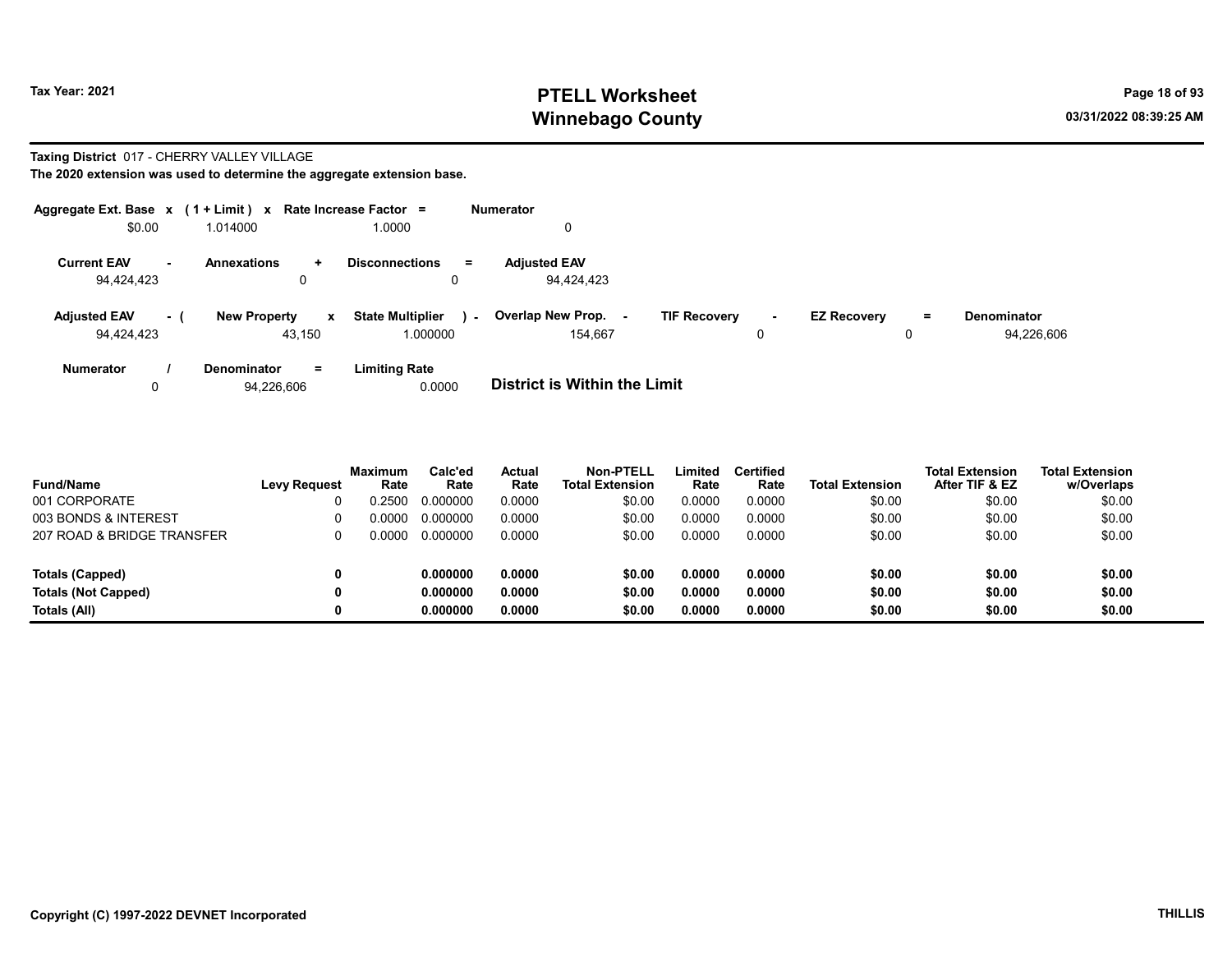# Tax Year: 2021 **PTELL Worksheet** Page 19 of 93 Winnebago County and the county of the county of the county of the county of the county of the county of the county of the county of the county of the county of the county of the county of the county of the county of the c

Taxing District 018 - DURAND VILLAGE

| Aggregate Ext. Base $x$ (1 + Limit) $x$ |     |                                               | Rate Increase Factor =              | <b>Numerator</b>                                                                                                                                 |  |
|-----------------------------------------|-----|-----------------------------------------------|-------------------------------------|--------------------------------------------------------------------------------------------------------------------------------------------------|--|
| \$53,327.75                             |     | 1.014000                                      | 1.0000                              | 54.074                                                                                                                                           |  |
| <b>Current EAV</b><br>18.457.815        | н.  | <b>Annexations</b><br>$\ddot{}$<br>0          | <b>Disconnections</b><br>Ξ.<br>0    | <b>Adjusted EAV</b><br>18.457.815                                                                                                                |  |
| <b>Adjusted EAV</b><br>18.457.815       | - ( | <b>New Property</b><br>$\mathbf{x}$<br>10.240 | <b>State Multiplier</b><br>1.000000 | Overlap New Prop.<br><b>TIF Recovery</b><br><b>EZ Recovery</b><br><b>Denominator</b><br>=<br>$\sim$<br>$\sim$<br>٠.<br>18.447.575<br>0<br>0<br>0 |  |
| <b>Numerator</b><br>54,074              |     | $=$<br><b>Denominator</b><br>18.447.575       | <b>Limiting Rate</b><br>0.2932      | <b>District is Within the Limit</b>                                                                                                              |  |

| <b>Fund/Name</b>           | Levy Request | Maximum<br>Rate | Calc'ed<br>Rate | Actual<br>Rate | <b>Non-PTELL</b><br><b>Total Extension</b> | Limited<br>Rate | <b>Certified</b><br>Rate | <b>Total Extension</b> | <b>Total Extension</b><br>After TIF & EZ | <b>Total Extension</b><br>w/Overlaps |  |
|----------------------------|--------------|-----------------|-----------------|----------------|--------------------------------------------|-----------------|--------------------------|------------------------|------------------------------------------|--------------------------------------|--|
| 001 CORPORATE              | 42.000       | 0.4375          | 0.227546        | 0.2276         | \$42,009.99                                | 0.2276          | 0.2276                   | \$43,062.25            | \$42,009.99                              | \$42,009.99                          |  |
| 003 BONDS & INT 2014       |              | 0.0000          | 0.000000        | 0.0000         | \$0.00                                     | 0.0000          | 0.0000                   | \$0.00                 | \$0.00                                   | \$0.00                               |  |
| 014 POLICE PROTECTION      | 8.000        | 0.6000          | 0.043342        | 0.0434         | \$8,010.69                                 | 0.0434          | 0.0434                   | \$8,211.34             | \$8,010.69                               | \$8,010.69                           |  |
| 200 REVENUE RECAPTURE ADJ  | 863          | 0.0000          | 0.004676        | 0.0047         | \$867.52                                   | 0.0047          | 0.0047                   | \$889.25               | \$867.52                                 | \$867.52                             |  |
| 207 ROAD AND BRIDGE TRANSF |              | ) በበበበ          | 0.000000        | 0.0000         | \$0.00                                     | 0.0000          | 0.0000                   | \$0.00                 | \$0.00                                   | \$0.00                               |  |
| Totals (Capped)            | 50.000       |                 | 0.270888        | 0.2710         | \$50,020.68                                | 0.2710          | 0.2710                   | \$51.273.60            | \$50,020.68                              | \$50,020.68                          |  |
| <b>Totals (Not Capped)</b> | 863          |                 | 0.004676        | 0.0047         | \$867.52                                   | 0.0047          | 0.0047                   | \$889.25               | \$867.52                                 | \$867.52                             |  |
| Totals (All)               | 50,863       |                 | 0.275564        | 0.2757         | \$50,888.20                                | 0.2757          | 0.2757                   | \$52,162.84            | \$50,888.20                              | \$50,888.20                          |  |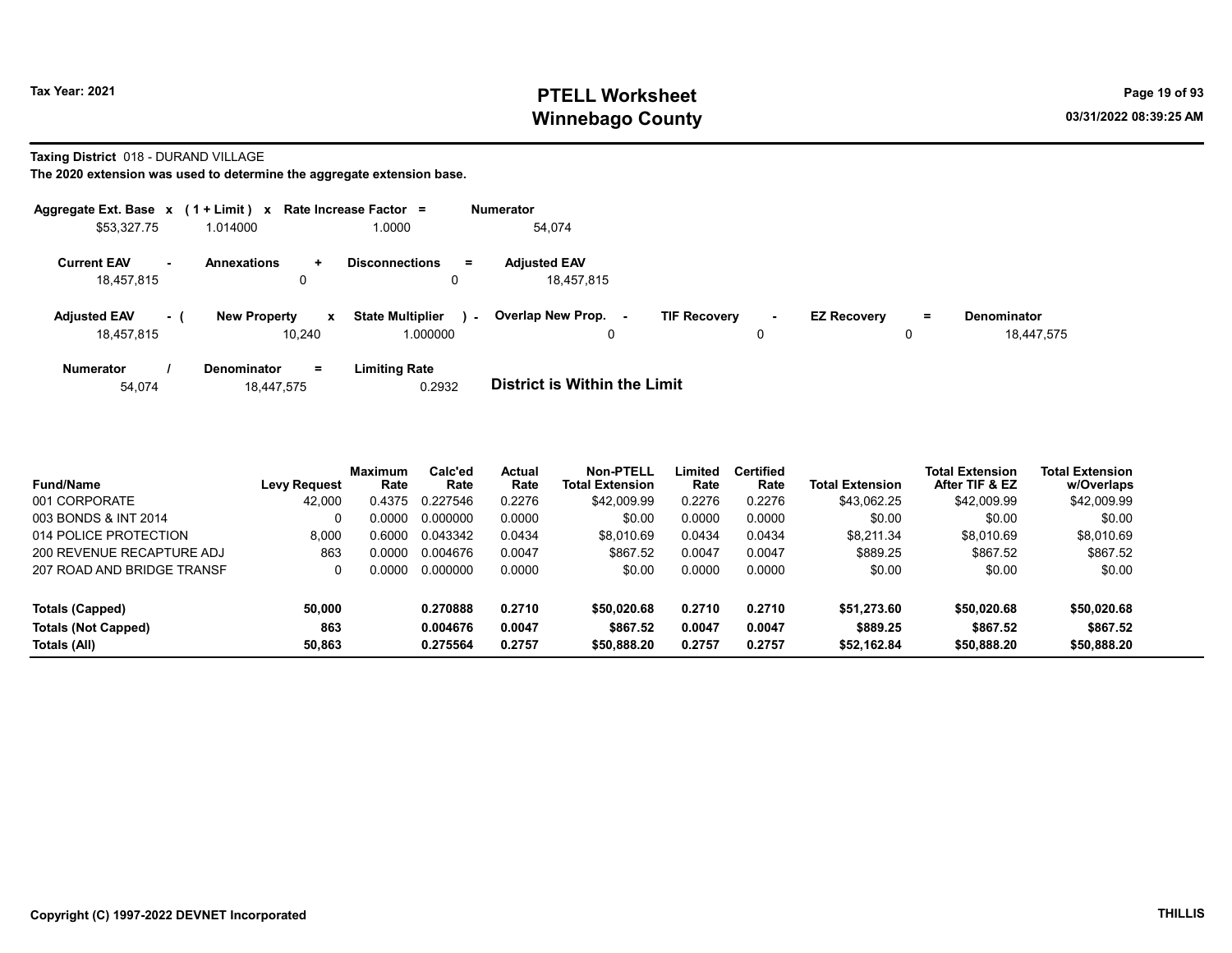# Tax Year: 2021 **PTELL Worksheet** Page 20 of 93 Winnebago County and the county of the county of the county of the county of the county of the county of the county of the county of the county of the county of the county of the county of the county of the county of the c

Taxing District 019 - LOVES PARK CITY

|                     |                | Aggregate Ext. Base $x$ (1 + Limit) $x$ Rate Increase Factor = |                                   | <b>Numerator</b>                         |        |                    |    |             |
|---------------------|----------------|----------------------------------------------------------------|-----------------------------------|------------------------------------------|--------|--------------------|----|-------------|
| \$0.00              |                | 1.014000                                                       | 1.0000                            | 0                                        |        |                    |    |             |
| <b>Current EAV</b>  | $\blacksquare$ | <b>Annexations</b><br>÷                                        | <b>Disconnections</b><br>Ξ.       | <b>Adjusted EAV</b>                      |        |                    |    |             |
| 446.418.380         |                | 0                                                              | 0                                 | 446.418.380                              |        |                    |    |             |
| <b>Adjusted EAV</b> | - 1            | <b>New Property</b><br>$\mathbf{x}$                            | <b>State Multiplier</b><br>$\sim$ | Overlap New Prop.<br><b>TIF Recovery</b> | $\sim$ | <b>EZ Recovery</b> | Ξ. | Denominator |
| 446.418.380         |                | 2.015.611                                                      | 1.000000                          | 864.291                                  | 0      |                    | 0  | 443,538,478 |
| <b>Numerator</b>    |                | $=$<br>Denominator                                             | <b>Limiting Rate</b>              |                                          |        |                    |    |             |
| 0                   |                | 443.538.478                                                    | 0.0000                            | <b>District is Within the Limit</b>      |        |                    |    |             |

| <b>Fund/Name</b>           | <b>Levy Request</b> | <b>Maximum</b><br>Rate | Calc'ed<br>Rate | Actual<br>Rate | Non-PTELL<br><b>Total Extension</b> | Limited<br>Rate | <b>Certified</b><br>Rate | <b>Total Extension</b> | <b>Total Extension</b><br>After TIF & EZ | <b>Total Extension</b><br>w/Overlaps |
|----------------------------|---------------------|------------------------|-----------------|----------------|-------------------------------------|-----------------|--------------------------|------------------------|------------------------------------------|--------------------------------------|
| 001 CORPORATE              |                     | 0.2500                 | 0.000000        | 0.0000         | \$0.00                              | 0.0000          | 0.0000                   | \$0.00                 | \$0.00                                   | \$0.00                               |
| 003 BONDS & INT 2012       |                     | 0.0000                 | 0.000000        | 0.0000         | \$0.00                              | 0.0000          | 0.0000                   | \$0.00                 | \$0.00                                   | \$0.00                               |
| 003A BONDS & INT 2017      |                     | 0.0000                 | 0.000000        | 0.0000         | \$0.00                              | 0.0000          | 0.0000                   | \$0.00                 | \$0.00                                   | \$0.00                               |
| 207 ROAD AND BRIDGE TRANSF |                     | 0.0000                 | 0.000000        | 0.0000         | \$0.00                              | 0.0000          | 0.0000                   | \$0.00                 | \$0.00                                   | \$0.00                               |
| Totals (Capped)            |                     |                        | 0.000000        | 0.0000         | \$0.00                              | 0.0000          | 0.0000                   | \$0.00                 | \$0.00                                   | \$0.00                               |
| <b>Totals (Not Capped)</b> |                     |                        | 0.000000        | 0.0000         | \$0.00                              | 0.0000          | 0.0000                   | \$0.00                 | \$0.00                                   | \$0.00                               |
| Totals (All)               |                     |                        | 0.000000        | 0.0000         | \$0.00                              | 0.0000          | 0.0000                   | \$0.00                 | \$0.00                                   | \$0.00                               |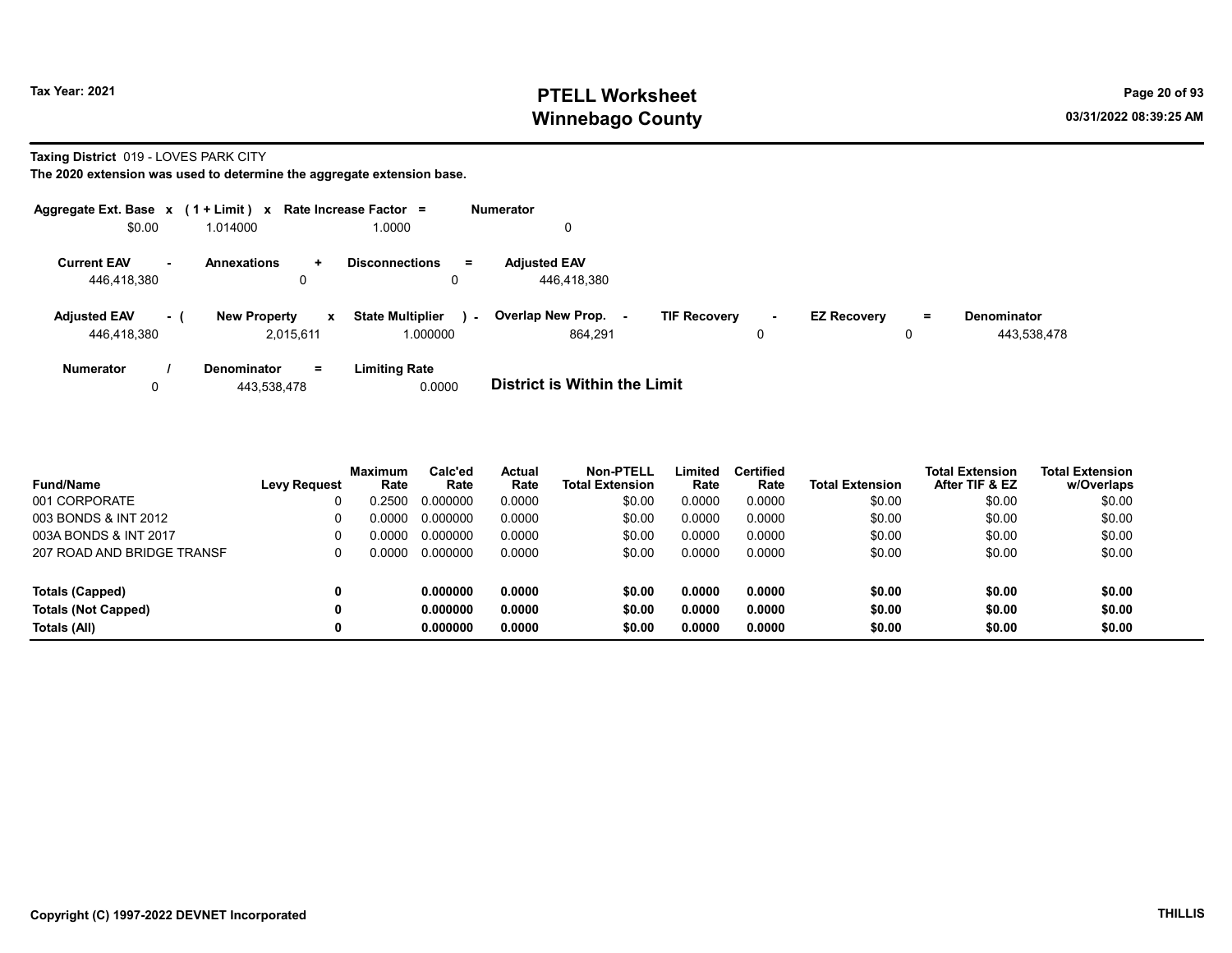# Tax Year: 2021 **PTELL Worksheet** Page 21 of 93 Winnebago County and the county of the county of the county of the county of the county of the county of the county of the county of the county of the county of the county of the county of the county of the county of the c

# Taxing District 020 - MACHESNEY PARK VILLAGE

| Aggregate Ext. Base $x$ (1 + Limit) $x$     |                            | Rate Increase Factor =    |                                               | <b>Numerator</b>                    |                                    |                               |                                   |
|---------------------------------------------|----------------------------|---------------------------|-----------------------------------------------|-------------------------------------|------------------------------------|-------------------------------|-----------------------------------|
| \$0.00                                      | 1.014000                   |                           | 0000.1                                        |                                     |                                    |                               |                                   |
| <b>Current EAV</b><br>$\sim$<br>381,930,847 | <b>Annexations</b>         | ÷<br>0                    | <b>Disconnections</b><br>$\equiv$             | <b>Adjusted EAV</b><br>381,930,847  |                                    |                               |                                   |
| <b>Adjusted EAV</b><br>381,930,847          | <b>New Property</b><br>- 1 | $\mathbf{x}$<br>1.399.714 | <b>State Multiplier</b><br>$\sim$<br>1.000000 | Overlap New Prop.<br>$\Omega$       | <b>TIF Recovery</b><br>$\sim$<br>0 | <b>EZ Recovery</b><br>Ξ.<br>0 | <b>Denominator</b><br>380,531,133 |
| <b>Numerator</b>                            | <b>Denominator</b>         | $=$<br>380.531.133        | <b>Limiting Rate</b><br>0.0000                | <b>District is Within the Limit</b> |                                    |                               |                                   |

| <b>Fund/Name</b>           | <b>Levy Request</b> | Maximum<br>Rate | Calc'ed<br>Rate | Actual<br>Rate | Non-PTELL<br><b>Total Extension</b> | Limited<br>Rate | <b>Certified</b><br>Rate | <b>Total Extension</b> | <b>Total Extension</b><br>After TIF & EZ | <b>Total Extension</b><br>w/Overlaps |
|----------------------------|---------------------|-----------------|-----------------|----------------|-------------------------------------|-----------------|--------------------------|------------------------|------------------------------------------|--------------------------------------|
| 001 CORPORATE              |                     | 0.2500          | 0.000000        | 0.0000         | \$0.00                              | 0.0000          | 0.0000                   | \$0.00                 | \$0.00                                   | \$0.00                               |
| 207 ROAD AND BRIDGE TRANSF |                     | 0.0000          | 0.000000        | 0.0000         | \$0.00                              | 0.0000          | 0.0000                   | \$0.00                 | \$0.00                                   | \$0.00                               |
|                            |                     |                 |                 |                |                                     |                 |                          |                        |                                          |                                      |
| Totals (Capped)            |                     |                 | 0.000000        | 0.0000         | \$0.00                              | 0.0000          | 0.0000                   | \$0.00                 | \$0.00                                   | \$0.00                               |
| <b>Totals (Not Capped)</b> |                     |                 | 0.000000        | 0.0000         | \$0.00                              | 0.0000          | 0.0000                   | \$0.00                 | \$0.00                                   | \$0.00                               |
| Totals (All)               |                     |                 | 0.000000        | 0.0000         | \$0.00                              | 0.0000          | 0.0000                   | \$0.00                 | \$0.00                                   | \$0.00                               |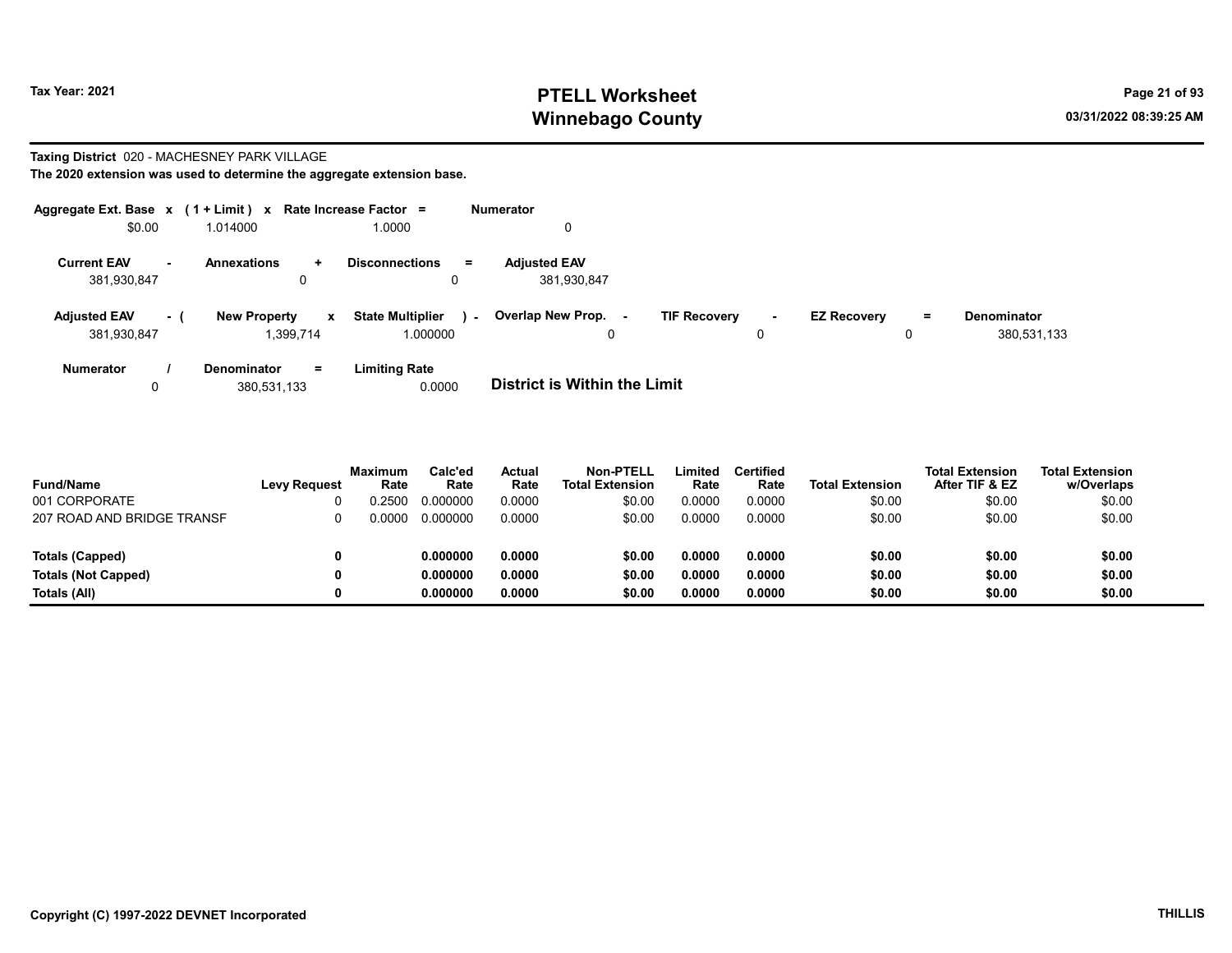# Tax Year: 2021 **PTELL Worksheet** Page 22 of 93 Winnebago County and the county of the county of the county of the county of the county of the county of the county of the county of the county of the county of the county of the county of the county of the county of the c

#### Taxing District 021 - NEW MILFORD VILLAGE

| Aggregate Ext. Base $x$ (1 + Limit) $x$            |                                               | Rate Increase Factor =                       | <b>Numerator</b>                                |                               |                                              |
|----------------------------------------------------|-----------------------------------------------|----------------------------------------------|-------------------------------------------------|-------------------------------|----------------------------------------------|
| \$0.00                                             | 1.014000                                      | 1.0000                                       | 0                                               |                               |                                              |
| <b>Current EAV</b><br>$\blacksquare$<br>10.487.222 | <b>Annexations</b><br>$\pm$                   | <b>Disconnections</b><br>$=$                 | <b>Adiusted EAV</b><br>10.487.222               |                               |                                              |
| <b>Adjusted EAV</b><br>- (<br>10.487.222           | <b>New Property</b><br>$\mathbf{x}$<br>11.755 | <b>State Multiplier</b><br>$\sim$<br>000000. | Overlap New Prop. -<br><b>TIF Recovery</b><br>0 | <b>EZ Recovery</b><br>۰.<br>0 | <b>Denominator</b><br>$=$<br>10.475.467<br>0 |
| <b>Numerator</b>                                   | <b>Denominator</b><br>$=$<br>10.475.467       | <b>Limiting Rate</b><br>0.0000               | <b>District is Within the Limit</b>             |                               |                                              |

| <b>Fund/Name</b><br>001 CORPORATE | <b>Levy Request</b> | <b>Maximum</b><br>Rate<br>.2500 | Calc'ed<br>Rate<br>0.000000 | Actual<br>Rate<br>0.0000 | <b>Non-PTELL</b><br><b>Total Extension</b><br>\$0.00 | Limited<br>Rate<br>0.0000 | Certified<br>Rate<br>0.0000 | <b>Total Extension</b><br>\$0.00 | <b>Total Extension</b><br>After TIF & EZ<br>\$0.00 | <b>Total Extension</b><br>w/Overlaps<br>\$0.00 |
|-----------------------------------|---------------------|---------------------------------|-----------------------------|--------------------------|------------------------------------------------------|---------------------------|-----------------------------|----------------------------------|----------------------------------------------------|------------------------------------------------|
| 207 ROAD AND BRIDGE TRANSF        |                     | ი იიიი                          | 0.000000                    | 0.0000                   | \$0.00                                               | 0.0000                    | 0.0000                      | \$0.00                           | \$0.00                                             | \$0.00                                         |
|                                   |                     |                                 |                             |                          |                                                      |                           |                             |                                  |                                                    |                                                |
| Totals (Capped)                   |                     |                                 | 0.000000                    | 0.0000                   | \$0.00                                               | 0.0000                    | 0.0000                      | \$0.00                           | \$0.00                                             | \$0.00                                         |
| <b>Totals (Not Capped)</b>        |                     |                                 | 0.000000                    | 0.0000                   | \$0.00                                               | 0.0000                    | 0.0000                      | \$0.00                           | \$0.00                                             | \$0.00                                         |
| Totals (All)                      |                     |                                 | 0.000000                    | 0.0000                   | \$0.00                                               | 0.0000                    | 0.0000                      | \$0.00                           | \$0.00                                             | \$0.00                                         |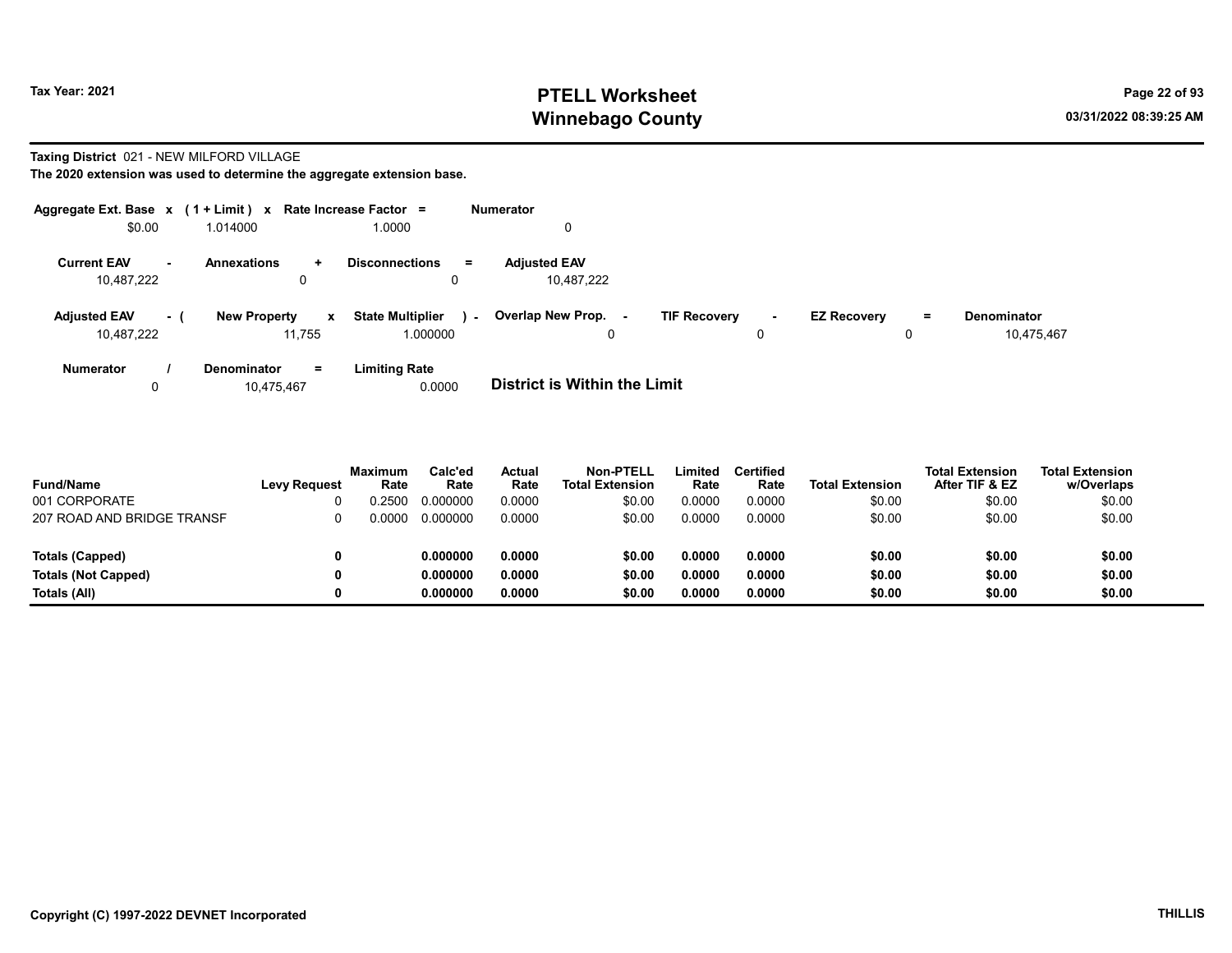# Tax Year: 2021 **PTELL Worksheet** Page 23 of 93 Winnebago County and the county of the county of the county of the county of the county of the county of the county of the county of the county of the county of the county of the county of the county of the county of the c

#### Taxing District 022 - PECATONICA VILLAGE

| \$227,478.84                                                         | Aggregate Ext. Base x (1 + Limit) x Rate Increase Factor =<br>Numerator<br>1.0000<br>230,664<br>1.014000 |                         |               |                     |                        |                     |                  |                        |                           |                        |
|----------------------------------------------------------------------|----------------------------------------------------------------------------------------------------------|-------------------------|---------------|---------------------|------------------------|---------------------|------------------|------------------------|---------------------------|------------------------|
|                                                                      |                                                                                                          |                         |               |                     |                        |                     |                  |                        |                           |                        |
| <b>Current EAV</b><br>$\overline{a}$                                 | <b>Annexations</b><br>$\ddot{}$                                                                          | <b>Disconnections</b>   | $\equiv$      | <b>Adjusted EAV</b> |                        |                     |                  |                        |                           |                        |
| 30,625,272                                                           | 0                                                                                                        |                         | 0             |                     | 30,625,272             |                     |                  |                        |                           |                        |
| <b>Adjusted EAV</b><br>- (                                           | <b>New Property</b><br>$\mathbf{x}$                                                                      | <b>State Multiplier</b> | $\mathcal{L}$ |                     | Overlap New Prop. -    | <b>TIF Recovery</b> |                  | <b>EZ Recovery</b>     | <b>Denominator</b><br>$=$ |                        |
| 30,625,272                                                           | 91.052                                                                                                   |                         | 1.000000      |                     | 0                      |                     | 0                | 0                      |                           | 30,534,220             |
| <b>Numerator</b>                                                     | <b>Denominator</b><br>$=$                                                                                | <b>Limiting Rate</b>    |               |                     |                        |                     |                  |                        |                           |                        |
| <b>District is Over the Limit</b><br>0.7555<br>230,664<br>30,534,220 |                                                                                                          |                         |               |                     |                        |                     |                  |                        |                           |                        |
| <b>Limiting Rate</b>                                                 | <b>Computed Rate</b><br>$=$                                                                              | <b>Reduction Factor</b> |               |                     |                        |                     |                  |                        |                           |                        |
| 0.7555                                                               | 0.761900                                                                                                 |                         | 0.9916        |                     |                        |                     |                  |                        |                           |                        |
|                                                                      |                                                                                                          | <b>Maximum</b>          | Calc'ed       | <b>Actual</b>       | <b>Non-PTELL</b>       | Limited             | <b>Certified</b> |                        | <b>Total Extension</b>    | <b>Total Extension</b> |
| <b>Fund/Name</b>                                                     | <b>Levy Request</b>                                                                                      | Rate                    | Rate          | Rate                | <b>Total Extension</b> | Rate                | Rate             | <b>Total Extension</b> | After TIF & EZ            | w/Overlaps             |
| 001 CORPORATE                                                        | 133,463                                                                                                  | 0.4375                  | 0.435794      | 0.4358              | \$133,464.94           | 0.4318              | 0.4318           | \$132,239.92           | \$132,239.92              | \$132,239.92           |
| 003 BONDS & INT 2021A                                                | 0                                                                                                        | 0.0000                  | 0.000000      | 0.0000              | \$0.00                 | 0.0000              | 0.0000           | \$0.00                 | \$0.00                    | \$0.00                 |
| 003A BONDS & INT 2016                                                | 0                                                                                                        | 0.0000                  | 0.000000      | 0.0000              | \$0.00                 | 0.0000              | 0.0000           | \$0.00                 | \$0.00                    | \$0.00                 |
| 003B BONDS & INT 2021B                                               | $\Omega$                                                                                                 | 0.0000                  | 0.000000      | 0.0000              | \$0.00                 | 0.0000              | 0.0000           | \$0.00                 | \$0.00                    | \$0.00                 |
| 005 I. M. R. F.                                                      | 15,253                                                                                                   | 0.0000                  | 0.049805      | 0.0499              | \$15,282.01            | 0.0495              | 0.0495           | \$15,159.51            | \$15,159.51               | \$15,159.51            |
| 014 POLICE PROTECTION                                                | 36,180                                                                                                   | 0.6000                  | 0.118138      | 0.1182              | \$36,199.07            | 0.1173              | 0.1173           | \$35,923.44            | \$35,923.44               | \$35,923.44            |
| 026 SEWAGE/TREATMENT & DIS                                           | 0                                                                                                        | 0.0750                  | 0.000000      | 0.0000              | \$0.00                 | 0.0000              | 0.0000           | \$0.00                 | \$0.00                    | \$0.00                 |
| 027 AUDIT                                                            | 3,966                                                                                                    | 0.0000                  | 0.012950      | 0.0130              | \$3,981.29             | 0.0129              | 0.0129           | \$3,950.66             | \$3,950.66                | \$3,950.66             |
| 040 STREET & BRIDGE                                                  | 30,506                                                                                                   | 0.1000                  | 0.099611      | 0.0353              | \$10,810.72            | 0.0351              | 0.0351           | \$10,749.47            | \$10,749.47               | \$10,749.47            |
| 047 SOCIAL SECURITY                                                  | 21,354                                                                                                   | 0.0000                  | 0.069727      | 0.0698              | \$21,376.44            | 0.0693              | 0.0693           | \$21,223.31            | \$21,223.31               | \$21,223.31            |
| 060 UNEMPLOYMENT INSURANO                                            | 305                                                                                                      | 0.0000                  | 0.000996      | 0.0010              | \$306.25               | 0.0010              | 0.0010           | \$306.25               | \$306.25                  | \$306.25               |
| 062 WORKERS COMPENSATION                                             | 11,897                                                                                                   | 0.0000                  | 0.038847      | 0.0389              | \$11,913.23            | 0.0386              | 0.0386           | \$11,821.35            | \$11,821.35               | \$11,821.35            |
| 200 REVENUE RECAPTURE ADJ                                            | 211                                                                                                      | 0.0000                  | 0.000689      | 0.0007              | \$214.38               | 0.0007              | 0.0007           | \$214.38               | \$214.38                  | \$214.38               |
| 207 ROAD AND BRIDGE TRANSF                                           | 0                                                                                                        | 0.0000                  | 0.000000      | 0.0000              | \$0.00                 | 0.0000              | 0.0000           | \$0.00                 | \$0.00                    | \$0.00                 |
| <b>Totals (Capped)</b>                                               | 252,924                                                                                                  |                         | 0.825868      | 0.7619              | \$233,333.95           | 0.7555              | 0.7555           | \$231,373.93           | \$231,373.91              | \$231,373.91           |
| <b>Totals (Not Capped)</b>                                           | 211                                                                                                      |                         | 0.000689      | 0.0007              | \$214.38               | 0.0007              | 0.0007           | \$214.38               | \$214.38                  | \$214.38               |
| Totals (All)                                                         | 253,135                                                                                                  |                         | 0.826557      | 0.7626              | \$233,548.33           | 0.7562              | 0.7562           | \$231,588.31           | \$231,588.29              | \$231,588.29           |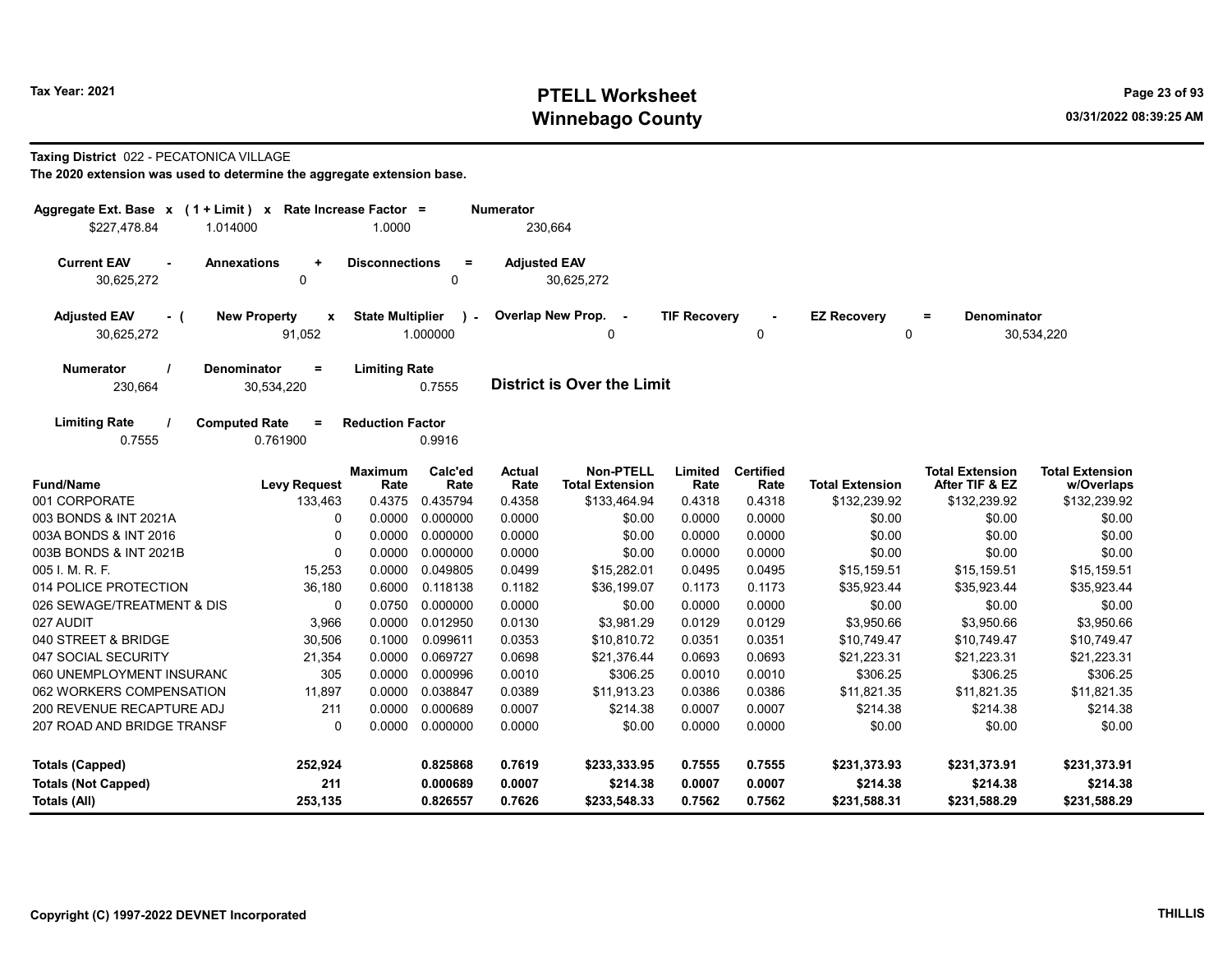# Tax Year: 2021 **PTELL Worksheet** Page 24 of 93 Winnebago County and the county of the county of the county of the county of the county of the county of the county of the county of the county of the county of the county of the county of the county of the county of the c

Taxing District 023 - ROCKFORD CITY

| Aggregate Ext. Base x               |     | $(1 + Limit)$ x     |           | Rate Increase Factor =                 | <b>Numerator</b>                     |                            |                           |                    |
|-------------------------------------|-----|---------------------|-----------|----------------------------------------|--------------------------------------|----------------------------|---------------------------|--------------------|
| \$46,316,361.12                     |     | 1.014000            |           | 1.0000                                 | 46,964,790                           |                            |                           |                    |
| <b>Current EAV</b><br>1,798,262,376 |     | <b>Annexations</b>  | ÷.<br>0   | <b>Disconnections</b><br>$\equiv$<br>0 | <b>Adiusted EAV</b><br>1,798,262,376 |                            |                           |                    |
|                                     |     |                     |           |                                        |                                      |                            |                           |                    |
| <b>Adjusted EAV</b>                 | - 1 | <b>New Property</b> | x         | <b>State Multiplier</b><br>$\sim$      | Overlap New Prop. -                  | <b>TIF Recovery</b><br>. — | <b>EZ Recovery</b><br>$=$ | <b>Denominator</b> |
| 1,798,262,376                       |     |                     | 4,285,618 | 1.000000                               | 0                                    | 19.722                     | 120,291                   | 1,793,836,745      |
| <b>Numerator</b>                    |     | <b>Denominator</b>  | Ξ.        | Limiting Rate                          |                                      |                            |                           |                    |

| 46,964,790 | .793,836,745 | 2.6182 | <b>District is Within the Limit</b> |
|------------|--------------|--------|-------------------------------------|

| <b>Fund/Name</b>             | <b>Levy Request</b> | Maximum<br>Rate | Calc'ed<br>Rate | <b>Actual</b><br>Rate | <b>Non-PTELL</b><br><b>Total Extension</b> | Limited<br>Rate | <b>Certified</b><br>Rate | <b>Total Extension</b> | <b>Total Extension</b><br>After TIF & EZ | <b>Total Extension</b><br>w/Overlaps |
|------------------------------|---------------------|-----------------|-----------------|-----------------------|--------------------------------------------|-----------------|--------------------------|------------------------|------------------------------------------|--------------------------------------|
| 001 CORPORATE                | 20,000              | 0.4375          | 0.001112        | 0.0012                | \$21,577.69                                | 0.0012          | 0.0012                   | \$22,202.99            | \$21,577.69                              | \$21,579.15                          |
| 003 BONDS & INT 2015A        |                     | 0.0000          | 0.000000        | 0.0000                | \$0.00                                     | 0.0000          | 0.0000                   | \$0.00                 | \$0.00                                   | \$0.00                               |
| 003A BONDS & INT 2009D       |                     | 0.0000          | 0.000000        | 0.0000                | \$0.00                                     | 0.0000          | 0.0000                   | \$0.00                 | \$0.00                                   | \$0.00                               |
| 003B BONDS & INT 2014 A&C    | 0                   | 0.0000          | 0.000000        | 0.0000                | \$0.00                                     | 0.0000          | 0.0000                   | \$0.00                 | \$0.00                                   | \$0.00                               |
| 003C BONDS & INT 2015        | 0                   | 0.0000          | 0.000000        | 0.0000                | \$0.00                                     | 0.0000          | 0.0000                   | \$0.00                 | \$0.00                                   | \$0.00                               |
| 003D BONDS & INT 2018 A-B-C  | 0                   | 0.0000          | 0.000000        | 0.0000                | \$0.00                                     | 0.0000          | 0.0000                   | \$0.00                 | \$0.00                                   | \$0.00                               |
| 003E BONDS & INT 2016 A&B    | 0                   | 0.0000          | 0.000000        | 0.0000                | \$0.00                                     | 0.0000          | 0.0000                   | \$0.00                 | \$0.00                                   | \$0.00                               |
| 003F BONDS & INT 2019 A&B    | 0                   | 0.0000          | 0.000000        | 0.0000                | \$0.00                                     | 0.0000          | 0.0000                   | \$0.00                 | \$0.00                                   | \$0.00                               |
| 003G BONDS & INT 2020        | 0                   | 0.0000          | 0.000000        | 0.0000                | \$0.00                                     | 0.0000          | 0.0000                   | \$0.00                 | \$0.00                                   | \$0.00                               |
| 003M BONDS & INT 2010        | 0                   | 0.0000          | 0.000000        | 0.0000                | \$0.00                                     | 0.0000          | 0.0000                   | \$0.00                 | \$0.00                                   | \$0.00                               |
| 003N BONDS & INT 2012C       | 0                   | 0.0000          | 0.000000        | 0.0000                | \$0.00                                     | 0.0000          | 0.0000                   | \$0.00                 | \$0.00                                   | \$0.00                               |
| 005 I. M. R. F.              | 2,800,206           | 0.0000          | 0.155717        | 0.1558                | \$2,801,502.82                             | 0.1558          | 0.1558                   | \$2,882,688.53         | \$2,801,502.82                           | \$2,801,692.78                       |
| 012 FIRE PROTECTION          | 9,659,746           | 0.6000          | 0.537171        | 0.5372                | \$9,659,610.48                             | 0.5372          | 0.5372                   | \$9,939,539.66         | \$9,659,610.48                           | \$9,660,265.48                       |
| 013 FIREFIGHTERS PENSION     | 10,305,810          | 0.0000          | 0.573098        | 0.5731                | \$10,305,142.90                            | 0.5731          | 0.5731                   | \$10,603,779.19        | \$10,305,142.90                          | \$10,305,841.68                      |
| 013A FIRE PENSION 93-689     | 1,204,806           | 0.0000          | 0.066998        | 0.0670                | \$1,204,754.10                             | 0.0670          | 0.0670                   | \$1,239,667.08         | \$1,204,754.10                           | \$1,204,835.79                       |
| 014 POLICE PROTECTION        | 9,659,746           | 0.6000          | 0.537171        | 0.5372                | \$9,659,610.48                             | 0.5372          | 0.5372                   | \$9,939,539.66         | \$9,659,610.48                           | \$9,660,265.48                       |
| 015 POLICE PENSION           | 9,348,568           | 0.0000          | 0.519867        | 0.5199                | \$9,348,532.18                             | 0.5199          | 0.5199                   | \$9,619,446.52         | \$9,348,532.18                           | \$9,349,166.09                       |
| 020 TB SANITARIUM            | 165,000             | 0.0750          | 0.009176        | 0.0092                | \$165,428.92                               | 0.0092          | 0.0092                   | \$170,222.94           | \$165,428.92                             | \$165,440.14                         |
| 025 GARBAGE DISPOSAL         | 0                   | 0.2000          | 0.000000        | 0.0000                | \$0.00                                     | 0.0000          | 0.0000                   | \$0.00                 | \$0.00                                   | \$0.00                               |
| 027 AUDIT                    | 82,000              | 0.0000          | 0.004560        | 0.0046                | \$82,714.46                                | 0.0046          | 0.0046                   | \$85,111.47            | \$82,714.46                              | \$82,720.07                          |
| 035 TORT JUDGMENTS, LIABILIT | 1,000,000           | 0.0000          | 0.055609        | 0.0557                | \$1,001,564.23                             | 0.0557          | 0.0557                   | \$1,030,588.90         | \$1,001,564.23                           | \$1,001,632.14                       |
| 040 STREET & BRIDGE          | 850,000             | 0.1000          | 0.047268        | 0.0000                | \$0.00                                     | 0.0000          | 0.0000                   | \$0.00                 | \$0.00                                   | \$0.00                               |
| 048 SCHOOL CROSSING GUARD    | 63,000              | 0.0200          | 0.003503        | 0.0036                | \$64,733.06                                | 0.0036          | 0.0036                   | \$66,608.98            | \$64,733.06                              | \$64,737.45                          |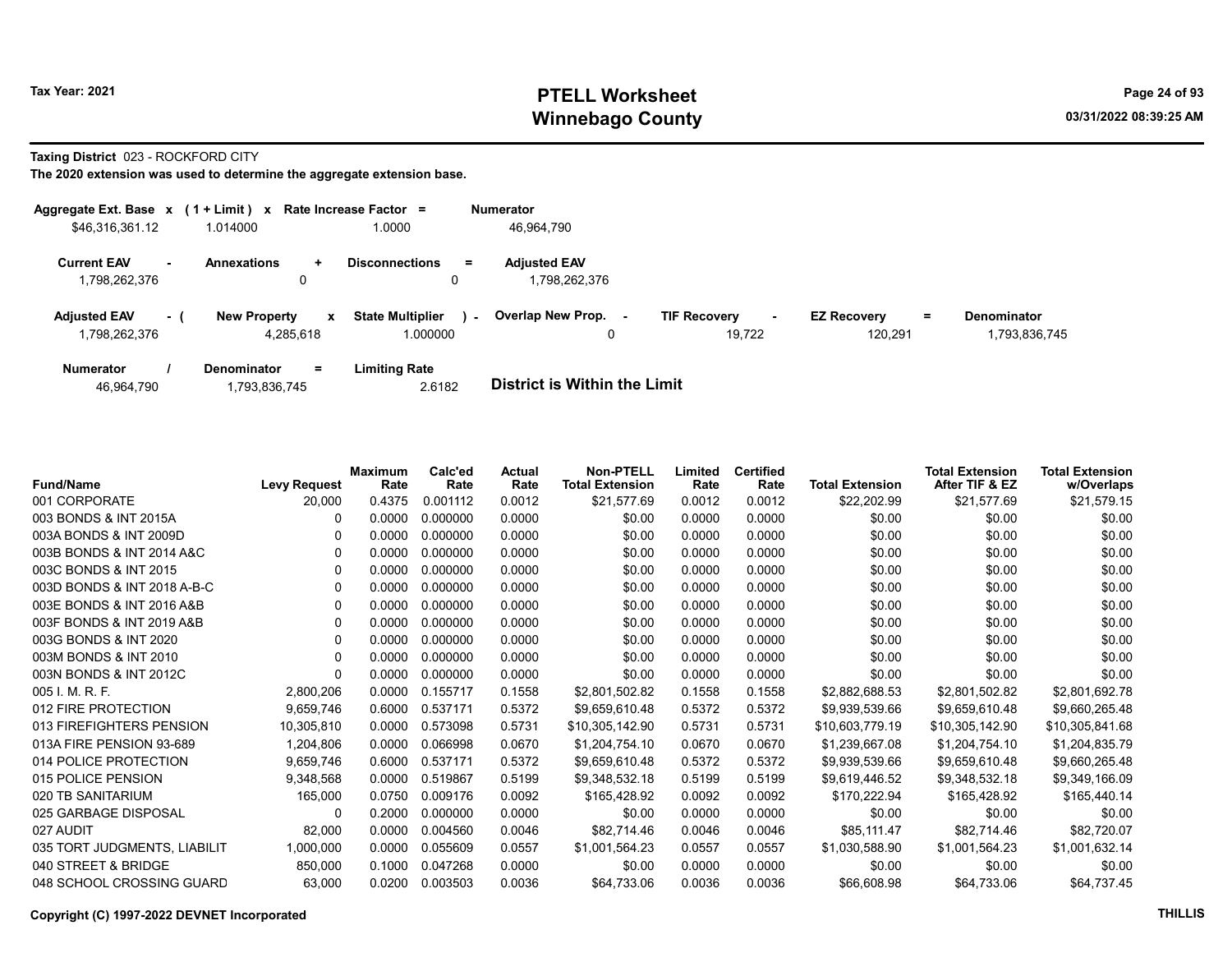# Tax Year: 2021 **PTELL Worksheet** Page 25 of 93 Winnebago County and the county of the county of the county of the county of the county of the county of the county of the county of the county of the county of the county of the county of the county of the county of the c

| <b>Fund/Name</b>           | <b>Levy Request</b> | Maximum<br>Rate | Calc'ed<br>Rate | Actual<br>Rate | Non-PTELL<br><b>Total Extension</b> | Limited<br>Rate | <b>Certified</b><br>Rate | <b>Total Extension</b> | <b>Total Extension</b><br>After TIF & EZ | <b>Total Extension</b><br>w/Overlaps |
|----------------------------|---------------------|-----------------|-----------------|----------------|-------------------------------------|-----------------|--------------------------|------------------------|------------------------------------------|--------------------------------------|
| 060 UNEMPLOYMENT INSURANO  | 42.179              | 0.0000          | 0.002346        | 0.0024         | \$43,155.37                         | 0.0024          | 0.0024                   | \$44,405.99            | \$43,155.37                              | \$43,158.30                          |
| 062 WORKERS COMPENSATION   | 3,042,331           | 0.0000          | 0.169182        | 0.1692         | \$3,042,453.64                      | 0.1692          | 0.1692                   | \$3,130,621.95         | \$3,042,453.64                           | \$3,042,659.94                       |
| 200 REVENUE RECAPTURE ADJ  |                     | 0.0000          | 0.000000        | 0.0000         | \$0.00                              | 0.0000          | 0.0000                   | \$0.00                 | \$0.00                                   | \$0.00                               |
| 207 ROAD AND BRIDGE TRANSF |                     | 0.0000          | 0.000000        | 0.0000         | \$0.00                              | 0.0000          | 0.0000                   | \$0.00                 | \$0.00                                   | \$0.00                               |
| Totals (Capped)            | 47,038,586          |                 | 2.615780        | 2.5691         | \$46,196,026.23                     | 2.5691          | 2.5691                   | \$47,534,756.77        | \$46,196,026.23                          | \$46,199,158.70                      |
| <b>Totals (Not Capped)</b> | 1.204.806           |                 | 0.066998        | 0.0670         | \$1,204,754.10                      | 0.0670          | 0.0670                   | \$1,239,667.08         | \$1,204,754.10                           | \$1,204,835.79                       |
| Totals (All)               | 48,243,392          |                 | 2.682778        | 2.6361         | \$47,400,780.33                     | 2.6361          | 2.6361                   | \$48,774,423.85        | \$47,400,780.33                          | \$47,403,994.49                      |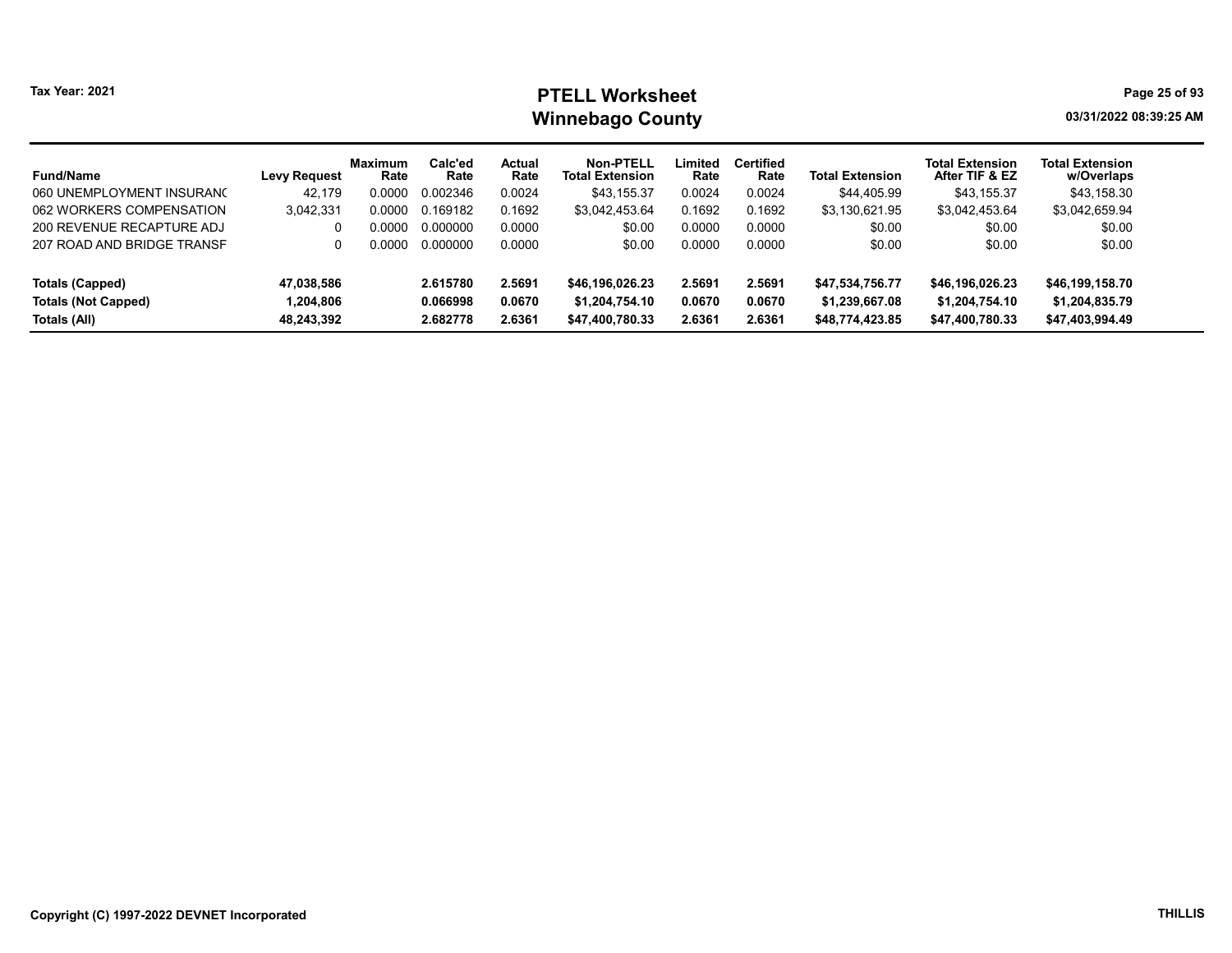# Tax Year: 2021 **PTELL Worksheet** Page 26 of 93 Winnebago County and the county of the county of the county of the county of the county of the county of the county of the county of the county of the county of the county of the county of the county of the county of the c

#### Taxing District 024 - ROCKTON VILLAGE

| Aggregate Ext. Base $x$ (1 + Limit) $x$<br>\$1.069.051.79<br>1.014000 |                                                  | Rate Increase Factor =<br>1.0000 |                          | <b>Numerator</b><br>1,084,019 |                                             |                     |                          |                         |                                          |                                      |
|-----------------------------------------------------------------------|--------------------------------------------------|----------------------------------|--------------------------|-------------------------------|---------------------------------------------|---------------------|--------------------------|-------------------------|------------------------------------------|--------------------------------------|
| <b>Current EAV</b><br>$\sim$                                          | <b>Annexations</b><br>$\ddot{}$                  | <b>Disconnections</b>            | $\equiv$                 | <b>Adjusted EAV</b>           |                                             |                     |                          |                         |                                          |                                      |
| 176,759,434                                                           | $\mathbf 0$                                      |                                  | 0                        |                               | 176,759,434                                 |                     |                          |                         |                                          |                                      |
| <b>Adjusted EAV</b><br>- (<br>176,759,434                             | <b>New Property</b><br>$\pmb{\chi}$<br>1,892,676 | <b>State Multiplier</b>          | $\mathbf{r}$<br>1.000000 |                               | Overlap New Prop.<br>$\sim$<br>$\mathbf{0}$ | <b>TIF Recovery</b> | 0                        | <b>EZ Recovery</b><br>0 | <b>Denominator</b><br>$\equiv$           | 174,866,758                          |
| <b>Numerator</b><br>1,084,019                                         | Denominator<br>$=$<br>174,866,758                | <b>Limiting Rate</b>             | 0.6200                   |                               | <b>District is Over the Limit</b>           |                     |                          |                         |                                          |                                      |
| <b>Limiting Rate</b><br>0.6200                                        | <b>Computed Rate</b><br>$=$<br>0.620200          | <b>Reduction Factor</b>          | 0.9997                   |                               |                                             |                     |                          |                         |                                          |                                      |
| <b>Fund/Name</b>                                                      | <b>Levy Request</b>                              | Maximum<br>Rate                  | Calc'ed<br>Rate          | Actual<br>Rate                | Non-PTELL<br><b>Total Extension</b>         | Limited<br>Rate     | <b>Certified</b><br>Rate | <b>Total Extension</b>  | <b>Total Extension</b><br>After TIF & EZ | <b>Total Extension</b><br>w/Overlaps |
| 001 CORPORATE                                                         | 281,132                                          | 0.4375                           | 0.159048                 | 0.1591                        | \$281,224.26                                | 0.1589              | 0.1589                   | \$286,179.96            | \$280,870.74                             | \$280,870.74                         |
| 003 BONDS & INT 2012 ABC                                              | $\mathbf 0$                                      | 0.0000                           | 0.000000                 | 0.0000                        | \$0.00                                      | 0.0000              | 0.0000                   | \$0.00                  | \$0.00                                   | \$0.00                               |
| 005 I. M. R. F.                                                       | 45,500                                           | 0.0000                           | 0.025741                 | 0.0258                        | \$45,603.93                                 | 0.0258              | 0.0258                   | \$46,465.97             | \$45,603.93                              | \$45,603.93                          |
| 014 POLICE PROTECTION                                                 | 132,500                                          | 0.6000                           | 0.074961                 | 0.0750                        | \$132,569.58                                | 0.0750              | 0.0750                   | \$135,075.50            | \$132,569.58                             | \$132,569.58                         |
| 015 POLICE PENSION                                                    | 405,485                                          | 0.0000                           | 0.229399                 | 0.2294                        | \$405,486.14                                | 0.2294              | 0.2294                   | \$413,150.93            | \$405,486.14                             | \$405,486.14                         |
| 025 GARBAGE DISPOSAL                                                  | 11,000                                           | 0.2000                           | 0.006223                 | 0.0063                        | \$11,135.84                                 | 0.0063              | 0.0063                   | \$11,346.34             | \$11,135.84                              | \$11,135.84                          |
| 027 AUDIT                                                             | 13,500                                           | 0.0000                           | 0.007638                 | 0.0077                        | \$13,610.48                                 | 0.0077              | 0.0077                   | \$13,867.75             | \$13,610.48                              | \$13,610.48                          |
| 035 TORT JUDGMENTS, LIABILIT                                          | 60,000                                           | 0.0000                           | 0.033944                 | 0.0340                        | \$60,098.21                                 | 0.0340              | 0.0340                   | \$61,234.23             | \$60,098.21                              | \$60,098.21                          |
| 040 STREET & BRIDGE                                                   | 0                                                | 0.1000                           | 0.000000                 | 0.0000                        | \$0.00                                      | 0.0000              | 0.0000                   | \$0.00                  | \$0.00                                   | \$0.00                               |
| 047 SOCIAL SECURITY                                                   | 141,500                                          | 0.0000                           | 0.080052                 | 0.0801                        | \$141,584.31                                | 0.0801              | 0.0801                   | \$144,260.64            | \$141,584.31                             | \$141,584.31                         |
| 048 SCHOOL CROSSING GUARD                                             | 3,000                                            | 0.0200                           | 0.001697                 | 0.0017                        | \$3,004.91                                  | 0.0017              | 0.0017                   | \$3,061.71              | \$3,004.91                               | \$3,004.91                           |
| 057 LEASE/PURCHASE/RENTAL                                             | 0                                                | 0.0000                           | 0.000000                 | 0.0000                        | \$0.00                                      | 0.0000              | 0.0000                   | \$0.00                  | \$0.00                                   | \$0.00                               |
| 060 UNEMPLOYMENT INSURANO                                             | 1,800                                            | 0.0000                           | 0.001018                 | 0.0011                        | \$1,944.35                                  | 0.0011              | 0.0011                   | \$1,981.11              | \$1,944.35                               | \$1,944.35                           |
| 200 REVENUE RECAPTURE ADJ                                             | 1,412                                            | 0.0000                           | 0.000799                 | 0.0008                        | \$1,414.08                                  | 0.0008              | 0.0008                   | \$1,440.81              | \$1,414.08                               | \$1,414.08                           |
| 207 ROAD AND BRIDGE TRANSF                                            | $\mathbf{0}$                                     | 0.0000                           | 0.000000                 | 0.0000                        | \$0.00                                      | 0.0000              | 0.0000                   | \$0.00                  | \$0.00                                   | \$0.00                               |
| <b>Totals (Capped)</b>                                                | 1,095,417                                        |                                  | 0.619721                 | 0.6202                        | \$1,096,262.01                              | 0.6200              | 0.6200                   | \$1,116,624.14          | \$1,095,908.49                           | \$1,095,908.49                       |
| <b>Totals (Not Capped)</b>                                            | 1,412                                            |                                  | 0.000799                 | 0.0008                        | \$1,414.08                                  | 0.0008              | 0.0008                   | \$1,440.81              | \$1,414.08                               | \$1,414.08                           |
| Totals (All)                                                          | 1,096,829                                        |                                  | 0.620520                 | 0.6210                        | \$1,097,676.09                              | 0.6208              | 0.6208                   | \$1,118,064.95          | \$1,097,322.57                           | \$1,097,322.57                       |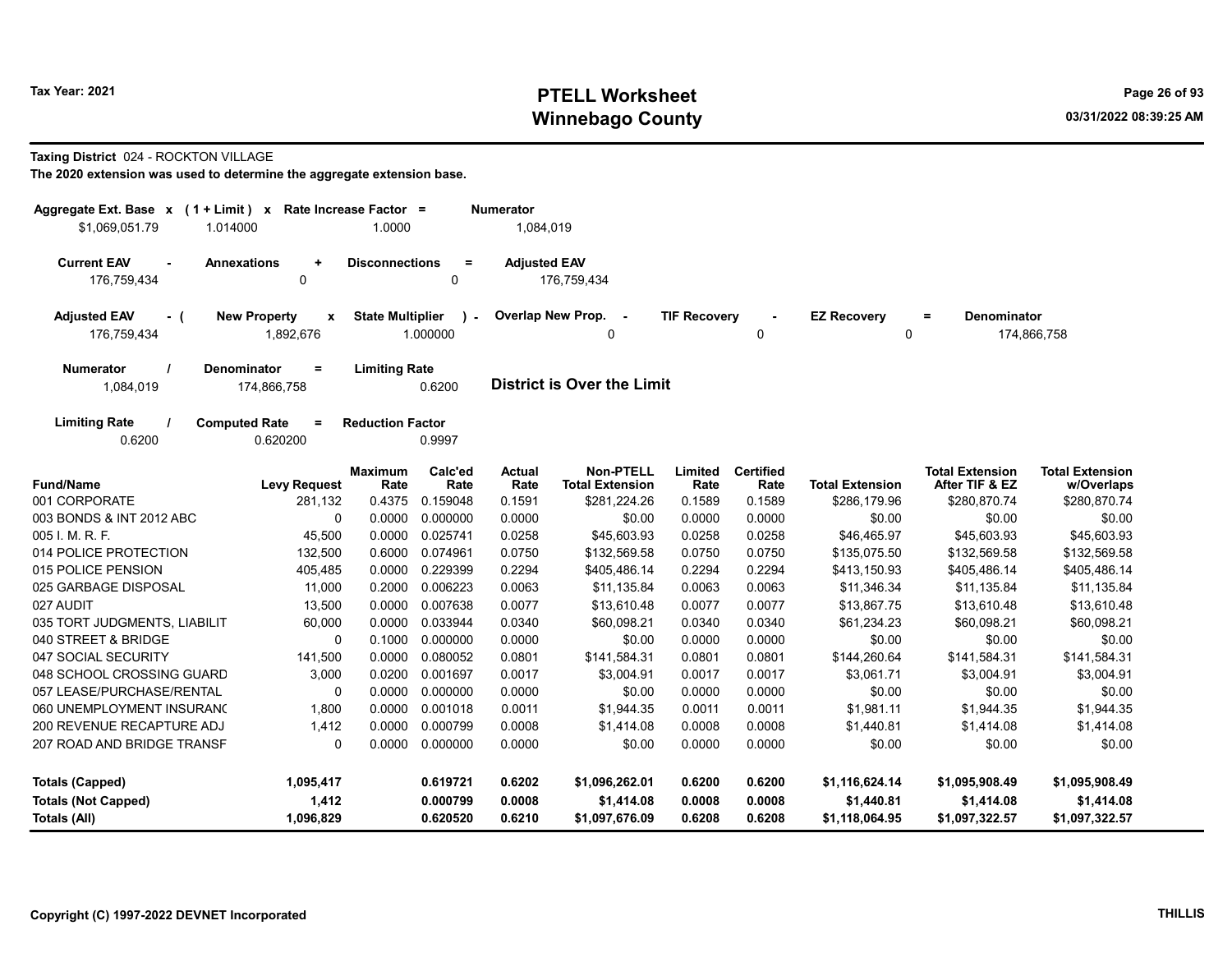# Tax Year: 2021 **PTELL Worksheet** Page 27 of 93 Winnebago County and the county of the county of the county of the county of the county of the county of the county of the county of the county of the county of the county of the county of the county of the county of the c

Taxing District 025 - ROSCOE VILLAGE

|                                    |        | Aggregate Ext. Base $x$ (1 + Limit) x Rate Increase Factor = |                                     |        | <b>Numerator</b>                   |                     |             |                    |    |                                   |
|------------------------------------|--------|--------------------------------------------------------------|-------------------------------------|--------|------------------------------------|---------------------|-------------|--------------------|----|-----------------------------------|
| \$1,494,049.91                     |        | 1.014000                                                     | 1.0000                              |        | 1,514,967                          |                     |             |                    |    |                                   |
| <b>Current EAV</b><br>248,371,275  | $\sim$ | <b>Annexations</b><br>÷<br>1,885,913                         | <b>Disconnections</b><br>0          | $=$    | <b>Adjusted EAV</b><br>246,485,362 |                     |             |                    |    |                                   |
| <b>Adjusted EAV</b><br>246.485.362 | $-1$   | <b>New Property</b><br>$\mathbf{x}$<br>994.565               | <b>State Multiplier</b><br>1.000000 | $\sim$ | Overlap New Prop.<br>0             | <b>TIF Recovery</b> | $\sim$<br>0 | <b>EZ Recovery</b> | Ξ. | <b>Denominator</b><br>245.490.797 |
| <b>Numerator</b>                   |        | <b>Denominator</b><br>$=$                                    | <b>Limiting Rate</b>                |        | _ _ _ _ _ _ _ _ _ _ _ _ _ _ _ _    |                     |             |                    |    |                                   |

| 1.514.967 | 245.490.797 | 0.6172 | District is Within the Limit |
|-----------|-------------|--------|------------------------------|
|           |             |        |                              |

| <b>Fund/Name</b>             | <b>Levy Request</b> | <b>Maximum</b><br>Rate | Calc'ed<br>Rate | Actual<br>Rate | Non-PTELL<br><b>Total Extension</b> | Limited<br>Rate | <b>Certified</b><br>Rate | <b>Total Extension</b> | <b>Total Extension</b><br>After TIF & EZ | <b>Total Extension</b><br>w/Overlaps |
|------------------------------|---------------------|------------------------|-----------------|----------------|-------------------------------------|-----------------|--------------------------|------------------------|------------------------------------------|--------------------------------------|
| 001 CORPORATE                | 626,086             | 0.4375                 | 0.252077        | 0.2521         | \$626.143.98                        | 0.2521          | 0.2521                   | \$626,542.86           | \$626,143.98                             | \$626,143.98                         |
| 003A BONDS & INT 2017        | 0                   | 0.0000                 | 0.000000        | 0.0000         | \$0.00                              | 0.0000          | 0.0000                   | \$0.00                 | \$0.00                                   | \$0.00                               |
| 003B BONDS & INT 2018        | 0                   | 0.0000                 | 0.000000        | 0.0000         | \$0.00                              | 0.0000          | 0.0000                   | \$0.00                 | \$0.00                                   | \$0.00                               |
| 014 POLICE PROTECTION        | 450,000             | 0.6000                 | 0.181180        | 0.1812         | \$450,048.75                        | 0.1812          | 0.1812                   | \$450.335.45           | \$450,048.75                             | \$450.048.75                         |
| 015 POLICE PENSION           | 354,963             | 0.0000                 | 0.142916        | 0.1430         | \$355.170.92                        | 0.1430          | 0.1430                   | \$355.397.18           | \$355.170.92                             | \$355,170.92                         |
| 035 TORT JUDGMENTS, LIABILIT | 80,000              | 0.0000                 | 0.032210        | 0.0323         | \$80,223.92                         | 0.0323          | 0.0323                   | \$80.275.03            | \$80,223.92                              | \$80,223.92                          |
| 047 SOCIAL SECURITY          | 10,000              | 0.0000                 | 0.004026        | 0.0041         | \$10.183.22                         | 0.0041          | 0.0041                   | \$10.189.71            | \$10.183.22                              | \$10.183.22                          |
| 200 REVENUE RECAPTURE ADJ    | 6,362               | 0.0000                 | 0.002562        | 0.0026         | \$6.457.65                          | 0.0026          | 0.0026                   | \$6.461.77             | \$6.457.65                               | \$6.457.65                           |
| 207 ROAD AND BRIDGE TRANSF   | 0                   | 0.0000                 | 0.000000        | 0.0000         | \$0.00                              | 0.0000          | 0.0000                   | \$0.00                 | \$0.00                                   | \$0.00                               |
| Totals (Capped)              | 1,521,049           |                        | 0.612409        | 0.6127         | \$1,521,770.79                      | 0.6127          | 0.6127                   | \$1,522,740.23         | \$1,521,770.79                           | \$1,521,770.79                       |
| <b>Totals (Not Capped)</b>   | 6,362               |                        | 0.002562        | 0.0026         | \$6,457.65                          | 0.0026          | 0.0026                   | \$6.461.77             | \$6,457.65                               | \$6,457.65                           |
| Totals (All)                 | 1,527,411           |                        | 0.614971        | 0.6153         | \$1.528.228.44                      | 0.6153          | 0.6153                   | \$1,529,202.00         | \$1,528,228.44                           | \$1,528,228.44                       |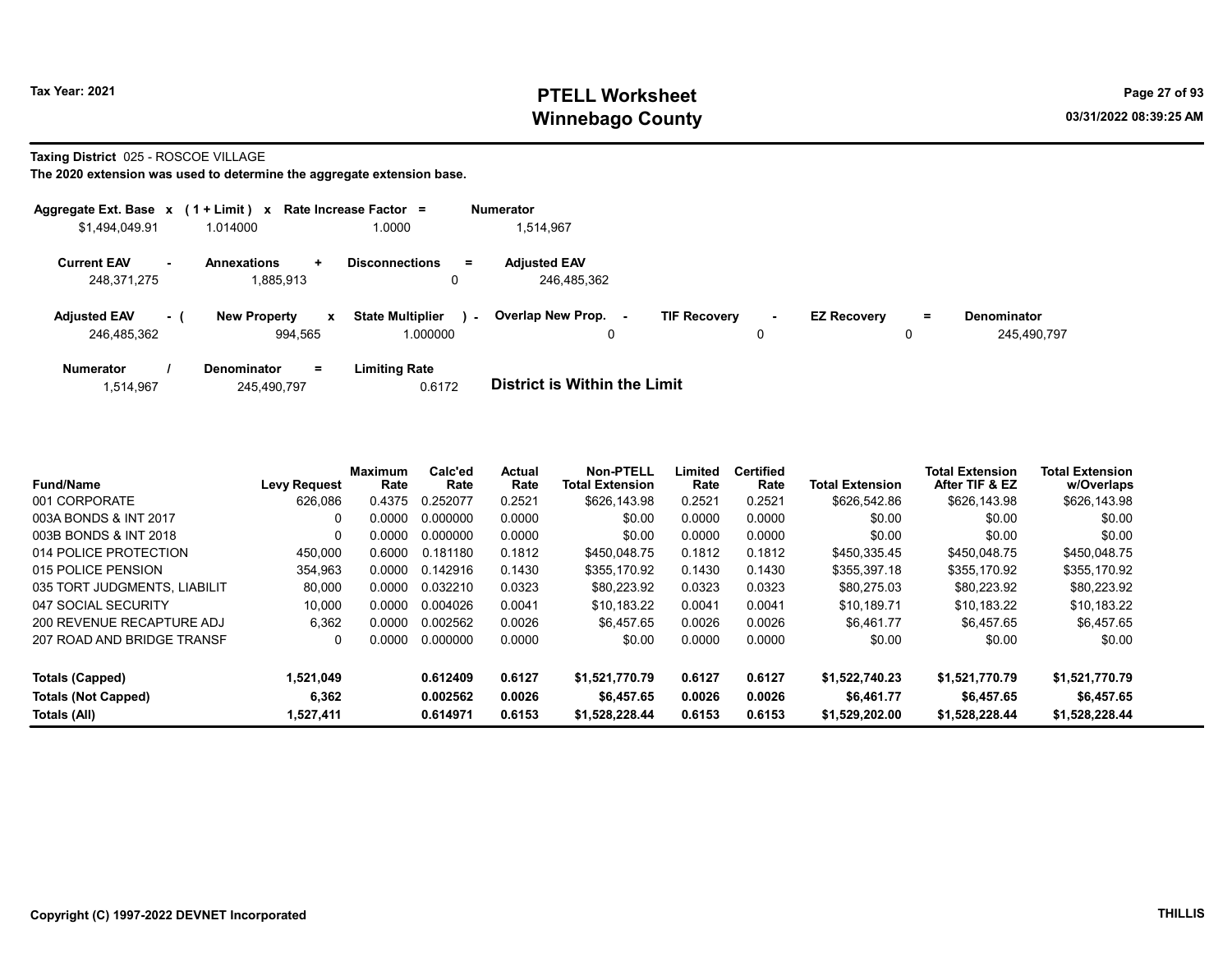# Tax Year: 2021 **PTELL Worksheet** Page 28 of 93 Winnebago County and the county of the county of the county of the county of the county of the county of the county of the county of the county of the county of the county of the county of the county of the county of the c

#### Taxing District 026 - SOUTH BELOIT CITY

|                                    |        | Aggregate Ext. Base $x$ (1 + Limit) $x$ Rate Increase Factor = |                                               | <b>Numerator</b>                   |                                    |                    |               |                            |
|------------------------------------|--------|----------------------------------------------------------------|-----------------------------------------------|------------------------------------|------------------------------------|--------------------|---------------|----------------------------|
| \$1,320,375.49                     |        | 1.014000                                                       | 1.0000                                        | 1,338,861                          |                                    |                    |               |                            |
| <b>Current EAV</b><br>131,727,218  | $\sim$ | <b>Annexations</b><br>÷<br>13,459                              | <b>Disconnections</b><br>Ξ.<br>0              | <b>Adjusted EAV</b><br>131,713,759 |                                    |                    |               |                            |
| <b>Adjusted EAV</b><br>131.713.759 | $-1$   | <b>New Property</b><br>$\mathbf{x}$<br>326.943                 | <b>State Multiplier</b><br>$\sim$<br>1.000000 | Overlap New Prop.<br>0             | <b>TIF Recovery</b><br>$\sim$<br>0 | <b>EZ Recovery</b> | $\equiv$<br>0 | Denominator<br>131.386.816 |
| <b>Numerator</b>                   |        | $=$<br><b>Denominator</b>                                      | <b>Limiting Rate</b>                          |                                    |                                    |                    |               |                            |

| 1,338,861 | 131,386,816 | 0191.، | <b>District is Within the Limit</b> |
|-----------|-------------|--------|-------------------------------------|
|           |             |        |                                     |

| <b>Fund/Name</b>             | <b>Levy Request</b> | <b>Maximum</b><br>Rate | Calc'ed<br>Rate | Actual<br>Rate | <b>Non-PTELL</b><br><b>Total Extension</b> | Limited<br>Rate | <b>Certified</b><br>Rate | <b>Total Extension</b> | <b>Total Extension</b><br>After TIF & EZ | <b>Total Extension</b><br>w/Overlaps |
|------------------------------|---------------------|------------------------|-----------------|----------------|--------------------------------------------|-----------------|--------------------------|------------------------|------------------------------------------|--------------------------------------|
| 001 CORPORATE                | 516,000             | 0.4375                 | 0.391719        | 0.3918         | \$516,107.24                               | 0.3918          | 0.3918                   | \$525,687.74           | \$516,107.24                             | \$516,107.24                         |
| 005 I. M. R. F.              | $\Omega$            | 0.0000                 | 0.000000        | 0.0000         | \$0.00                                     | 0.0000          | 0.0000                   | \$0.00                 | \$0.00                                   | \$0.00                               |
| 012 FIRE PROTECTION          | 127,000             | 0.6000                 | 0.096411        | 0.0965         | \$127,116.77                               | 0.0965          | 0.0965                   | \$129,476.43           | \$127,116.77                             | \$127,116.77                         |
| 013 FIREFIGHTERS PENSION     | 107,000             | 0.0000                 | 0.081229        | 0.0813         | \$107,094.23                               | 0.0813          | 0.0813                   | \$109,082.22           | \$107,094.23                             | \$107,094.23                         |
| 014 POLICE PROTECTION        | 75,000              | 0.6000                 | 0.056936        | 0.0570         | \$75,084.51                                | 0.0570          | 0.0570                   | \$76,478.31            | \$75,084.51                              | \$75,084.51                          |
| 015 POLICE PENSION           | 289,000             | 0.0000                 | 0.219393        | 0.2194         | \$289,009.52                               | 0.2194          | 0.2194                   | \$294,374.40           | \$289,009.52                             | \$289,009.52                         |
| 025 GARBAGE DISPOSAL         | $\Omega$            | 0.2000                 | 0.000000        | 0.0000         | \$0.00                                     | 0.0000          | 0.0000                   | \$0.00                 | \$0.00                                   | \$0.00                               |
| 027 AUDIT                    | $\Omega$            | 0.0000                 | 0.000000        | 0.0000         | \$0.00                                     | 0.0000          | 0.0000                   | \$0.00                 | \$0.00                                   | \$0.00                               |
| 035 TORT JUDGMENTS, LIABILIT | 170,000             | 0.0000                 | 0.129055        | 0.1291         | \$170,059.84                               | 0.1291          | 0.1291                   | \$173,216.66           | \$170,059.84                             | \$170,059.84                         |
| 040 STREET & BRIDGE          | 0                   | 0.1000                 | 0.000000        | 0.0000         | \$0.00                                     | 0.0000          | 0.0000                   | \$0.00                 | \$0.00                                   | \$0.00                               |
| 041 STREET LIGHTING          | $\Omega$            | 0.0500                 | 0.000000        | 0.0000         | \$0.00                                     | 0.0000          | 0.0000                   | \$0.00                 | \$0.00                                   | \$0.00                               |
| 042 PARK/PARK MAINTENANCE    | $\Omega$            | 0.1000                 | 0.000000        | 0.0000         | \$0.00                                     | 0.0000          | 0.0000                   | \$0.00                 | \$0.00                                   | \$0.00                               |
| 047 SOCIAL SECURITY          | 50,000              | 0.0000                 | 0.037957        | 0.0380         | \$50,056.34                                | 0.0380          | 0.0380                   | \$50,985.54            | \$50,056.34                              | \$50,056.34                          |
| 060 UNEMPLOYMENT INSURANO    | $\Omega$            | 0.0000                 | 0.000000        | 0.0000         | \$0.00                                     | 0.0000          | 0.0000                   | \$0.00                 | \$0.00                                   | \$0.00                               |
| 200 REVENUE RECAPTURE ADJ    | 4,917               | 0.0000                 | 0.003733        | 0.0038         | \$5,005.63                                 | 0.0038          | 0.0038                   | \$5,098.55             | \$5,005.63                               | \$5,005.63                           |
| 207 ROAD AND BRIDGE TRANSF   | 0                   | 0.0000                 | 0.000000        | 0.0000         | \$0.00                                     | 0.0000          | 0.0000                   | \$0.00                 | \$0.00                                   | \$0.00                               |
| <b>Totals (Capped)</b>       | 1,334,000           |                        | 1.012700        | 1.0131         | \$1,334,528.45                             | 1.0131          | 1.0131                   | \$1,359,301.30         | \$1,334,528.45                           | \$1,334,528.45                       |
| <b>Totals (Not Capped)</b>   | 4,917               |                        | 0.003733        | 0.0038         | \$5,005.63                                 | 0.0038          | 0.0038                   | \$5,098.55             | \$5,005.63                               | \$5,005.63                           |
| Totals (All)                 | 1,338,917           |                        | 1.016433        | 1.0169         | \$1,339,534.08                             | 1.0169          | 1.0169                   | \$1,364,399.86         | \$1,339,534.08                           | \$1,339,534.08                       |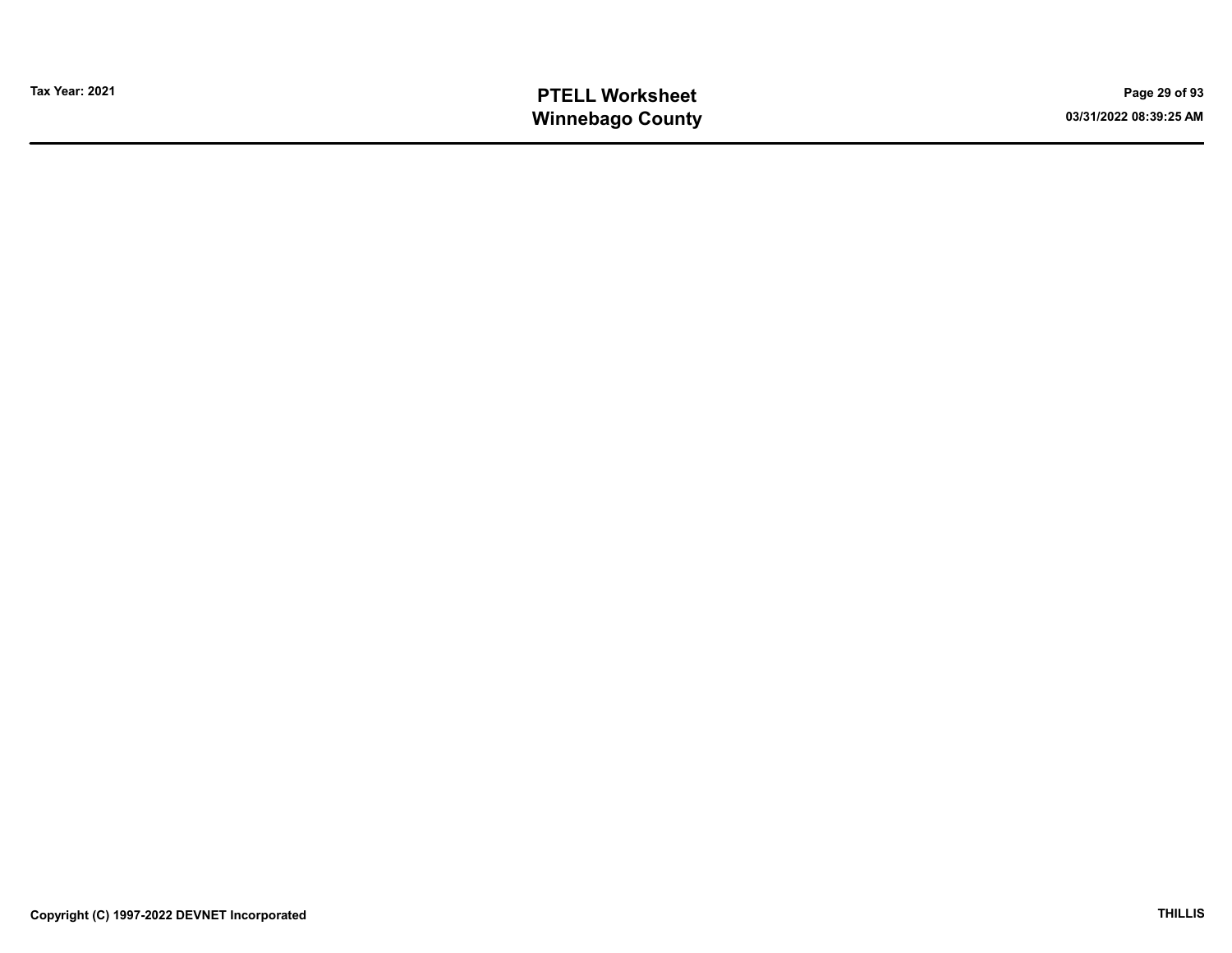# Tax Year: 2021 **PTELL Worksheet** Page 30 of 93 Winnebago County and the county of the county of the county of the county of the county of the county of the county of the county of the county of the county of the county of the county of the county of the county of the c

#### Taxing District 027 - WINNEBAGO VILLAGE

| Aggregate Ext. Base $x$ (1 + Limit) $x$<br>\$452,278.85 | 1.014000                                     | Rate Increase Factor =<br>1.0000 |                       | <b>Numerator</b><br>458,611 |                                            |                     |                          |                         |                                          |                                      |
|---------------------------------------------------------|----------------------------------------------|----------------------------------|-----------------------|-----------------------------|--------------------------------------------|---------------------|--------------------------|-------------------------|------------------------------------------|--------------------------------------|
| <b>Current EAV</b><br>$\sim$<br>54,963,537              | <b>Annexations</b><br>$\ddot{}$<br>0         | <b>Disconnections</b>            | $\equiv$<br>0         | <b>Adjusted EAV</b>         | 54,963,537                                 |                     |                          |                         |                                          |                                      |
| <b>Adjusted EAV</b><br>- (<br>54,963,537                | <b>New Property</b><br>X<br>151,406          | <b>State Multiplier</b>          | $\lambda$<br>1.000000 |                             | Overlap New Prop. -<br>0                   | <b>TIF Recovery</b> | 0                        | <b>EZ Recovery</b><br>0 | <b>Denominator</b><br>Ξ.                 | 54,812,131                           |
| <b>Numerator</b><br>458,611                             | <b>Denominator</b><br>$=$<br>54,812,131      | <b>Limiting Rate</b>             | 0.8367                |                             | <b>District is Over the Limit</b>          |                     |                          |                         |                                          |                                      |
| <b>Limiting Rate</b><br>0.8367                          | <b>Computed Rate</b><br>$\equiv$<br>0.864300 | <b>Reduction Factor</b>          | 0.9681                |                             |                                            |                     |                          |                         |                                          |                                      |
| <b>Fund/Name</b>                                        | <b>Levy Request</b>                          | <b>Maximum</b><br>Rate           | Calc'ed<br>Rate       | Actual<br>Rate              | <b>Non-PTELL</b><br><b>Total Extension</b> | Limited<br>Rate     | <b>Certified</b><br>Rate | <b>Total Extension</b>  | <b>Total Extension</b><br>After TIF & EZ | <b>Total Extension</b><br>w/Overlaps |
| 001 CORPORATE                                           | 216,230                                      | 0.4375                           | 0.393406              | 0.3935                      | \$216,281.52                               | 0.3808              | 0.3808                   | \$209,301.15            | \$209,301.15                             | \$209,301.15                         |
| 003 BONDS & INTEREST                                    | 0                                            | 0.0000                           | 0.000000              | 0.0000                      | \$0.00                                     | 0.0000              | 0.0000                   | \$0.00                  | \$0.00                                   | \$0.00                               |
| 005 I. M. R. F.                                         | 252                                          | 0.0000                           | 0.000459              | 0.0005                      | \$274.82                                   | 0.0005              | 0.0005                   | \$274.82                | \$274.82                                 | \$274.82                             |
| 014 POLICE PROTECTION                                   | 257,906                                      | 0.6000                           | 0.469231              | 0.4693                      | \$257,943.88                               | 0.4544              | 0.4544                   | \$249,754.31            | \$249.754.31                             | \$249,754.31                         |
| 027 AUDIT                                               | 252                                          | 0.0000                           | 0.000459              | 0.0005                      | \$274.82                                   | 0.0005              | 0.0005                   | \$274.82                | \$274.82                                 | \$274.82                             |
| 035 TORT JUDGMENTS, LIABILIT                            | 252                                          | 0.0000                           | 0.000459              | 0.0005                      | \$274.82                                   | 0.0005              | 0.0005                   | \$274.82                | \$274.82                                 | \$274.82                             |
| 073 CHLORINATION OF SEWAGE                              | $\Omega$                                     | 0.0200                           | 0.000000              | 0.0000                      | \$0.00                                     | 0.0000              | 0.0000                   | \$0.00                  | \$0.00                                   | \$0.00                               |
| 200 REVENUE RECAPTURE ADJ                               | 1,270                                        | 0.0000                           | 0.002311              | 0.0024                      | \$1,319.12                                 | 0.0024              | 0.0024                   | \$1,319.12              | \$1,319.12                               | \$1,319.12                           |
| 207 ROAD AND BRIDGE TRANSF                              | 0                                            | 0.0000                           | 0.000000              | 0.0000                      | \$0.00                                     | 0.0000              | 0.0000                   | \$0.00                  | \$0.00                                   | \$0.00                               |
| <b>Totals (Capped)</b>                                  | 474,892                                      |                                  | 0.864014              | 0.8643                      | \$475,049.86                               | 0.8367              | 0.8367                   | \$459,879.91            | \$459,879.92                             | \$459,879.92                         |
| <b>Totals (Not Capped)</b>                              | 1,270                                        |                                  | 0.002311              | 0.0024                      | \$1,319.12                                 | 0.0024              | 0.0024                   | \$1,319.12              | \$1,319.12                               | \$1,319.12                           |
| Totals (All)                                            | 476.162                                      |                                  | 0.866325              | 0.8667                      | \$476.368.98                               | 0.8391              | 0.8391                   | \$461.199.04            | \$461.199.04                             | \$461.199.04                         |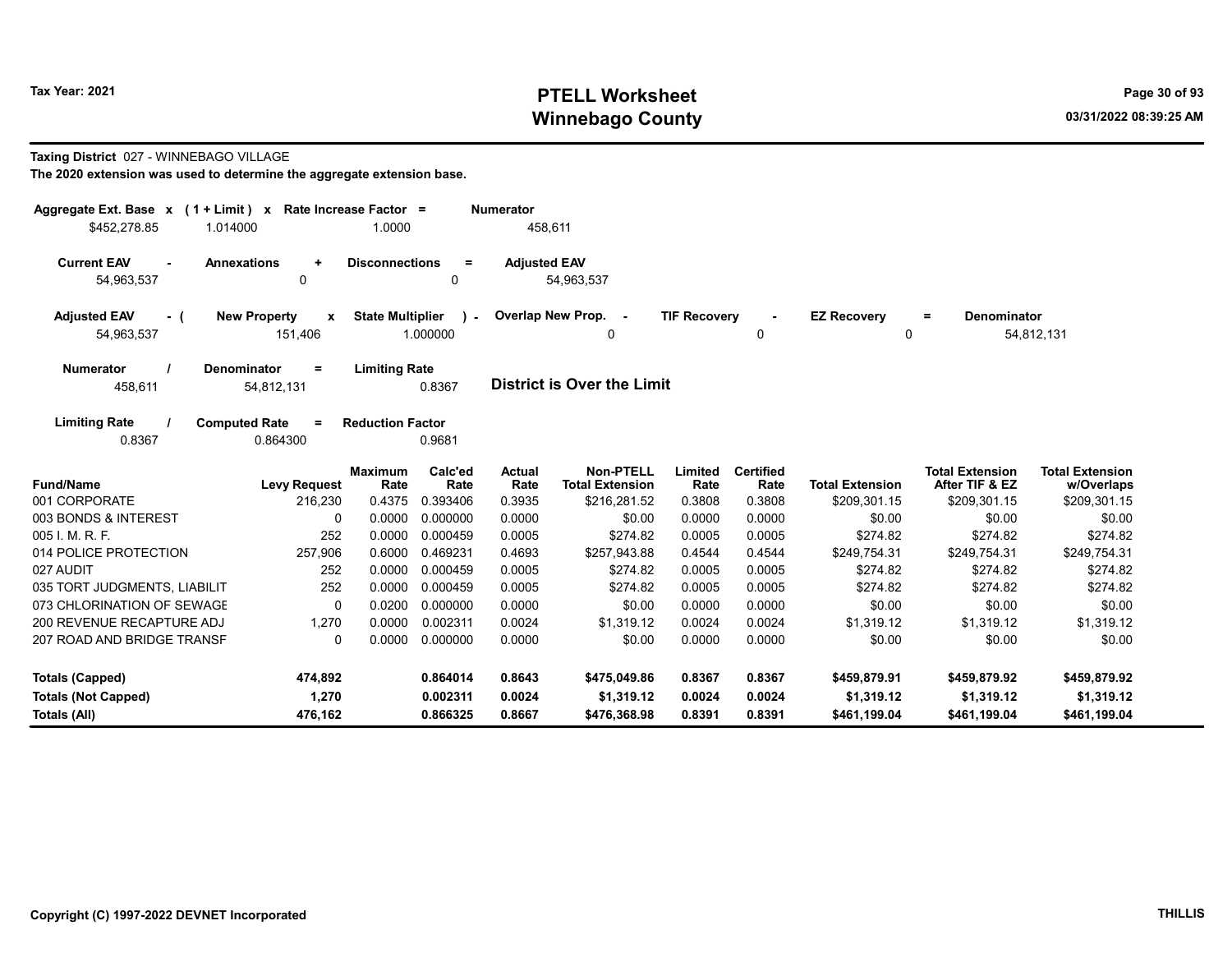# Tax Year: 2021 **PTELL Worksheet** Page 31 of 93 Winnebago County and the county of the county of the county of the county of the county of the county of the county of the county of the county of the county of the county of the county of the county of the county of the c

Taxing District 030 - BLACKHAWK FIRE

| Aggregate Ext. Base $x$ (1 + Limit) $x$                              | Rate Increase Factor =                        |                                               | <b>Numerator</b>           |                                            |                            |                                |                                            |                                            |                                            |
|----------------------------------------------------------------------|-----------------------------------------------|-----------------------------------------------|----------------------------|--------------------------------------------|----------------------------|--------------------------------|--------------------------------------------|--------------------------------------------|--------------------------------------------|
| \$215,292.84<br>1.014000                                             |                                               | 1.0000                                        | 218,307                    |                                            |                            |                                |                                            |                                            |                                            |
| <b>Current EAV</b><br><b>Annexations</b><br>48,840,078               | $\ddot{}$<br>5,226                            | <b>Disconnections</b><br>$\equiv$<br>0        | <b>Adjusted EAV</b>        | 48,834,852                                 |                            |                                |                                            |                                            |                                            |
| <b>Adjusted EAV</b><br>- (<br>48,834,852                             | <b>New Property</b><br>$\mathbf{x}$<br>73,909 | <b>State Multiplier</b><br>$\sim$<br>1.000000 |                            | Overlap New Prop. -<br>$\Omega$            | <b>TIF Recovery</b>        | $\blacksquare$<br>$\mathbf{0}$ | <b>EZ Recovery</b><br>$\Omega$             | <b>Denominator</b><br>$=$                  | 48,760,943                                 |
| <b>Numerator</b><br><b>Denominator</b><br>218,307                    | $\equiv$<br>48.760.943                        | <b>Limiting Rate</b><br>0.8478                |                            | <b>District is Over the Limit</b>          |                            |                                |                                            |                                            |                                            |
| <b>Limiting Rate</b><br><b>Computed Rate</b><br>0.8478               | $=$<br>0.892600                               | <b>Reduction Factor</b><br>0.9498             |                            |                                            |                            |                                |                                            |                                            |                                            |
| <b>Fund/Name</b>                                                     | <b>Levy Request</b>                           | Calc'ed<br><b>Maximum</b><br>Rate<br>Rate     | <b>Actual</b><br>Rate      | <b>Non-PTELL</b><br><b>Total Extension</b> | Limited<br>Rate            | <b>Certified</b><br>Rate       | <b>Total Extension</b>                     | <b>Total Extension</b><br>After TIF & EZ   | <b>Total Extension</b><br>w/Overlaps       |
| 001 CORPORATE                                                        | 189,000                                       | 0.4000<br>0.386977                            | 0.3870                     | \$189,011.10                               | 0.3674                     | 0.3674                         | \$179,438.45                               | \$179,438.45                               | \$179,438.45                               |
| 027 AUDIT                                                            | 2,050                                         | 0.0050<br>0.004197                            | 0.0042                     | \$2.051.28                                 | 0.0040                     | 0.0040                         | \$1.953.60                                 | \$1.953.60                                 | \$1.953.60                                 |
| 035 TORT JUDGMENTS, LIABILIT                                         | 10,060                                        | 0.0000<br>0.020598                            | 0.0206                     | \$10,061.06                                | 0.0196                     | 0.0196                         | \$9,572.66                                 | \$9,572.66                                 | \$9,572.66                                 |
| 049 EMERGENCY & RESCUE EQ                                            | 25,000                                        | 0.0500<br>0.051188                            | 0.0500                     | \$24,420.04                                | 0.0475                     | 0.0475                         | \$23,199.04                                | \$23,199.04                                | \$23,199.04                                |
| 062 WORKERS COMPENSATION                                             | 15,000                                        | 0.0000<br>0.030713                            | 0.0308                     | \$15,042.74                                | 0.0293                     | 0.0293                         | \$14,310.14                                | \$14,310.14                                | \$14,310.14                                |
| 064 AMBULANCE                                                        | 198,150                                       | 0.4000<br>0.405712                            | 0.4000                     | \$195,360.31                               | 0.3800                     | 0.3800                         | \$185,592.30                               | \$185,592.30                               | \$185,592.30                               |
| 200 REVENUE RECAPTURE ADJ                                            | 1,019                                         | 0.0000<br>0.002086                            | 0.0021                     | \$1,025.64                                 | 0.0021                     | 0.0021                         | \$1,025.64                                 | \$1,025.64                                 | \$1,025.64                                 |
| <b>Totals (Capped)</b><br><b>Totals (Not Capped)</b><br>Totals (All) | 439,260<br>1,019<br>440,279                   | 0.899385<br>0.002086<br>0.901471              | 0.8926<br>0.0021<br>0.8947 | \$435,946.53<br>\$1,025.64<br>\$436,972.17 | 0.8478<br>0.0021<br>0.8499 | 0.8478<br>0.0021<br>0.8499     | \$414,066.18<br>\$1,025.64<br>\$415,091.82 | \$414,066.19<br>\$1,025.64<br>\$415,091.83 | \$414,066.19<br>\$1,025.64<br>\$415,091.83 |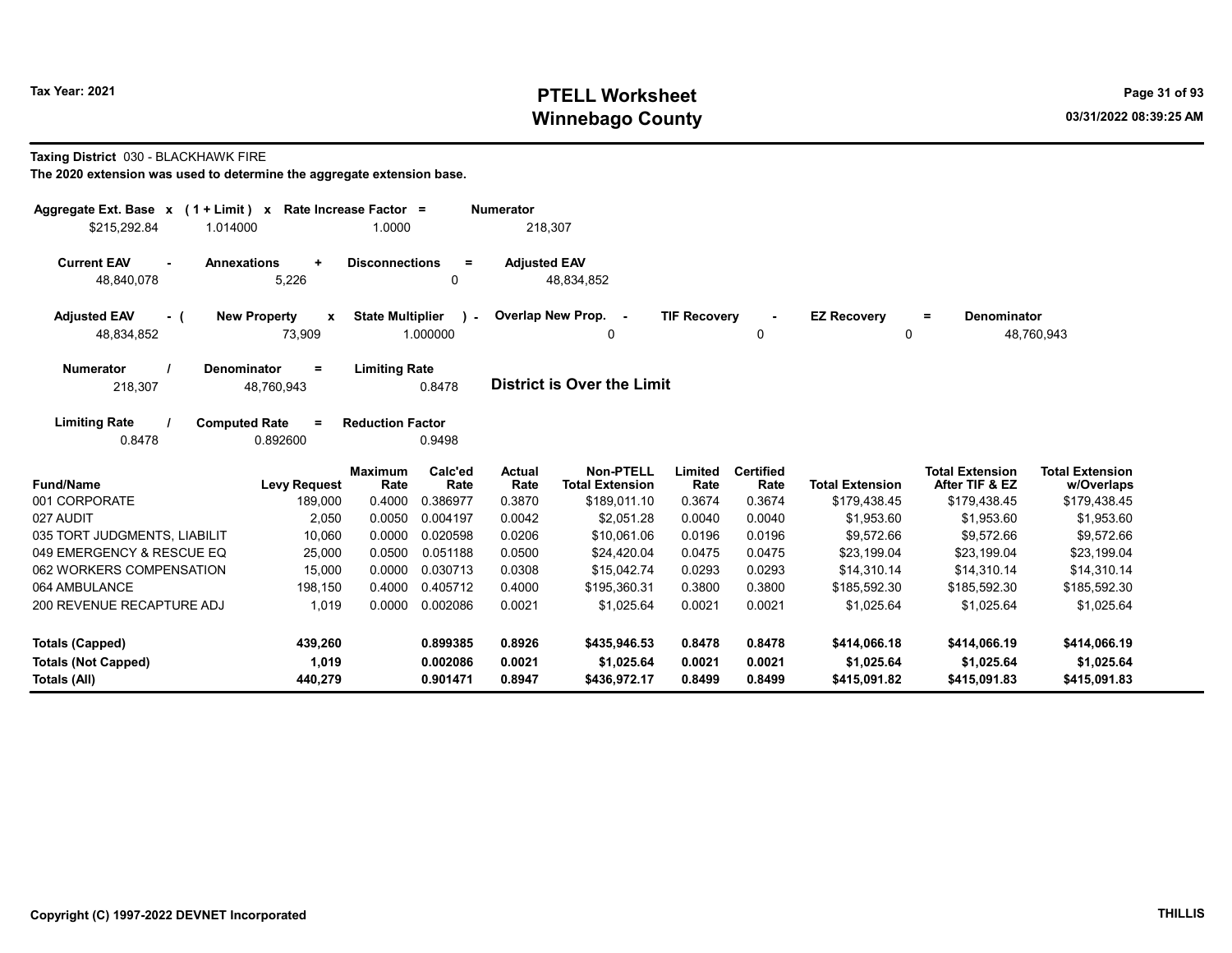# Tax Year: 2021 **PTELL Worksheet** Page 32 of 93 Winnebago County and the county of the county of the county of the county of the county of the county of the county of the county of the county of the county of the county of the county of the county of the county of the c

#### Taxing District 031 - CHERRY VALLEY FIRE

| Aggregate Ext. Base $x$ (1 + Limit) x Rate Increase Factor =<br>\$3,115,146.70<br>1.014000 |                                                    | 1.0000                  |                 | <b>Numerator</b><br>3,158,759 |                                            |                     |                          |                         |                                          |                                      |
|--------------------------------------------------------------------------------------------|----------------------------------------------------|-------------------------|-----------------|-------------------------------|--------------------------------------------|---------------------|--------------------------|-------------------------|------------------------------------------|--------------------------------------|
| <b>Current EAV</b><br>374,242,623                                                          | <b>Annexations</b><br>$\ddot{}$<br>0               | <b>Disconnections</b>   | $\equiv$<br>0   | <b>Adjusted EAV</b>           | 374,242,623                                |                     |                          |                         |                                          |                                      |
| <b>Adjusted EAV</b><br>- (<br>374,242,623                                                  | <b>New Property</b><br>$\boldsymbol{x}$<br>768,208 | <b>State Multiplier</b> | ι.<br>1.000000  |                               | Overlap New Prop. -<br>154,667             | <b>TIF Recovery</b> | 0                        | <b>EZ Recovery</b><br>0 | <b>Denominator</b><br>$\equiv$           | 373,319,748                          |
| <b>Numerator</b><br>3,158,759                                                              | Denominator<br>$=$<br>373,319,748                  | <b>Limiting Rate</b>    | 0.8462          |                               | District is Over the Limit                 |                     |                          |                         |                                          |                                      |
| <b>Limiting Rate</b><br>0.8462                                                             | <b>Computed Rate</b><br>$=$<br>0.912600            | <b>Reduction Factor</b> | 0.9272          |                               |                                            |                     |                          |                         |                                          |                                      |
| <b>Fund/Name</b>                                                                           | <b>Levy Request</b>                                | <b>Maximum</b><br>Rate  | Calc'ed<br>Rate | Actual<br>Rate                | <b>Non-PTELL</b><br><b>Total Extension</b> | Limited<br>Rate     | <b>Certified</b><br>Rate | <b>Total Extension</b>  | <b>Total Extension</b><br>After TIF & EZ | <b>Total Extension</b><br>w/Overlaps |
| 001 CORPORATE                                                                              | 1,400,000                                          | 0.4000                  | 0.374089        | 0.3741                        | \$1,351,692.24                             | 0.3467              | 0.3467                   | \$1,294,057.68          | \$1,252,690.99                           | \$1,297,499.17                       |
| 003 BONDS & INT 2020                                                                       | 255,300                                            | 0.0000                  | 0.068218        | 0.0683                        | \$246,780.49                               | 0.0683              | 0.0683                   | \$254,929.74            | \$246,780.49                             | \$255,607.71                         |
| 013 FIREFIGHTER'S PENSION                                                                  | 275,000                                            | 0.0000                  | 0.073482        | 0.0735                        | \$265,569.04                               | 0.0682              | 0.0682                   | \$254,556.49            | \$246,419.17                             | \$255,233.47                         |
| 013A FIRE PENSION 93-689                                                                   | 266,086                                            | 0.0000                  | 0.071100        | 0.0711                        | \$256,897.40                               | 0.0711              | 0.0711                   | \$265,380.74            | \$256,897.40                             | \$266,086.50                         |
| 027 AUDIT                                                                                  | 15,500                                             | 0.0050                  | 0.004142        | 0.0042                        | \$15,175.37                                | 0.0039              | 0.0039                   | \$14,556.75             | \$14,091.42                              | \$14,595.46                          |
| 035 TORT JUDGMENTS, LIABILIT                                                               | 324,139                                            | 0.0000                  | 0.086612        | 0.0867                        | \$313,263.08                               | 0.0804              | 0.0804                   | \$300,092.98            | \$290,500.02                             | \$300,891.07                         |
| 064 AMBULANCE                                                                              | 1,400,000                                          | 0.4000                  | 0.374089        | 0.3741                        | \$1,351,692.24                             | 0.3470              | 0.3470                   | \$1,295,177.43          | \$1,253,774.95                           | \$1,298,621.90                       |
| 200 REVENUE RECAPTURE ADJ                                                                  | 10,289                                             | 0.0000                  | 0.002848        | 0.0029                        | \$10,478.23                                | 0.0029              | 0.0029                   | \$10,824.25             | \$10,478.23                              | \$10,853.04                          |
| <b>Totals (Capped)</b>                                                                     | 3,414,639                                          |                         | 0.912414        | 0.9126                        | \$3,297,391.97                             | 0.8462              | 0.8462                   | \$3,158,441.34          | \$3,057,476.55                           | \$3,166,841.07                       |
| <b>Totals (Not Capped)</b>                                                                 | 531,675                                            |                         | 0.142166        | 0.1423                        | \$514,156.12                               | 0.1423              | 0.1423                   | \$531,134.72            | \$514,156.12                             | \$532,547.25                         |
| Totals (All)                                                                               | 3,946,314                                          |                         | 1.054580        | 1.0549                        | \$3,811,548.09                             | 0.9885              | 0.9885                   | \$3,689,576.06          | \$3,571,632.67                           | \$3,699,388.32                       |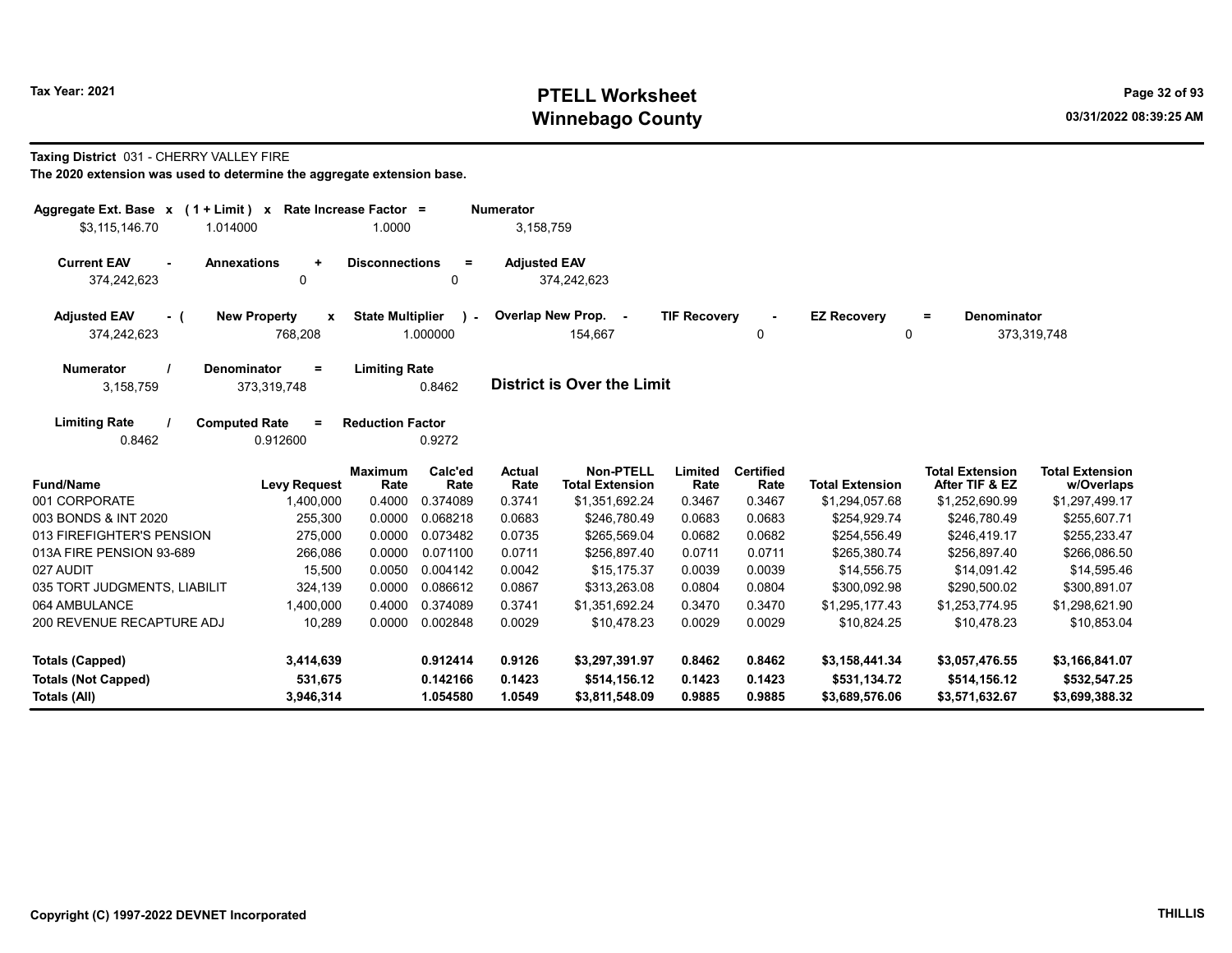# Tax Year: 2021 **PTELL Worksheet** Page 33 of 93 Winnebago County and the county of the county of the county of the county of the county of the county of the county of the county of the county of the county of the county of the county of the county of the county of the c

Taxing District 033 - FIRE 1

| Aggregate Ext. Base $x$ (1 + Limit) $x$<br>\$818,495.08<br>1.014000 | Rate Increase Factor =                         | 1.0000                  |                           | <b>Numerator</b><br>829,954 |                                            |                     |                          |                            |                                          |                                      |
|---------------------------------------------------------------------|------------------------------------------------|-------------------------|---------------------------|-----------------------------|--------------------------------------------|---------------------|--------------------------|----------------------------|------------------------------------------|--------------------------------------|
| <b>Current EAV</b><br>$\sim$<br>118,048,617                         | <b>Annexations</b><br>$\ddot{}$<br>$\mathbf 0$ | <b>Disconnections</b>   | $\equiv$<br>0             | <b>Adjusted EAV</b>         | 118,048,617                                |                     |                          |                            |                                          |                                      |
| <b>Adjusted EAV</b><br>- (<br>118,048,617                           | <b>New Property</b><br>$\mathbf{x}$<br>377,141 | <b>State Multiplier</b> | $\mathcal{L}$<br>1.000000 |                             | Overlap New Prop. -<br>0                   | <b>TIF Recovery</b> | 0                        | <b>EZ Recovery</b><br>0    | Denominator<br>$=$                       | 117,671,476                          |
| <b>Numerator</b><br>829,954                                         | Denominator<br>$\equiv$<br>117,671,476         | <b>Limiting Rate</b>    | 0.7054                    |                             | <b>District is Over the Limit</b>          |                     |                          |                            |                                          |                                      |
| <b>Limiting Rate</b><br>0.7054                                      | <b>Computed Rate</b><br>$\equiv$<br>0.707300   | <b>Reduction Factor</b> | 0.9973                    |                             |                                            |                     |                          |                            |                                          |                                      |
| <b>Fund/Name</b>                                                    | <b>Levy Request</b>                            | <b>Maximum</b><br>Rate  | Calc'ed<br>Rate           | <b>Actual</b><br>Rate       | <b>Non-PTELL</b><br><b>Total Extension</b> | Limited<br>Rate     | <b>Certified</b><br>Rate | <b>Total Extension</b>     | <b>Total Extension</b><br>After TIF & EZ | <b>Total Extension</b><br>w/Overlaps |
| 001 CORPORATE                                                       | 397,978                                        | 0.4000                  | 0.337131                  | 0.3372                      | \$398,059.94                               | 0.3362              | 0.3362                   | \$398,433.81               | \$396,879.45                             | \$396,879.45                         |
| 064 AMBULANCE                                                       | 436,886                                        | 0.4000                  | 0.370090                  | 0.3701                      | \$436,897.93                               | 0.3692              | 0.3692                   | \$437,542.42               | \$435,835.49                             | \$435,835.49                         |
| 200 REVENUE RECAPTURE ADJ                                           | 4,120                                          | 0.0000                  | 0.003490                  | 0.0035                      | \$4,131.70                                 | 0.0035              | 0.0035                   | \$4,147.88                 | \$4,131.70                               | \$4,131.70                           |
| <b>Totals (Capped)</b>                                              | 834,864                                        |                         | 0.707221                  | 0.7073                      | \$834,957.87                               | 0.7054              | 0.7054                   | \$835,976.23               | \$832,714.94                             | \$832,714.94                         |
| <b>Totals (Not Capped)</b><br>Totals (All)                          | 4,120<br>838,984                               |                         | 0.003490<br>0.710711      | 0.0035<br>0.7108            | \$4,131.70<br>\$839,089.57                 | 0.0035<br>0.7089    | 0.0035<br>0.7089         | \$4,147.88<br>\$840,124.11 | \$4,131.70<br>\$836,846.64               | \$4,131.70<br>\$836,846.64           |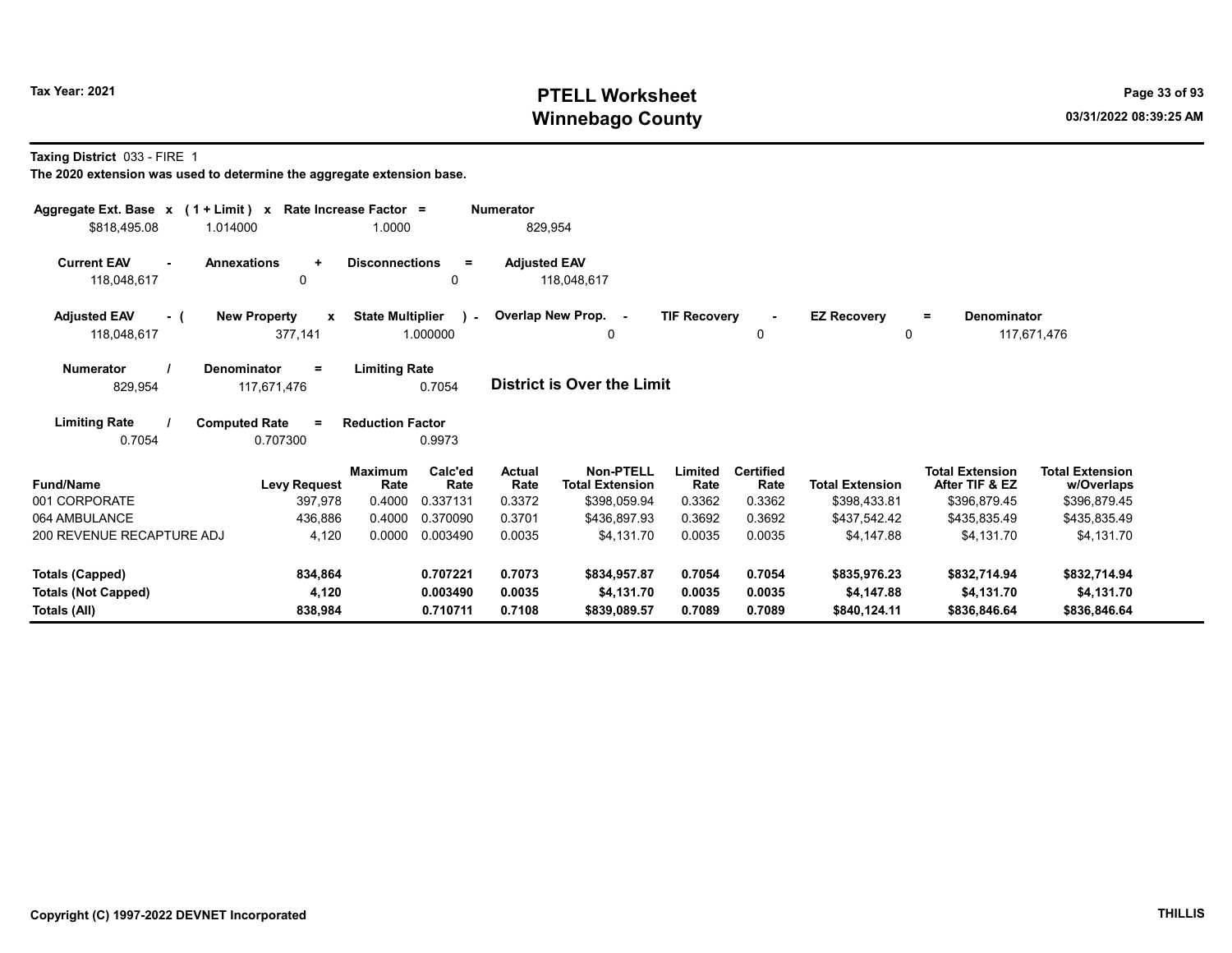# Tax Year: 2021 **PTELL Worksheet** Page 34 of 93 Winnebago County and the county of the county of the county of the county of the county of the county of the county of the county of the county of the county of the county of the county of the county of the county of the c

#### Taxing District 035 - HARLEM-ROSCOE FIRE

| Aggregate Ext. Base $x$ (1 + Limit) $x$<br>\$5,462,546.22                                                                                        | 1.014000                                         | Rate Increase Factor =<br>1.0000 |                          | <b>Numerator</b><br>5,539,022 |                                            |                     |                          |                         |                                          |                                      |
|--------------------------------------------------------------------------------------------------------------------------------------------------|--------------------------------------------------|----------------------------------|--------------------------|-------------------------------|--------------------------------------------|---------------------|--------------------------|-------------------------|------------------------------------------|--------------------------------------|
| <b>Current EAV</b><br>$\sim$<br>789,076,092                                                                                                      | <b>Annexations</b><br>$\ddot{}$<br>405,583       | <b>Disconnections</b>            | $\equiv$<br>13,459       | <b>Adjusted EAV</b>           | 788,683,968                                |                     |                          |                         |                                          |                                      |
| <b>Adjusted EAV</b><br>- (<br>788,683,968                                                                                                        | <b>New Property</b><br>$\mathbf{x}$<br>4,458,749 | <b>State Multiplier</b>          | $\mathbf{1}$<br>1.000000 |                               | Overlap New Prop. -<br>0                   | <b>TIF Recovery</b> | $\sim$<br>0              | <b>EZ Recovery</b><br>0 | Denominator<br>$\equiv$                  | 784,225,219                          |
| <b>Numerator</b><br><b>Denominator</b><br><b>Limiting Rate</b><br>$=$<br><b>District is Over the Limit</b><br>0.7063<br>784,225,219<br>5,539,022 |                                                  |                                  |                          |                               |                                            |                     |                          |                         |                                          |                                      |
| <b>Limiting Rate</b><br>0.7063                                                                                                                   | <b>Computed Rate</b><br>$\equiv$<br>0.748900     | <b>Reduction Factor</b>          | 0.9431                   |                               |                                            |                     |                          |                         |                                          |                                      |
| <b>Fund/Name</b>                                                                                                                                 | <b>Levy Request</b>                              | <b>Maximum</b><br>Rate           | Calc'ed<br>Rate          | <b>Actual</b><br>Rate         | <b>Non-PTELL</b><br><b>Total Extension</b> | Limited<br>Rate     | <b>Certified</b><br>Rate | <b>Total Extension</b>  | <b>Total Extension</b><br>After TIF & EZ | <b>Total Extension</b><br>w/Overlaps |
| 001 CORPORATE                                                                                                                                    | 2,979,819                                        | 0.4000                           | 0.377634                 | 0.3777                        | \$2,980,340.40                             | 0.3561              | 0.3561                   | \$2,894,842.48          | \$2,809,899.96                           | \$2,809,899.96                       |
| 035 TORT JUDGMENTS, LIABILIT                                                                                                                     | 85,673                                           | 0.0000                           | 0.010857                 | 0.0109                        | \$86,009.29                                | 0.0103              | 0.0103                   | \$83,731.75             | \$81,274.84                              | \$81,274.84                          |
| 064 AMBULANCE                                                                                                                                    | 2,842,740                                        | 0.4000                           | 0.360262                 | 0.3603                        | \$2,843,041.16                             | 0.3399              | 0.3399                   | \$2,763,147.88          | \$2,682,069.64                           | \$2,682,069.64                       |
| 200 REVENUE RECAPTURE ADJ                                                                                                                        | 18,321                                           | 0.0000                           | 0.002322                 | 0.0024                        | \$18,937.83                                | 0.0024              | 0.0024                   | \$19,510.31             | \$18,937.83                              | \$18,937.83                          |
| <b>Totals (Capped)</b>                                                                                                                           | 5,908,232                                        |                                  | 0.748753                 | 0.7489                        | \$5,909,390.85                             | 0.7063              | 0.7063                   | \$5,741,722.12          | \$5,573,244.44                           | \$5,573,244.44                       |
| <b>Totals (Not Capped)</b>                                                                                                                       | 18,321                                           |                                  | 0.002322                 | 0.0024                        | \$18,937.83                                | 0.0024              | 0.0024                   | \$19,510.31             | \$18.937.83                              | \$18,937.83                          |
| Totals (All)                                                                                                                                     | 5,926,553                                        |                                  | 0.751075                 | 0.7513                        | \$5,928,328.68                             | 0.7087              | 0.7087                   | \$5,761,232.43          | \$5,592,182.27                           | \$5,592,182.27                       |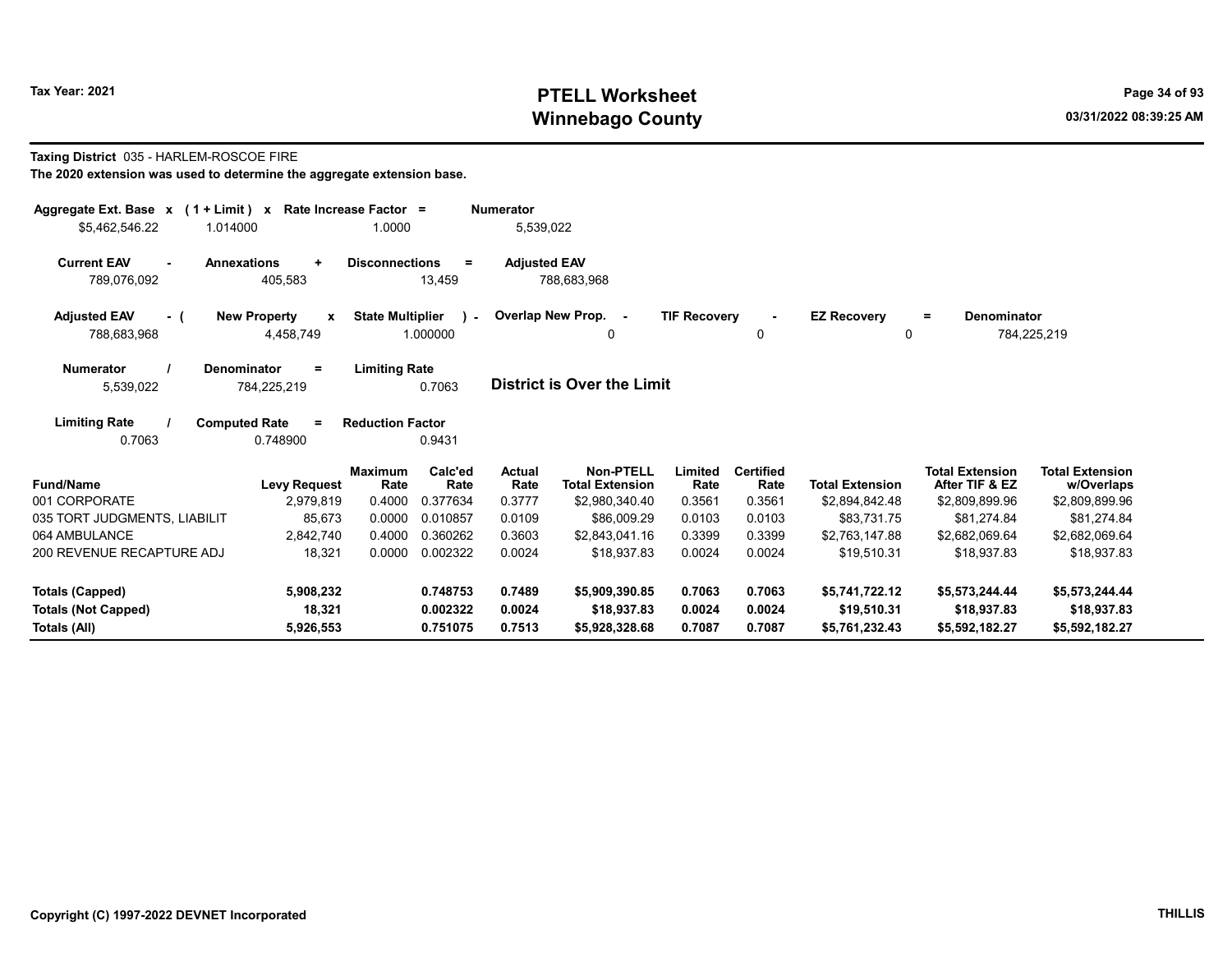# Tax Year: 2021 **PTELL Worksheet** Page 35 of 93 Winnebago County and the county of the county of the county of the county of the county of the county of the county of the county of the county of the county of the county of the county of the county of the county of the c

#### Taxing District 037 - NORTH PARK FIRE

| Aggregate Ext. Base $x$ (1 + Limit) $x$<br>\$795,412.19<br>1.014000                                                                            | Rate Increase Factor =<br>1.0000                                        |                                                  | <b>Numerator</b><br>806,548 |                                     |                     |                          |                         |                                          |                                      |
|------------------------------------------------------------------------------------------------------------------------------------------------|-------------------------------------------------------------------------|--------------------------------------------------|-----------------------------|-------------------------------------|---------------------|--------------------------|-------------------------|------------------------------------------|--------------------------------------|
| <b>Current EAV</b><br><b>Annexations</b>                                                                                                       | <b>Disconnections</b><br>$\ddot{}$                                      | $\equiv$                                         | <b>Adjusted EAV</b>         |                                     |                     |                          |                         |                                          |                                      |
| 193,857,621                                                                                                                                    | $\Omega$                                                                | 0                                                |                             | 193,857,621                         |                     |                          |                         |                                          |                                      |
| <b>Adjusted EAV</b><br>- (<br>193,857,621                                                                                                      | <b>New Property</b><br>$\boldsymbol{\mathsf{x}}$<br>196,685             | <b>State Multiplier</b><br>$\sim 10$<br>1.000000 |                             | Overlap New Prop. -<br>0            | <b>TIF Recovery</b> | 0                        | <b>EZ Recovery</b><br>0 | Denominator<br>$=$                       | 193,660,936                          |
| <b>Limiting Rate</b><br><b>Numerator</b><br><b>Denominator</b><br>$=$<br><b>District is Over the Limit</b><br>806,548<br>193,660,936<br>0.4165 |                                                                         |                                                  |                             |                                     |                     |                          |                         |                                          |                                      |
| <b>Limiting Rate</b><br>0.4165                                                                                                                 | <b>Computed Rate</b><br><b>Reduction Factor</b><br>$\equiv$<br>0.445000 | 0.9360                                           |                             |                                     |                     |                          |                         |                                          |                                      |
| <b>Fund/Name</b>                                                                                                                               | <b>Maximum</b><br>Rate<br><b>Levy Request</b>                           | Calc'ed<br>Rate                                  | Actual<br>Rate              | Non-PTELL<br><b>Total Extension</b> | Limited<br>Rate     | <b>Certified</b><br>Rate | <b>Total Extension</b>  | <b>Total Extension</b><br>After TIF & EZ | <b>Total Extension</b><br>w/Overlaps |
| 001 CORPORATE                                                                                                                                  | 0.4000<br>737,868                                                       | 0.380624                                         | 0.3807                      | \$738,015.96                        | 0.3563              | 0.3563                   | \$716,041.06            | \$690,714.70                             | \$690,714.70                         |
| 027 AUDIT                                                                                                                                      | 9,352<br>0.0050                                                         | 0.004824                                         | 0.0049                      | \$9.499.02                          | 0.0046              | 0.0046                   | \$9.244.43              | \$8.917.45                               | \$8,917.45                           |
| 035 TORT JUDGMENTS, LIABILIT                                                                                                                   | 0.0000<br>115,018                                                       | 0.059331                                         | 0.0594                      | \$115,151.43                        | 0.0556              | 0.0556                   | \$111,736.97            | \$107,784.84                             | \$107,784.84                         |
| 200 REVENUE RECAPTURE ADJ                                                                                                                      | 3,756<br>0.0000                                                         | 0.001938                                         | 0.0020                      | \$3.877.15                          | 0.0020              | 0.0020                   | \$4,019.32              | \$3,877.15                               | \$3,877.15                           |
| Totals (Capped)                                                                                                                                | 862,238                                                                 | 0.444779                                         | 0.4450                      | \$862,666.41                        | 0.4165              | 0.4165                   | \$837,022.46            | \$807,416.99                             | \$807,416.99                         |
| <b>Totals (Not Capped)</b>                                                                                                                     | 3,756                                                                   | 0.001938                                         | 0.0020                      | \$3,877.15                          | 0.0020              | 0.0020                   | \$4.019.32              | \$3,877.15                               | \$3,877.15                           |
| Totals (All)                                                                                                                                   | 865,994                                                                 | 0.446717                                         | 0.4470                      | \$866,543.56                        | 0.4185              | 0.4185                   | \$841,041.77            | \$811,294.14                             | \$811,294.14                         |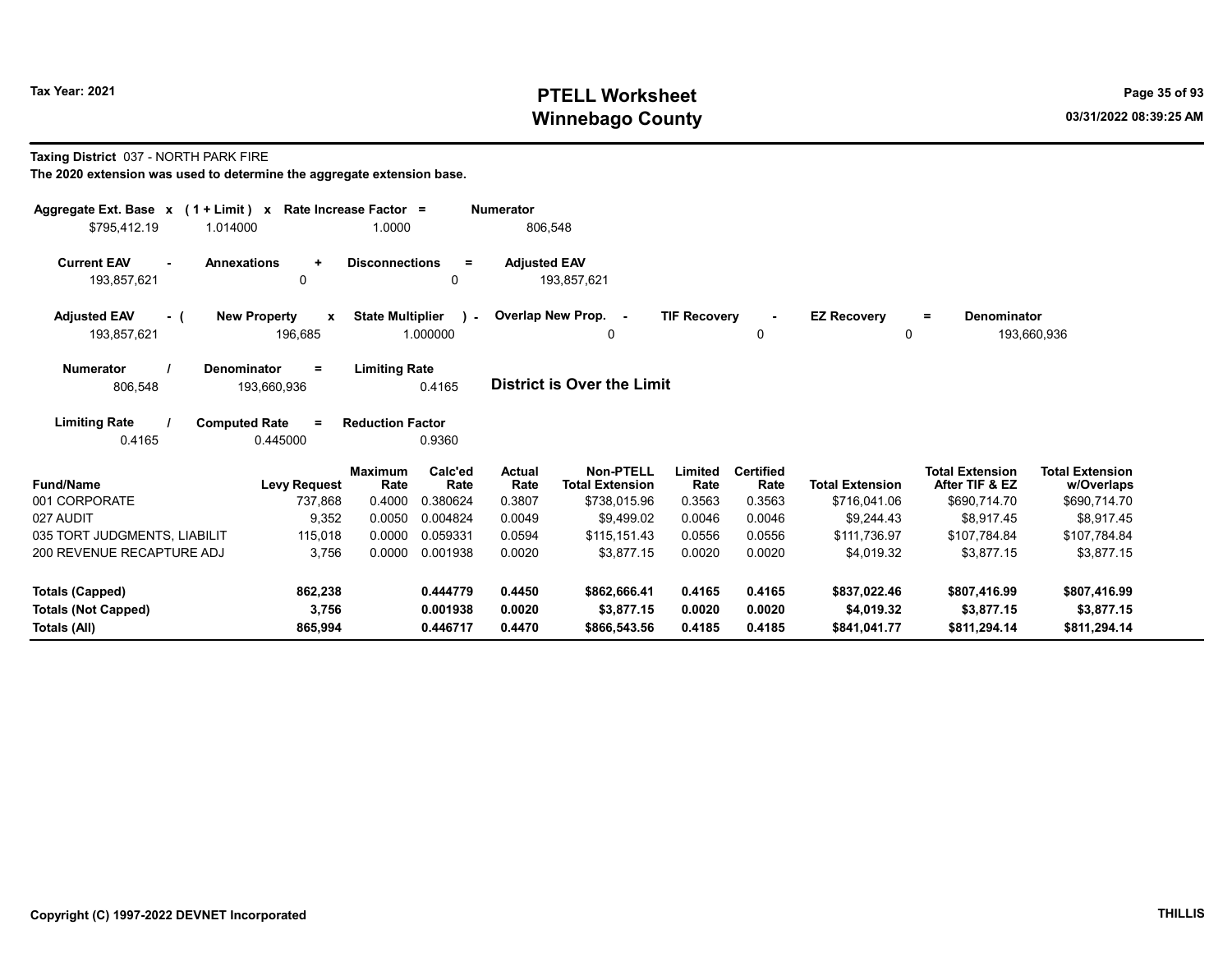# Tax Year: 2021 **PTELL Worksheet** Page 36 of 93 Winnebago County and the county of the county of the county of the county of the county of the county of the county of the county of the county of the county of the county of the county of the county of the county of the c

#### Taxing District 038 - NORTHWEST FIRE

| Aggregate Ext. Base $x$ (1 + Limit) $x$<br>\$274.476.43<br>1.014000                                                                         |                                     | Rate Increase Factor =<br>1.0000 |                             | <b>Numerator</b><br>278,319       |                                                            |                           |                                    |                                        |                                                          |                                                      |
|---------------------------------------------------------------------------------------------------------------------------------------------|-------------------------------------|----------------------------------|-----------------------------|-----------------------------------|------------------------------------------------------------|---------------------------|------------------------------------|----------------------------------------|----------------------------------------------------------|------------------------------------------------------|
| <b>Current EAV</b><br>$\sim$                                                                                                                | <b>Annexations</b><br>$\ddot{}$     | <b>Disconnections</b>            | $\equiv$                    |                                   |                                                            |                           |                                    |                                        |                                                          |                                                      |
| 67,456,641                                                                                                                                  | 0                                   | $\Omega$                         |                             | <b>Adjusted EAV</b><br>67,456,641 |                                                            |                           |                                    |                                        |                                                          |                                                      |
| <b>Adjusted EAV</b><br>- (<br>67,456,641                                                                                                    | <b>New Property</b><br>X<br>115,733 | <b>State Multiplier</b>          | $\sim$<br>1.000000          |                                   | Overlap New Prop. -<br>0                                   | <b>TIF Recovery</b>       | $\blacksquare$<br>0                | <b>EZ Recovery</b><br>0                | <b>Denominator</b><br>$=$                                | 67,340,908                                           |
| <b>Limiting Rate</b><br><b>Numerator</b><br><b>Denominator</b><br>Ξ<br><b>District is Over the Limit</b><br>278,319<br>0.4133<br>67,340,908 |                                     |                                  |                             |                                   |                                                            |                           |                                    |                                        |                                                          |                                                      |
| <b>Limiting Rate</b><br><b>Computed Rate</b><br><b>Reduction Factor</b><br>$\equiv$<br>0.4133<br>0.427300<br>0.9672                         |                                     |                                  |                             |                                   |                                                            |                           |                                    |                                        |                                                          |                                                      |
| <b>Fund/Name</b><br>001 CORPORATE                                                                                                           | <b>Levy Request</b><br>250,648      | <b>Maximum</b><br>Rate<br>0.4000 | Calc'ed<br>Rate<br>0.371569 | Actual<br>Rate<br>0.3716          | <b>Non-PTELL</b><br><b>Total Extension</b><br>\$250,668.88 | Limited<br>Rate<br>0.3593 | <b>Certified</b><br>Rate<br>0.3593 | <b>Total Extension</b><br>\$242,371.71 | <b>Total Extension</b><br>After TIF & EZ<br>\$242,371.71 | <b>Total Extension</b><br>w/Overlaps<br>\$242,371.71 |
| 003 BONDS & INT 2015                                                                                                                        | 68,151                              | 0.0000                           | 0.101029                    | 0.1011                            | \$68,198.66                                                | 0.1011                    | 0.1011                             | \$68.198.66                            | \$68,198.66                                              | \$68,198.66                                          |
| 027 AUDIT                                                                                                                                   | 3,157                               | 0.0050                           | 0.004680                    | 0.0047                            | \$3.170.46                                                 | 0.0046                    | 0.0046                             | \$3.103.01                             | \$3.103.01                                               | \$3,103.01                                           |
| 035 TORT JUDGMENTS, LIABILIT                                                                                                                | 34,395                              | 0.0000                           | 0.050988                    | 0.0510                            | \$34,402.89                                                | 0.0494                    | 0.0494                             | \$33,323.58                            | \$33,323.58                                              | \$33,323.58                                          |
| 200 REVENUE RECAPTURE ADJ                                                                                                                   | 1,623                               | 0.0000                           | 0.002406                    | 0.0025                            | \$1,686.42                                                 | 0.0025                    | 0.0025                             | \$1,686.42                             | \$1,686.42                                               | \$1,686.42                                           |
| <b>Totals (Capped)</b>                                                                                                                      | 288,200                             |                                  | 0.427237                    | 0.4273                            | \$288,242.23                                               | 0.4133                    | 0.4133                             | \$278,798.30                           | \$278,798.30                                             | \$278,798.30                                         |
| <b>Totals (Not Capped)</b><br>Totals (All)                                                                                                  | 69,774<br>357,974                   |                                  | 0.103435<br>0.530672        | 0.1036<br>0.5309                  | \$69,885.08<br>\$358,127.31                                | 0.1036<br>0.5169          | 0.1036<br>0.5169                   | \$69,885,08<br>\$348,683.38            | \$69,885.08<br>\$348,683.38                              | \$69,885.08<br>\$348,683.38                          |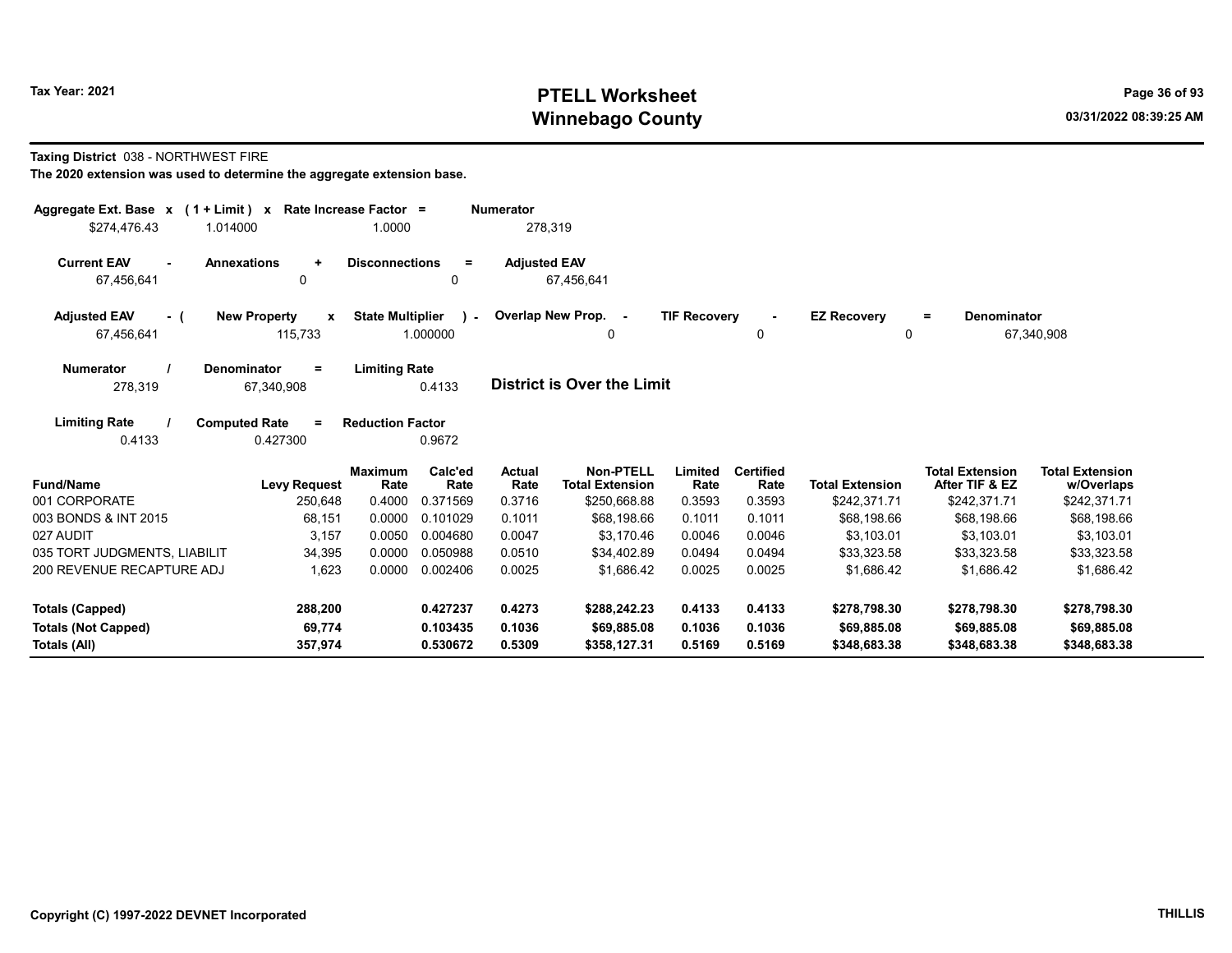# Tax Year: 2021 **PTELL Worksheet** Page 37 of 93 Winnebago County and the county of the county of the county of the county of the county of the county of the county of the county of the county of the county of the county of the county of the county of the county of the c

### Taxing District 039 - PECATONICA FIRE

| Aggregate Ext. Base $x$ (1 + Limit) $x$ |           |                                     | Rate Increase Factor =              |        | <b>Numerator</b>                    |                     |             |                    |    |                                   |
|-----------------------------------------|-----------|-------------------------------------|-------------------------------------|--------|-------------------------------------|---------------------|-------------|--------------------|----|-----------------------------------|
| \$441,018.97                            |           | 1.014000                            | 1.0000                              |        | 447,193                             |                     |             |                    |    |                                   |
| <b>Current EAV</b><br>122,614,339       | <b>м.</b> | <b>Annexations</b><br>$\pm$<br>0    | <b>Disconnections</b>               | $=$    | <b>Adjusted EAV</b><br>122,614,339  |                     |             |                    |    |                                   |
| <b>Adjusted EAV</b><br>122,614,339      | - 1       | <b>New Property</b><br>x<br>528.244 | <b>State Multiplier</b><br>1.000000 | $\sim$ | <b>Overlap New Prop.</b><br>103.677 | <b>TIF Recovery</b> | $\sim$<br>0 | <b>EZ Recovery</b> | Ξ. | <b>Denominator</b><br>121,982,418 |
| <b>Numerator</b>                        |           | <b>Denominator</b><br>$=$           | <b>Limiting Rate</b>                |        |                                     |                     |             |                    |    |                                   |

| 447,193 | 121,982,418 | 0.3666 | <b>District is Within the Limit</b> |
|---------|-------------|--------|-------------------------------------|

| <b>Fund/Name</b>             | <b>Levy Request</b> | <b>Maximum</b><br>Rate | Calc'ed<br>Rate | <b>Actual</b><br>Rate | Non-PTELL<br><b>Total Extension</b> | Limited<br>Rate | <b>Certified</b><br>Rate | <b>Total Extension</b> | <b>Total Extension</b><br>After TIF & EZ | <b>Total Extension</b><br>w/Overlaps |
|------------------------------|---------------------|------------------------|-----------------|-----------------------|-------------------------------------|-----------------|--------------------------|------------------------|------------------------------------------|--------------------------------------|
| 001 CORPORATE                | 245.900             | 0.4000                 | 0.200548        | 0.2006                | \$217.354.72                        | 0.2006          | 0.2006                   | \$217.354.72           | \$217,354.72                             | \$245,964.36                         |
| 027 AUDIT                    | 5.100               | 0.0050                 | 0.004159        | 0.0042                | \$4.550.80                          | 0.0042          | 0.0042                   | \$4.550.80             | \$4,550.80                               | \$5,149.80                           |
| 035 TORT JUDGMENTS, LIABILIT | 14,300              | 0.0000                 | 0.011663        | 0.0117                | \$12,677.22                         | 0.0117          | 0.0117                   | \$12,677.22            | \$12,677.22                              | \$14,345.88                          |
| 064 AMBULANCE                | 175.400             | 0.4000                 | 0.143050        | 0.1431                | \$155,052.14                        | 0.1431          | 0.1431                   | \$155,052.14           | \$155.052.14                             | \$175,461.12                         |
| 200 REVENUE RECAPTURE ADJ    | 994                 | 0.0000                 | 0.000917        | 0.0010                | \$1,083.52                          | 0.0010          | 0.0010                   | \$1,083.52             | \$1,083.52                               | \$1,226.14                           |
| Totals (Capped)              | 440,700             |                        | 0.359420        | 0.3596                | \$389,634.88                        | 0.3596          | 0.3596                   | \$389,634.88           | \$389,634.88                             | \$440,921.16                         |
| Totals (Not Capped)          | 994                 |                        | 0.000917        | 0.0010                | \$1.083.52                          | 0.0010          | 0.0010                   | \$1,083.52             | \$1.083.52                               | \$1,226.14                           |
| Totals (All)                 | 441,694             |                        | 0.360337        | 0.3606                | \$390,718.40                        | 0.3606          | 0.3606                   | \$390,718.40           | \$390,718.40                             | \$442,147.30                         |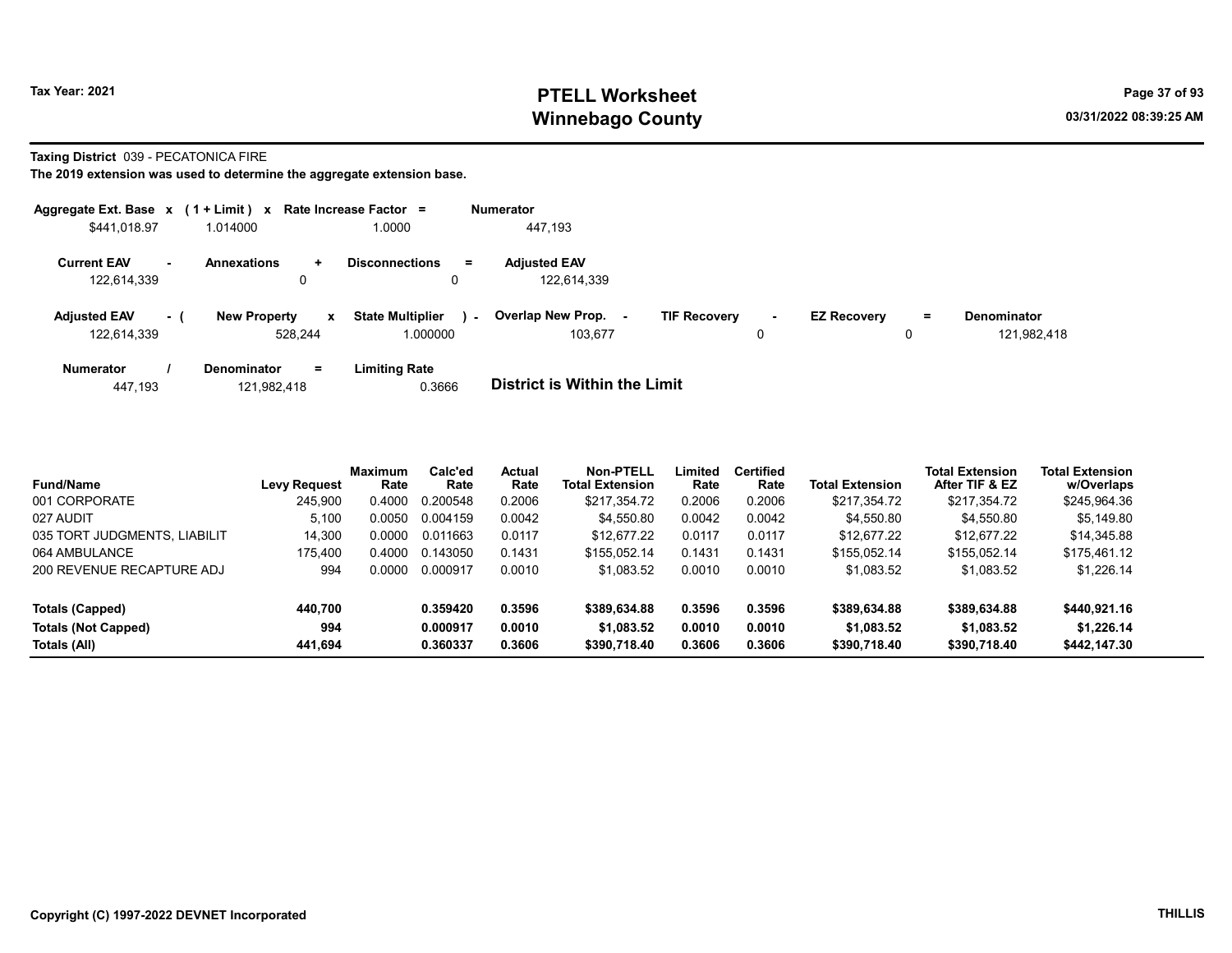## Tax Year: 2021 **PTELL Worksheet** Page 38 of 93 Winnebago County and the county of the county of the county of the county of the county of the county of the county of the county of the county of the county of the county of the county of the county of the county of the c

Taxing District 040 - ROCK RIVER FIRE

| Aggregate Ext. Base $x$ (1 + Limit) $x$ |     |                                               | Rate Increase Factor =                        | <b>Numerator</b>                                                                                                                       |
|-----------------------------------------|-----|-----------------------------------------------|-----------------------------------------------|----------------------------------------------------------------------------------------------------------------------------------------|
| \$2,502.39                              |     | 1.014000                                      | 1.0000                                        | 2,537                                                                                                                                  |
| <b>Current EAV</b><br>3,928,871         | ж.  | <b>Annexations</b><br>$\pm$<br>0              | <b>Disconnections</b><br>$=$<br>0             | <b>Adiusted EAV</b><br>3.928.871                                                                                                       |
| <b>Adjusted EAV</b><br>3,928,871        | - ( | <b>New Property</b><br>$\mathbf{x}$<br>27.290 | <b>State Multiplier</b><br>$\sim$<br>1.000000 | Overlap New Prop.<br><b>TIF Recovery</b><br><b>EZ Recovery</b><br><b>Denominator</b><br>$\equiv$<br>$\sim$<br>$\sim$<br>3,901,581<br>0 |
| <b>Numerator</b><br>2,537               |     | $=$<br>Denominator<br>3,901,581               | <b>Limiting Rate</b><br>0.0651                | <b>District is Within the Limit</b>                                                                                                    |

| <b>Fund/Name</b>           | Levy Request | <b>Maximum</b><br>Rate | Calc'ed<br>Rate | Actual<br>Rate | Non-PTELL<br><b>Total Extension</b> | -imited<br>Rate | Certified<br>Rate | <b>Total Extension</b> | Total Extension<br>After TIF & EZ | <b>Total Extension</b><br>w/Overlaps |
|----------------------------|--------------|------------------------|-----------------|----------------|-------------------------------------|-----------------|-------------------|------------------------|-----------------------------------|--------------------------------------|
| 001 CORPORATE              | 2.500        | 0.4000                 | 0.063632        | 0.0637         | \$2,502.69                          | 0.0637          | 0.0637            | \$2,502.69             | \$2,502.69                        | \$2,502.69                           |
| 200 REVENUE RECAPTURE ADJ  |              | 0.0000                 | 0.000000        | 0.0000         | \$0.00                              | 0.0000          | 0.0000            | \$0.00                 | \$0.00                            | \$0.00                               |
| Totals (Capped)            | 2.500        |                        | 0.063632        | 0.0637         | \$2.502.69                          | 0.0637          | 0.0637            | \$2,502.69             | \$2,502.69                        | \$2,502.69                           |
| <b>Totals (Not Capped)</b> |              |                        | 0.000000        | 0.0000         | \$0.00                              | 0.0000          | 0.0000            | \$0.00                 | \$0.00                            | \$0.00                               |
| Totals (All)               | 2.500        |                        | 0.063632        | 0.0637         | \$2,502.69                          | 0.0637          | 0.0637            | \$2,502.69             | \$2,502.69                        | \$2,502.69                           |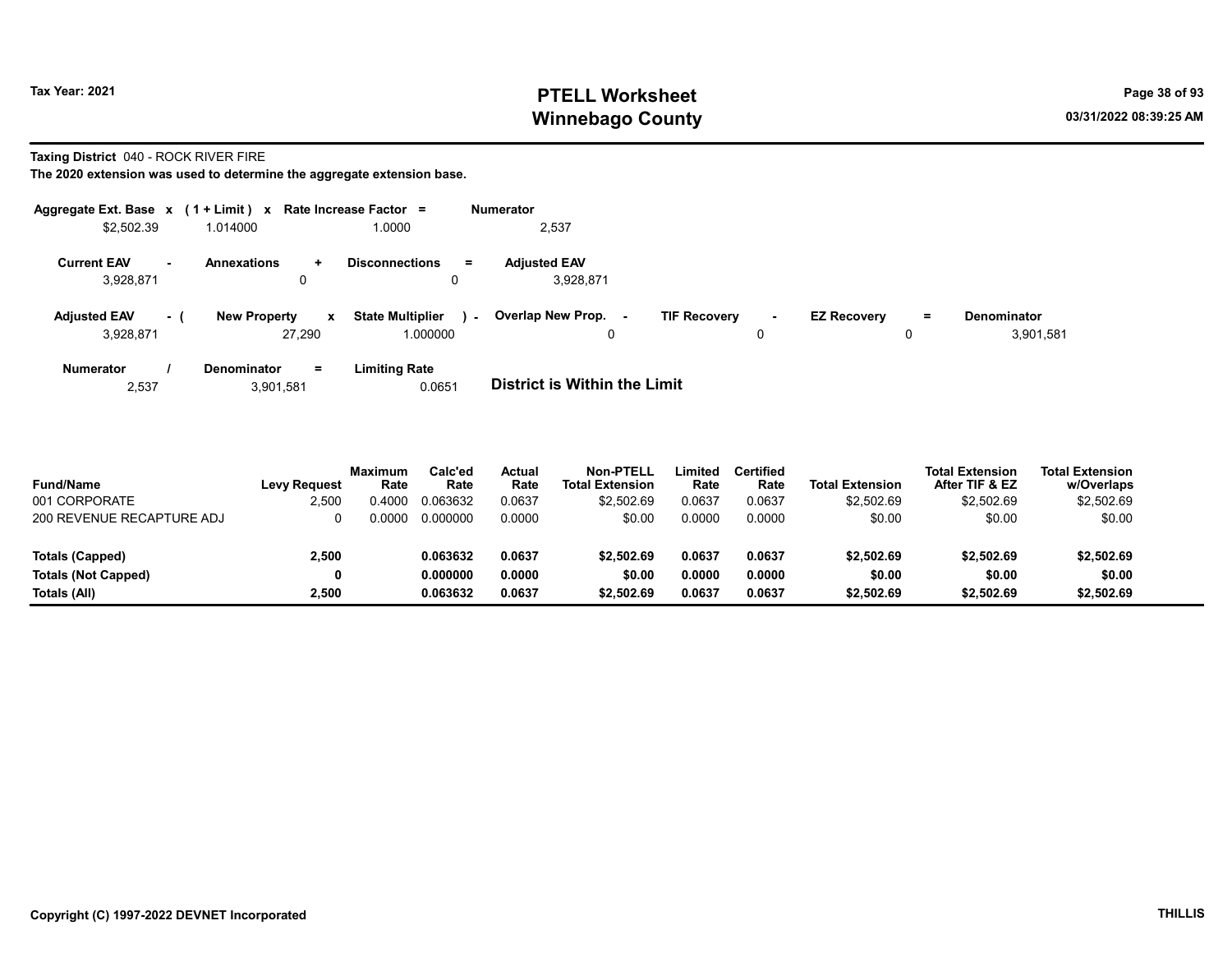# Tax Year: 2021 **PTELL Worksheet** Page 39 of 93 Winnebago County and the county of the county of the county of the county of the county of the county of the county of the county of the county of the county of the county of the county of the county of the county of the c

### Taxing District 041 - ROCKTON FIRE

| Aggregate Ext. Base $x$ (1 + Limit) $x$<br>\$1,682,503.42<br>1.014000 |                                              | Rate Increase Factor =<br>1.0000 |                    | <b>Numerator</b><br>1,706,058 |                                     |                     |                          |                                |                                          |                                      |
|-----------------------------------------------------------------------|----------------------------------------------|----------------------------------|--------------------|-------------------------------|-------------------------------------|---------------------|--------------------------|--------------------------------|------------------------------------------|--------------------------------------|
| <b>Current EAV</b><br><b>Annexations</b><br>$\sim$<br>260,673,909     | $\ddot{}$<br>0                               | <b>Disconnections</b>            | $=$<br>0           | <b>Adjusted EAV</b>           | 260,673,909                         |                     |                          |                                |                                          |                                      |
| <b>Adjusted EAV</b><br>- (<br>260.673.909                             | <b>New Property</b><br>X<br>571,526          | <b>State Multiplier</b>          | $\sim$<br>1.000000 |                               | Overlap New Prop. -<br>0            | <b>TIF Recovery</b> | $\sim$<br>0              | <b>EZ Recovery</b><br>$\Omega$ | Denominator<br>$=$                       | 260, 102, 383                        |
| <b>Denominator</b><br><b>Numerator</b><br>1,706,058                   | $\equiv$<br>260, 102, 383                    | <b>Limiting Rate</b>             | 0.6560             |                               | <b>District is Over the Limit</b>   |                     |                          |                                |                                          |                                      |
| <b>Limiting Rate</b><br>0.6560                                        | <b>Computed Rate</b><br>$\equiv$<br>0.690600 | <b>Reduction Factor</b>          | 0.9499             |                               |                                     |                     |                          |                                |                                          |                                      |
| <b>Fund/Name</b>                                                      | <b>Levy Request</b>                          | <b>Maximum</b><br>Rate           | Calc'ed<br>Rate    | <b>Actual</b><br>Rate         | Non-PTELL<br><b>Total Extension</b> | Limited<br>Rate     | <b>Certified</b><br>Rate | <b>Total Extension</b>         | <b>Total Extension</b><br>After TIF & EZ | <b>Total Extension</b><br>w/Overlaps |
| 001 CORPORATE                                                         | 1,029,360                                    | 0.4000                           | 0.394884           | 0.3949                        | \$1,029,401.27                      | 0.3945              | 0.3945                   | \$1,041,539.74                 | \$1,028,358.57                           | \$1,028,358.57                       |
| 027 AUDIT                                                             | 5,813                                        | 0.0050                           | 0.002230           | 0.0023                        | \$5,995.50                          | 0.0022              | 0.0022                   | \$5,808.33                     | \$5,734.83                               | \$5,734.83                           |
| 035 TORT JUDGMENTS, LIABILIT                                          | 48,618                                       | 0.0000                           | 0.018651           | 0.0187                        | \$48,746.02                         | 0.0150              | 0.0150                   | \$39,602.27                    | \$39,101.09                              | \$39,101.09                          |
| 064 AMBULANCE                                                         | 715,984                                      | 0.4000                           | 0.274667           | 0.2747                        | \$716.071.23                        | 0.2443              | 0.2443                   | \$644.988.99                   | \$636.826.36                             | \$636,826.36                         |
| 200 REVENUE RECAPTURE ADJ                                             | 3,738                                        | 0.0000                           | 0.001434           | 0.0015                        | \$3,910.11                          | 0.0015              | 0.0015                   | \$3,960.23                     | \$3.910.11                               | \$3.910.11                           |
| <b>Totals (Capped)</b>                                                | 1,799,775                                    |                                  | 0.690432           | 0.6906                        | \$1,800,214.02                      | 0.6560              | 0.6560                   | \$1,731,939.34                 | \$1,710,020.85                           | \$1,710,020.85                       |
| <b>Totals (Not Capped)</b>                                            | 3,738                                        |                                  | 0.001434           | 0.0015                        | \$3,910.11                          | 0.0015              | 0.0015                   | \$3,960.23                     | \$3,910.11                               | \$3,910.11                           |
| Totals (All)                                                          | 1,803,513                                    |                                  | 0.691866           | 0.6921                        | \$1,804,124.13                      | 0.6575              | 0.6575                   | \$1,735,899.57                 | \$1,713,930.96                           | \$1,713,930.96                       |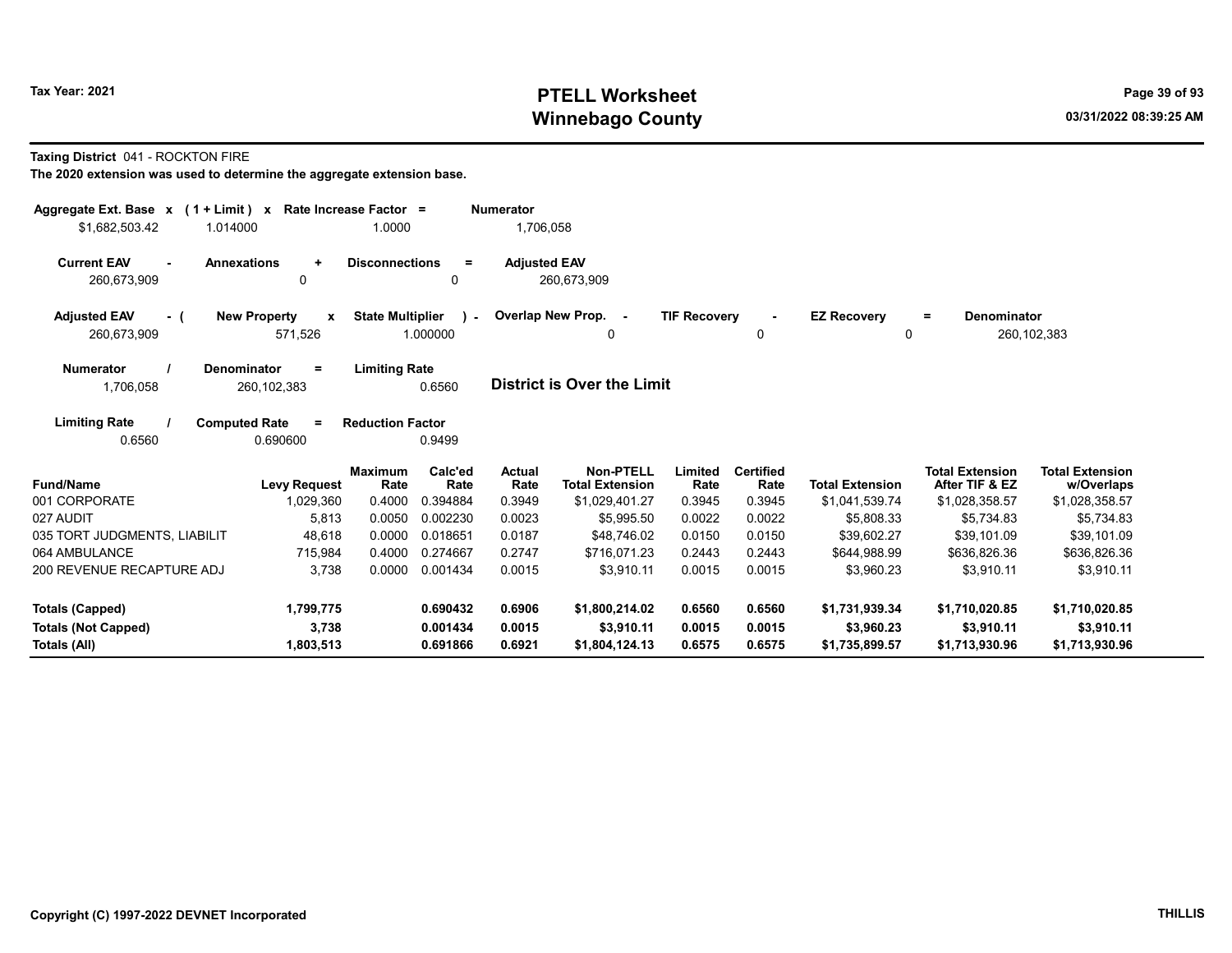# Tax Year: 2021 **PTELL Worksheet** Page 40 of 93 Winnebago County and the county of the county of the county of the county of the county of the county of the county of the county of the county of the county of the county of the county of the county of the county of the c

## Taxing District 043 - WEST SUBURBAN FIRE

| Aggregate Ext. Base $x$ (1 + Limit) $x$                | Rate Increase Factor =             |                                           | <b>Numerator</b>        |                                            |                     |                          |                                |                                          |                                      |
|--------------------------------------------------------|------------------------------------|-------------------------------------------|-------------------------|--------------------------------------------|---------------------|--------------------------|--------------------------------|------------------------------------------|--------------------------------------|
| \$132,949.66<br>1.014000                               |                                    | 1.0000                                    | 134,811                 |                                            |                     |                          |                                |                                          |                                      |
| <b>Current EAV</b><br><b>Annexations</b><br>26,928,425 | $\ddot{}$<br>0                     | <b>Disconnections</b><br>$\equiv$<br>0    | <b>Adjusted EAV</b>     | 26,928,425                                 |                     |                          |                                |                                          |                                      |
| <b>Adjusted EAV</b><br>- (<br>26,928,425               | <b>New Property</b><br>x<br>67,188 | <b>State Multiplier</b><br>1.000000       | ) - Overlap New Prop. - | 0                                          | <b>TIF Recovery</b> | $\Omega$                 | <b>EZ Recovery</b><br>$\Omega$ | <b>Denominator</b><br>$=$                | 26,861,237                           |
| <b>Numerator</b><br><b>Denominator</b><br>134,811      | Ξ<br>26,861,237                    | <b>Limiting Rate</b><br>0.5019            |                         | <b>District is Over the Limit</b>          |                     |                          |                                |                                          |                                      |
| <b>Limiting Rate</b><br><b>Computed Rate</b><br>0.5019 | $=$<br>0.549900                    | <b>Reduction Factor</b><br>0.9127         |                         |                                            |                     |                          |                                |                                          |                                      |
| <b>Fund/Name</b>                                       | <b>Levy Request</b>                | Calc'ed<br><b>Maximum</b><br>Rate<br>Rate | <b>Actual</b><br>Rate   | <b>Non-PTELL</b><br><b>Total Extension</b> | Limited<br>Rate     | <b>Certified</b><br>Rate | <b>Total Extension</b>         | <b>Total Extension</b><br>After TIF & EZ | <b>Total Extension</b><br>w/Overlaps |
| 001 CORPORATE                                          | 132,000                            | 0.4000<br>0.490188                        | 0.4000                  | \$107.713.70                               | 0.3650              | 0.3650                   | \$98,288.75                    | \$98,288.75                              | \$98,288.75                          |
| 027 AUDIT                                              | 4,400                              | 0.0050<br>0.016340                        | 0.0050                  | \$1,346.42                                 | 0.0046              | 0.0046                   | \$1,238.71                     | \$1,238.71                               | \$1,238.71                           |
| 035 TORT JUDGMENTS, LIABILIT                           | 39,000                             | 0.0000<br>0.144828                        | 0.1449                  | \$39,019.29                                | 0.1323              | 0.1323                   | \$35,626.31                    | \$35,626.31                              | \$35,626.31                          |
| 200 REVENUE RECAPTURE ADJ                              | 1,035                              | 0.003844<br>0.0000                        | 0.0039                  | \$1,050.21                                 | 0.0039              | 0.0039                   | \$1,050.21                     | \$1,050.21                               | \$1,050.21                           |
| Totals (Capped)                                        | 175,400                            | 0.651356                                  | 0.5499                  | \$148,079.41                               | 0.5019              | 0.5019                   | \$135,153.77                   | \$135,153.77                             | \$135,153.77                         |
| <b>Totals (Not Capped)</b>                             | 1,035                              | 0.003844                                  | 0.0039                  | \$1,050.21                                 | 0.0039              | 0.0039                   | \$1,050.21                     | \$1,050.21                               | \$1,050.21                           |
| Totals (All)                                           | 176,435                            | 0.655200                                  | 0.5538                  | \$149,129.62                               | 0.5058              | 0.5058                   | \$136,203.97                   | \$136,203.98                             | \$136,203.98                         |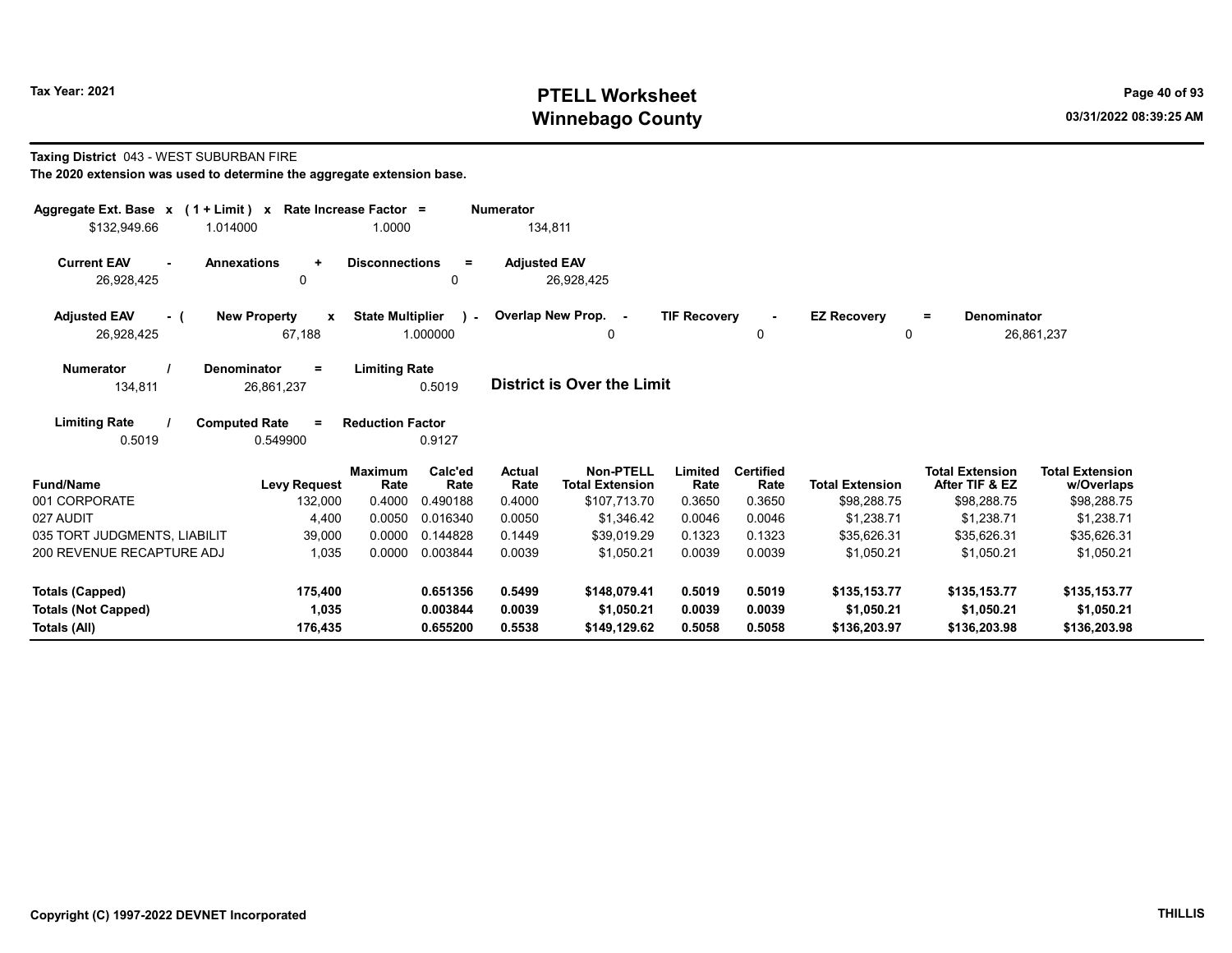# Tax Year: 2021 **PTELL Worksheet** Page 41 of 93 Winnebago County and the county of the county of the county of the county of the county of the county of the county of the county of the county of the county of the county of the county of the county of the county of the c

Taxing District 044 - W B S FIRE

| Aggregate Ext. Base $x$ (1 + Limit) $x$<br>\$1,113,259.20 | 1.014000                                        | Rate Increase Factor =<br>1.0000 |                         | <b>Numerator</b><br>1,128,845 |                                     |                     |                          |                         |                                          |                                      |
|-----------------------------------------------------------|-------------------------------------------------|----------------------------------|-------------------------|-------------------------------|-------------------------------------|---------------------|--------------------------|-------------------------|------------------------------------------|--------------------------------------|
| <b>Current EAV</b><br>141,423,229                         | <b>Annexations</b><br>$\ddot{}$<br>$\mathbf{0}$ | <b>Disconnections</b>            | $\equiv$<br>0           | <b>Adjusted EAV</b>           | 141,423,229                         |                     |                          |                         |                                          |                                      |
| <b>Adjusted EAV</b><br>- (<br>141,423,229                 | <b>New Property</b><br>$\mathbf{x}$<br>312,494  | <b>State Multiplier</b>          | $\lambda$ -<br>1.000000 |                               | Overlap New Prop. -<br>0            | <b>TIF Recovery</b> | 0                        | <b>EZ Recovery</b><br>0 | <b>Denominator</b><br>$=$                | 141,110,735                          |
| <b>Numerator</b><br>1,128,845                             | <b>Denominator</b><br>$=$<br>141,110,735        | <b>Limiting Rate</b>             | 0.8000                  |                               | <b>District is Over the Limit</b>   |                     |                          |                         |                                          |                                      |
| <b>Limiting Rate</b><br>0.8000                            | <b>Computed Rate</b><br>$\equiv$<br>0.826900    | <b>Reduction Factor</b>          | 0.9675                  |                               |                                     |                     |                          |                         |                                          |                                      |
| <b>Fund/Name</b>                                          | <b>Levy Request</b>                             | <b>Maximum</b><br>Rate           | Calc'ed<br>Rate         | Actual<br>Rate                | Non-PTELL<br><b>Total Extension</b> | Limited<br>Rate     | <b>Certified</b><br>Rate | <b>Total Extension</b>  | <b>Total Extension</b><br>After TIF & EZ | <b>Total Extension</b><br>w/Overlaps |
| 001 CORPORATE                                             | 550,245                                         | 0.4000                           | 0.389077                | 0.3891                        | \$550,277.78                        | 0.3762              | 0.3762                   | \$532,034.19            | \$532,034.19                             | \$532,034.19                         |
| 003 BONDS & INT 2020A                                     | $\Omega$                                        | 0.0000                           | 0.000000                | 0.0000                        | \$0.00                              | 0.0000              | 0.0000                   | \$0.00                  | \$0.00                                   | \$0.00                               |
| 003A BONDS & INT 2020B                                    | 0                                               | 0.0000                           | 0.000000                | 0.0000                        | \$0.00                              | 0.0000              | 0.0000                   | \$0.00                  | \$0.00                                   | \$0.00                               |
| 013 FIREFIGHTERS PENSION                                  | 32,675                                          | 0.0000                           | 0.023104                | 0.0232                        | \$32.810.19                         | 0.0225              | 0.0225                   | \$31.820.23             | \$31,820.23                              | \$31,820.23                          |
| 013A FIRE PENSION 93-689                                  | 3,685                                           | 0.0000                           | 0.002606                | 0.0027                        | \$3,818.43                          | 0.0027              | 0.0027                   | \$3,818.43              | \$3,818.43                               | \$3,818.43                           |
| 027 AUDIT                                                 | 11.000                                          | 0.0500                           | 0.007778                | 0.0078                        | \$11.031.01                         | 0.0076              | 0.0076                   | \$10.748.17             | \$10.748.17                              | \$10,748.17                          |
| 047 SOCIAL SECURITY                                       | 25,000                                          | 0.0000                           | 0.017677                | 0.0177                        | \$25.031.91                         | 0.0172              | 0.0172                   | \$24,324.80             | \$24,324.80                              | \$24,324.80                          |
| 064 AMBULANCE                                             | 550,245                                         | 0.4000                           | 0.389077                | 0.3891                        | \$550,277.78                        | 0.3765              | 0.3765                   | \$532.458.46            | \$532,458.46                             | \$532,458.46                         |
| 200 REVENUE RECAPTURE ADJ                                 | 4,448                                           | 0.0000                           | 0.003145                | 0.0032                        | \$4,525.54                          | 0.0032              | 0.0032                   | \$4,525.54              | \$4,525.54                               | \$4,525.54                           |
| Totals (Capped)                                           | 1,169,165                                       |                                  | 0.826713                | 0.8269                        | \$1,169,428.67                      | 0.8000              | 0.8000                   | \$1,131,385.83          | \$1,131,385.85                           | \$1,131,385.85                       |
| <b>Totals (Not Capped)</b>                                | 8,133                                           |                                  | 0.005751                | 0.0059                        | \$8,343.97                          | 0.0059              | 0.0059                   | \$8,343.97              | \$8,343.97                               | \$8,343.97                           |
| Totals (All)                                              | 1.177.298                                       |                                  | 0.832464                | 0.8328                        | \$1.177.772.64                      | 0.8059              | 0.8059                   | \$1.139.729.80          | \$1,139,729.82                           | \$1,139,729.82                       |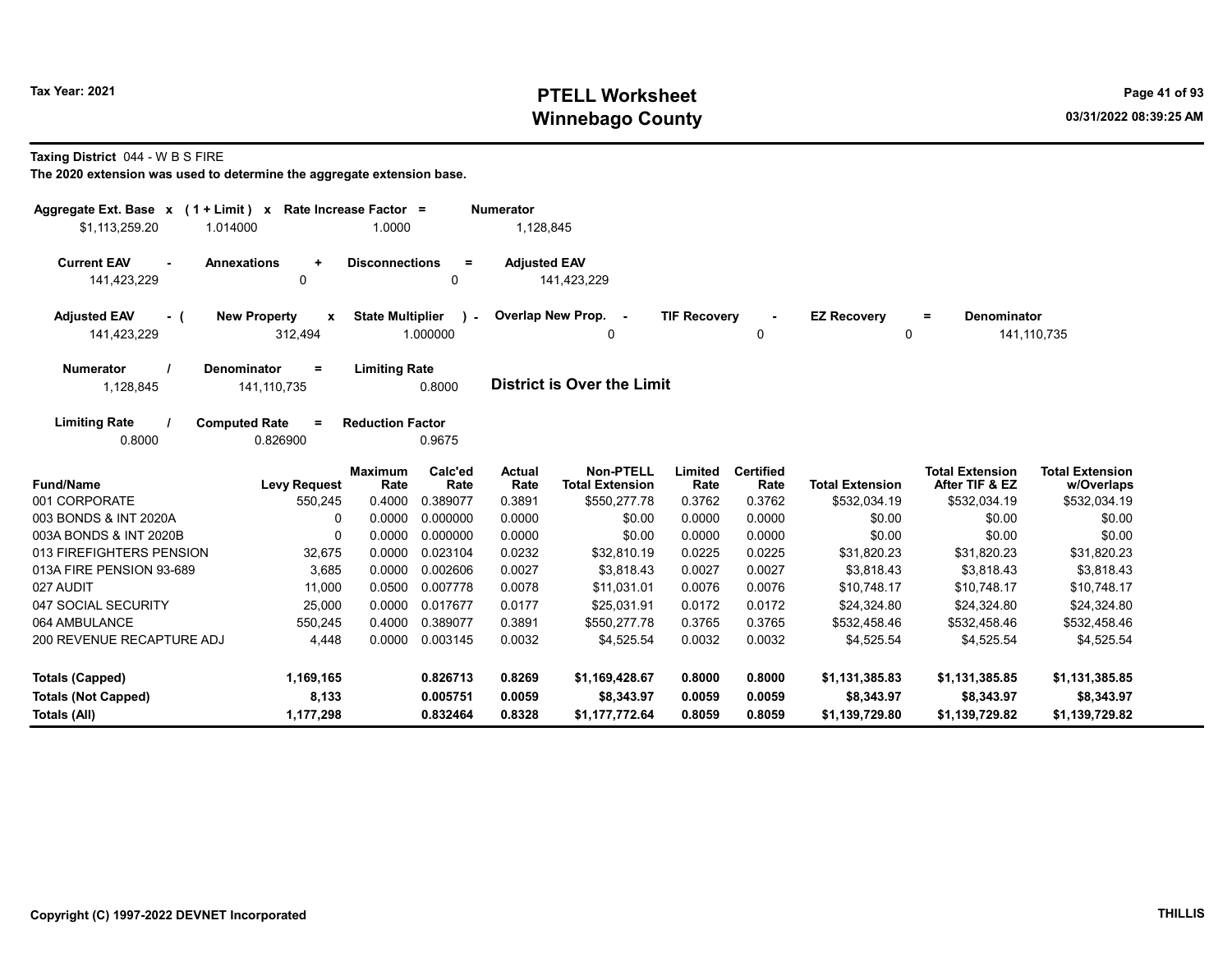# Tax Year: 2021 **PTELL Worksheet** Page 42 of 93 Winnebago County and the county of the county of the county of the county of the county of the county of the county of the county of the county of the county of the county of the county of the county of the county of the c

### Taxing District 046 - ROCKFORD PARK DISTRICT

| The 2020 extension was used to determine the aggregate extension base. |  |
|------------------------------------------------------------------------|--|
|------------------------------------------------------------------------|--|

| Aggregate Ext. Base x (1 + Limit) x Rate Increase Factor =<br>\$18.110.386.84<br>1.014000                                                         | <b>Numerator</b><br>18,363,932                       |                         |                           |                     |                                                                 |                 |                          |                         |                                                 |                                      |
|---------------------------------------------------------------------------------------------------------------------------------------------------|------------------------------------------------------|-------------------------|---------------------------|---------------------|-----------------------------------------------------------------|-----------------|--------------------------|-------------------------|-------------------------------------------------|--------------------------------------|
| <b>Current EAV</b><br><b>Annexations</b><br>2,621,920,710                                                                                         | $\ddot{}$<br>0                                       | <b>Disconnections</b>   | $\equiv$<br>0             | <b>Adjusted EAV</b> | 2,621,920,710                                                   |                 |                          |                         |                                                 |                                      |
| <b>Adjusted EAV</b><br>$-$ (<br>2,621,920,710                                                                                                     | <b>New Property</b><br>$\boldsymbol{x}$<br>7,021,381 | <b>State Multiplier</b> | $\mathcal{L}$<br>1.000000 |                     | Overlap New Prop. -<br><b>TIF Recovery</b><br>620,489<br>19,722 |                 |                          | <b>EZ Recovery</b><br>0 | <b>Denominator</b><br>$\equiv$<br>2,614,259,118 |                                      |
| <b>Numerator</b><br>Denominator<br>$\equiv$<br><b>Limiting Rate</b><br><b>District is Over the Limit</b><br>18,363,932<br>2,614,259,118<br>0.7025 |                                                      |                         |                           |                     |                                                                 |                 |                          |                         |                                                 |                                      |
| <b>Limiting Rate</b><br>0.7025                                                                                                                    | <b>Computed Rate</b><br>$\equiv$<br>0.704100         | <b>Reduction Factor</b> | 0.9977                    |                     |                                                                 |                 |                          |                         |                                                 |                                      |
| <b>Fund/Name</b>                                                                                                                                  | <b>Levy Request</b>                                  | <b>Maximum</b><br>Rate  | Calc'ed<br>Rate           | Actual<br>Rate      | <b>Non-PTELL</b><br><b>Total Extension</b>                      | Limited<br>Rate | <b>Certified</b><br>Rate | <b>Total Extension</b>  | <b>Total Extension</b><br>After TIF & EZ        | <b>Total Extension</b><br>w/Overlaps |
| 001 CORPORATE                                                                                                                                     | 7,089,000                                            | 0.3500                  | 0.270374                  | 0.2704              | \$6,984,161.51                                                  | 0.2704          | 0.2704                   | \$7,215,192.40          | \$6,984,161.51                                  | \$7,089,673.60                       |
| 003 BONDS & INT 2015                                                                                                                              | 0                                                    | 0.0000                  | 0.000000                  | 0.0000              | \$0.00                                                          | 0.0000          | 0.0000                   | \$0.00                  | \$0.00                                          | \$0.00                               |
| 003A BONDS & INT 2014A                                                                                                                            | 0                                                    | 0.0000                  | 0.000000                  | 0.0000              | \$0.00                                                          | 0.0000          | 0.0000                   | \$0.00                  | \$0.00                                          | \$0.00                               |
| 003B BONDS & INT 2020 A&B                                                                                                                         | $\Omega$                                             | 0.0000                  | 0.000000                  | 0.0000              | \$0.00                                                          | 0.0000          | 0.0000                   | \$0.00                  | \$0.00                                          | \$0.00                               |
| 003C BONDS & INT 2016                                                                                                                             | $\Omega$                                             | 0.0000                  | 0.000000                  | 0.0000              | \$0.00                                                          | 0.0000          | 0.0000                   | \$0.00                  | \$0.00                                          | \$0.00                               |
| 003D BONDS & INT 2021A                                                                                                                            | 5,340,667                                            | 0.0000                  | 0.203693                  | 0.2037              | \$5,261,367.23                                                  | 0.2037          | 0.2037                   | \$5,435,409.37          | \$5,261,367.23                                  | \$5,340,852.49                       |
| 003E BONDS & INT 2021B                                                                                                                            | 745,847                                              | 0.0000                  | 0.028447                  | 0.0285              | \$736,126.49                                                    | 0.0285          | 0.0285                   | \$760,477.01            | \$736,126.49                                    | \$747,247.40                         |
| 003F BONDS & INT 2018A                                                                                                                            | $\Omega$                                             | 0.0000                  | 0.000000                  | 0.0000              | \$0.00                                                          | 0.0000          | 0.0000                   | \$0.00                  | \$0.00                                          | \$0.00                               |
| 003I BONDS & INT 2019A                                                                                                                            | 0                                                    | 0.0000                  | 0.000000                  | 0.0000              | \$0.00                                                          | 0.0000          | 0.0000                   | \$0.00                  | \$0.00                                          | \$0.00                               |
| 005 I. M. R. F.                                                                                                                                   | 521,000                                              | 0.0000                  | 0.019871                  | 0.0199              | \$513,997.09                                                    | 0.0199          | 0.0199                   | \$530,999.74            | \$513,997.09                                    | \$521,762.22                         |
| 014 POLICE PROTECTION                                                                                                                             | 654,600                                              | 0.0250                  | 0.024966                  | 0.0250              | \$645,724.99                                                    | 0.0250          | 0.0250                   | \$667.085.10            | \$645,724.99                                    | \$655,480.18                         |
| 027 AUDIT                                                                                                                                         | 45,700                                               | 0.0050                  | 0.001743                  | 0.0018              | \$46,492.20                                                     | 0.0018          | 0.0018                   | \$48,030.13             | \$46,492.20                                     | \$47,194.57                          |
| 035 TORT JUDGMENTS, LIABILIT                                                                                                                      | 732,000                                              | 0.0000                  | 0.027919                  | 0.0280              | \$723,211.99                                                    | 0.0280          | 0.0280                   | \$747,135.31            | \$723,211.99                                    | \$734,137.80                         |
| 047 SOCIAL SECURITY                                                                                                                               | 715,000                                              | 0.0000                  | 0.027270                  | 0.0273              | \$705,131.69                                                    | 0.0257          | 0.0257                   | \$685,763.48            | \$663,805.29                                    | \$673,833.62                         |
| <b>107 HISTORICAL MUSEUM</b>                                                                                                                      | 1,833,000                                            | 0.0700                  | 0.069911                  | 0.0700              | \$1,808,029.98                                                  | 0.0700          | 0.0700                   | \$1,867,838.27          | \$1,808,029.98                                  | \$1,835,344.50                       |
| <b>122 RECREATION</b>                                                                                                                             | 6,859,000                                            | 0.3700                  | 0.261602                  | 0.2617              | \$6,759,449.21                                                  | 0.2617          | 0.2617                   | \$6,983,046.79          | \$6,759,449.21                                  | \$6,861,566.50                       |
| 126 REC PROGRAMS/HANDICAP                                                                                                                         | 906,000                                              | 0.0400                  | 0.034555                  | 0.0346              | \$893,683.39                                                    | 0.0346          | 0.0346                   | \$923,245.77            | \$893,683.39                                    | \$907,184.57                         |
| 200 REVENUE RECAPTURE ADJ                                                                                                                         | 116,494                                              | 0.0000                  | 0.004510                  | 0.0046              | \$118,813.40                                                    | 0.0046          | 0.0046                   | \$122,743.66            | \$118,813.40                                    | \$120,608.35                         |
|                                                                                                                                                   |                                                      |                         |                           | 0.7041              |                                                                 |                 |                          |                         |                                                 |                                      |
| 18,449,300<br>0.703656<br><b>Totals (Capped)</b>                                                                                                  |                                                      |                         |                           |                     | \$18,186,198.66                                                 | 0.7025          | 0.7025                   | \$18,745,091.21         | \$18,144,872.26                                 | \$18,418,992.99                      |
| <b>Totals (Not Capped)</b><br>7,109,008<br>0.271205                                                                                               |                                                      |                         |                           |                     | \$7,009,990.51                                                  | 0.2714          | 0.2714                   | \$7,241,875.81          | \$7,009,990.51                                  | \$7,115,892.81                       |
| <b>Totals (All)</b>                                                                                                                               | 25,558,308                                           |                         | 0.974861                  | 0.9755              | \$25,196,189.17                                                 | 0.9739          | 0.9739                   | \$25,986,967.02         | \$25,154,862.77                                 | \$25,534,885.80                      |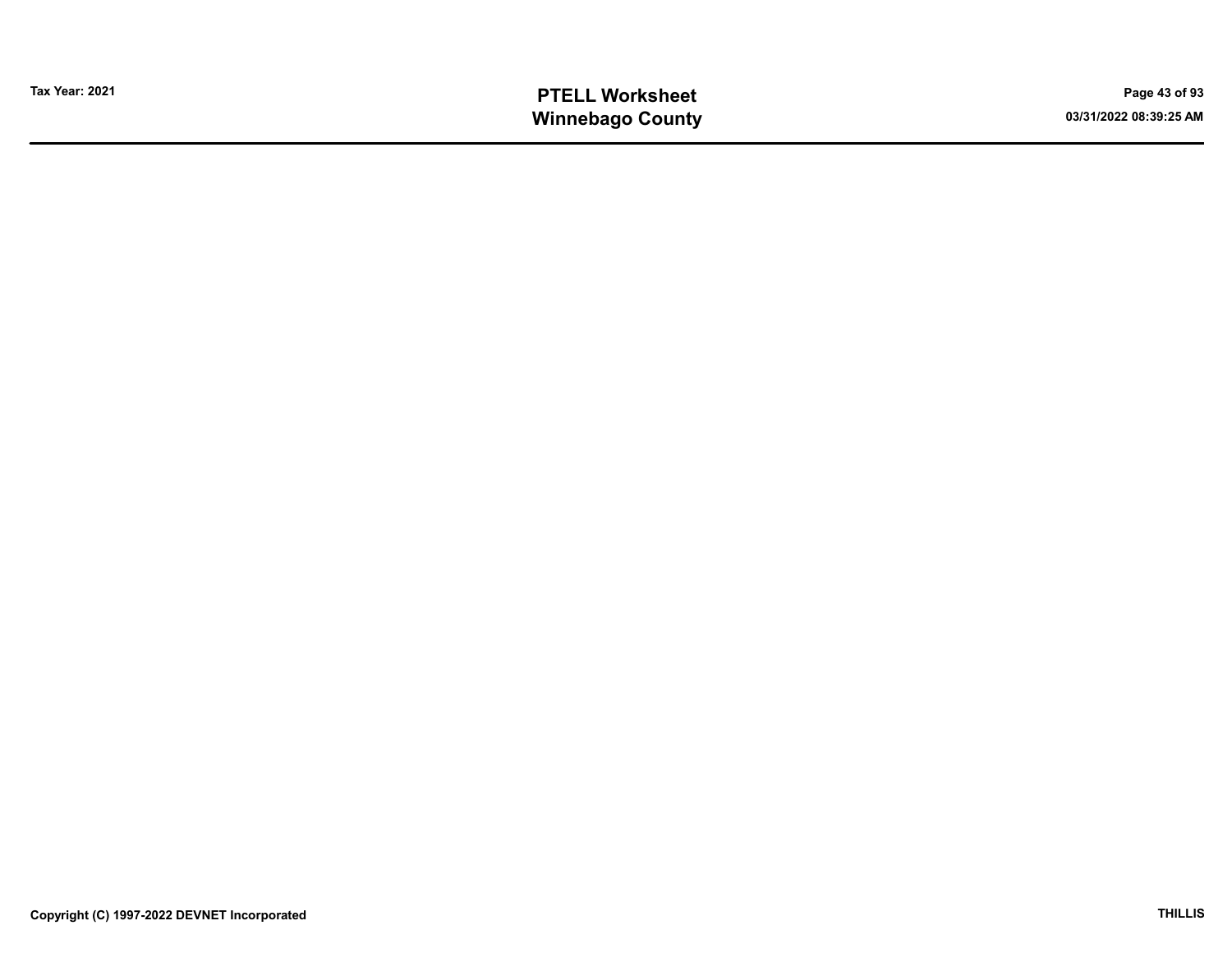# Tax Year: 2021 **PTELL Worksheet** Page 44 of 93 Winnebago County and the county of the county of the county of the county of the county of the county of the county of the county of the county of the county of the county of the county of the county of the county of the c

Taxing District 047 - SUMNER PARK

| Aggregate Ext. Base x (1 + Limit) x |                                     | Rate Increase Factor =  |                 | <b>Numerator</b>      |                                     |                     |                          |                        |                                          |                                      |
|-------------------------------------|-------------------------------------|-------------------------|-----------------|-----------------------|-------------------------------------|---------------------|--------------------------|------------------------|------------------------------------------|--------------------------------------|
| \$118,194.03<br>1.014000            |                                     | 1.0000                  |                 | 119,849               |                                     |                     |                          |                        |                                          |                                      |
| <b>Current EAV</b>                  | <b>Annexations</b><br>$\ddot{}$     | <b>Disconnections</b>   | $=$             | <b>Adjusted EAV</b>   |                                     |                     |                          |                        |                                          |                                      |
| 88,788,354                          | 0                                   |                         | 0               |                       | 88,788,354                          |                     |                          |                        |                                          |                                      |
| <b>Adjusted EAV</b><br>- (          | <b>New Property</b><br>$\mathbf{x}$ | <b>State Multiplier</b> | $\overline{a}$  |                       | Overlap New Prop. -                 | <b>TIF Recovery</b> |                          | <b>EZ Recovery</b>     | <b>Denominator</b><br>$\equiv$           |                                      |
| 88,788,354                          | 396,438                             |                         | 1.000000        |                       | 0                                   |                     | 0                        | 0                      |                                          | 88,391,916                           |
| <b>Numerator</b>                    | Denominator<br>$=$                  | <b>Limiting Rate</b>    |                 |                       |                                     |                     |                          |                        |                                          |                                      |
| 119,849                             | 88,391,916                          |                         | 0.1356          |                       | <b>District is Over the Limit</b>   |                     |                          |                        |                                          |                                      |
| <b>Limiting Rate</b>                | <b>Computed Rate</b><br>$=$         | <b>Reduction Factor</b> |                 |                       |                                     |                     |                          |                        |                                          |                                      |
| 0.1356                              | 0.139900                            |                         | 0.9693          |                       |                                     |                     |                          |                        |                                          |                                      |
| <b>Fund/Name</b>                    | <b>Levy Request</b>                 | <b>Maximum</b><br>Rate  | Calc'ed<br>Rate | <b>Actual</b><br>Rate | Non-PTELL<br><b>Total Extension</b> | Limited<br>Rate     | <b>Certified</b><br>Rate | <b>Total Extension</b> | <b>Total Extension</b><br>After TIF & EZ | <b>Total Extension</b><br>w/Overlaps |
| 001 CORPORATE                       | 95,004                              | 0.3500                  | 0.107001        | 0.1071                | \$95,092.33                         | 0.1038              | 0.1038                   | \$92,162.31            | \$92,162.31                              | \$92,162.31                          |
| <b>122 RECREATION</b>               | 29,100                              | 0.3700                  | 0.032775        | 0.0328                | \$29,122.58                         | 0.0318              | 0.0318                   | \$28,234.70            | \$28,234.70                              | \$28,234.70                          |
| 200 REVENUE RECAPTURE ADJ           | 304                                 | 0.0000                  | 0.000342        | 0.0004                | \$355.15                            | 0.0004              | 0.0004                   | \$355.15               | \$355.15                                 | \$355.15                             |
| <b>Totals (Capped)</b>              | 124,104                             |                         | 0.139776        | 0.1399                | \$124,214.91                        | 0.1356              | 0.1356                   | \$120,397.01           | \$120,397.01                             | \$120,397.01                         |
| <b>Totals (Not Capped)</b>          | 304                                 |                         | 0.000342        | 0.0004                | \$355.15                            | 0.0004              | 0.0004                   | \$355.15               | \$355.15                                 | \$355.15                             |
| Totals (All)                        | 124,408                             |                         | 0.140118        | 0.1403                | \$124,570.06                        | 0.1360              | 0.1360                   | \$120,752.16           | \$120,752.16                             | \$120,752.16                         |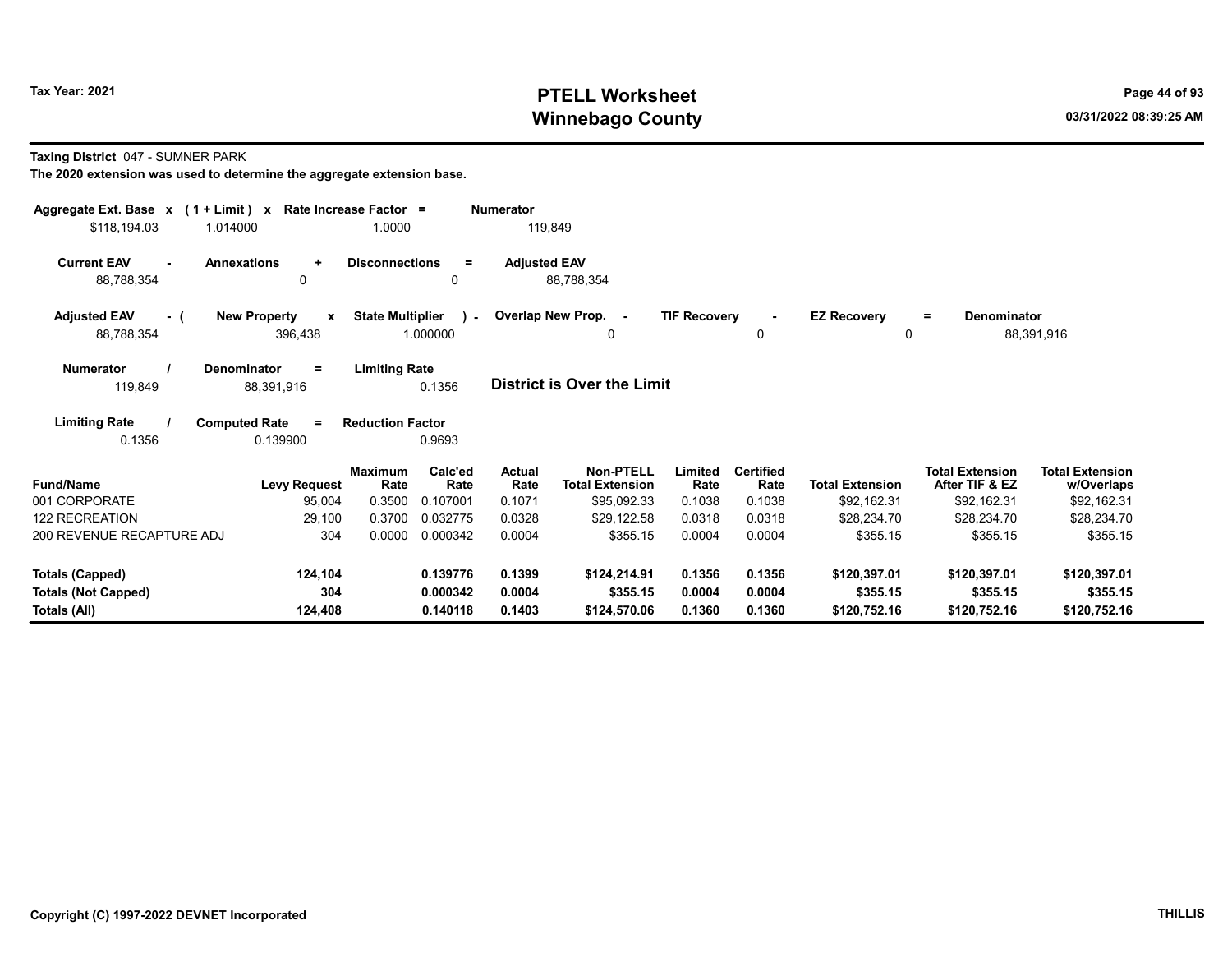Taxing District 048 - WINNEBAGO PARK DISTRICT

# Tax Year: 2021 **PTELL Worksheet** Page 45 of 93 Winnebago County and the county of the county of the county of the county of the county of the county of the county of the county of the county of the county of the county of the county of the county of the county of the c

0 0

= Denominator

111,217,913

## The 2020 extension was used to determine the aggregate extension base. Aggregate Ext. Base  $x$  (1 + Limit)  $x$  Rate Increase Factor = Numerator \$131,048.24 1.014000 1.0000 132,883 Current EAV - Annexations + Disconnections = Adjusted EAV 111,484,581 0 0 111,484,581 Adjusted EAV - ( New Property x State Multiplier ) - Overlap New Prop. - TIF Recovery EZ Recovery 111,484,581 266,668 1.000000 Numerator / Denominator = Limiting Rate 0

| <b>NUMBER</b> | Denominator | Lilliully Rate |                                   |
|---------------|-------------|----------------|-----------------------------------|
| 132.883       | 111,217,913 | 0.1195         | <b>District is Over the Limit</b> |

| <b>Limiting Rate</b> | <b>Computed Rate</b> | <b>Reduction Factor</b> |
|----------------------|----------------------|-------------------------|
| 0.1195               | 0.123700             | 0.9660                  |

| <b>Fund/Name</b>             | Levy Request | <b>Maximum</b><br>Rate | Calc'ed<br>Rate | <b>Actual</b><br>Rate | Non-PTELL<br><b>Total Extension</b> | Limited<br>Rate | <b>Certified</b><br>Rate | <b>Total Extension</b> | <b>Total Extension</b><br>After TIF & EZ | <b>Total Extension</b><br>w/Overlaps |
|------------------------------|--------------|------------------------|-----------------|-----------------------|-------------------------------------|-----------------|--------------------------|------------------------|------------------------------------------|--------------------------------------|
| 001 CORPORATE                | 116.738      | 0.3500                 | 0.104712        | 0.1048                | \$116,835.84                        | 0.1011          | 0.1011                   | \$112.710.91           | \$112,710.91                             | \$112,710.91                         |
| 027 AUDIT                    | 2.500        | 0.0050                 | 0.002243        | 0.0023                | \$2,564.15                          | 0.0023          | 0.0023                   | \$2.564.15             | \$2.564.15                               | \$2.564.15                           |
| 035 TORT JUDGMENTS, LIABILIT | 8.400        | 0.0000                 | 0.007535        | 0.0076                | \$8.472.83                          | 0.0074          | 0.0074                   | \$8,249.86             | \$8.249.86                               | \$8,249.86                           |
| 047 SOCIAL SECURITY          | 9,962        | 0.0000                 | 0.008936        | 0.0090                | \$10.033.61                         | 0.0087          | 0.0087                   | \$9.699.16             | \$9.699.16                               | \$9.699.16                           |
| 200 REVENUE RECAPTURE ADJ    | 497          | 0.0000                 | 0.000446        | 0.0005                | \$557.42                            | 0.0005          | 0.0005                   | \$557.42               | \$557.42                                 | \$557.42                             |
| Totals (Capped)              | 137.600      |                        | 0.123426        | 0.1237                | \$137,906.43                        | 0.1195          | 0.1195                   | \$133,224.07           | \$133,224.08                             | \$133,224.08                         |
| Totals (Not Capped)          | 497          |                        | 0.000446        | 0.0005                | \$557.42                            | 0.0005          | 0.0005                   | \$557.42               | \$557.42                                 | \$557.42                             |
| Totals (All)                 | 138.097      |                        | 0.123872        | 0.1242                | \$138,463.85                        | 0.1200          | 0.1200                   | \$133,781.50           | \$133,781.50                             | \$133,781.50                         |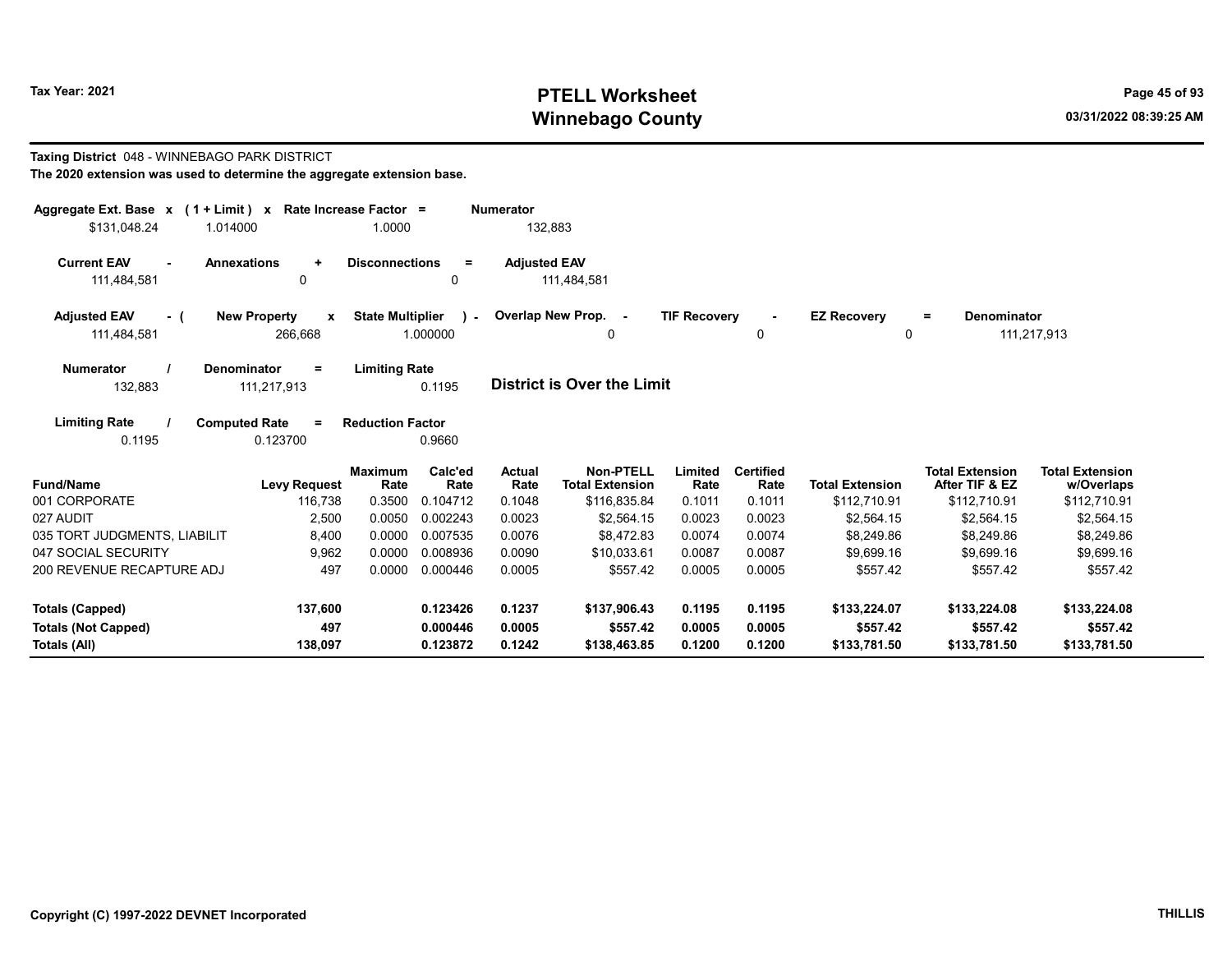## Tax Year: 2021 **PTELL Worksheet** Page 46 of 93 Winnebago County and the county of the county of the county of the county of the county of the county of the county of the county of the county of the county of the county of the county of the county of the county of the c

### Taxing District 049 - SEWARD PARK DISTRICT

The 2020 extension was used to determine the aggregate extension base.

|                                   |      | Aggregate Ext. Base $x$ (1 + Limit) $x$ Rate Increase Factor = |                                               | <b>Numerator</b>                  |                                |                    |                                        |
|-----------------------------------|------|----------------------------------------------------------------|-----------------------------------------------|-----------------------------------|--------------------------------|--------------------|----------------------------------------|
| \$28,270.41                       |      | 1.014000                                                       | 1.0000                                        | 28,666                            |                                |                    |                                        |
| <b>Current EAV</b><br>20,816,978  | . .  | <b>Annexations</b><br>$\ddot{}$<br>0                           | <b>Disconnections</b><br>$=$<br>0             | <b>Adiusted EAV</b><br>20.816.978 |                                |                    |                                        |
| <b>Adjusted EAV</b><br>20.816.978 | $-1$ | <b>New Property</b><br>$\mathbf{x}$<br>83.379                  | <b>State Multiplier</b><br>$\sim$<br>1.000000 | Overlap New Prop. -<br>0          | <b>TIF Recovery</b><br>۰.<br>0 | <b>EZ Recovery</b> | <b>Denominator</b><br>Ξ.<br>20,733,599 |
| <b>Numerator</b>                  |      | <b>Denominator</b><br>$\equiv$                                 | <b>Limiting Rate</b>                          |                                   |                                |                    |                                        |

28,666 20,733,599 0.1383 District is Within the Limit

| <b>Fund/Name</b><br>001 CORPORATE | <b>Levy Request</b><br>28,275 | Maximum<br>Rate<br>0.3500 | Calc'ed<br>Rate<br>0.135827 | Actual<br>Rate<br>0.1359 | <b>Non-PTELL</b><br><b>Total Extension</b><br>\$28.290.27 | Limited<br>Rate<br>0.1359 | Certified<br>Rate<br>0.1359 | <b>Total Extension</b><br>\$28,290.27 | <b>Total Extension</b><br>After TIF & EZ<br>\$28.290.27 | <b>Total Extension</b><br>w/Overlaps<br>\$28,290.27 |  |
|-----------------------------------|-------------------------------|---------------------------|-----------------------------|--------------------------|-----------------------------------------------------------|---------------------------|-----------------------------|---------------------------------------|---------------------------------------------------------|-----------------------------------------------------|--|
| 200 REVENUE RECAPTURE ADJ         | 60                            | 0.0000                    | 0.000288                    | 0.0003                   | \$62.45                                                   | 0.0003                    | 0.0003                      | \$62.45                               | \$62.45                                                 | \$62.45                                             |  |
| <b>Totals (Capped)</b>            | 28,275                        |                           | 0.135827                    | 0.1359                   | \$28.290.27                                               | 0.1359                    | 0.1359                      | \$28.290.27                           | \$28.290.27                                             | \$28.290.27                                         |  |
| <b>Totals (Not Capped)</b>        | 60                            |                           | 0.000288                    | 0.0003                   | \$62.45                                                   | 0.0003                    | 0.0003                      | \$62.45                               | \$62.45                                                 | \$62.45                                             |  |
| Totals (All)                      | 28,335                        |                           | 0.136115                    | 0.1362                   | \$28.352.72                                               | 0.1362                    | 0.1362                      | \$28,352.72                           | \$28.352.72                                             | \$28,352.72                                         |  |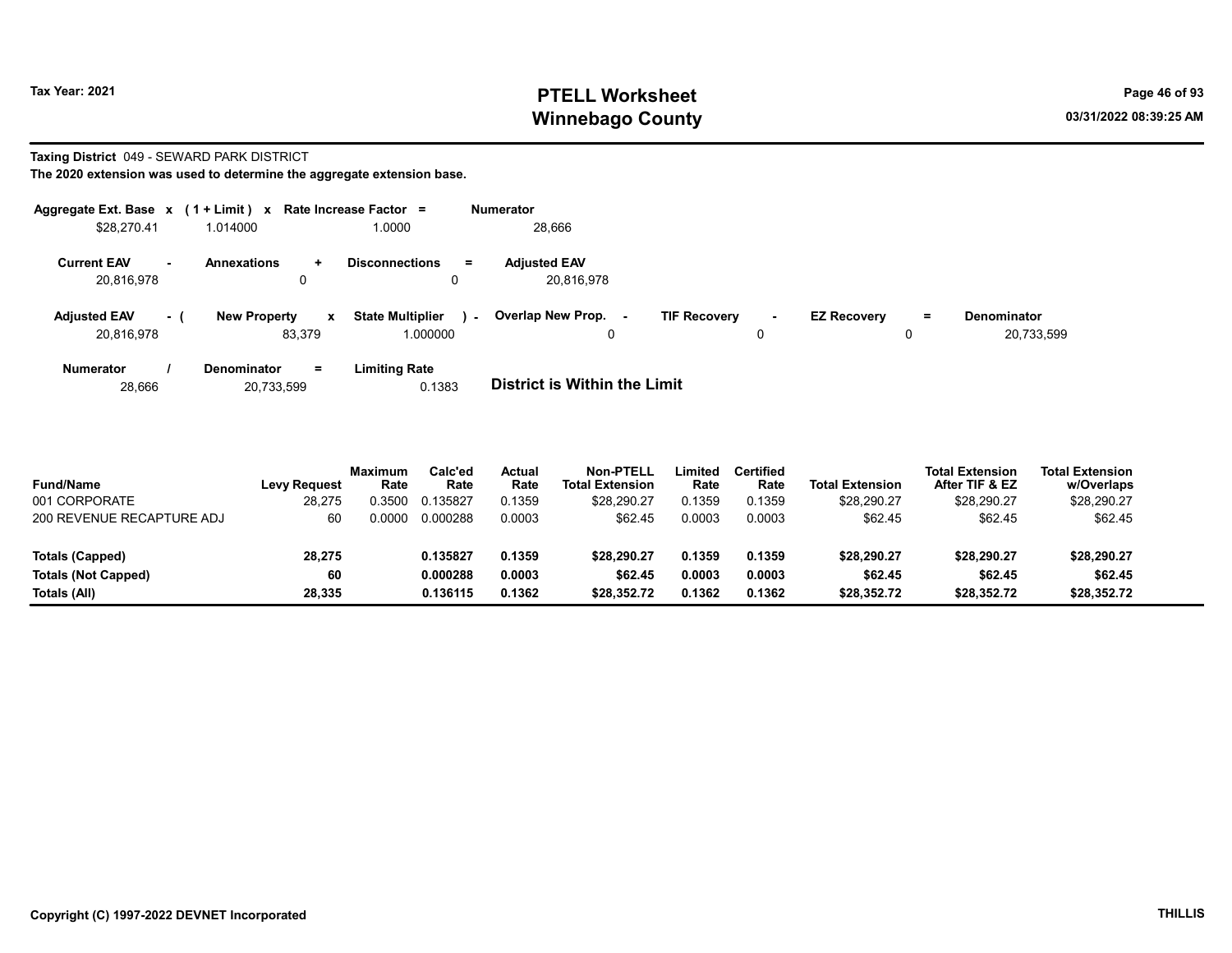## Tax Year: 2021 **PTELL Worksheet** Page 47 of 93 Winnebago County and the county of the county of the county of the county of the county of the county of the county of the county of the county of the county of the county of the county of the county of the county of the c

Taxing District 050 - DURAND SANITARY

The 2019 extension was used to determine the aggregate extension base.

| Aggregate Ext. Base $x$ (1 + Limit) $x$ Rate Increase Factor = |      |                                      |              |                                             |        | <b>Numerator</b>                  |                     |             |                    |    |                                  |
|----------------------------------------------------------------|------|--------------------------------------|--------------|---------------------------------------------|--------|-----------------------------------|---------------------|-------------|--------------------|----|----------------------------------|
| \$6,466.67                                                     |      | 1.014000                             |              | 1.0000                                      |        | 6,557                             |                     |             |                    |    |                                  |
| <b>Current EAV</b><br>16,610,820                               | . .  | <b>Annexations</b><br>$\ddot{}$<br>0 |              | <b>Disconnections</b><br>$\equiv$<br>61.983 |        | <b>Adiusted EAV</b><br>16.672.803 |                     |             |                    |    |                                  |
| <b>Adjusted EAV</b><br>16.672.803                              | $-1$ | <b>New Property</b><br>10.240        | $\mathbf{x}$ | <b>State Multiplier</b><br>1.000000         | $\sim$ | Overlap New Prop. -<br>0          | <b>TIF Recovery</b> | $\sim$<br>0 | <b>EZ Recovery</b> | Ξ. | <b>Denominator</b><br>16.662.563 |
| <b>Numerator</b>                                               |      | <b>Denominator</b><br>$\equiv$       |              | <b>Limiting Rate</b>                        |        |                                   |                     |             |                    |    |                                  |

6,557 16,662,563 0.0394 District is Within the Limit

| <b>Fund/Name</b><br>001 CORPORATE | <b>Levy Request</b><br>6,453 | Maximum<br>Rate<br>.2500 | Calc'ed<br>Rate<br>0.038848 | Actual<br>Rate<br>0.0389 | <b>Non-PTELL</b><br><b>Total Extension</b><br>\$6.461.61 | Limited<br>Rate<br>0.0389 | Certified<br>Rate<br>0.0389 | <b>Total Extension</b><br>\$6.641.46 | <b>Total Extension</b><br>After TIF & EZ<br>\$6,461.61 | <b>Total Extension</b><br>w/Overlaps<br>\$6,461.61 |
|-----------------------------------|------------------------------|--------------------------|-----------------------------|--------------------------|----------------------------------------------------------|---------------------------|-----------------------------|--------------------------------------|--------------------------------------------------------|----------------------------------------------------|
| 200 REVENUE RECAPTURE ADJ         | 112                          | ,0000                    | 0.000674                    | 0.0007                   | \$116.28                                                 | 0.0007                    | 0.0007                      | \$119.51                             | \$116.28                                               | \$116.28                                           |
| Totals (Capped)                   | 6,453                        |                          | 0.038848                    | 0.0389                   | \$6.461.61                                               | 0.0389                    | 0.0389                      | \$6,641.46                           | \$6.461.61                                             | \$6,461.61                                         |
| Totals (Not Capped)               | 112                          |                          | 0.000674                    | 0.0007                   | \$116.28                                                 | 0.0007                    | 0.0007                      | \$119.51                             | \$116.28                                               | \$116.28                                           |
| Totals (All)                      | 6.565                        |                          | 0.039522                    | 0.0396                   | \$6,577.89                                               | 0.0396                    | 0.0396                      | \$6,760.97                           | \$6,577.89                                             | \$6,577.89                                         |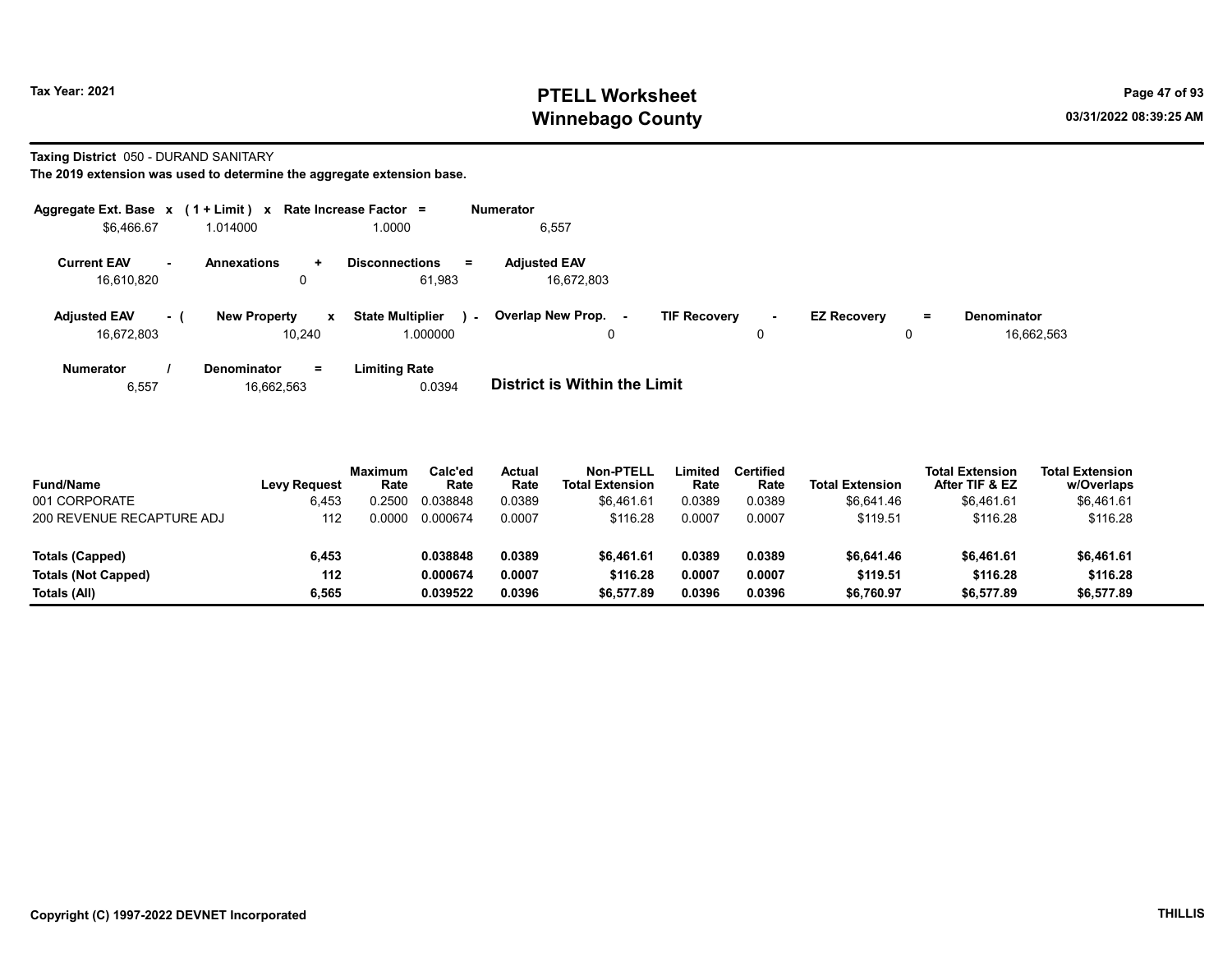# Tax Year: 2021 **PTELL Worksheet** Page 48 of 93 Winnebago County and the county of the county of the county of the county of the county of the county of the county of the county of the county of the county of the county of the county of the county of the county of the c

### Taxing District 051 - FOUR RIVERS SANITATION AUTHORITY The 2020 extension was used to determine the aggregate extension base.

| Aggregate Ext. Base $x$ (1 + Limit) $x$ |          |                                        | Rate Increase Factor =                 | <b>Numerator</b>                     |                                     |                    |         |                                     |
|-----------------------------------------|----------|----------------------------------------|----------------------------------------|--------------------------------------|-------------------------------------|--------------------|---------|-------------------------------------|
| \$5,235,784.24                          |          | 1.014000                               | 1.0000                                 | 5,309,085                            |                                     |                    |         |                                     |
| <b>Current EAV</b><br>3,081,289,081     | . .      | <b>Annexations</b><br>÷<br>31,385      | <b>Disconnections</b><br>$\equiv$<br>0 | <b>Adiusted EAV</b><br>3.081.257.696 |                                     |                    |         |                                     |
| <b>Adjusted EAV</b><br>3,081,257,696    | $\sim$ 1 | <b>New Property</b><br>x<br>10.309.988 | <b>State Multiplier</b><br>000000.     | Overlap New Prop. -<br>$\sim$<br>0   | <b>TIF Recovery</b><br>۰.<br>19.722 | <b>EZ Recovery</b> | Ξ.<br>0 | <b>Denominator</b><br>3,070,927,986 |
| <b>Numerator</b>                        |          | <b>Denominator</b><br>$=$              | <b>Limiting Rate</b>                   |                                      |                                     |                    |         |                                     |

| 5,309,085 | 3,070,927,986 | 0.1729 | <b>District is Within the Limit</b> |
|-----------|---------------|--------|-------------------------------------|
|           |               |        |                                     |

| <b>Fund/Name</b>                           | <b>Levy Request</b> | Maximum<br>Rate | Calc'ed<br>Rate      | Actual<br>Rate   | Non-PTELL<br><b>Total Extension</b> | Limited<br>Rate  | <b>Certified</b><br>Rate | <b>Total Extension</b>        | <b>Total Extension</b><br>After TIF & EZ | <b>Total Extension</b><br>w/Overlaps |
|--------------------------------------------|---------------------|-----------------|----------------------|------------------|-------------------------------------|------------------|--------------------------|-------------------------------|------------------------------------------|--------------------------------------|
| 001 CORPORATE                              | 4.046.771           | 0.1660          | 0.131334             | 0.1314           | \$4,048,813.85                      | 0.1314           | 0.1314                   | \$4,187,965.39                | \$4,048,813.85                           | \$4,048,813.85                       |
| 003 BONDS & INT 2019                       | 0                   | 0.0000          | 0.000000             | 0.0000           | \$0.00                              | 0.0000           | 0.0000                   | \$0.00                        | \$0.00                                   | \$0.00                               |
| 003D BONDS & INT 2013                      | 0                   | 0.0000          | 0.000000             | 0.0000           | \$0.00                              | 0.0000           | 0.0000                   | \$0.00                        | \$0.00                                   | \$0.00                               |
| 003E BONDS & INT 2014                      | 0                   | 0.0000          | 0.000000             | 0.0000           | \$0.00                              | 0.0000           | 0.0000                   | \$0.00                        | \$0.00                                   | \$0.00                               |
| 003F BONDS & INT 2017                      | 0                   | 0.0000          | 0.000000             | 0.0000           | \$0.00                              | 0.0000           | 0.0000                   | \$0.00                        | \$0.00                                   | \$0.00                               |
| 003G BONDS & INT 2018                      | 0                   | 0.0000          | 0.000000             | 0.0000           | \$0.00                              | 0.0000           | 0.0000                   | \$0.00                        | \$0.00                                   | \$0.00                               |
| 045 PUBLIC BENEFIT                         | 375,507             | 0.0500          | 0.012187             | 0.0122           | \$375.917.27                        | 0.0122           | 0.0122                   | \$388.836.97                  | \$375.917.27                             | \$375.917.27                         |
| 073 CHLORINATION OF SEWAGE                 | 883,374             | 0.0500          | 0.028669             | 0.0287           | \$884.329.97                        | 0.0287           | 0.0287                   | \$914.723.03                  | \$884.329.97                             | \$884,329.97                         |
| 200 REVENUE RECAPTURE ADJ                  | 24,211              | 0.0000          | 0.000786             | 0.0008           | \$24.650.31                         | 0.0008           | 0.0008                   | \$25.497.51                   | \$24.650.31                              | \$24,650.31                          |
| Totals (Capped)                            | 5,305,652           |                 | 0.172190             | 0.1723           | \$5,309,061.09                      | 0.1723           | 0.1723                   | \$5.491.525.40                | \$5,309,061.09                           | \$5,309,061.09                       |
| <b>Totals (Not Capped)</b><br>Totals (All) | 24.211<br>5,329,863 |                 | 0.000786<br>0.172976 | 0.0008<br>0.1731 | \$24.650.31<br>\$5,333,711.40       | 0.0008<br>0.1731 | 0.0008<br>0.1731         | \$25,497.51<br>\$5.517.022.90 | \$24,650.31<br>\$5,333,711.40            | \$24,650.31<br>\$5,333,711.40        |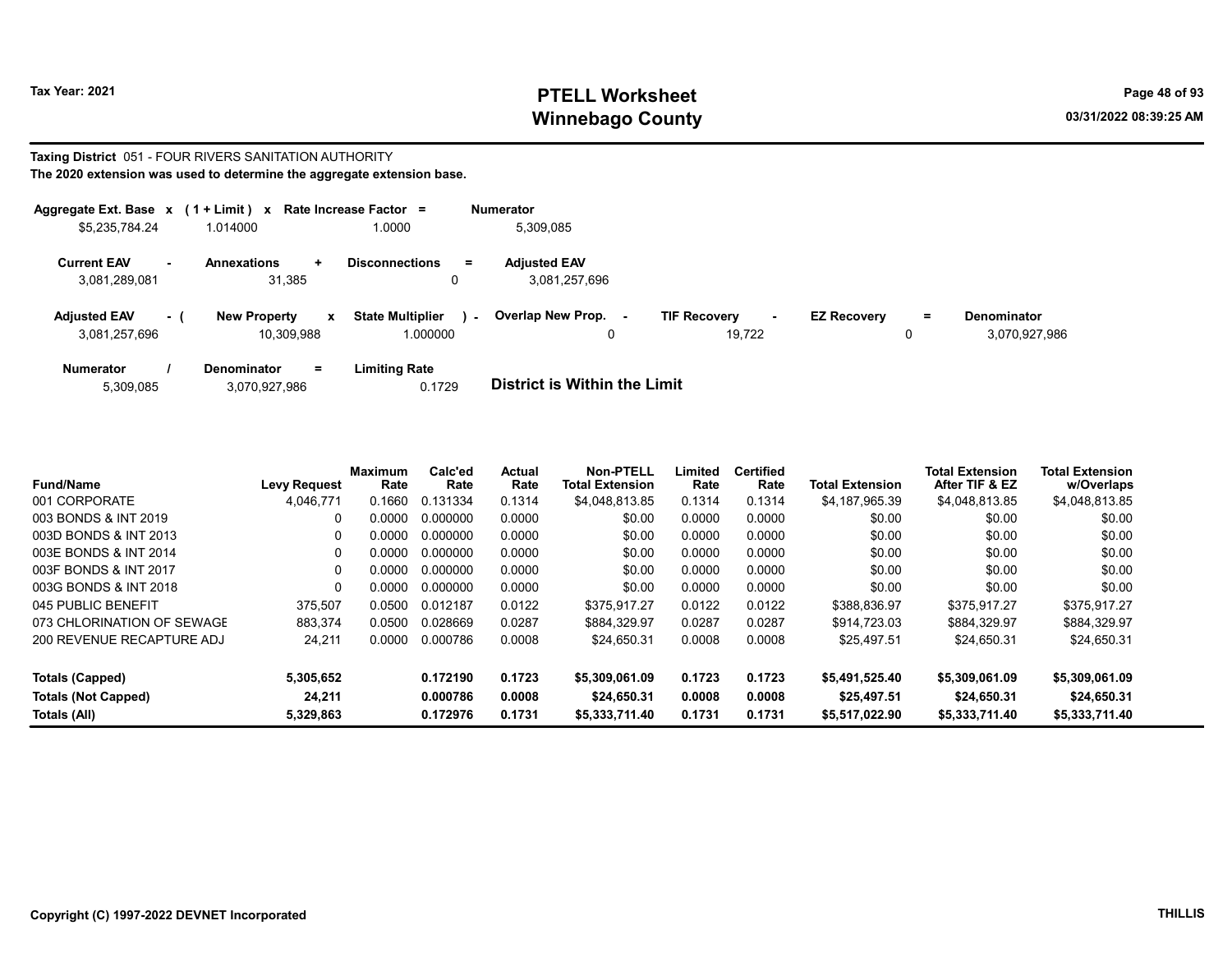# Tax Year: 2021 **PTELL Worksheet** Page 49 of 93 Winnebago County and the county of the county of the county of the county of the county of the county of the county of the county of the county of the county of the county of the county of the county of the county of the c

Taxing District 053 - SEWARD SANITARY

| Aggregate Ext. Base $x$ (1 + Limit) $x$   |                                              | Rate Increase Factor =                        | <b>Numerator</b>                                                                                                                         |
|-------------------------------------------|----------------------------------------------|-----------------------------------------------|------------------------------------------------------------------------------------------------------------------------------------------|
| \$3,902.94                                | 1.014000                                     | 1.0000                                        | 3,958                                                                                                                                    |
| <b>Current EAV</b><br>$\sim$<br>4.904.018 | <b>Annexations</b><br>$\pm$<br>u             | <b>Disconnections</b><br>$=$<br>0             | <b>Adiusted EAV</b><br>4.904.018                                                                                                         |
| <b>Adjusted EAV</b><br>- 1<br>4,904,018   | <b>New Property</b><br>$\mathbf{x}$<br>4,601 | <b>State Multiplier</b><br>$\sim$<br>1.000000 | Overlap New Prop. -<br><b>TIF Recovery</b><br><b>EZ Recovery</b><br><b>Denominator</b><br>$\equiv$<br>$\sim$<br>4,899,417<br>0<br>0<br>0 |
| <b>Numerator</b><br>3,958                 | <b>Denominator</b><br>$=$<br>4,899,417       | <b>Limiting Rate</b><br>0.0808                | <b>District is Within the Limit</b>                                                                                                      |

| <b>Fund/Name</b>           | <b>Levy Request</b> | <b>Maximum</b><br>Rate | Calc'ed<br>Rate | Actual<br>Rate | <b>Non-PTELL</b><br><b>Total Extension</b> | Limited<br>Rate | Certified<br>Rate | <b>Total Extension</b> | <b>Total Extension</b><br>After TIF & EZ | <b>Total Extension</b><br>w/Overlaps |  |
|----------------------------|---------------------|------------------------|-----------------|----------------|--------------------------------------------|-----------------|-------------------|------------------------|------------------------------------------|--------------------------------------|--|
| 001 CORPORATE              | 3,900               | 0.2500                 | 0.079527        | 0.0796         | \$3,903.60                                 | 0.0796          | 0.0796            | \$3,903.60             | \$3,903.60                               | \$3,903.60                           |  |
| 200 REVENUE RECAPTURE ADJ  | 26                  | 0.0000                 | 0.000530        | 0.0006         | \$29.42                                    | 0.0006          | 0.0006            | \$29.42                | \$29.42                                  | \$29.42                              |  |
| Totals (Capped)            | 3,900               |                        | 0.079527        | 0.0796         | \$3,903.60                                 | 0.0796          | 0.0796            | \$3,903.60             | \$3,903.60                               | \$3,903.60                           |  |
| <b>Totals (Not Capped)</b> | 26                  |                        | 0.000530        | 0.0006         | \$29.42                                    | 0.0006          | 0.0006            | \$29.42                | \$29.42                                  | \$29.42                              |  |
| Totals (All)               | 3.926               |                        | 0.080057        | 0.0802         | \$3,933.02                                 | 0.0802          | 0.0802            | \$3,933.02             | \$3,933.02                               | \$3,933.02                           |  |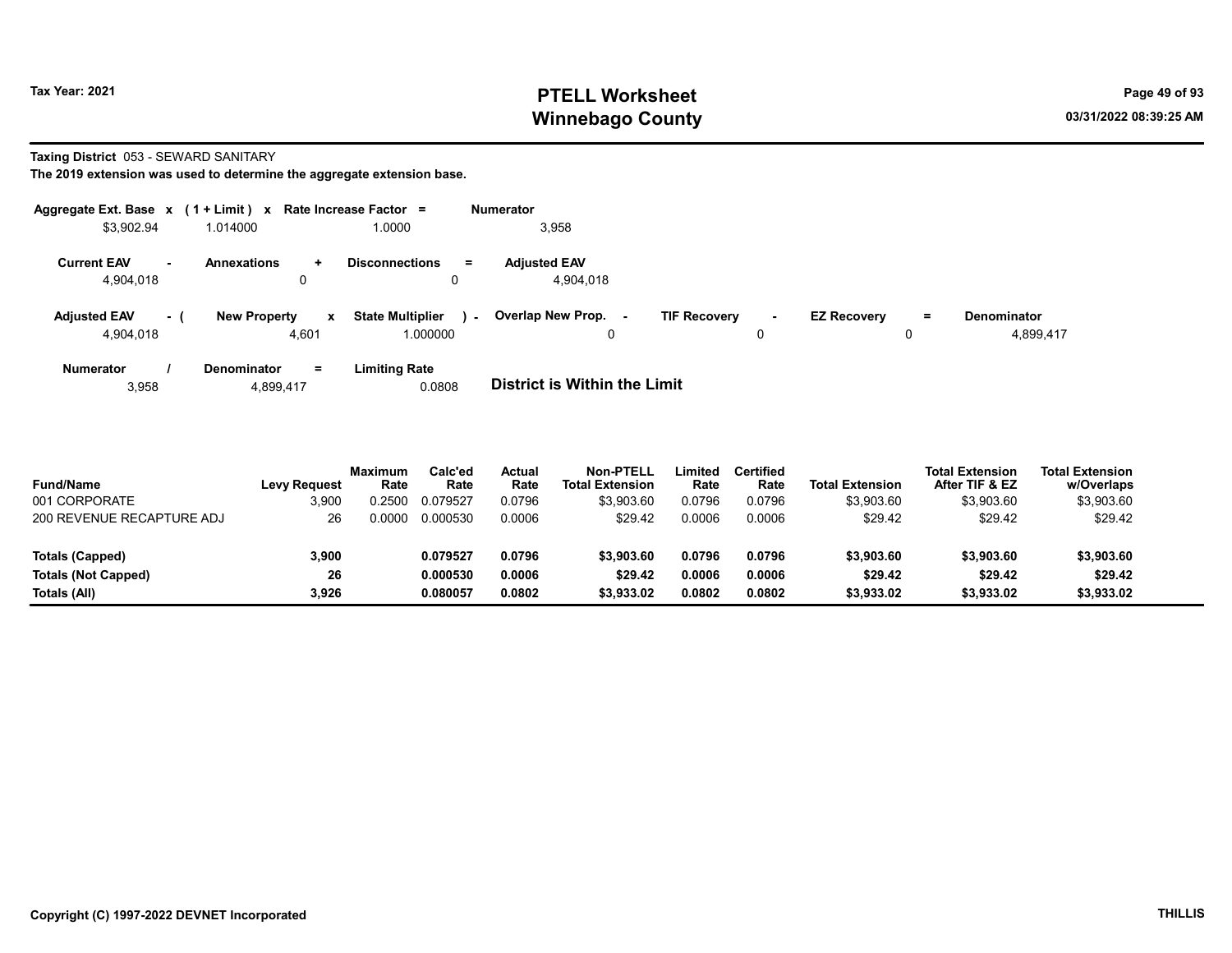# Tax Year: 2021 **PTELL Worksheet** Page 50 of 93 Winnebago County and the county of the county of the county of the county of the county of the county of the county of the county of the county of the county of the county of the county of the county of the county of the c

## Taxing District 054 - CHERRY VALLEY LIBRARY

| Aggregate Ext. Base $x$ (1 + Limit) $x$ Rate Increase Factor =<br>\$1,063,165.10<br>1.014000 |                                          | 1.0000                  |                         | <b>Numerator</b><br>1,078,049 |                                            |                     |                          |                         |                                          |                                      |
|----------------------------------------------------------------------------------------------|------------------------------------------|-------------------------|-------------------------|-------------------------------|--------------------------------------------|---------------------|--------------------------|-------------------------|------------------------------------------|--------------------------------------|
| <b>Current EAV</b><br>$\blacksquare$<br>309,190,271                                          | <b>Annexations</b><br>٠<br>0             | <b>Disconnections</b>   | $=$<br>$\Omega$         | <b>Adjusted EAV</b>           | 309,190,271                                |                     |                          |                         |                                          |                                      |
| <b>Adjusted EAV</b><br>- (<br>309,190,271                                                    | <b>New Property</b><br>x<br>428,840      | <b>State Multiplier</b> | $\lambda$ -<br>1.000000 |                               | Overlap New Prop. -<br>154,667             | <b>TIF Recovery</b> | 0                        | <b>EZ Recovery</b><br>0 | Denominator<br>$\equiv$                  | 308,606,764                          |
| <b>Numerator</b><br>1,078,049                                                                | <b>Denominator</b><br>$=$<br>308,606,764 | <b>Limiting Rate</b>    | 0.3494                  |                               | <b>District is Over the Limit</b>          |                     |                          |                         |                                          |                                      |
| <b>Limiting Rate</b><br>0.3494                                                               | <b>Computed Rate</b><br>$=$<br>0.355100  | <b>Reduction Factor</b> | 0.9839                  |                               |                                            |                     |                          |                         |                                          |                                      |
| <b>Fund/Name</b>                                                                             | <b>Levy Request</b>                      | <b>Maximum</b><br>Rate  | Calc'ed<br>Rate         | Actual<br>Rate                | <b>Non-PTELL</b><br><b>Total Extension</b> | Limited<br>Rate     | <b>Certified</b><br>Rate | <b>Total Extension</b>  | <b>Total Extension</b><br>After TIF & EZ | <b>Total Extension</b><br>w/Overlaps |
| 001 CORPORATE                                                                                | 880,532                                  | 0.6000                  | 0.284787                | 0.2848                        | \$842,745.65                               | 0.2798              | 0.2798                   | \$861,922.72            | \$827,950.26                             | \$865,114.38                         |
| 004 BUILDINGS, EQUIP & MAINT                                                                 | 61,604                                   | 0.0200                  | 0.019924                | 0.0200                        | \$59,181.58                                | 0.0200              | 0.0200                   | \$61,609.92             | \$59,181.58                              | \$61,838.05                          |
| 005 I. M. R. F.                                                                              | 101,923                                  | 0.0000                  | 0.032965                | 0.0330                        | \$97,649.60                                | 0.0325              | 0.0325                   | \$100,116.11            | \$96,170.06                              | \$100,486.84                         |
| 027 AUDIT                                                                                    | 7,929                                    | 0.0050                  | 0.002564                | 0.0026                        | \$7,693.60                                 | 0.0026              | 0.0026                   | \$8,009.29              | \$7,693.60                               | \$8,038.95                           |
| 031 WORKING CASH                                                                             | $\Omega$                                 | 0.0500                  | 0.000000                | 0.0000                        | \$0.00                                     | 0.0000              | 0.0000                   | \$0.00                  | \$0.00                                   | \$0.00                               |
| 035 TORT JUDGMENTS, LIABILIT                                                                 | 293                                      | 0.0000                  | 0.000095                | 0.0001                        | \$295.91                                   | 0.0001              | 0.0001                   | \$308.05                | \$295.91                                 | \$309.19                             |
| 047 SOCIAL SECURITY                                                                          | 41,484                                   | 0.0000                  | 0.013417                | 0.0135                        | \$39,947.56                                | 0.0133              | 0.0133                   | \$40,970.59             | \$39,355.75                              | \$41,122.31                          |
| 062 WORKERS COMPENSATION                                                                     | 3,232                                    | 0.0000                  | 0.001045                | 0.0011                        | \$3,254.99                                 | 0.0011              | 0.0011                   | \$3,388.55              | \$3,254.99                               | \$3,401.09                           |
| <b>109 PRIOR YEAR ADJUSTMENT</b>                                                             | 0                                        | 0.0000                  | $-0.000900$             | $-0.0009$                     | (\$2,663.17)                               | $-0.0009$           | $-0.0009$                | (\$2,772.45)            | (\$2,663.17)                             | (\$2,663.17)                         |
| 200 REVENUE RECAPTURE ADJ                                                                    | 2,800                                    | 0.0000                  | 0.000946                | 0.0010                        | \$2,959.08                                 | 0.0010              | 0.0010                   | \$3,080.50              | \$2,959.08                               | \$3,091.90                           |
| <b>Totals (Capped)</b>                                                                       | 1,096,997                                |                         | 0.354797                | 0.3551                        | \$1,050,768.89                             | 0.3494              | 0.3494                   | \$1,076,325.23          | \$1,033,902.15                           | \$1,080,310.81                       |
| <b>Totals (Not Capped)</b>                                                                   | 2,800                                    |                         | 0.000046                | 0.0001                        | \$295.91                                   | 0.0001              | 0.0001                   | \$308.05                | \$295.91                                 | \$428.73                             |
| Totals (All)                                                                                 | 1,099,797                                |                         | 0.354843                | 0.3552                        | \$1,051,064.80                             | 0.3495              | 0.3495                   | \$1,076,633.28          | \$1,034,198.06                           | \$1,080,739.54                       |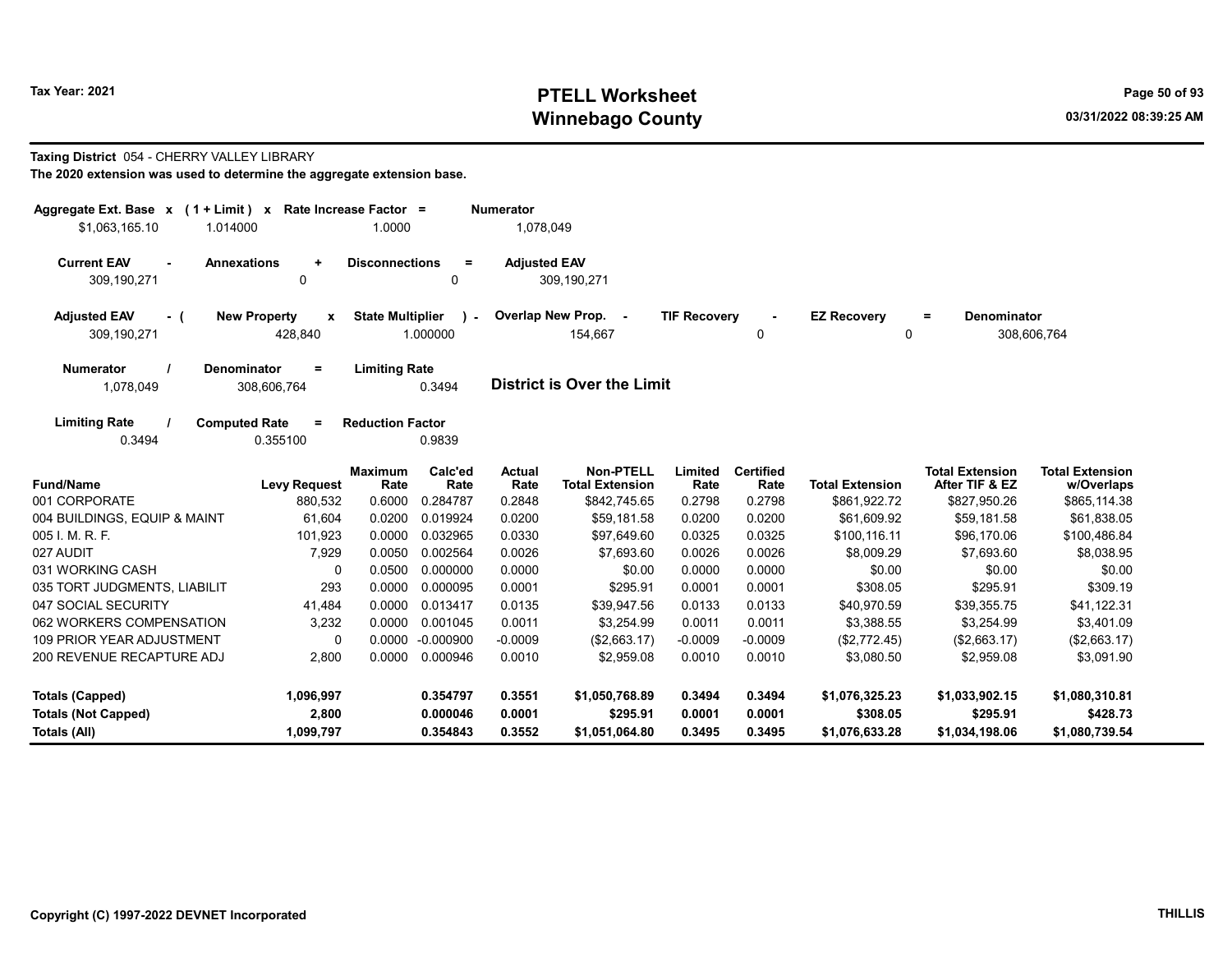# Tax Year: 2021 **PTELL Worksheet** Page 51 of 93 Winnebago County and the county of the county of the county of the county of the county of the county of the county of the county of the county of the county of the county of the county of the county of the county of the c

Taxing District 055 - NORTH SUBURBAN LIBRARY

| The 2020 extension was used to determine the aggregate extension base. |  |  |  |
|------------------------------------------------------------------------|--|--|--|
|------------------------------------------------------------------------|--|--|--|

| Aggregate Ext. Base $x$ (1 + Limit) $x$      | Rate Increase Factor =   |                         |                 | <b>Numerator</b>    |                                            |                     |                          |                        |                                          |                                      |
|----------------------------------------------|--------------------------|-------------------------|-----------------|---------------------|--------------------------------------------|---------------------|--------------------------|------------------------|------------------------------------------|--------------------------------------|
| \$3,865,725.12<br>1.014000                   |                          | 1.0000                  |                 | 3,919,845           |                                            |                     |                          |                        |                                          |                                      |
| <b>Current EAV</b><br><b>Annexations</b>     | $\ddot{}$                | <b>Disconnections</b>   | $\equiv$        | <b>Adjusted EAV</b> |                                            |                     |                          |                        |                                          |                                      |
| 1,423,762,793                                | 0                        |                         | 13,459          |                     | 1,423,776,252                              |                     |                          |                        |                                          |                                      |
| <b>Adjusted EAV</b><br>- (                   | <b>New Property</b><br>x | <b>State Multiplier</b> | $\lambda$ -     |                     | Overlap New Prop. -                        | <b>TIF Recovery</b> |                          | <b>EZ Recovery</b>     | <b>Denominator</b><br>Ξ.                 |                                      |
| 1,423,776,252                                | 6,638,046                |                         | 1.000000        |                     | 868,488                                    |                     | 0                        | 0                      | 1,416,269,718                            |                                      |
| <b>Numerator</b><br><b>Denominator</b>       | $\equiv$                 | <b>Limiting Rate</b>    |                 |                     |                                            |                     |                          |                        |                                          |                                      |
| 3,919,845                                    | 1,416,269,718            |                         | 0.2768          |                     | <b>District is Over the Limit</b>          |                     |                          |                        |                                          |                                      |
| <b>Limiting Rate</b><br><b>Computed Rate</b> | $=$                      | <b>Reduction Factor</b> |                 |                     |                                            |                     |                          |                        |                                          |                                      |
| 0.2768                                       | 0.284000                 |                         | 0.9746          |                     |                                            |                     |                          |                        |                                          |                                      |
| <b>Fund/Name</b>                             | <b>Levy Request</b>      | <b>Maximum</b><br>Rate  | Calc'ed<br>Rate | Actual<br>Rate      | <b>Non-PTELL</b><br><b>Total Extension</b> | Limited<br>Rate     | <b>Certified</b><br>Rate | <b>Total Extension</b> | <b>Total Extension</b><br>After TIF & EZ | <b>Total Extension</b><br>w/Overlaps |
| 001 CORPORATE                                | 3,456,800                | 0.6000                  | 0.242793        | 0.2428              | \$3,335,674.67                             | 0.2358              | 0.2358                   | \$3,392,269.18         | \$3,239,506.13                           | \$3,357,232.67                       |
| 004 BUILDINGS, EQUIP & MAINT                 | 282,000                  | 0.0200                  | 0.019807        | 0.0199              | \$273,393.44                               | 0.0200              | 0.0200                   | \$287,724.27           | \$274,767.27                             | \$284,752.56                         |
| 005 I. M. R. F.                              | 142,600                  | 0.0000                  | 0.010016        | 0.0101              | \$138,757.47                               | 0.0099              | 0.0099                   | \$142,423.52           | \$136,009.80                             | \$140,952.52                         |
| 027 AUDIT                                    | 11,300                   | 0.0050                  | 0.000794        | 0.0008              | \$10,990.69                                | 0.0008              | 0.0008                   | \$11,508.97            | \$10,990.69                              | \$11,390.10                          |
| 035 TORT JUDGMENTS, LIABILIT                 | 18,400                   | 0.0000                  | 0.001292        | 0.0013              | \$17,859.87                                | 0.0013              | 0.0013                   | \$18,702.08            | \$17,859.87                              | \$18,508.92                          |
| 047 SOCIAL SECURITY                          | 98,800                   | 0.0000                  | 0.006939        | 0.0070              | \$96,168.54                                | 0.0069              | 0.0069                   | \$99,264.87            | \$94,794.71                              | \$98,239.63                          |
| 200 REVENUE RECAPTURE ADJ                    | 12,330                   | 0.0000                  | 0.000898        | 0.0009              | \$12,364.53                                | 0.0009              | 0.0009                   | \$12,947.59            | \$12,364.53                              | \$12,813.87                          |
| 209 RISK MANAGEMENT                          | 29,700                   | 0.0000                  | 0.002086        | 0.0021              | \$28,850.56                                | 0.0021              | 0.0021                   | \$30,211.05            | \$28,850.56                              | \$29,899.02                          |
| <b>Totals (Capped)</b>                       | 4,039,600                |                         | 0.283727        | 0.2840              | \$3,901,695.24                             | 0.2768              | 0.2768                   | \$3,982,103.94         | \$3,802,779.03                           | \$3,940,975.42                       |
| <b>Totals (Not Capped)</b>                   | 12,330                   |                         | 0.000898        | 0.0009              | \$12,364.53                                | 0.0009              | 0.0009                   | \$12,947.59            | \$12,364.53                              | \$12,813.87                          |
| Totals (All)                                 | 4,051,930                |                         | 0.284625        | 0.2849              | \$3,914,059.77                             | 0.2777              | 0.2777                   | \$3,995,051.54         | \$3,815,143.56                           | \$3,953,789.29                       |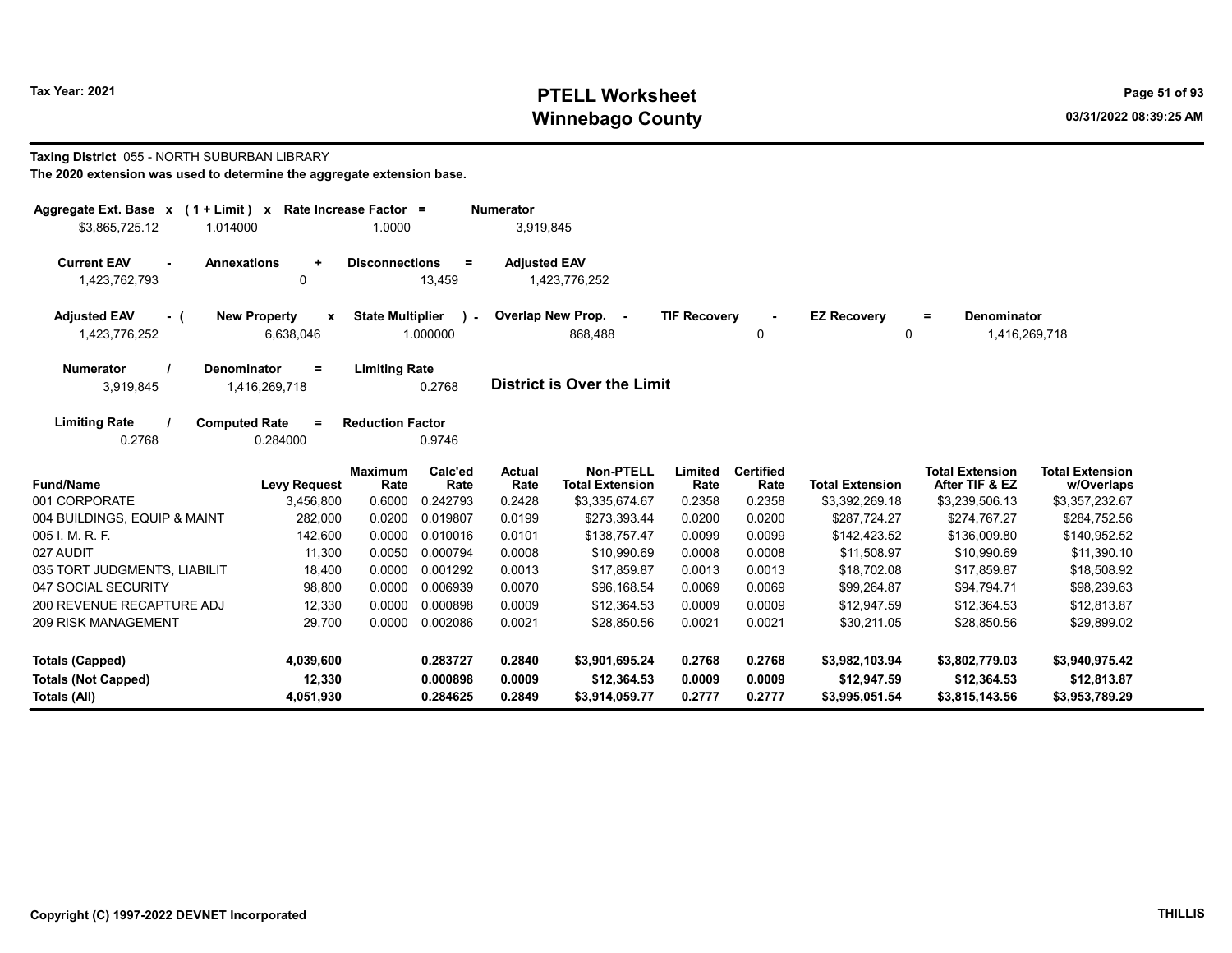# Tax Year: 2021 **PTELL Worksheet** Page 52 of 93 Winnebago County and the county of the county of the county of the county of the county of the county of the county of the county of the county of the county of the county of the county of the county of the county of the c

### Taxing District 056 - PECATONICA LIBRARY

The 2020 extension was used to determine the aggregate extension base.

| Aggregate Ext. Base $x$ (1 + Limit) $x$<br>\$209,886.38<br>1.014000 | Rate Increase Factor =                         | 1.0000                                               | <b>Numerator</b><br>212,825 |                                     |                     |                          |                         |                                          |                                      |
|---------------------------------------------------------------------|------------------------------------------------|------------------------------------------------------|-----------------------------|-------------------------------------|---------------------|--------------------------|-------------------------|------------------------------------------|--------------------------------------|
| <b>Current EAV</b><br><b>Annexations</b><br>118,052,666             | $\ddot{}$<br>0                                 | <b>Disconnections</b><br>$\equiv$<br>0               | <b>Adjusted EAV</b>         | 118,052,666                         |                     |                          |                         |                                          |                                      |
| <b>Adjusted EAV</b><br>$-$ (<br>118,052,666                         | <b>New Property</b><br>$\mathbf{x}$<br>490,691 | <b>State Multiplier</b><br>$\mathcal{L}$<br>1.000000 |                             | Overlap New Prop. -<br>101,389      | <b>TIF Recovery</b> | 0                        | <b>EZ Recovery</b><br>0 | <b>Denominator</b><br>$\equiv$           | 117,460,586                          |
| <b>Numerator</b><br>Denominator<br>212,825                          | $=$<br>117,460,586                             | <b>Limiting Rate</b><br>0.1812                       |                             | <b>District is Over the Limit</b>   |                     |                          |                         |                                          |                                      |
| <b>Limiting Rate</b><br><b>Computed Rate</b><br>0.1812              | $=$<br>0.186700                                | <b>Reduction Factor</b><br>0.9705                    |                             |                                     |                     |                          |                         |                                          |                                      |
| <b>Fund/Name</b>                                                    | <b>Maximum</b><br><b>Levy Request</b>          | Calc'ed<br>Rate<br>Rate                              | Actual<br>Rate              | Non-PTELL<br><b>Total Extension</b> | Limited<br>Rate     | <b>Certified</b><br>Rate | <b>Total Extension</b>  | <b>Total Extension</b><br>After TIF & EZ | <b>Total Extension</b><br>w/Overlaps |
| 001 CORPORATE                                                       | 171,800                                        | 0.6000<br>0.145528                                   | 0.1456                      | \$149,569.43                        | 0.1412              | 0.1412                   | \$145,049.47            | \$145,049.47                             | \$166,690.36                         |
| 004 BUILDINGS, EQUIP & MAINT                                        | 12,000                                         | 0.0200<br>0.010165                                   | 0.0102                      | \$10,478.08                         | 0.0099              | 0.0099                   | \$10,169.90             | \$10,169.90                              | \$11,687.21                          |
| 027 AUDIT                                                           | 4,500                                          | 0.0050<br>0.003812                                   | 0.0039                      | \$4,006.32                          | 0.0038              | 0.0038                   | \$3,903.60              | \$3,903.60                               | \$4,486.00                           |
| 035 TORT JUDGMENTS, LIABILIT                                        | 20,000                                         | 0.0000<br>0.016942                                   | 0.0170                      | \$17.463.46                         | 0.0165              | 0.0165                   | \$16,949.83             | \$16,949.83                              | \$19,478.69                          |
| 047 SOCIAL SECURITY                                                 | 11,700                                         | 0.0000<br>0.009911                                   | 0.0100                      | \$10,272.63                         | 0.0098              | 0.0098                   | \$10,067.17             | \$10,067.17                              | \$11,569.16                          |
| 200 REVENUE RECAPTURE ADJ                                           | 510                                            | 0.0000<br>0.000497                                   | 0.0005                      | \$513.63                            | 0.0005              | 0.0005                   | \$513.63                | \$513.63                                 | \$590.26                             |
| Totals (Capped)                                                     | 220,000                                        | 0.186358                                             | 0.1867                      | \$191,789.92                        | 0.1812              | 0.1812                   | \$186,139.98            | \$186,139.97                             | \$213,911.42                         |
| <b>Totals (Not Capped)</b>                                          | 510                                            | 0.000497                                             | 0.0005                      | \$513.63                            | 0.0005              | 0.0005                   | \$513.63                | \$513.63                                 | \$590.26                             |
| Totals (All)                                                        | 220,510                                        | 0.186855                                             | 0.1872                      | \$192,303.55                        | 0.1817              | 0.1817                   | \$186,653.61            | \$186,653.60                             | \$214,501.68                         |

 $\overline{\phantom{0}}$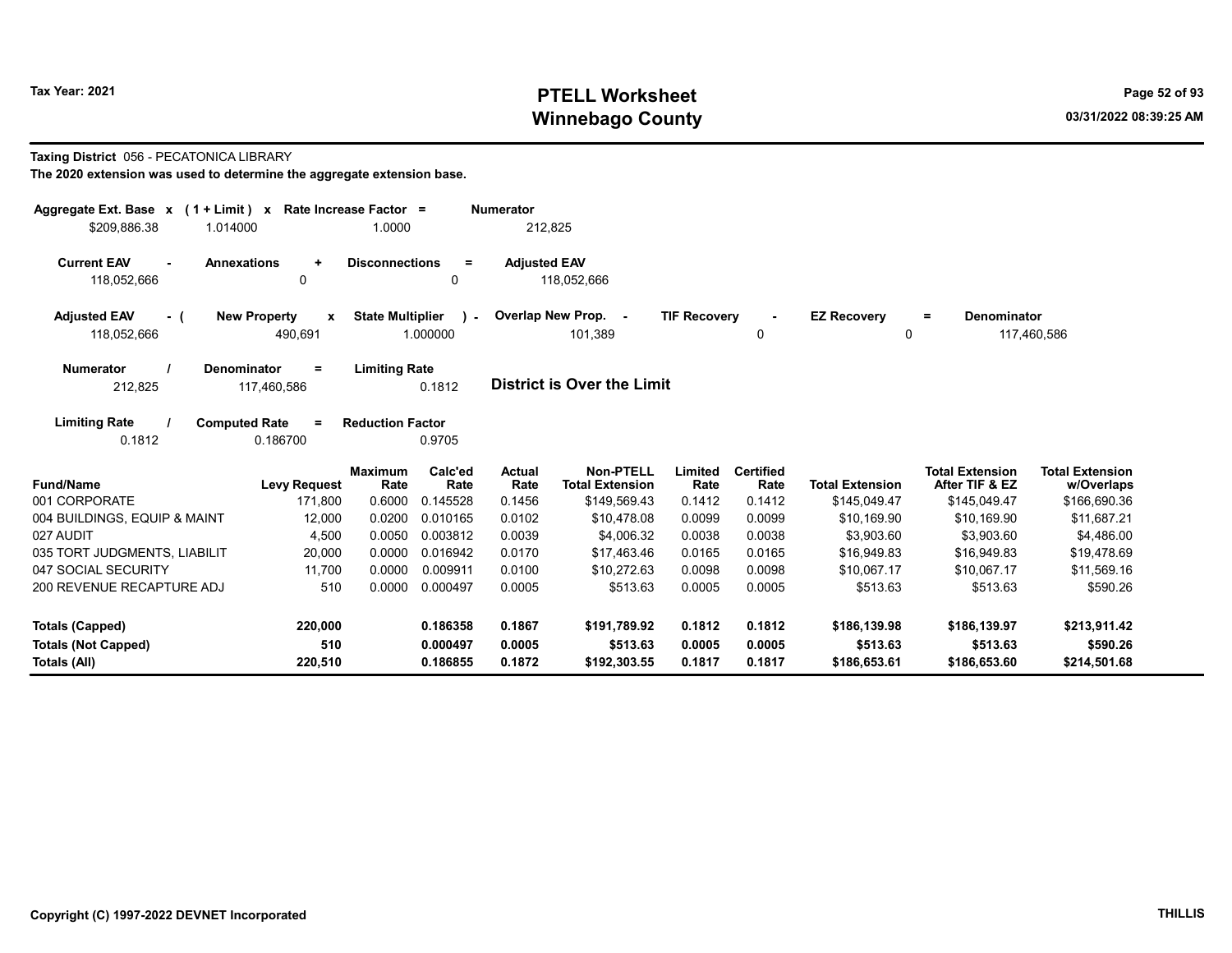# Tax Year: 2021 **PTELL Worksheet** Page 53 of 93 Winnebago County and the county of the county of the county of the county of the county of the county of the county of the county of the county of the county of the county of the county of the county of the county of the c

## Taxing District 057 - TALCOTT FREE LIBRARY

| Aggregate Ext. Base $x$ (1 + Limit) $x$                                   | Rate Increase Factor =              |                                     | <b>Numerator</b>                         |                                            |                            |                            |                                            |                                            |                                            |
|---------------------------------------------------------------------------|-------------------------------------|-------------------------------------|------------------------------------------|--------------------------------------------|----------------------------|----------------------------|--------------------------------------------|--------------------------------------------|--------------------------------------------|
| \$617,630.29<br>1.014000                                                  |                                     | 1.0000                              |                                          | 626,277                                    |                            |                            |                                            |                                            |                                            |
| <b>Current EAV</b><br><b>Annexations</b><br>$\blacksquare$<br>225,339,779 | $\ddot{}$<br>$\mathbf{0}$           | <b>Disconnections</b>               | <b>Adjusted EAV</b><br>$=$<br>0          | 225,339,779                                |                            |                            |                                            |                                            |                                            |
| <b>Adjusted EAV</b><br>- 1<br>225,339,779                                 | <b>New Property</b><br>X<br>522,346 | <b>State Multiplier</b><br>1.000000 | $\mathbf{r}$                             | Overlap New Prop. -<br>0                   | <b>TIF Recovery</b>        | 0                          | <b>EZ Recovery</b><br>0                    | <b>Denominator</b><br>$=$                  | 224,817,433                                |
| <b>Numerator</b><br><b>Denominator</b><br>626,277                         | $\equiv$<br>224,817,433             | <b>Limiting Rate</b><br>0.2786      |                                          | District is Over the Limit                 |                            |                            |                                            |                                            |                                            |
| <b>Limiting Rate</b><br><b>Computed Rate</b><br>0.2786                    | $\equiv$<br>0.294100                | <b>Reduction Factor</b><br>0.9473   |                                          |                                            |                            |                            |                                            |                                            |                                            |
| <b>Fund/Name</b>                                                          | <b>Levy Request</b>                 | <b>Maximum</b><br>Rate              | Calc'ed<br><b>Actual</b><br>Rate<br>Rate | <b>Non-PTELL</b><br><b>Total Extension</b> | Limited<br>Rate            | <b>Certified</b><br>Rate   | <b>Total Extension</b>                     | <b>Total Extension</b><br>After TIF & EZ   | <b>Total Extension</b><br>w/Overlaps       |
| 001 CORPORATE                                                             | 560,900                             | 0.6000<br>0.248913                  | 0.2490                                   | \$561,096.05                               | 0.2347                     | 0.2347                     | \$536,714.34                               | \$528,872.46                               | \$528,872.46                               |
| 004 BUILDINGS, EQUIP & MAINT                                              | 45,000                              | 0.0200<br>0.019970                  | 0.0200                                   | \$45.067.96                                | 0.0200                     | 0.0200                     | \$45,736.20                                | \$45,067.96                                | \$45,067.96                                |
| 005 I. M. R. F.                                                           | 17,500                              | 0.0000<br>0.007766                  | 0.0078                                   | \$17,576.50                                | 0.0074                     | 0.0074                     | \$16,922.39                                | \$16,675.14                                | \$16,675.14                                |
| 027 AUDIT                                                                 | 5,600                               | 0.0050<br>0.002485                  | 0.0025                                   | \$5,633.49                                 | 0.0024                     | 0.0024                     | \$5,488.34                                 | \$5,408.15                                 | \$5,408.15                                 |
| 035 TORT JUDGMENTS, LIABILIT                                              | 14,500                              | 0.0000<br>0.006435                  | 0.0065                                   | \$14,647.09                                | 0.0062                     | 0.0062                     | \$14,178.22                                | \$13,971.07                                | \$13,971.07                                |
| 047 SOCIAL SECURITY                                                       | 18,500                              | 0.008210<br>0.0000                  | 0.0083                                   | \$18.703.20                                | 0.0079                     | 0.0079                     | \$18,065.80                                | \$17,801.84                                | \$17,801.84                                |
| 200 REVENUE RECAPTURE ADJ                                                 | 1,332                               | 0.0000<br>0.000591                  | 0.0006                                   | \$1,352.04                                 | 0.0006                     | 0.0006                     | \$1,372.09                                 | \$1,352.04                                 | \$1,352.04                                 |
| <b>Totals (Capped)</b><br><b>Totals (Not Capped)</b><br>Totals (All)      | 662,000<br>1,332<br>663,332         | 0.293779<br>0.000591<br>0.294370    | 0.2941<br>0.0006<br>0.2947               | \$662,724.29<br>\$1,352.04<br>\$664,076.33 | 0.2786<br>0.0006<br>0.2792 | 0.2786<br>0.0006<br>0.2792 | \$637,105.30<br>\$1,372.09<br>\$638,477.39 | \$627,796.62<br>\$1,352.04<br>\$629,148.66 | \$627,796.62<br>\$1,352.04<br>\$629,148.66 |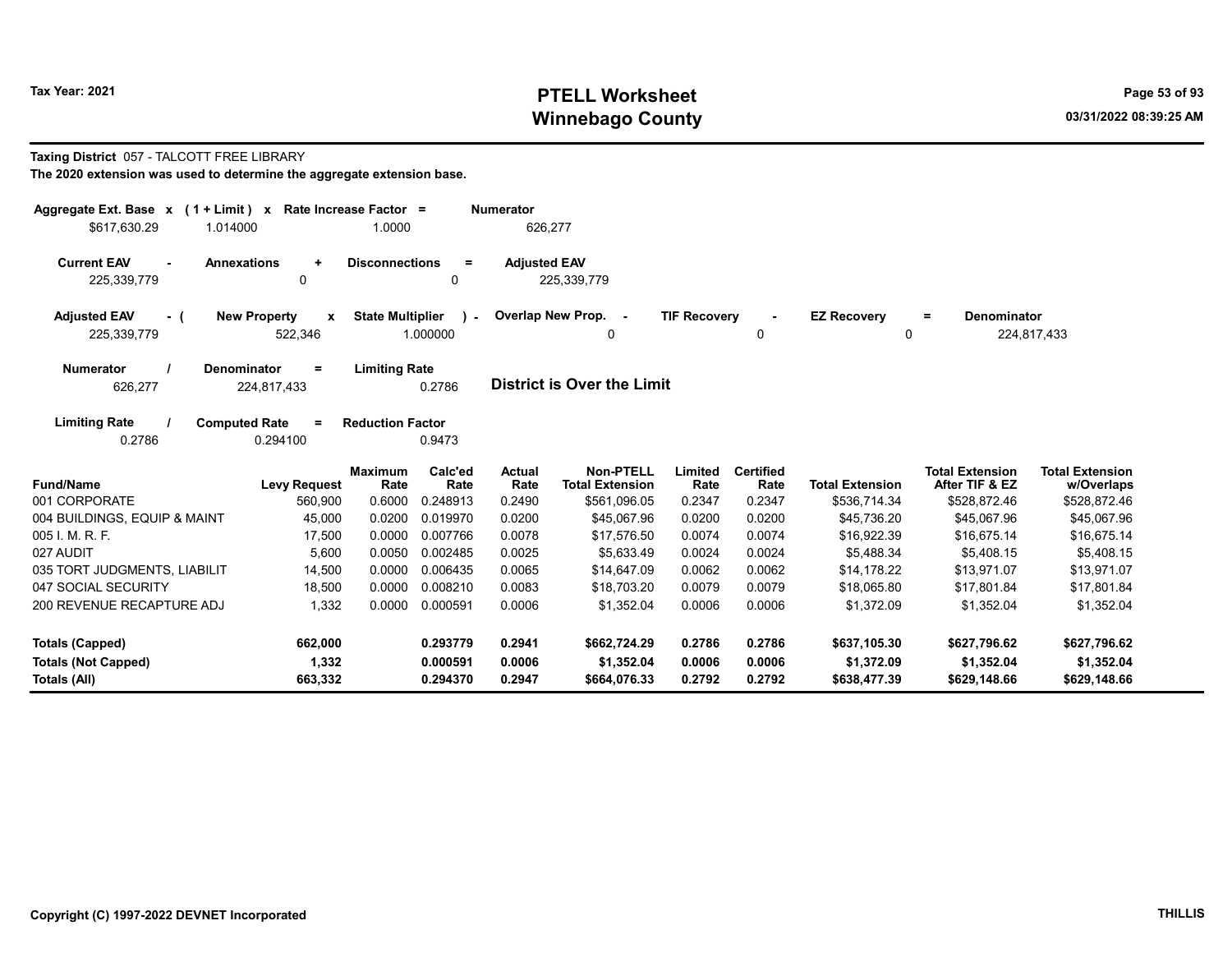# Tax Year: 2021 **PTELL Worksheet** Page 54 of 93 Winnebago County and the county of the county of the county of the county of the county of the county of the county of the county of the county of the county of the county of the county of the county of the county of the c

### Taxing District 058 - WINNEBAGO LIBRARY

| Aggregate Ext. Base $x$ (1 + Limit) x Rate Increase Factor = |                                                |                                                     | <b>Numerator</b>    |                                            |                     |                          |                         |                                          |                                      |
|--------------------------------------------------------------|------------------------------------------------|-----------------------------------------------------|---------------------|--------------------------------------------|---------------------|--------------------------|-------------------------|------------------------------------------|--------------------------------------|
| \$327,440.44<br>1.014000                                     |                                                | 1.0000                                              |                     | 332,025                                    |                     |                          |                         |                                          |                                      |
| <b>Current EAV</b><br><b>Annexations</b><br>171,321,483      | $\ddot{}$<br>0                                 | <b>Disconnections</b><br>$\equiv$<br>$\Omega$       | <b>Adjusted EAV</b> | 171,321,483                                |                     |                          |                         |                                          |                                      |
| <b>Adjusted EAV</b><br>- (<br>171,321,483                    | <b>New Property</b><br>$\mathbf{x}$<br>377,119 | <b>State Multiplier</b><br>$\mathbf{r}$<br>1.000000 |                     | Overlap New Prop. -<br>0                   | <b>TIF Recovery</b> | 0                        | <b>EZ Recovery</b><br>0 | Denominator<br>$=$                       | 170,944,364                          |
| <b>Numerator</b><br><b>Denominator</b><br>332,025            | $=$<br>170,944,364                             | <b>Limiting Rate</b><br>0.1943                      |                     | <b>District is Over the Limit</b>          |                     |                          |                         |                                          |                                      |
| <b>Limiting Rate</b><br><b>Computed Rate</b><br>0.1943       | $\equiv$<br>0.200700                           | <b>Reduction Factor</b><br>0.9681                   |                     |                                            |                     |                          |                         |                                          |                                      |
| <b>Fund/Name</b>                                             | <b>Levy Request</b>                            | Calc'ed<br><b>Maximum</b><br>Rate<br>Rate           | Actual<br>Rate      | <b>Non-PTELL</b><br><b>Total Extension</b> | Limited<br>Rate     | <b>Certified</b><br>Rate | <b>Total Extension</b>  | <b>Total Extension</b><br>After TIF & EZ | <b>Total Extension</b><br>w/Overlaps |
| 001 CORPORATE                                                | 270,976                                        | 0.6000<br>0.158168                                  | 0.1582              | \$271,030.59                               | 0.1523              | 0.1523                   | \$260,922.62            | \$260,922.62                             | \$260,922.62                         |
| 004 BUILDINGS, EQUIP & MAINT                                 | 34,042                                         | 0.0200<br>0.019870                                  | 0.0199              | \$34,092.98                                | 0.0200              | 0.0200                   | \$34,264.30             | \$34,264.30                              | \$34,264.30                          |
| 005 I. M. R. F.                                              | 10,894                                         | 0.0000<br>0.006359                                  | 0.0064              | \$10,964.57                                | 0.0062              | 0.0062                   | \$10,621.93             | \$10,621.93                              | \$10,621.93                          |
| 027 AUDIT                                                    | 2,723                                          | 0.0050<br>0.001589                                  | 0.0016              | \$2,741.14                                 | 0.0016              | 0.0016                   | \$2,741.14              | \$2,741.14                               | \$2,741.14                           |
| 035 TORT JUDGMENTS, LIABILIT                                 | 12,425                                         | 0.0000<br>0.007252                                  | 0.0073              | \$12,506.47                                | 0.0071              | 0.0071                   | \$12.163.83             | \$12.163.83                              | \$12,163.83                          |
| 047 SOCIAL SECURITY                                          | 12,425                                         | 0.0000<br>0.007252                                  | 0.0073              | \$12,506.47                                | 0.0071              | 0.0071                   | \$12.163.83             | \$12,163.83                              | \$12,163.83                          |
| 200 REVENUE RECAPTURE ADJ                                    | 1,065                                          | 0.0000<br>0.000622                                  | 0.0007              | \$1,199.25                                 | 0.0007              | 0.0007                   | \$1.199.25              | \$1.199.25                               | \$1.199.25                           |
| <b>Totals (Capped)</b>                                       | 343,485                                        | 0.200490                                            | 0.2007              | \$343,842.22                               | 0.1943              | 0.1943                   | \$332,877.64            | \$332,877.65                             | \$332,877.65                         |
| <b>Totals (Not Capped)</b>                                   | 1,065                                          | 0.000622                                            | 0.0007              | \$1,199.25                                 | 0.0007              | 0.0007                   | \$1,199.25              | \$1,199.25                               | \$1,199.25                           |
| Totals (All)                                                 | 344,550                                        | 0.201112                                            | 0.2014              | \$345,041.47                               | 0.1950              | 0.1950                   | \$334,076.89            | \$334,076.90                             | \$334,076.90                         |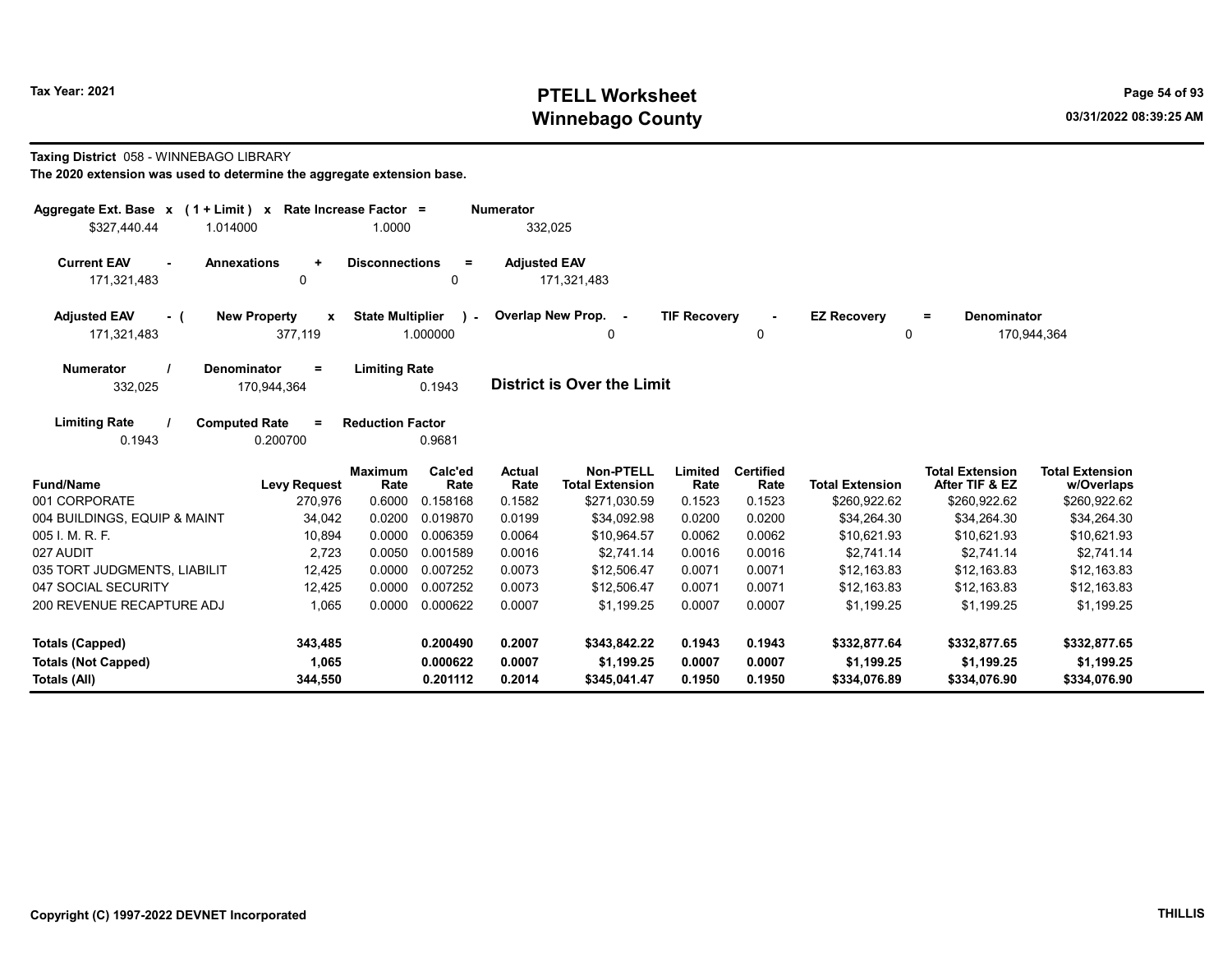# Tax Year: 2021 **PTELL Worksheet** Page 55 of 93 Winnebago County and the county of the county of the county of the county of the county of the county of the county of the county of the county of the county of the county of the county of the county of the county of the c

## Taxing District 059 - ROCKFORD CITY LIBRARY

The 2018 extension was used to determine the aggregate extension base.

| Aggregate Ext. Base $x$ (1 + Limit) $x$ |                                     | Rate Increase Factor =           | <b>Numerator</b>                    |                          |                                |                    |
|-----------------------------------------|-------------------------------------|----------------------------------|-------------------------------------|--------------------------|--------------------------------|--------------------|
| \$7,382,784.18                          | 1.014000                            | 1.0000                           | 7,486,143                           |                          |                                |                    |
| <b>Current EAV</b><br>$\sim$            | <b>Annexations</b><br>÷.            | <b>Disconnections</b><br>$=$     | <b>Adjusted EAV</b>                 |                          |                                |                    |
| 1,798,818,769                           | 0                                   | 0                                | 1.798.818.769                       |                          |                                |                    |
| <b>Adjusted EAV</b><br>- 1              | <b>New Property</b><br>$\mathbf{x}$ | <b>State Multiplier</b><br>i a l | Overlap New Prop. -                 | <b>TIF Recovery</b><br>٠ | <b>EZ Recovery</b><br>$\equiv$ | <b>Denominator</b> |
| 1,798,818,769                           | 4,285,618                           | 1.000000                         | 0                                   | 19.722                   | 0                              | 1,794,513,429      |
| <b>Numerator</b>                        | <b>Denominator</b><br>$=$           | <b>Limiting Rate</b>             |                                     |                          |                                |                    |
| 7,486,143                               | 1,794,513,429                       | 0.4172                           | <b>District is Within the Limit</b> |                          |                                |                    |

| <b>Fund/Name</b>             | Levv Reauest | <b>Maximum</b><br>Rate | Calc'ed<br>Rate | <b>Actual</b><br>Rate | <b>Non-PTELL</b><br><b>Total Extension</b> | Limited<br>Rate | <b>Certified</b><br>Rate | <b>Total Extension</b> | <b>Total Extension</b><br>After TIF & EZ | <b>Total Extension</b><br>w/Overlaps |
|------------------------------|--------------|------------------------|-----------------|-----------------------|--------------------------------------------|-----------------|--------------------------|------------------------|------------------------------------------|--------------------------------------|
| 001 CORPORATE                | 7,096,000    | 0.6000                 | 0.394481        | 0.3945                | \$7,095,859.03                             | 0.3945          | 0.3945                   | \$7,299,288.69         | \$7,095,859.03                           | \$7,096,340.04                       |
| 004 BUILDINGS. EQUIP & MAINT | 284,000      | 0.0200                 | 0.015788        | 0.0158                | \$284,194.10                               | 0.0158          | 0.0158                   | \$292,341.60           | \$284.194.10                             | \$284,213.37                         |
| 200 REVENUE RECAPTURE ADJ    | 0            | 0.0000                 | 0.000000        | 0.0000                | \$0.00                                     | 0.0000          | 0.0000                   | \$0.00                 | \$0.00                                   | \$0.00                               |
| Totals (Capped)              | 7,380,000    |                        | 0.410269        | 0.4103                | \$7,380,053.13                             | 0.4103          | 0.4103                   | \$7,591,630.30         | \$7,380,053.13                           | \$7,380,553.41                       |
| Totals (Not Capped)          | 0            |                        | 0.000000        | 0.0000                | \$0.00                                     | 0.0000          | 0.0000                   | \$0.00                 | \$0.00                                   | \$0.00                               |

Totals (All) 7,380,000 0.410269 0.4103 \$7,380,053.13 0.4103 0.4103 \$7,591,630.30 \$7,380,053.13 \$7,380,553.41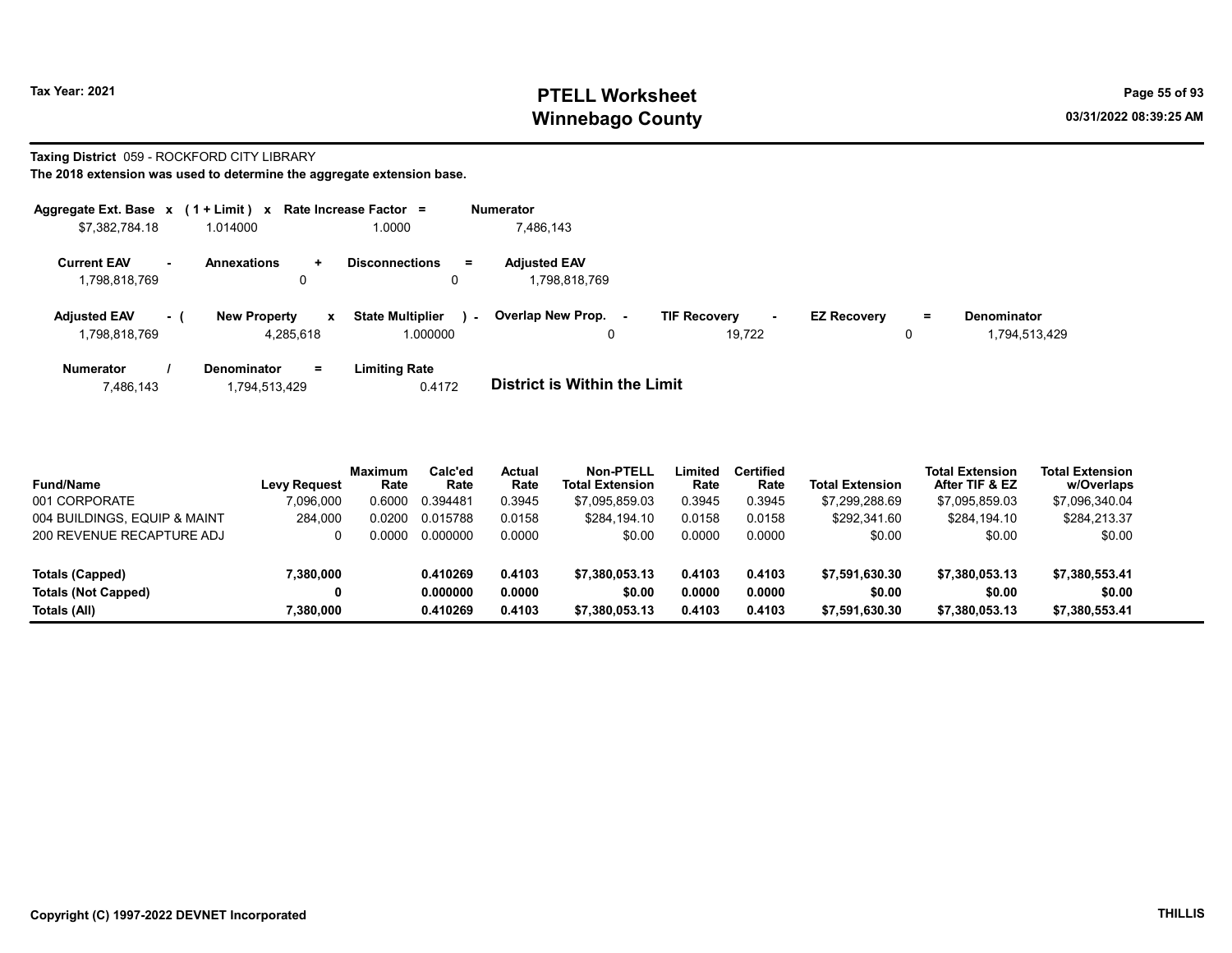# Tax Year: 2021 **PTELL Worksheet** Page 56 of 93 Winnebago County and the county of the county of the county of the county of the county of the county of the county of the county of the county of the county of the county of the county of the county of the county of the c

## Taxing District 060 - GREATER RKFD AIRPORT

| Aggregate Ext. Base x (1 + Limit) x<br>\$3,081,884.34<br>1.014000                                        | Rate Increase Factor =<br>1.0000 |                                  | <b>Numerator</b><br>3,125,031 |                                                 |                            |                            |                                                 |                                                 |                                                 |
|----------------------------------------------------------------------------------------------------------|----------------------------------|----------------------------------|-------------------------------|-------------------------------------------------|----------------------------|----------------------------|-------------------------------------------------|-------------------------------------------------|-------------------------------------------------|
| <b>Current EAV</b><br><b>Annexations</b><br>$\ddot{}$<br>0<br>3,300,168,615                              | <b>Disconnections</b>            | $\equiv$<br>0                    | <b>Adjusted EAV</b>           | 3,300,168,615                                   |                            |                            |                                                 |                                                 |                                                 |
| <b>New Property</b><br><b>Adjusted EAV</b><br>$\cdot$ (<br>$\mathbf{x}$<br>3,300,168,615<br>9,121,544    | <b>State Multiplier</b>          | $\lambda$ -<br>1.000000          | Overlap New Prop.             | $\overline{\phantom{a}}$<br>0                   | <b>TIF Recovery</b>        | 19,722                     | <b>EZ Recovery</b><br>0                         | Denominator<br>$=$<br>3,291,027,349             |                                                 |
|                                                                                                          |                                  |                                  |                               |                                                 |                            |                            |                                                 |                                                 |                                                 |
| <b>Numerator</b><br><b>Denominator</b><br>$\equiv$<br>3,125,031<br>3,291,027,349                         | <b>Limiting Rate</b>             | 0.0950                           |                               | <b>District is Over the Limit</b>               |                            |                            |                                                 |                                                 |                                                 |
| <b>Limiting Rate</b><br><b>Computed Rate</b><br>$=$<br>0.0950<br>0.101900                                | <b>Reduction Factor</b>          | 0.9323                           |                               |                                                 |                            |                            |                                                 |                                                 |                                                 |
| <b>Fund/Name</b><br><b>Levy Request</b>                                                                  | <b>Maximum</b><br>Rate           | Calc'ed<br>Rate                  | <b>Actual</b><br>Rate         | <b>Non-PTELL</b><br><b>Total Extension</b>      | Limited<br>Rate            | <b>Certified</b><br>Rate   | <b>Total Extension</b>                          | <b>Total Extension</b><br>After TIF & EZ        | <b>Total Extension</b><br>w/Overlaps            |
| 001 CORPORATE<br>2,465,259                                                                               | 0.0750                           | 0.074701                         | 0.0748                        | \$2,468,526.12                                  | 0.0694                     | 0.0694                     | \$2,379,192.46                                  | \$2,290,317.02                                  | \$2,290,317.02                                  |
| 003 BONDS & INT 2008                                                                                     | 0.0000<br>0                      | 0.000000                         | 0.0000                        | \$0.00                                          | 0.0000                     | 0.0000                     | \$0.00                                          | \$0.00                                          | \$0.00                                          |
| 003A BONDS & INT 2015 A-B-C                                                                              | 0.0000<br>$\Omega$               | 0.000000                         | 0.0000                        | \$0.00                                          | 0.0000                     | 0.0000                     | \$0.00                                          | \$0.00                                          | \$0.00                                          |
| 003B BONDS & INT 2017A                                                                                   | $\Omega$<br>0.0000               | 0.000000                         | 0.0000                        | \$0.00                                          | 0.0000                     | 0.0000                     | \$0.00                                          | \$0.00                                          | \$0.00                                          |
| 003C BONDS & INT 2018                                                                                    | $\mathbf 0$<br>0.0000            | 0.000000                         | 0.0000                        | \$0.00                                          | 0.0000                     | 0.0000                     | \$0.00                                          | \$0.00                                          | \$0.00                                          |
| 003D BONDS & INT 2021                                                                                    | $\Omega$<br>0.0000               | 0.000000                         | 0.0000                        | \$0.00                                          | 0.0000                     | 0.0000                     | \$0.00                                          | \$0.00                                          | \$0.00                                          |
| 005 I. M. R. F.<br>272,239                                                                               | 0.0000                           | 0.008249                         | 0.0083                        | \$273,914.00                                    | 0.0078                     | 0.0078                     | \$267,402.03                                    | \$257,413.15                                    | \$257,413.15                                    |
| 027 AUDIT<br>34,000                                                                                      | 0.0050                           | 0.001030                         | 0.0011                        | \$36,301.85                                     | 0.0011                     | 0.0011                     | \$37,710.54                                     | \$36,301.85                                     | \$36,301.85                                     |
| 035 TORT JUDGMENTS, LIABILIT<br>260,190                                                                  | 0.0000                           | 0.007884                         | 0.0079                        | \$260,713.32                                    | 0.0074                     | 0.0074                     | \$253,689.11                                    | \$244,212.48                                    | \$244,212.48                                    |
| 047 SOCIAL SECURITY<br>230,000                                                                           | 0.0000                           | 0.006969                         | 0.0070                        | \$231,011.80                                    | 0.0066                     | 0.0066                     | \$226,263.26                                    | \$217,811.13                                    | \$217,811.13                                    |
| 060 UNEMPLOYMENT INSURANC<br>6,000                                                                       | 0.0000                           | 0.000182                         | 0.0002                        | \$6,600.34                                      | 0.0002                     | 0.0002                     | \$6,856.46                                      | \$6,600.34                                      | \$6,600.34                                      |
| 062 WORKERS COMPENSATION<br>85,000                                                                       | 0.0000                           | 0.002576                         | 0.0026                        | \$85,804.38                                     | 0.0025                     | 0.0025                     | \$85,705.78                                     | \$82,504.22                                     | \$82.504.22                                     |
| 200 REVENUE RECAPTURE ADJ<br>13,710                                                                      | 0.0000                           | 0.000415                         | 0.0005                        | \$16,500.84                                     | 0.0005                     | 0.0005                     | \$17,141.16                                     | \$16,500.84                                     | \$16,500.84                                     |
| <b>Totals (Capped)</b><br>3,352,688<br><b>Totals (Not Capped)</b><br>13,710<br>3,366,398<br>Totals (All) |                                  | 0.101591<br>0.000415<br>0.102006 | 0.1019<br>0.0005<br>0.1024    | \$3,362,871.81<br>\$16,500.84<br>\$3,379,372.65 | 0.0950<br>0.0005<br>0.0955 | 0.0950<br>0.0005<br>0.0955 | \$3,256,819.65<br>\$17,141.16<br>\$3,273,960.81 | \$3,135,160.19<br>\$16,500.84<br>\$3,151,661.03 | \$3,135,160.19<br>\$16,500.84<br>\$3,151,661.03 |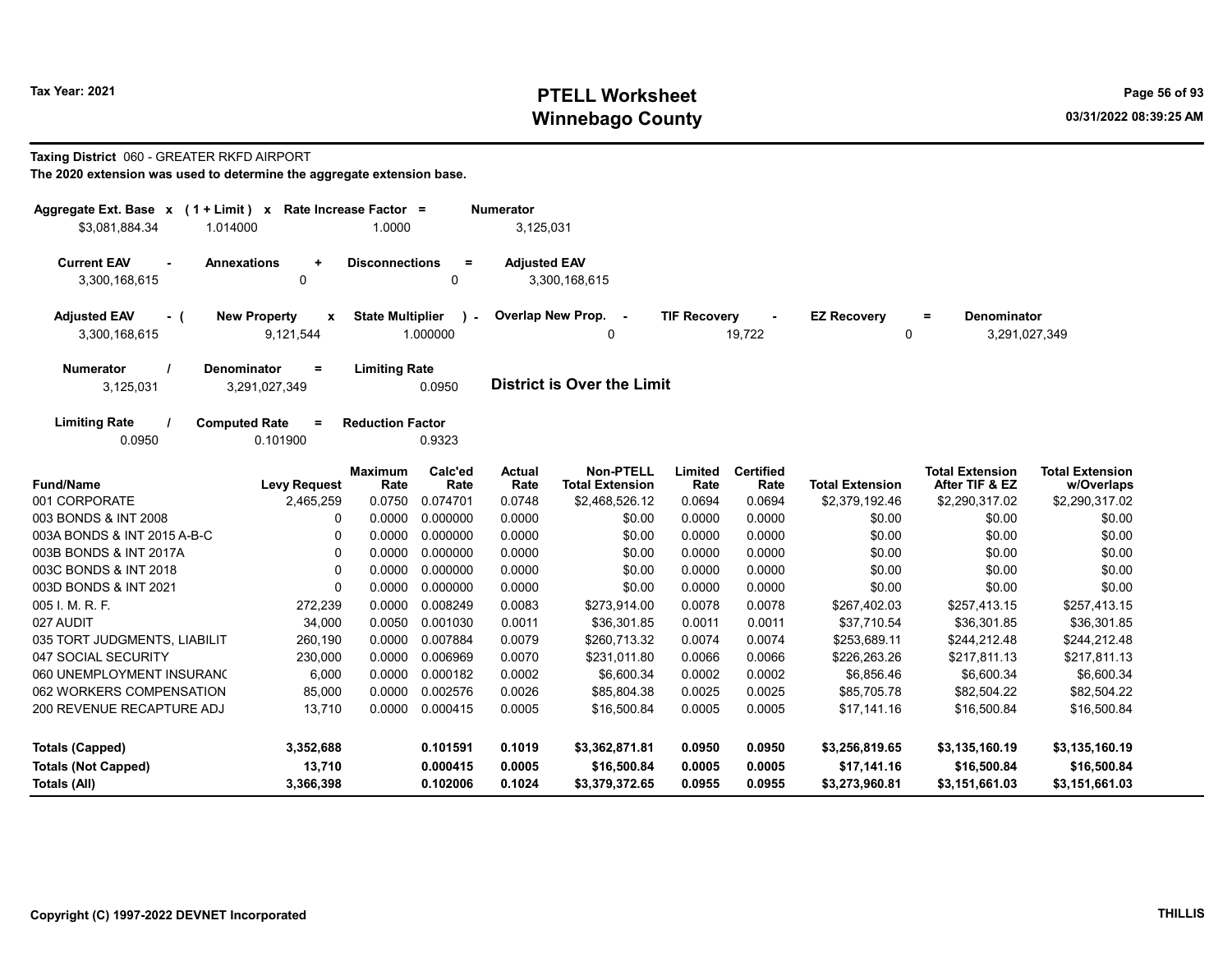Taxing District 061 - SOUTH BELOIT CITY LIBRARY

# Tax Year: 2021 **PTELL Worksheet** Page 57 of 93 Winnebago County and the county of the county of the county of the county of the county of the county of the county of the county of the county of the county of the county of the county of the county of the county of the c

| The 2020 extension was used to determine the aggregate extension base.                   |                                         |                       |                     |                                            |                     |                          |                         |                                          |                                      |
|------------------------------------------------------------------------------------------|-----------------------------------------|-----------------------|---------------------|--------------------------------------------|---------------------|--------------------------|-------------------------|------------------------------------------|--------------------------------------|
| Aggregate Ext. Base $x$ (1 + Limit) x Rate Increase Factor =<br>1.014000<br>\$251,086.96 | 1.0000                                  |                       | <b>Numerator</b>    | 254,602                                    |                     |                          |                         |                                          |                                      |
| <b>Current EAV</b><br><b>Annexations</b><br>٠<br>13,459<br>131,727,218                   | <b>Disconnections</b>                   | Ξ<br>$\mathbf{0}$     | <b>Adjusted EAV</b> | 131,713,759                                |                     |                          |                         |                                          |                                      |
| <b>Adjusted EAV</b><br><b>New Property</b><br>- 1<br>326,943<br>131,713,759              | <b>State Multiplier</b><br>$\mathbf{x}$ | $\lambda$<br>1.000000 |                     | Overlap New Prop. -<br>0                   | <b>TIF Recovery</b> | 0                        | <b>EZ Recovery</b><br>0 | <b>Denominator</b><br>$=$                | 131,386,816                          |
| <b>Numerator</b><br>Denominator<br>=<br>254,602<br>131,386,816                           | <b>Limiting Rate</b>                    | 0.1938                |                     | <b>District is Over the Limit</b>          |                     |                          |                         |                                          |                                      |
| <b>Limiting Rate</b><br><b>Computed Rate</b><br>Ξ                                        | <b>Reduction Factor</b>                 |                       |                     |                                            |                     |                          |                         |                                          |                                      |
| 0.1938<br>0.194400                                                                       |                                         | 0.9969                |                     |                                            |                     |                          |                         |                                          |                                      |
| <b>Fund/Name</b><br><b>Levy Request</b>                                                  | <b>Maximum</b><br>Rate                  | Calc'ed<br>Rate       | Actual<br>Rate      | <b>Non-PTELL</b><br><b>Total Extension</b> | Limited<br>Rate     | <b>Certified</b><br>Rate | <b>Total Extension</b>  | <b>Total Extension</b><br>After TIF & EZ | <b>Total Extension</b><br>w/Overlaps |
| 001 CORPORATE<br>256,000                                                                 | 0.6000                                  | 0.194341              | 0.1944              | \$256,077.71                               | 0.1938              | 0.1938                   | \$260,026.25            | \$255,287.35                             | \$255,287.35                         |
| 200 REVENUE RECAPTURE ADJ                                                                | 933<br>0.0000                           | 0.000708              | 0.0008              | \$1,053.82                                 | 0.0008              | 0.0008                   | \$1,073.38              | \$1,053.82                               | \$1,053.82                           |
| <b>Totals (Capped)</b><br>256,000                                                        |                                         | 0.194341              | 0.1944              | \$256,077.71                               | 0.1938              | 0.1938                   | \$260,026.25            | \$255,287.35                             | \$255,287.35                         |
| <b>Totals (Not Capped)</b>                                                               | 933                                     | 0.000708              | 0.0008              | \$1,053.82                                 | 0.0008              | 0.0008                   | \$1,073.38              | \$1.053.82                               | \$1,053.82                           |
| 256,933<br>Totals (All)                                                                  |                                         | 0.195049              | 0.1952              | \$257,131.53                               | 0.1946              | 0.1946                   | \$261,099.63            | \$256,341.17                             | \$256,341.17                         |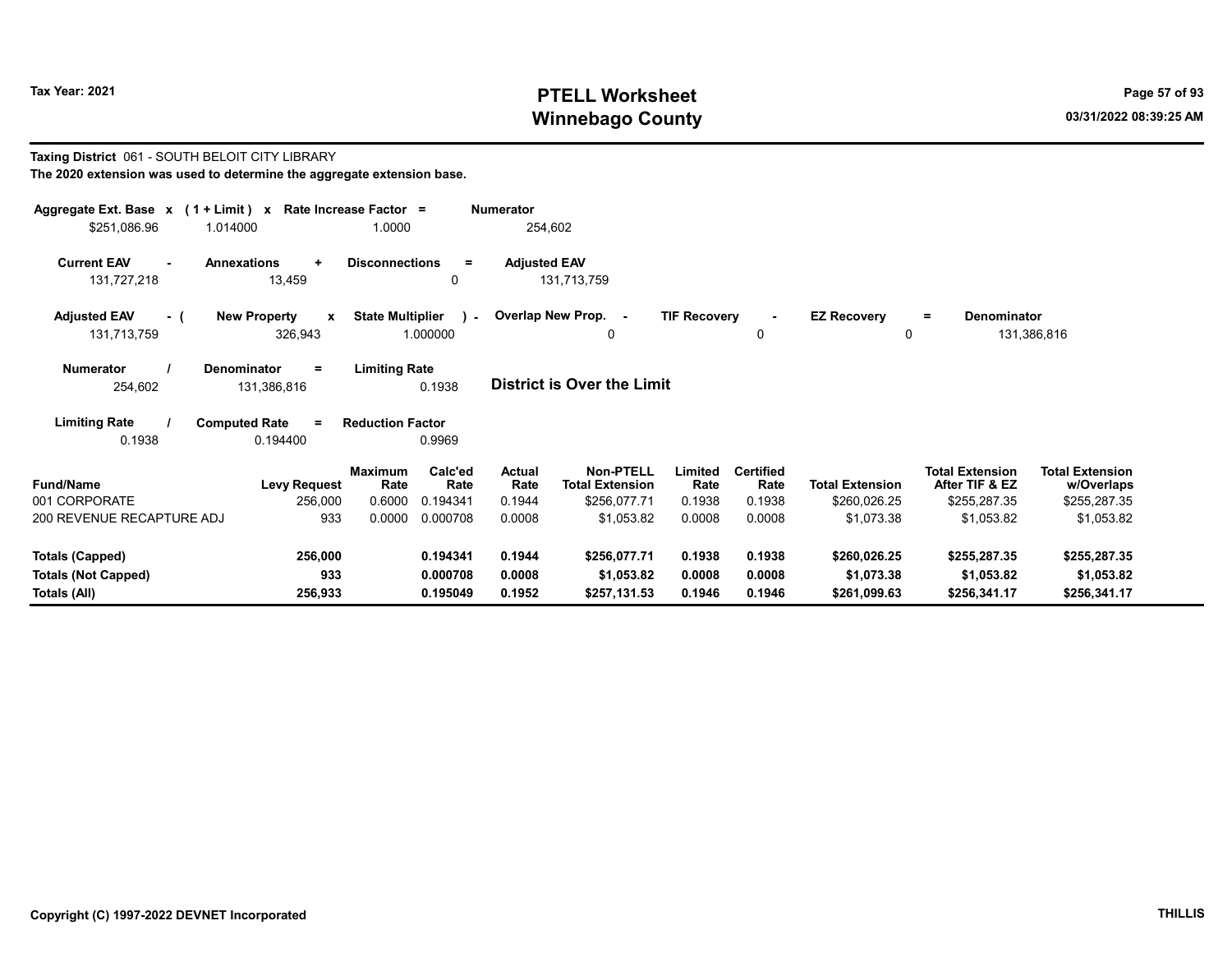# Tax Year: 2021 **PTELL Worksheet** Page 58 of 93 Winnebago County and the county of the county of the county of the county of the county of the county of the county of the county of the county of the county of the county of the county of the county of the county of the c

## Taxing District 062 - RKFD - WINN DRAINAGE

| Aggregate Ext. Base $x$ (1 + Limit) $x$                                                                                                                                                                                                                                   |                                      | Rate Increase Factor =  |                 | <b>Numerator</b>      |                                            |                     |                          |                        |                                          |                                      |  |  |
|---------------------------------------------------------------------------------------------------------------------------------------------------------------------------------------------------------------------------------------------------------------------------|--------------------------------------|-------------------------|-----------------|-----------------------|--------------------------------------------|---------------------|--------------------------|------------------------|------------------------------------------|--------------------------------------|--|--|
| \$4,413.14<br>1.014000                                                                                                                                                                                                                                                    |                                      | 1.0000                  |                 |                       | 4,475                                      |                     |                          |                        |                                          |                                      |  |  |
| <b>Current EAV</b><br>$\sim$<br>12,145,506                                                                                                                                                                                                                                | <b>Annexations</b><br>$\ddot{}$<br>0 | <b>Disconnections</b>   | $\equiv$<br>0   | <b>Adjusted EAV</b>   | 12,145,506                                 |                     |                          |                        |                                          |                                      |  |  |
| <b>Adjusted EAV</b><br>- (                                                                                                                                                                                                                                                | <b>New Property</b><br>$\mathbf{x}$  | <b>State Multiplier</b> |                 |                       | ) - Overlap New Prop. -                    | <b>TIF Recovery</b> | $\blacksquare$           | <b>EZ Recovery</b>     | Denominator<br>$=$                       |                                      |  |  |
| 12,145,506                                                                                                                                                                                                                                                                | 24,282                               |                         | 1.000000        |                       | $\Omega$                                   |                     | 0                        | $\Omega$               |                                          | 12, 121, 224                         |  |  |
| <b>Limiting Rate</b><br><b>Numerator</b><br><b>Denominator</b><br>$\equiv$<br><b>District is Over the Limit</b><br>4,475<br>0.0370<br>12, 121, 224<br><b>Limiting Rate</b><br><b>Computed Rate</b><br><b>Reduction Factor</b><br>$\equiv$<br>0.0370<br>0.041200<br>0.8981 |                                      |                         |                 |                       |                                            |                     |                          |                        |                                          |                                      |  |  |
| <b>Fund/Name</b>                                                                                                                                                                                                                                                          | <b>Levy Request</b>                  | <b>Maximum</b><br>Rate  | Calc'ed<br>Rate | <b>Actual</b><br>Rate | <b>Non-PTELL</b><br><b>Total Extension</b> | Limited<br>Rate     | <b>Certified</b><br>Rate | <b>Total Extension</b> | <b>Total Extension</b><br>After TIF & EZ | <b>Total Extension</b><br>w/Overlaps |  |  |
| 001 CORPORATE                                                                                                                                                                                                                                                             | 5,000                                | 0.1250                  | 0.041168        | 0.0412                | \$5,003.95                                 | 0.0370              | 0.0370                   | \$4,493.84             | \$4,493.84                               | \$4,493.84                           |  |  |
| 200 REVENUE RECAPTURE ADJ                                                                                                                                                                                                                                                 | 9                                    | 0.0000                  | 0.000074        | 0.0001                | \$12.15                                    | 0.0001              | 0.0001                   | \$12.15                | \$12.15                                  | \$12.15                              |  |  |
| <b>Totals (Capped)</b>                                                                                                                                                                                                                                                    | 5,000                                |                         | 0.041168        | 0.0412                | \$5,003.95                                 | 0.0370              | 0.0370                   | \$4,493.84             | \$4,493.84                               | \$4,493.84                           |  |  |
| <b>Totals (Not Capped)</b>                                                                                                                                                                                                                                                | 9                                    |                         | 0.000074        | 0.0001                | \$12.15                                    | 0.0001              | 0.0001                   | \$12.15                | \$12.15                                  | \$12.15                              |  |  |
| Totals (All)                                                                                                                                                                                                                                                              | 5,009                                |                         | 0.041242        | 0.0413                | \$5,016.10                                 | 0.0371              | 0.0371                   | \$4,505.98             | \$4,505.99                               | \$4,505.99                           |  |  |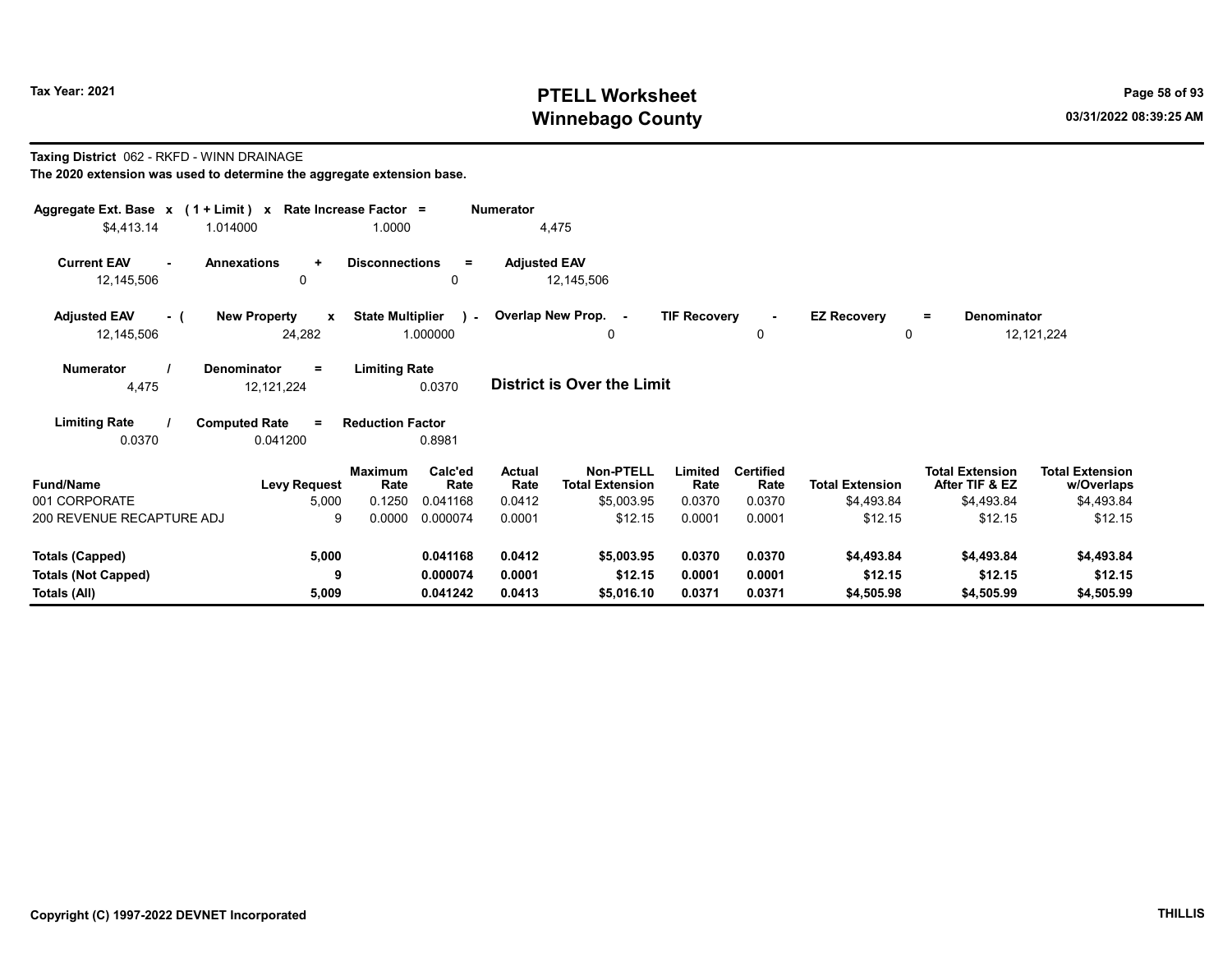# Tax Year: 2021 **PTELL Worksheet** Page 59 of 93 Winnebago County and the county of the county of the county of the county of the county of the county of the county of the county of the county of the county of the county of the county of the county of the county of the c

### Taxing District 064 - LINCOLN-ACRES STREET LIGHT The 2020 extension was used to determine the aggregate extension base.

| Aggregate Ext. Base $x$ (1 + Limit) $x$ |     |                     |                   | Rate Increase Factor =              | <b>Numerator</b> |                                |                     |         |                    |     |                               |
|-----------------------------------------|-----|---------------------|-------------------|-------------------------------------|------------------|--------------------------------|---------------------|---------|--------------------|-----|-------------------------------|
| \$0.00                                  |     | 1.014000            |                   | 1.0000                              |                  | 0                              |                     |         |                    |     |                               |
| <b>Current EAV</b><br>673,733           | ж.  | Annexations<br>0    | $\ddot{}$         | <b>Disconnections</b>               | $\equiv$         | <b>Adjusted EAV</b><br>673,733 |                     |         |                    |     |                               |
| <b>Adjusted EAV</b><br>673,733          | - 1 | <b>New Property</b> | $\mathbf{x}$<br>0 | <b>State Multiplier</b><br>1.000000 | $\sim$           | Overlap New Prop. -<br>0       | <b>TIF Recovery</b> | н.<br>0 | <b>EZ Recovery</b> | $=$ | <b>Denominator</b><br>673,733 |
| <b>Numerator</b>                        |     | <b>Denominator</b>  | $=$               | <b>Limiting Rate</b>                |                  |                                |                     |         |                    |     |                               |

0 673,733 0.0000 **District is Within the Limit** 

| <b>Fund/Name</b><br>001 CORPORATE | <b>Levy Request</b> | <b>Maximum</b><br>Rate<br>.0000 | Calc'ed<br>Rate<br>0.000000 | Actual<br>Rate<br>0.0000 | <b>Non-PTELL</b><br><b>Total Extension</b><br>\$0.00 | Limited<br>Rate<br>0.0000 | Certified<br>Rate<br>0.0000 | <b>Total Extension</b><br>\$0.00 | <b>Total Extension</b><br>After TIF & EZ<br>\$0.00 | <b>Total Extension</b><br>w/Overlaps<br>\$0.00 |
|-----------------------------------|---------------------|---------------------------------|-----------------------------|--------------------------|------------------------------------------------------|---------------------------|-----------------------------|----------------------------------|----------------------------------------------------|------------------------------------------------|
| Totals (Capped)                   |                     |                                 | 0.000000                    | 0.0000                   | \$0.00                                               | 0.0000                    | 0.0000                      | \$0.00                           | \$0.00                                             | \$0.00                                         |
| Totals (Not Capped)               |                     |                                 | 0.000000                    | 0.0000                   | \$0.00                                               | 0.0000                    | 0.0000                      | \$0.00                           | \$0.00                                             | \$0.00                                         |
| Totals (All)                      |                     |                                 | 0.000000                    | 0.0000                   | \$0.00                                               | 0.0000                    | 0.0000                      | \$0.00                           | \$0.00                                             | \$0.00                                         |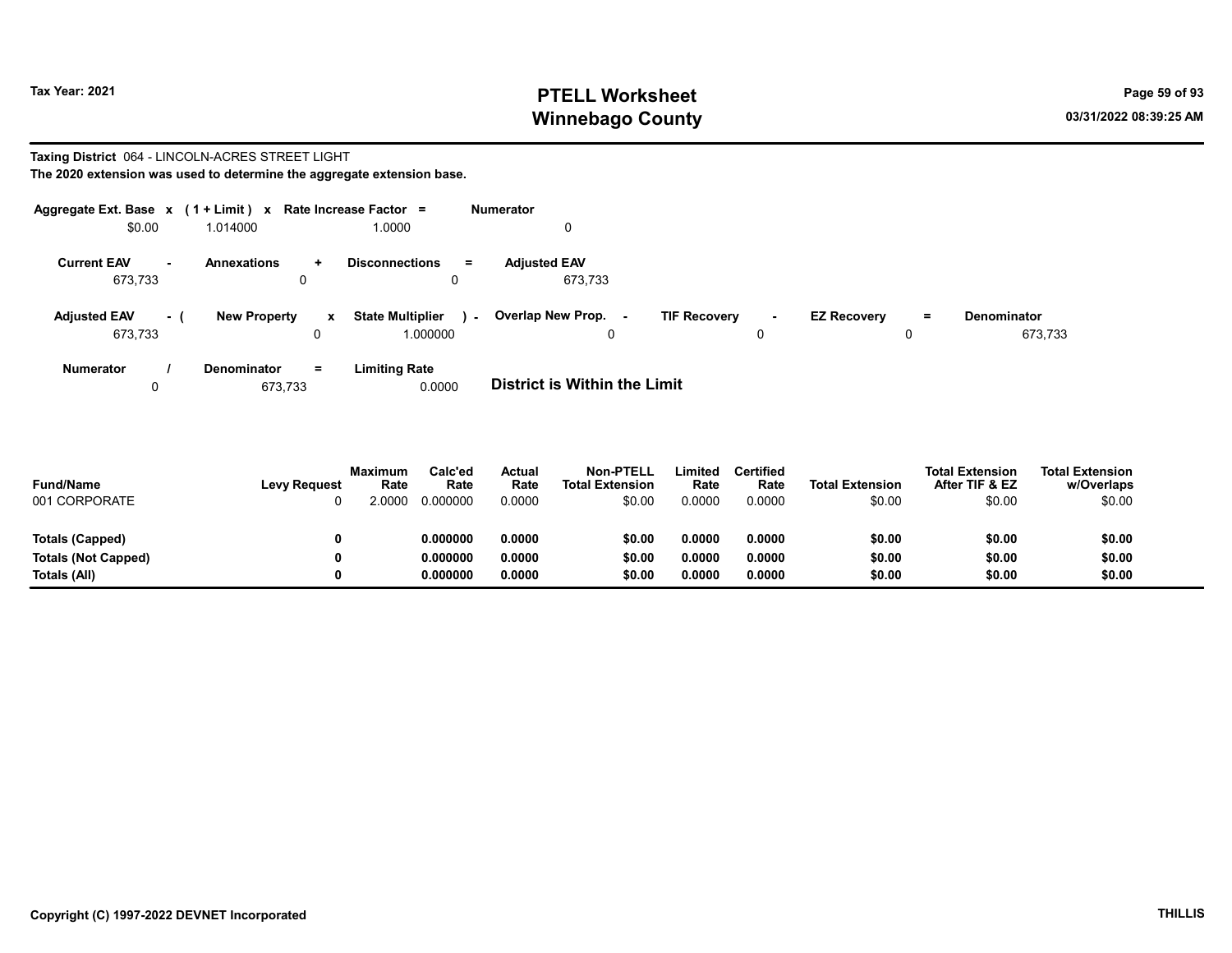# Tax Year: 2021 **PTELL Worksheet** Page 60 of 93 Winnebago County and the county of the county of the county of the county of the county of the county of the county of the county of the county of the county of the county of the county of the county of the county of the c

### Taxing District 065 - WASHINGTON PARK STREET LIGHT The 2019 extension was used to determine the aggregate extension base.

| Aggregate Ext. Base $x$ (1 + Limit) $x$ |           |                                      | Rate Increase Factor =                   | <b>Numerator</b>                   |                                    |                           |                          |
|-----------------------------------------|-----------|--------------------------------------|------------------------------------------|------------------------------------|------------------------------------|---------------------------|--------------------------|
| \$12,341.99                             |           | 1.014000                             | 1.0000                                   | 12,515                             |                                    |                           |                          |
| <b>Current EAV</b><br>1,660,979         | <b>м.</b> | <b>Annexations</b><br>$\ddot{}$<br>0 | <b>Disconnections</b><br>$=$<br>$\Omega$ | <b>Adjusted EAV</b><br>1.660.979   |                                    |                           |                          |
| <b>Adjusted EAV</b><br>1,660,979        | - 1       | <b>New Property</b><br>8.981         | <b>State Multiplier</b><br>x<br>1.000000 | Overlap New Prop. -<br>$\sim$<br>0 | <b>TIF Recovery</b><br>$\sim$<br>0 | <b>EZ Recovery</b><br>$=$ | Denominator<br>1,651,998 |
| <b>Numerator</b>                        |           | Denominator<br>$=$                   | <b>Limiting Rate</b>                     |                                    |                                    |                           |                          |

12,515 1,651,998 0.7576 District is Within the Limit

| <b>Fund/Name</b>           | <b>Levy Request</b> | Maximum<br>Rate | Calc'ed<br>Rate | Actual<br>Rate | <b>Non-PTELL</b><br><b>Total Extension</b> | Limited<br>Rate | <b>Certified</b><br>Rate | <b>Total Extension</b> | <b>Total Extension</b><br>After TIF & EZ | <b>Total Extension</b><br>w/Overlaps |
|----------------------------|---------------------|-----------------|-----------------|----------------|--------------------------------------------|-----------------|--------------------------|------------------------|------------------------------------------|--------------------------------------|
| 001 CORPORATE              |                     | .0000           | 0.000000        | 0.0000         | \$0.00                                     | 0.0000          | 0.0000                   | \$0.00                 | \$0.00                                   | \$0.00                               |
| 200 REVENUE RECAPTURE ADJ  | 209                 | 0.0000          | 0.012583        | 0.0126         | \$209.28                                   | 0.0126          | 0.0126                   | \$209.28               | \$209.28                                 | \$209.28                             |
| Totals (Capped)            |                     |                 | 0.000000        | 0.0000         | \$0.00                                     | 0.0000          | 0.0000                   | \$0.00                 | \$0.00                                   | \$0.00                               |
| <b>Totals (Not Capped)</b> | 209                 |                 | 0.012583        | 0.0126         | \$209.28                                   | 0.0126          | 0.0126                   | \$209.28               | \$209.28                                 | \$209.28                             |
| Totals (All)               | 209                 |                 | 0.012583        | 0.0126         | \$209.28                                   | 0.0126          | 0.0126                   | \$209.28               | \$209.28                                 | \$209.28                             |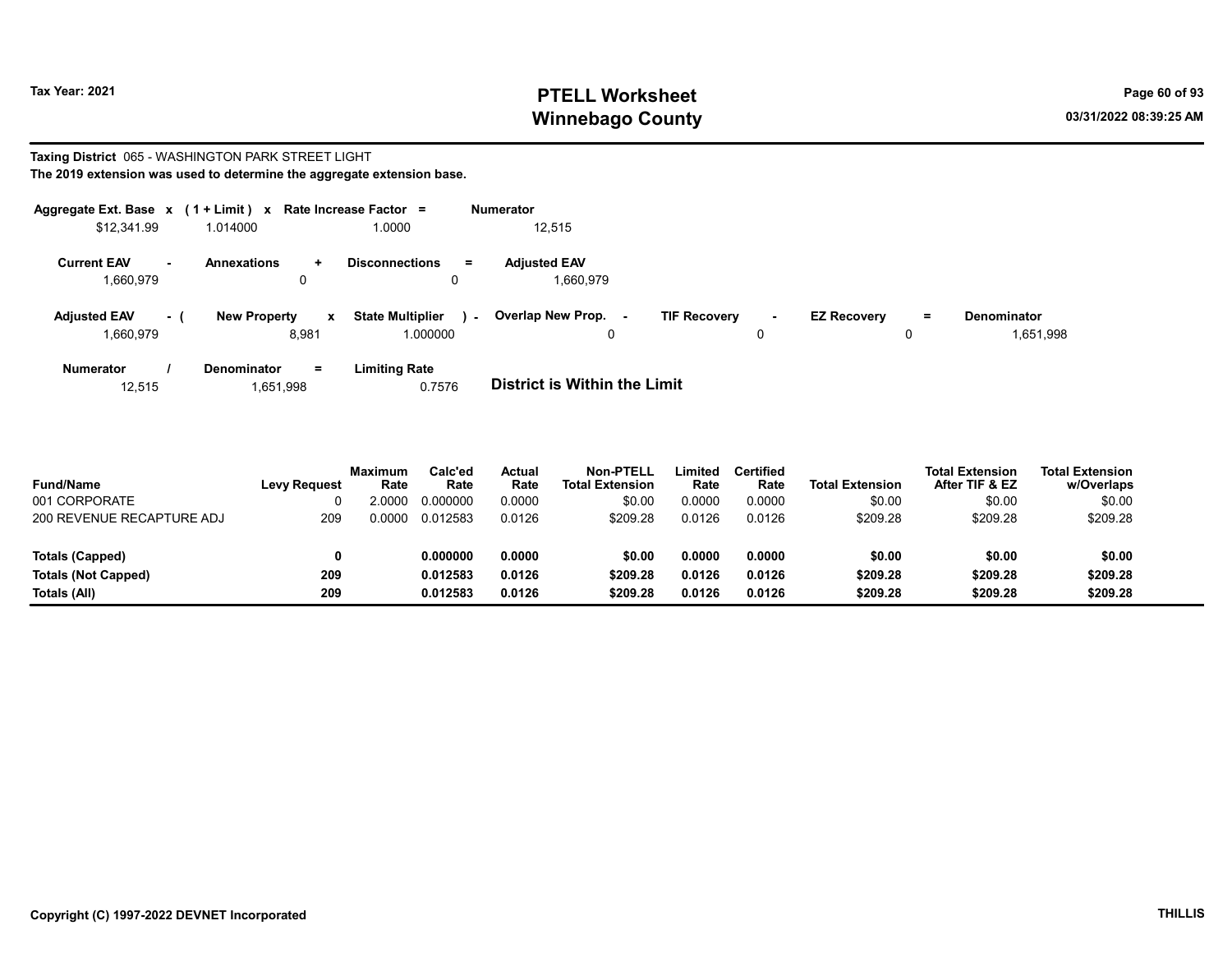# Tax Year: 2021 **PTELL Worksheet** Page 61 of 93 Winnebago County and the county of the county of the county of the county of the county of the county of the county of the county of the county of the county of the county of the county of the county of the county of the c

### Taxing District 070 - HARLEM SCHOOL DIST 122 The 2020 extension was used to determine the aggregate extension base.

| Aggregate Ext. Base x (1 + Limit) x Rate Increase Factor =<br>\$45.737.399.03<br>1.014000           | 1.0000                  |                      | <b>Numerator</b><br>46,377,723 |                                            |                     |                          |                                   |                                          |                                      |  |
|-----------------------------------------------------------------------------------------------------|-------------------------|----------------------|--------------------------------|--------------------------------------------|---------------------|--------------------------|-----------------------------------|------------------------------------------|--------------------------------------|--|
| <b>Current EAV</b><br><b>Annexations</b><br>$\ddot{}$<br>712,349,829<br>$\Omega$                    | <b>Disconnections</b>   | $\equiv$<br>$\Omega$ | <b>Adjusted EAV</b>            | 712,349,829                                |                     |                          |                                   |                                          |                                      |  |
| <b>New Property</b><br><b>Adjusted EAV</b><br>$\pmb{\mathsf{x}}$<br>- (<br>1,679,374<br>712,349,829 | <b>State Multiplier</b> | 1.000000             |                                | Overlap New Prop.<br>$\sim$                | <b>TIF Recovery</b> | $\Omega$                 | <b>EZ Recovery</b><br>$\mathbf 0$ | Denominator<br>Ξ                         | 710,670,455                          |  |
| <b>Numerator</b><br><b>Denominator</b><br>$=$<br>46,377,723<br>710,670,455                          | <b>Limiting Rate</b>    | 6.5260               |                                | <b>District is Over the Limit</b>          |                     |                          |                                   |                                          |                                      |  |
| <b>Limiting Rate</b><br><b>Computed Rate</b><br>Ξ<br>6.719300<br>6.5260                             | <b>Reduction Factor</b> | 0.9712               |                                |                                            |                     |                          |                                   |                                          |                                      |  |
| <b>Fund/Name</b><br><b>Levy Request</b>                                                             | <b>Maximum</b><br>Rate  | Calc'ed<br>Rate      | <b>Actual</b><br>Rate          | <b>Non-PTELL</b><br><b>Total Extension</b> | Limited<br>Rate     | <b>Certified</b><br>Rate | <b>Total Extension</b>            | <b>Total Extension</b><br>After TIF & EZ | <b>Total Extension</b><br>w/Overlaps |  |
| 002 EDUCATION<br>34,300,000                                                                         | 0.0000                  | 4.815050             | 4.8151                         | \$34,300,356.62                            | 4.6955              | 4.6955                   | \$35,317,496.44                   | \$33,448,386.22                          | \$33,448,386.22                      |  |
| 003 BONDS & INT 2020<br>354,000                                                                     | 0.0000                  | 0.049695             | 0.0497                         | \$354,037.87                               | 0.0497              | 0.0497                   | \$373,821.65                      | \$354,037.87                             | \$354,037.87                         |  |
| 003A BONDS & INT 2017<br>192,200                                                                    | 0.0000                  | 0.026981             | 0.0270                         | \$192,334.45                               | 0.0270              | 0.0270                   | \$203,082.19                      | \$192,334.45                             | \$192,334.45                         |  |
| 003B BONDS & INT 2018<br>536,250                                                                    | 0.0000                  | 0.075279             | 0.0753                         | \$536,399.42                               | 0.0753              | 0.0753                   | \$566,373.65                      | \$536,399.42                             | \$536,399.42                         |  |
| 003C BONDS & INT 2010C                                                                              | 0.0000<br>$\Omega$      | 0.000000             | 0.0000                         | \$0.00                                     | 0.0000              | 0.0000                   | \$0.00                            | \$0.00                                   | \$0.00                               |  |
| 003D BONDS & INT 2016<br>1,136,640                                                                  | 0.0000                  | 0.159562             | 0.1596                         | \$1,136,910.33                             | 0.1596              | 0.1596                   | \$1,200,441.37                    | \$1,136,910.33                           | \$1,136,910.33                       |  |
| 004 OPERATIONS & MAINTENAN<br>5,000,000                                                             | 0.7500                  | 0.701902             | 0.7020                         | \$5,000,695.80                             | 0.6791              | 0.6791                   | \$5,107,893.05                    | \$4,837,567.69                           | \$4,837,567.69                       |  |
| 005 I. M. R. F.<br>1,288,000                                                                        | 0.0000                  | 0.180810             | 0.1809                         | \$1,288,640.84                             | 0.1790              | 0.1790                   | \$1,346,359.68                    | \$1,275,106.19                           | \$1,275,106.19                       |  |
| 030 TRANSPORTATION SYSTEM<br>2,400,000                                                              | 0.0000                  | 0.336913             | 0.3370                         | \$2,400,618.92                             | 0.3008              | 0.3008                   | \$2,262,485.98                    | \$2,142,748.29                           | \$2,142,748.29                       |  |
| 031 WORKING CASH<br>5,000                                                                           | 0.0500                  | 0.000702             | 0.0008                         | \$5,698.80                                 | 0.0007              | 0.0007                   | \$5,265.09                        | \$4,986.45                               | \$4,986.45                           |  |
| 032 FIRE PREV/SFTY/ENERGY<br>200,000                                                                | 0.1000                  | 0.028076             | 0.0281                         | \$200,170.30                               | 0.0246              | 0.0246                   | \$185,030.44                      | \$175,238.06                             | \$175,238.06                         |  |
| 033 SPECIAL EDUCATION<br>2,000,000                                                                  | 0.8000                  | 0.280761             | 0.2808                         | \$2,000,278.32                             | 0.2808              | 0.2808                   | \$2,112,054.73                    | \$2,000,278.32                           | \$2,000,278.32                       |  |
| 035 TORT JUDGMENTS, LIABILIT<br>1,150,000                                                           | 0.0000                  | 0.161438             | 0.1615                         | \$1,150,444.97                             | 0.1614              | 0.1614                   | \$1,213,980.18                    | \$1,149,732.62                           | \$1,149,732.62                       |  |
| 047 SOCIAL SECURITY<br>1,512,000                                                                    | 0.0000                  | 0.212255             | 0.2123                         | \$1,512,318.69                             | 0.2034              | 0.2034                   | \$1,529,885.80                    | \$1,448,919.55                           | \$1,448,919.55                       |  |
| 057 LEASE/PURCHASE/RENTAL<br>5,000                                                                  | 0.1000                  | 0.000702             | 0.0008                         | \$5,698.80                                 | 0.0007              | 0.0007                   | \$5,265.09                        | \$4,986.45                               | \$4,986.45                           |  |
| 200 REVENUE RECAPTURE ADJ<br>151,275                                                                | 0.0000                  | 0.021236             | 0.0213                         | \$151,730.51                               | 0.0213              | 0.0213                   | \$160,209.28                      | \$151,730.51                             | \$151,730.51                         |  |
| <b>Totals (Capped)</b><br>47,860,000                                                                |                         | 6.718609             | 6.7193                         | \$47,864,922.06                            | 6.5260              | 6.5260                   | \$49,085,716.48                   | \$46,487,949.84                          | \$46,487,949.84                      |  |
| <b>Totals (Not Capped)</b><br>2,370,365<br><b>Totals (All)</b><br>50,230,365                        |                         | 0.332753<br>7.051362 | 0.3329<br>7.0522               | \$2,371,412.58<br>\$50,236,334.64          | 0.3329<br>6.8589    | 0.3329<br>6.8589         | \$2,503,928.14<br>\$51,589,644.62 | \$2,371,412.58<br>\$48,859,362.42        | \$2,371,412.58<br>\$48,859,362.42    |  |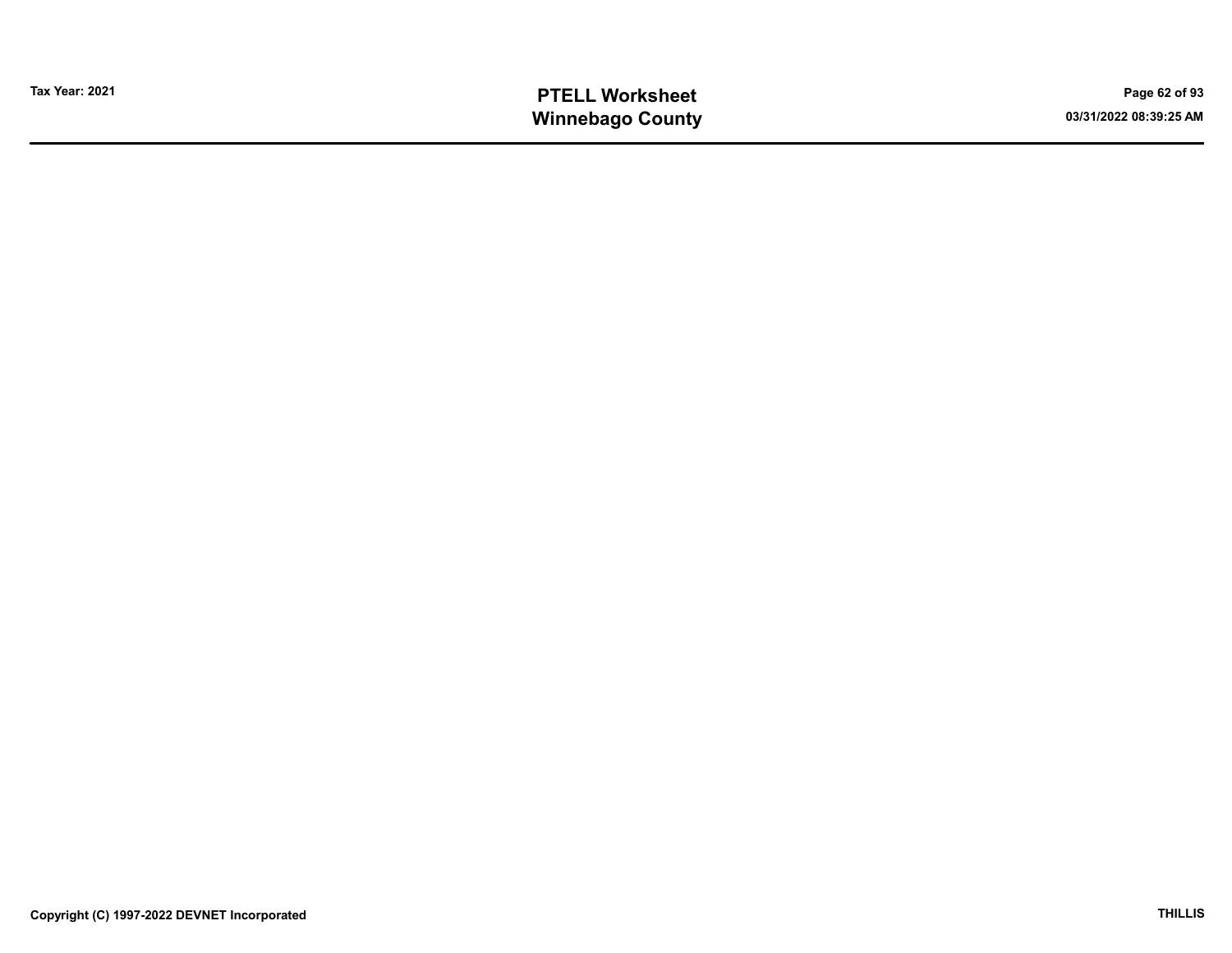# Tax Year: 2021 **PTELL Worksheet** Page 63 of 93 Winnebago County and the county of the county of the county of the county of the county of the county of the county of the county of the county of the county of the county of the county of the county of the county of the c

### Taxing District 071 - KINNIKINNICK SD #131

| Aggregate Ext. Base $x$ (1 + Limit) $x$<br>1.014000<br>\$13,186,132.93 |                                              | Rate Increase Factor =<br>1.0000 |                    | <b>Numerator</b><br>13,370,739 |                                            |                     |                          |                                   |                                          |                                      |
|------------------------------------------------------------------------|----------------------------------------------|----------------------------------|--------------------|--------------------------------|--------------------------------------------|---------------------|--------------------------|-----------------------------------|------------------------------------------|--------------------------------------|
| <b>Current EAV</b><br><b>Annexations</b><br>$\sim$<br>357,548,606      | $\ddot{}$<br>0                               | <b>Disconnections</b>            | $=$<br>$\Omega$    | <b>Adjusted EAV</b>            | 357,548,606                                |                     |                          |                                   |                                          |                                      |
| <b>Adjusted EAV</b><br>- (<br>357,548,606                              | <b>New Property</b><br><b>X</b><br>2,411,549 | <b>State Multiplier</b>          | $\sim$<br>1.000000 |                                | Overlap New Prop. -<br>0                   | <b>TIF Recoverv</b> | $\Omega$                 | <b>EZ Recoverv</b><br>$\mathbf 0$ | <b>Denominator</b><br>$\equiv$           | 355, 137, 057                        |
| Denominator<br><b>Numerator</b><br>13,370,739                          | $=$<br>355, 137, 057                         | <b>Limiting Rate</b>             | 3.7650             |                                | <b>District is Over the Limit</b>          |                     |                          |                                   |                                          |                                      |
| <b>Limiting Rate</b><br>3.7650                                         | <b>Computed Rate</b><br>$=$<br>3.891600      | <b>Reduction Factor</b>          | 0.9675             |                                |                                            |                     |                          |                                   |                                          |                                      |
| <b>Fund/Name</b>                                                       | <b>Levy Request</b>                          | <b>Maximum</b><br>Rate           | Calc'ed<br>Rate    | <b>Actual</b><br>Rate          | <b>Non-PTELL</b><br><b>Total Extension</b> | Limited<br>Rate     | <b>Certified</b><br>Rate | <b>Total Extension</b>            | <b>Total Extension</b><br>After TIF & EZ | <b>Total Extension</b><br>w/Overlaps |
| 002 EDUCATION                                                          | 10,837,137                                   | 0.0000                           | 3.030955           | 3.0310                         | \$10,828,498.44                            | 2.9095              | 2.9095                   | \$10,399,033.10                   | \$10,394,429.63                          | \$10,402,876.69                      |
| 003 BONDS & INT 2020A                                                  | 291,646                                      | 0.0000                           | 0.081568           | 0.0816                         | \$291,522.76                               | 0.0816              | 0.0816                   | \$291,651.86                      | \$291,522.76                             | \$291,759.66                         |
| 003A BONDS & INT 2020B                                                 | 245,078                                      | 0.0000                           | 0.068544           | 0.0686                         | \$245.079.18                               | 0.0686              | 0.0686                   | \$245,187.72                      | \$245,079.18                             | \$245,278.34                         |
| 004 OPERATIONS & MAINTENAN                                             | 1,933,383                                    | 0.5500                           | 0.540733           | 0.5408                         | \$1,932,052.77                             | 0.5408              | 0.5408                   | \$1,932,908.44                    | \$1,932,052.77                           | \$1,933,622.86                       |
| 005 I. M. R. F.                                                        | 184,550                                      | 0.0000                           | 0.051615           | 0.0517                         | \$184,702.53                               | 0.0500              | 0.0500                   | \$178,708.25                      | \$178,629.14                             | \$178,774.30                         |
| 030 TRANSPORTATION SYSTEM                                              | 562,439                                      | 0.0000                           | 0.157304           | 0.1574                         | \$562,324.53                               | 0.1555              | 0.1555                   | \$555,782.66                      | \$555,536.62                             | \$555,988.08                         |
| 031 WORKING CASH                                                       | 0                                            | 0.0500                           | 0.000000           | 0.0000                         | \$0.00                                     | 0.0000              | 0.0000                   | \$0.00                            | \$0.00                                   | \$0.00                               |
| 033 SPECIAL EDUCATION                                                  | 70,305                                       | 0.4000                           | 0.019663           | 0.0197                         | \$70.379.88                                | 0.0197              | 0.0197                   | \$70.411.05                       | \$70.379.88                              | \$70,437.08                          |
| 035 TORT JUDGMENTS, LIABILIT                                           | 0                                            | 0.0000                           | 0.000000           | 0.0000                         | \$0.00                                     | 0.0000              | 0.0000                   | \$0.00                            | \$0.00                                   | \$0.00                               |
| 047 SOCIAL SECURITY                                                    | 219,703                                      | 0.0000                           | 0.061447           | 0.0615                         | \$219,713.84                               | 0.0600              | 0.0600                   | \$214,449.90                      | \$214,354.97                             | \$214,529.16                         |
| 057 LEASE/PURCHASE/RENTAL                                              | 105,457                                      | 0.1000                           | 0.029495           | 0.0295                         | \$105,391.19                               | 0.0295              | 0.0295                   | \$105,437.87                      | \$105,391.19                             | \$105,476.84                         |
| 200 REVENUE RECAPTURE ADJ                                              | 64,571                                       | 0.0000                           | 0.018074           | 0.0181                         | \$64,663.75                                | 0.0181              | 0.0181                   | \$64,692.39                       | \$64,663.75                              | \$64,716.30                          |
| <b>Totals (Capped)</b>                                                 | 13,912,974                                   |                                  | 3.891212           | 3.8916                         | \$13,903,063.18                            | 3.7650              | 3.7650                   | \$13,456,731.26                   | \$13,450,774.20                          | \$13,461,705.01                      |
| <b>Totals (Not Capped)</b>                                             | 601,295                                      |                                  | 0.168186           | 0.1683                         | \$601,265.69                               | 0.1683              | 0.1683                   | \$601,531.97                      | \$601,265.69                             | \$601,754.30                         |
| Totals (All)                                                           | 14,514,269                                   |                                  | 4.059398           | 4.0599                         | \$14,504,328.87                            | 3.9333              | 3.9333                   | \$14,058,263.23                   | \$14,052,039.89                          | \$14,063,459.31                      |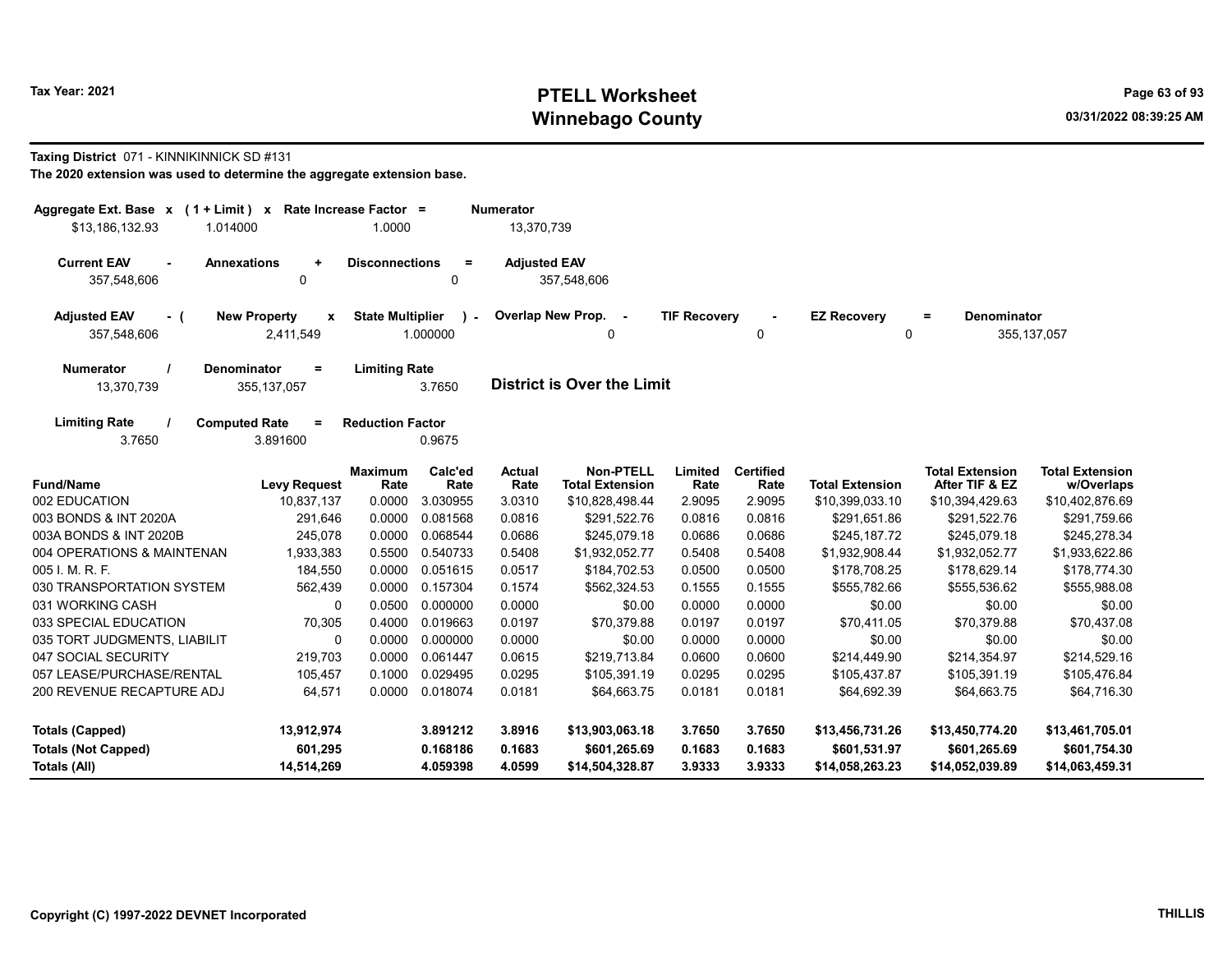# Tax Year: 2021 **PTELL Worksheet** Page 64 of 93 Winnebago County and the county of the county of the county of the county of the county of the county of the county of the county of the county of the county of the county of the county of the county of the county of the c

### Taxing District 072 - PRAIRIE HILL SCHOOL DIST 133 The 2020 extension was used to determine the aggregate extension base.

| Aggregate Ext. Base $x$ (1 + Limit) x Rate Increase Factor =<br>\$4,336,082.15<br>1.014000 |                                                  | 1.0000                  |                          | <b>Numerator</b><br>4,396,787 |                                     |                     |                          |                         |                                          |                                      |
|--------------------------------------------------------------------------------------------|--------------------------------------------------|-------------------------|--------------------------|-------------------------------|-------------------------------------|---------------------|--------------------------|-------------------------|------------------------------------------|--------------------------------------|
| <b>Current EAV</b><br><b>Annexations</b><br>$\overline{a}$<br>147,259,682                  | ÷<br>0                                           | <b>Disconnections</b>   | $\equiv$<br>0            | <b>Adjusted EAV</b>           | 147,259,682                         |                     |                          |                         |                                          |                                      |
| <b>Adjusted EAV</b><br>- (<br>147,259,682                                                  | <b>New Property</b><br>$\mathbf{x}$<br>1,105,700 | <b>State Multiplier</b> | $\mathbf{r}$<br>1.000000 | Overlap New Prop.             | 0                                   | <b>TIF Recovery</b> | 0                        | <b>EZ Recovery</b><br>0 | <b>Denominator</b><br>$=$                | 146, 153, 982                        |
| <b>Denominator</b><br><b>Numerator</b><br>4,396,787                                        | $=$<br>146, 153, 982                             | <b>Limiting Rate</b>    | 3.0084                   |                               | <b>District is Over the Limit</b>   |                     |                          |                         |                                          |                                      |
| <b>Limiting Rate</b><br><b>Computed Rate</b><br>3.0084                                     | Ξ<br>3.090300                                    | <b>Reduction Factor</b> | 0.9735                   |                               |                                     |                     |                          |                         |                                          |                                      |
| <b>Fund/Name</b>                                                                           | <b>Levy Request</b>                              | <b>Maximum</b><br>Rate  | Calc'ed<br>Rate          | <b>Actual</b><br>Rate         | Non-PTELL<br><b>Total Extension</b> | Limited<br>Rate     | <b>Certified</b><br>Rate | <b>Total Extension</b>  | <b>Total Extension</b><br>After TIF & EZ | <b>Total Extension</b><br>w/Overlaps |
| 002 EDUCATION                                                                              | 3,425,000                                        | 0.0000                  | 2.325823                 | 2.3259                        | \$3,425,112.94                      | 2.2639              | 2.2639                   | \$3,333,811.94          | \$3,333,811.94                           | \$3,333,811.94                       |
| 003 BONDS & INT 2017                                                                       | 1,346,000                                        | 0.0000                  | 0.914032                 | 0.9141                        | \$1,346,100.75                      | 0.9141              | 0.9141                   | \$1,346,100.75          | \$1,346,100.75                           | \$1,346,100.75                       |
| 004 OPERATIONS & MAINTENAN                                                                 | 650,000                                          | 0.5500                  | 0.441397                 | 0.4414                        | \$650,004.24                        | 0.4298              | 0.4298                   | \$632,922.11            | \$632,922.11                             | \$632,922.11                         |
| 005 I. M. R. F.                                                                            | 100,000                                          | 0.0000                  | 0.067907                 | 0.0680                        | \$100,136.58                        | 0.0662              | 0.0662                   | \$97,485.91             | \$97,485.91                              | \$97,485.91                          |
| 030 TRANSPORTATION SYSTEM                                                                  | 195,000                                          | 0.0000                  | 0.132419                 | 0.1325                        | \$195,119.08                        | 0.1290              | 0.1290                   | \$189,964.99            | \$189,964.99                             | \$189,964.99                         |
| 031 WORKING CASH                                                                           | 25,072                                           | 0.0500                  | 0.017026                 | 0.0171                        | \$25,181.41                         | 0.0167              | 0.0167                   | \$24,592.37             | \$24,592.37                              | \$24,592.37                          |
| 032 FIRE PREV/SFTY/ENERGY                                                                  | 10,000                                           | 0.1000                  | 0.006791                 | 0.0068                        | \$10,013.66                         | 0.0067              | 0.0067                   | \$9,866.40              | \$9,866.40                               | \$9,866.40                           |
| 033 SPECIAL EDUCATION                                                                      | 60,000                                           | 0.4000                  | 0.040744                 | 0.0408                        | \$60,081.95                         | 0.0398              | 0.0398                   | \$58,609.35             | \$58,609.35                              | \$58,609.35                          |
| 035 TORT JUDGMENTS, LIABILIT                                                               | 0                                                | 0.0000                  | 0.000000                 | 0.0000                        | \$0.00                              | 0.0000              | 0.0000                   | \$0.00                  | \$0.00                                   | \$0.00                               |
| 047 SOCIAL SECURITY                                                                        | 85,000                                           | 0.0000                  | 0.057721                 | 0.0578                        | \$85,116.10                         | 0.0563              | 0.0563                   | \$82,907.20             | \$82,907.20                              | \$82,907.20                          |
| 057 LEASE/PURCHASE/RENTAL                                                                  | 0                                                | 0.1000                  | 0.000000                 | 0.0000                        | \$0.00                              | 0.0000              | 0.0000                   | \$0.00                  | \$0.00                                   | \$0.00                               |
| 200 REVENUE RECAPTURE ADJ                                                                  | 9,119                                            | 0.0000                  | 0.006193                 | 0.0062                        | \$9,130.10                          | 0.0062              | 0.0062                   | \$9,130.10              | \$9,130.10                               | \$9,130.10                           |
| <b>Totals (Capped)</b>                                                                     | 4,550,072                                        |                         | 3.089828                 | 3.0903                        | \$4,550,765.96                      | 3.0084              | 3.0084                   | \$4,430,160.27          | \$4,430,160.27                           | \$4,430,160.27                       |
| <b>Totals (Not Capped)</b>                                                                 | 1,355,119                                        |                         | 0.920225                 | 0.9203                        | \$1,355,230.85                      | 0.9203              | 0.9203                   | \$1,355,230.85          | \$1,355,230.85                           | \$1,355,230.85                       |
| Totals (All)                                                                               | 5,905,191                                        |                         | 4.010053                 | 4.0106                        | \$5,905,996.81                      | 3.9287              | 3.9287                   | \$5,785,391.13          | \$5,785,391.12                           | \$5,785,391.12                       |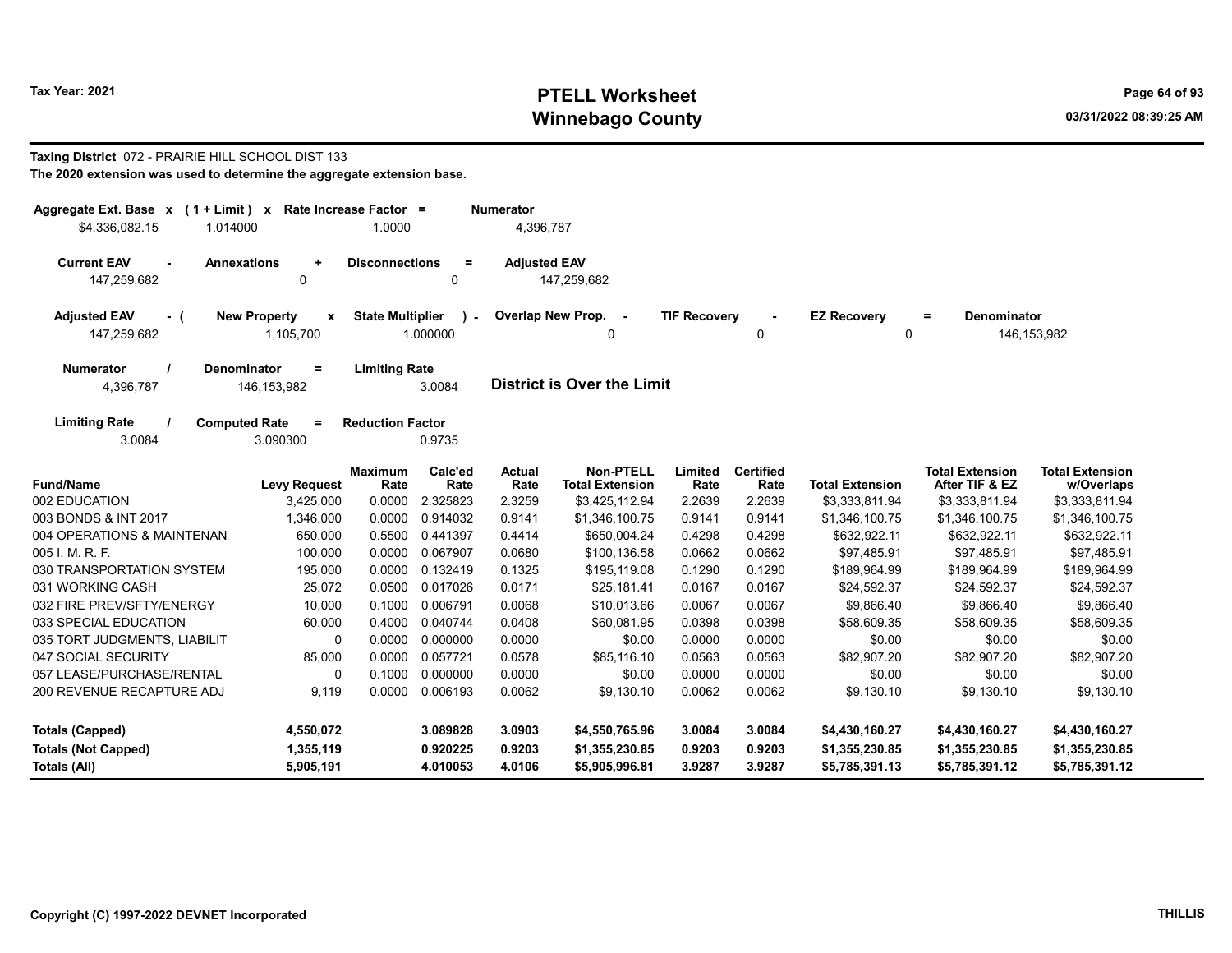# Tax Year: 2021 **PTELL Worksheet** Page 65 of 93 Winnebago County and the county of the county of the county of the county of the county of the county of the county of the county of the county of the county of the county of the county of the county of the county of the c

### Taxing District 073 - SHIRLAND SCHOOL DIST 134 The 2020 extension was used to determine the aggregate extension base.

| Aggregate Ext. Base $x$ (1 + Limit) x Rate Increase Factor =<br>\$1,298,730.97<br>1.014000              | 1.0000                                               | <b>Numerator</b><br>1,316,913                                                |                                                          |                                                |                                                |                                                |
|---------------------------------------------------------------------------------------------------------|------------------------------------------------------|------------------------------------------------------------------------------|----------------------------------------------------------|------------------------------------------------|------------------------------------------------|------------------------------------------------|
| <b>Current EAV</b><br><b>Annexations</b><br>$\ddot{}$<br>36,036,613<br>0                                | <b>Disconnections</b><br>$=$<br>0                    | <b>Adjusted EAV</b><br>36,036,613                                            |                                                          |                                                |                                                |                                                |
| <b>Adjusted EAV</b><br><b>New Property</b><br>- (<br>$\mathbf{x}$<br>36,036,613<br>126,554              | <b>State Multiplier</b><br>$\mathcal{L}$<br>1.000000 | Overlap New Prop. -<br>0                                                     | <b>TIF Recovery</b><br>0                                 | <b>EZ Recovery</b><br>$\mathbf 0$              | <b>Denominator</b><br>$=$                      | 35,910,059                                     |
| <b>Numerator</b><br>Denominator<br>$=$<br>1,316,913<br>35,910,059                                       | <b>Limiting Rate</b><br>3.6673                       | <b>District is Over the Limit</b>                                            |                                                          |                                                |                                                |                                                |
| <b>Limiting Rate</b><br><b>Computed Rate</b><br>$\equiv$<br>3.6673<br>3.766500                          | <b>Reduction Factor</b><br>0.9737                    |                                                                              |                                                          |                                                |                                                |                                                |
| <b>Fund/Name</b><br><b>Levy Request</b>                                                                 | Calc'ed<br><b>Maximum</b><br>Rate<br>Rate            | <b>Non-PTELL</b><br><b>Actual</b><br>Rate<br><b>Total Extension</b>          | <b>Certified</b><br>Limited<br>Rate<br>Rate              | <b>Total Extension</b>                         | <b>Total Extension</b><br>After TIF & EZ       | <b>Total Extension</b><br>w/Overlaps           |
| 002 EDUCATION<br>1,012,749                                                                              | 0.0000<br>2.810334                                   | 2.8104<br>\$1,012,772.97                                                     | 2.7360<br>2.7360                                         | \$985,961.73                                   | \$985,961.73                                   | \$985,961.73                                   |
| 004 OPERATIONS & MAINTENAN<br>149,496                                                                   | 0.5500<br>0.414845                                   | 0.4149<br>\$149,515.91                                                       | 0.4040<br>0.4040                                         | \$145,587.92                                   | \$145,587.92                                   | \$145,587.92                                   |
| 005 I. M. R. F.<br>19,410                                                                               | 0.0000<br>0.053862                                   | 0.0539<br>\$19,423.73                                                        | 0.0525<br>0.0525                                         | \$18,919.22                                    | \$18,919.22                                    | \$18,919.22                                    |
| 030 TRANSPORTATION SYSTEM<br>90,000                                                                     | 0.0000<br>0.249746                                   | 0.2498<br>\$90,019.46                                                        | 0.2433<br>0.2433                                         | \$87,677.08                                    | \$87,677.08                                    | \$87,677.08                                    |
| 031 WORKING CASH<br>0                                                                                   | 0.0500<br>0.000000                                   | 0.0000<br>\$0.00                                                             | 0.0000<br>0.0000                                         | \$0.00                                         | \$0.00                                         | \$0.00                                         |
| 032 FIRE PREV/SFTY/ENERGY<br>10,361                                                                     | 0.1000<br>0.028751                                   | 0.0288<br>\$10,378.54                                                        | 0.0281<br>0.0281                                         | \$10,126.29                                    | \$10,126.29                                    | \$10,126.29                                    |
| 3,477<br>033 SPECIAL EDUCATION                                                                          | 0.4000<br>0.009649                                   | 0.0097<br>\$3,495.55                                                         | 0.0095<br>0.0095                                         | \$3,423.48                                     | \$3,423.48                                     | \$3,423.48                                     |
| 035 TORT JUDGMENTS, LIABILIT<br>39,000                                                                  | 0.0000<br>0.108223                                   | 0.1083<br>\$39,027.65                                                        | 0.1055<br>0.1055                                         | \$38,018.63                                    | \$38,018.63                                    | \$38,018.63                                    |
| 047 SOCIAL SECURITY<br>32,681                                                                           | 0.0000<br>0.090688                                   | 0.0907<br>\$32,685.21                                                        | 0.0884<br>0.0884                                         | \$31,856.37                                    | \$31,856.37                                    | \$31,856.37                                    |
| 057 LEASE/PURCHASE/RENTAL<br>0                                                                          | 0.1000<br>0.000000                                   | 0.0000<br>\$0.00                                                             | 0.0000<br>0.0000                                         | \$0.00                                         | \$0.00                                         | \$0.00                                         |
| 200 REVENUE RECAPTURE ADJ<br>2,256                                                                      | 0.0000<br>0.006260                                   | 0.0063<br>\$2,270.31                                                         | 0.0063<br>0.0063                                         | \$2,270.31                                     | \$2,270.31                                     | \$2,270.31                                     |
| 1,357,174<br><b>Totals (Capped)</b><br>2,256<br><b>Totals (Not Capped)</b><br>1,359,430<br>Totals (All) | 3.766098<br>0.006260<br>3.772358                     | 3.7665<br>\$1,357,319.02<br>0.0063<br>\$2,270.31<br>3.7728<br>\$1,359,589.33 | 3.6673<br>3.6673<br>0.0063<br>0.0063<br>3.6736<br>3.6736 | \$1,321,570.71<br>\$2,270.31<br>\$1,323,841.02 | \$1,321,570.72<br>\$2,270.31<br>\$1,323,841.03 | \$1,321,570.72<br>\$2,270.31<br>\$1,323,841.03 |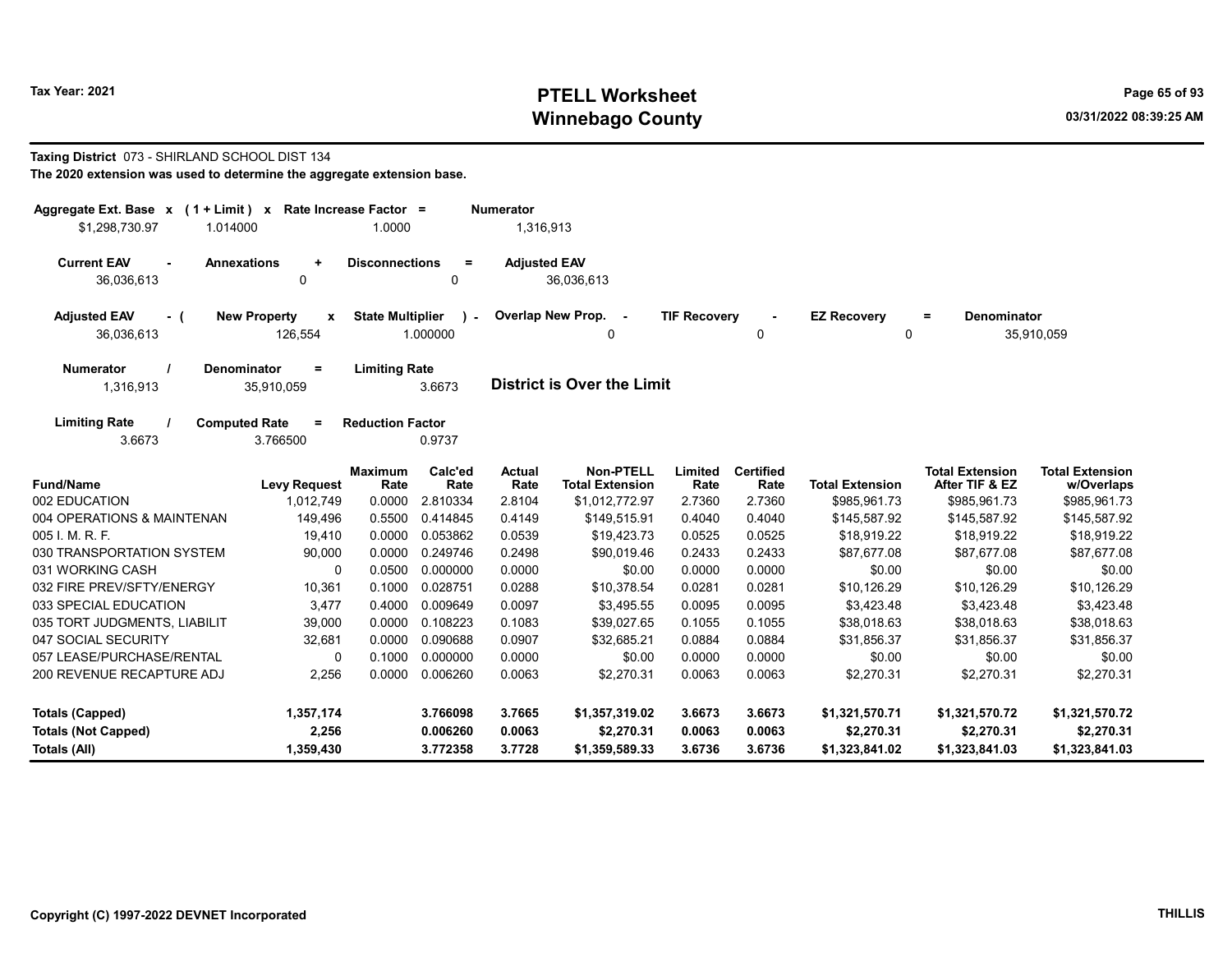# Tax Year: 2021 **PTELL Worksheet** Page 66 of 93 Winnebago County and the county of the county of the county of the county of the county of the county of the county of the county of the county of the county of the county of the county of the county of the county of the c

### Taxing District 074 - ROCKTON SCHOOL DIST 140 The 2020 extension was used to determine the aggregate extension base.

| Aggregate Ext. Base x (1 + Limit) x<br>\$8,855,028.19<br>1.014000  | Rate Increase Factor =<br>1.0000                   |                 | <b>Numerator</b><br>8,978,999 |                                            |                     |                          |                         |                                          |                                      |
|--------------------------------------------------------------------|----------------------------------------------------|-----------------|-------------------------------|--------------------------------------------|---------------------|--------------------------|-------------------------|------------------------------------------|--------------------------------------|
| <b>Current EAV</b><br><b>Annexations</b><br>268,285,797            | <b>Disconnections</b><br>$\ddot{\phantom{1}}$<br>0 | Ξ<br>0          | <b>Adjusted EAV</b>           | 268,285,797                                |                     |                          |                         |                                          |                                      |
| <b>Adjusted EAV</b><br><b>New Property</b><br>- (<br>268,285,797   | <b>State Multiplier</b><br>X<br>480,433            | 1.000000        | Overlap New Prop.             | $\sim$ $-$<br>0                            | <b>TIF Recovery</b> | 0                        | <b>EZ Recovery</b><br>0 | <b>Denominator</b><br>$\equiv$           | 267,805,364                          |
| <b>Numerator</b><br>Denominator<br>8,978,999<br>267,805,364        | <b>Limiting Rate</b><br>Ξ                          | 3.3529          |                               | <b>District is Over the Limit</b>          |                     |                          |                         |                                          |                                      |
| <b>Limiting Rate</b><br><b>Computed Rate</b><br>3.3529<br>3.585000 | <b>Reduction Factor</b><br>$=$                     | 0.9353          |                               |                                            |                     |                          |                         |                                          |                                      |
| <b>Fund/Name</b>                                                   | <b>Maximum</b><br><b>Levy Request</b><br>Rate      | Calc'ed<br>Rate | Actual<br>Rate                | <b>Non-PTELL</b><br><b>Total Extension</b> | Limited<br>Rate     | <b>Certified</b><br>Rate | <b>Total Extension</b>  | <b>Total Extension</b><br>After TIF & EZ | <b>Total Extension</b><br>w/Overlaps |
| 002 EDUCATION                                                      | 8,000,000<br>0.0000                                | 2.981895        | 2.9819                        | \$8,000,014.18                             | 2.8315              | 2.8315                   | \$7,691,119.38          | \$7,596,512.34                           | \$7,596,512.34                       |
| 003 BONDS & INT 2013                                               | 121,156<br>0.0000                                  | 0.045159        | 0.0452                        | \$121,265.18                               | 0.0452              | 0.0452                   | \$122,775.42            | \$121,265.18                             | \$121,265.18                         |
| 003A BONDS & INT 2018                                              | 0.0000<br>252,064                                  | 0.093954        | 0.0940                        | \$252,188.65                               | 0.0940              | 0.0940                   | \$255,329.41            | \$252,188.65                             | \$252,188.65                         |
| 004 OPERATIONS & MAINTENAN                                         | 0.5500<br>900,000                                  | 0.335463        | 0.3355                        | \$900,098.85                               | 0.2765              | 0.2765                   | \$751,048.74            | \$741,810.23                             | \$741,810.23                         |
| 005 I. M. R. F.                                                    | 0.0000<br>253,000                                  | 0.094302        | 0.0944                        | \$253,261.79                               | 0.0920              | 0.0920                   | \$249,896.87            | \$246,822.93                             | \$246,822.93                         |
| 030 TRANSPORTATION SYSTEM                                          | 0.0000<br>25,000                                   | 0.009318        | 0.0094                        | \$25,218.86                                | 0.0088              | 0.0088                   | \$23,903.18             | \$23,609.15                              | \$23,609.15                          |
| 031 WORKING CASH                                                   | 0.0500<br>133,823                                  | 0.049881        | 0.0499                        | \$133,874.61                               | 0.0337              | 0.0337                   | \$91,538.31             | \$90,412.31                              | \$90,412.31                          |
| 032 FIRE PREV/SFTY/ENERGY                                          | 0.1000<br>8,000                                    | 0.002982        | 0.0030                        | \$8,048.57                                 | 0.0029              | 0.0029                   | \$7,877.18              | \$7,780.29                               | \$7,780.29                           |
| 033 SPECIAL EDUCATION                                              | 50,000<br>0.4000                                   | 0.018637        | 0.0187                        | \$50,169.44                                | 0.0175              | 0.0175                   | \$47,534.73             | \$46,950.01                              | \$46,950.01                          |
| 035 TORT JUDGMENTS, LIABILIT                                       | 258<br>0.0000                                      | 0.000096        | 0.0001                        | \$268.29                                   | 0.0001              | 0.0001                   | \$271.63                | \$268.29                                 | \$268.29                             |
| 047 SOCIAL SECURITY                                                | 0.0000<br>247,000                                  | 0.092066        | 0.0921                        | \$247.091.22                               | 0.0899              | 0.0899                   | \$244,192.70            | \$241,188.93                             | \$241,188.93                         |
| 057 LEASE/PURCHASE/RENTAL                                          | 0<br>0.1000                                        | 0.000000        | 0.0000                        | \$0.00                                     | 0.0000              | 0.0000                   | \$0.00                  | \$0.00                                   | \$0.00                               |
| 200 REVENUE RECAPTURE ADJ                                          | 16,971<br>0.0000                                   | 0.006326        | 0.0064                        | \$17,170.29                                | 0.0064              | 0.0064                   | \$17,384.13             | \$17,170.29                              | \$17,170.29                          |
| <b>Totals (Capped)</b>                                             | 9,617,081                                          | 3.584640        | 3.5850                        | \$9,618,045.81                             | 3.3529              | 3.3529                   | \$9,107,382.72          | \$8,995,354.48                           | \$8,995,354.48                       |
| <b>Totals (Not Capped)</b>                                         | 390,191                                            | 0.145439        | 0.1456                        | \$390,624.12                               | 0.1456              | 0.1456                   | \$395,488.96            | \$390,624.12                             | \$390,624.12                         |
| Totals (All)                                                       | 10,007,272                                         | 3.730079        | 3.7306                        | \$10,008,669.93                            | 3.4985              | 3.4985                   | \$9,502,871.68          | \$9,385,978.60                           | \$9,385,978.60                       |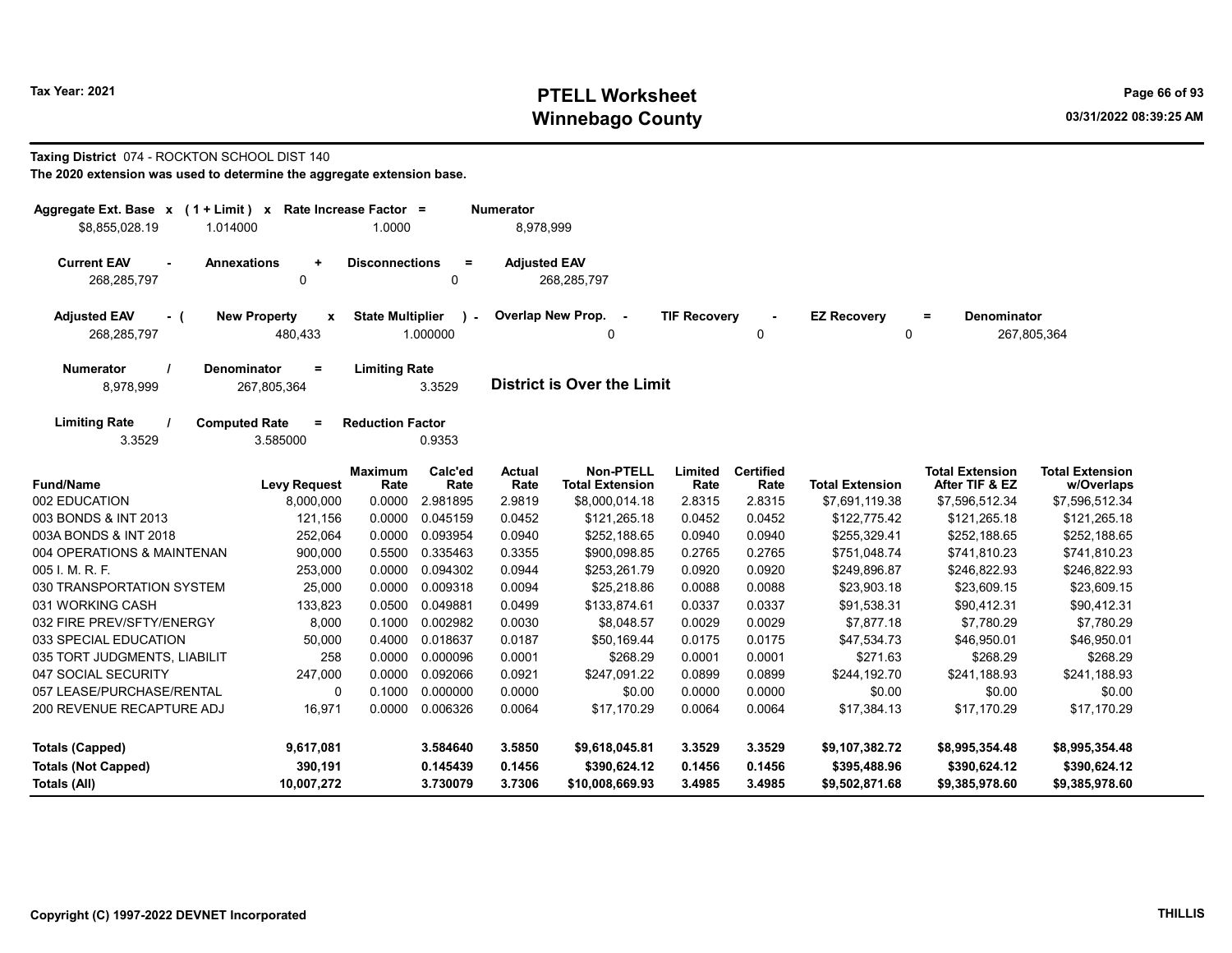# Tax Year: 2021 **PTELL Worksheet** Page 67 of 93 Winnebago County and the county of the county of the county of the county of the county of the county of the county of the county of the county of the county of the county of the county of the county of the county of the c

### Taxing District 075 - NORTH BOONE SD #200

| Aggregate Ext. Base x (1 + Limit) x                                                                | Rate Increase Factor =  |                         | <b>Numerator</b>    |                                            |                     |                          |                                |                                          |                                      |
|----------------------------------------------------------------------------------------------------|-------------------------|-------------------------|---------------------|--------------------------------------------|---------------------|--------------------------|--------------------------------|------------------------------------------|--------------------------------------|
| \$9,678,218.53<br>1.014000                                                                         | 1.0000                  |                         | 9,813,714           |                                            |                     |                          |                                |                                          |                                      |
| <b>Current EAV</b><br><b>Annexations</b><br>÷<br>$\mathbf 0$<br>175, 117, 985                      | <b>Disconnections</b>   | $\equiv$<br>$\Omega$    | <b>Adjusted EAV</b> | 175, 117, 985                              |                     |                          |                                |                                          |                                      |
| <b>Adjusted EAV</b><br><b>New Property</b><br>- (<br>$\pmb{\mathsf{x}}$<br>175.117.985<br>$\Omega$ | <b>State Multiplier</b> | $\lambda -$<br>1.000000 |                     | Overlap New Prop. -<br>1.317.629           | <b>TIF Recovery</b> | 0                        | <b>EZ Recovery</b><br>$\Omega$ | <b>Denominator</b><br>$\equiv$           | 173,800,356                          |
| <b>Denominator</b><br>$\equiv$<br><b>Numerator</b><br>9,813,714<br>173,800,356                     | <b>Limiting Rate</b>    | 5.6466                  |                     | <b>District is Over the Limit</b>          |                     |                          |                                |                                          |                                      |
| <b>Limiting Rate</b><br><b>Computed Rate</b><br>$\equiv$<br>5.6466<br>5.708800                     | <b>Reduction Factor</b> | 0.9891                  |                     |                                            |                     |                          |                                |                                          |                                      |
| <b>Fund/Name</b><br><b>Levy Request</b>                                                            | <b>Maximum</b><br>Rate  | Calc'ed<br>Rate         | Actual<br>Rate      | <b>Non-PTELL</b><br><b>Total Extension</b> | Limited<br>Rate     | <b>Certified</b><br>Rate | <b>Total Extension</b>         | <b>Total Extension</b><br>After TIF & EZ | <b>Total Extension</b><br>w/Overlaps |
| 002 EDUCATION<br>5,850,000<br>003 BONDS & INT 2008<br>0                                            | 0.0000<br>0.0000        | 3.340605<br>0.000000    | 3.3407              | \$40,391.13<br>\$0.00                      | 3.3038              | 3.3038<br>0.0000         | \$39,944.99                    | \$39,944.99<br>\$0.00                    | \$5,785,547.99                       |
| $\Omega$<br>003A BONDS & INT 2016                                                                  | 0.0000                  | 0.000000                | 0.0000<br>0.0000    | \$0.00                                     | 0.0000<br>0.0000    | 0.0000                   | \$0.00<br>\$0.00               | \$0.00                                   | \$0.00<br>\$0.00                     |
| 003B BONDS & INT 2003<br>135,000                                                                   | 0.0000                  | 0.077091                | 0.0771              | \$932.19                                   | 0.0771              | 0.0771                   | \$932.19                       | \$932.19                                 | \$135.015.97                         |
| 1,490,000<br>003C BONDS & INT 2006                                                                 | 0.0000                  | 0.850855                | 0.8509              | \$10,287.91                                | 0.8509              | 0.8509                   | \$10,287.91                    | \$10,287.91                              | \$1,490,078.93                       |
| 003D BONDS & INT 2007A<br>0                                                                        | 0.0000                  | 0.000000                | 0.0000              | \$0.00                                     | 0.0000              | 0.0000                   | \$0.00                         | \$0.00                                   | \$0.00                               |
| 003E BONDS & INT 2017<br>279,400                                                                   | 0.0000                  | 0.159550                | 0.1596              | \$1,929.66                                 | 0.1596              | 0.1596                   | \$1,929.66                     | \$1,929.66                               | \$279,488.30                         |
| 004 OPERATIONS & MAINTENAN<br>1,475,000                                                            | 0.7500                  | 0.842289                | 0.7500              | \$9,067.97                                 | 0.7500              | 0.7500                   | \$9,067.97                     | \$9,067.97                               | \$1,313,384.89                       |
| 005 I. M. R. F.<br>307,000                                                                         | 0.0000                  | 0.175310                | 0.1754              | \$2,120.69                                 | 0.1736              | 0.1736                   | \$2,098.93                     | \$2,098.93                               | \$304,004.82                         |
| 030 TRANSPORTATION SYSTEM<br>925,000                                                               | 0.0000                  | 0.528215                | 0.5283              | \$6,387.47                                 | 0.5123              | 0.5123                   | \$6,194.02                     | \$6,194.02                               | \$897,129.44                         |
| 031 WORKING CASH<br>41,000                                                                         | 0.0500                  | 0.023413                | 0.0235              | \$284.13                                   | 0.0233              | 0.0233                   | \$281.71                       | \$281.71                                 | \$40,802.49                          |
| 032 FIRE PREV/SFTY/ENERGY<br>$\Omega$                                                              | 0.1000                  | 0.000000                | 0.0000              | \$0.00                                     | 0.0000              | 0.0000                   | \$0.00                         | \$0.00                                   | \$0.00                               |
| 033 SPECIAL EDUCATION<br>985,000                                                                   | 0.8000                  | 0.562478                | 0.5625              | \$6,800.97                                 | 0.5565              | 0.5565                   | \$6,728.43                     | \$6,728.43                               | \$974,531.59                         |
| 035 TORT JUDGMENTS, LIABILIT<br>215,000                                                            | 0.0000                  | 0.122774                | 0.1228              | \$1,484.73                                 | 0.1215              | 0.1215                   | \$1,469.01                     | \$1,469.01                               | \$212,768.35                         |
| 047 SOCIAL SECURITY<br>360,000                                                                     | 0.0000                  | 0.205576                | 0.2056              | \$2,485.83                                 | 0.2056              | 0.2056                   | \$2,485.83                     | \$2,485.83                               | \$360,042.58                         |
| 057 LEASE/PURCHASE/RENTAL<br>0                                                                     | 0.1000                  | 0.000000                | 0.0000              | \$0.00                                     | 0.0000              | 0.0000                   | \$0.00                         | \$0.00                                   | \$0.00                               |
| 109 PRIOR YEAR ADJUSTMENT                                                                          | 0.0000<br>0             | $-0.012200$             | $-0.0122$           | (\$147.51)                                 | $-0.0122$           | $-0.0122$                | (\$147.51)                     | (\$147.51)                               | (\$147.51)                           |
| 200 REVENUE RECAPTURE ADJ                                                                          | 0                       | 0.0000 0.000000         | 0.0000              | \$0.00                                     | 0.0000              | 0.0000                   | \$0.00                         | \$0.00                                   | \$0.00                               |
| <b>Totals (Capped)</b><br>10,158,000                                                               |                         | 5.800660                | 5.7088              | \$69,022.92                                | 5.6466              | 5.6466                   | \$68,270.89                    | \$68,270.89                              | \$9,888,212.15                       |
| <b>Totals (Not Capped)</b><br>1,904,400                                                            |                         | 1.075296                | 1.0754              | \$13,002.25                                | 1.0754              | 1.0754                   | \$13,002.25                    | \$13,002.25                              | \$1,904,435.69                       |
| <b>Totals (All)</b><br>12,062,400                                                                  |                         | 6.875956                | 6.7842              | \$82,025.17                                | 6.7220              | 6.7220                   | \$81,273.15                    | \$81,273.14                              | \$11,792,647.84                      |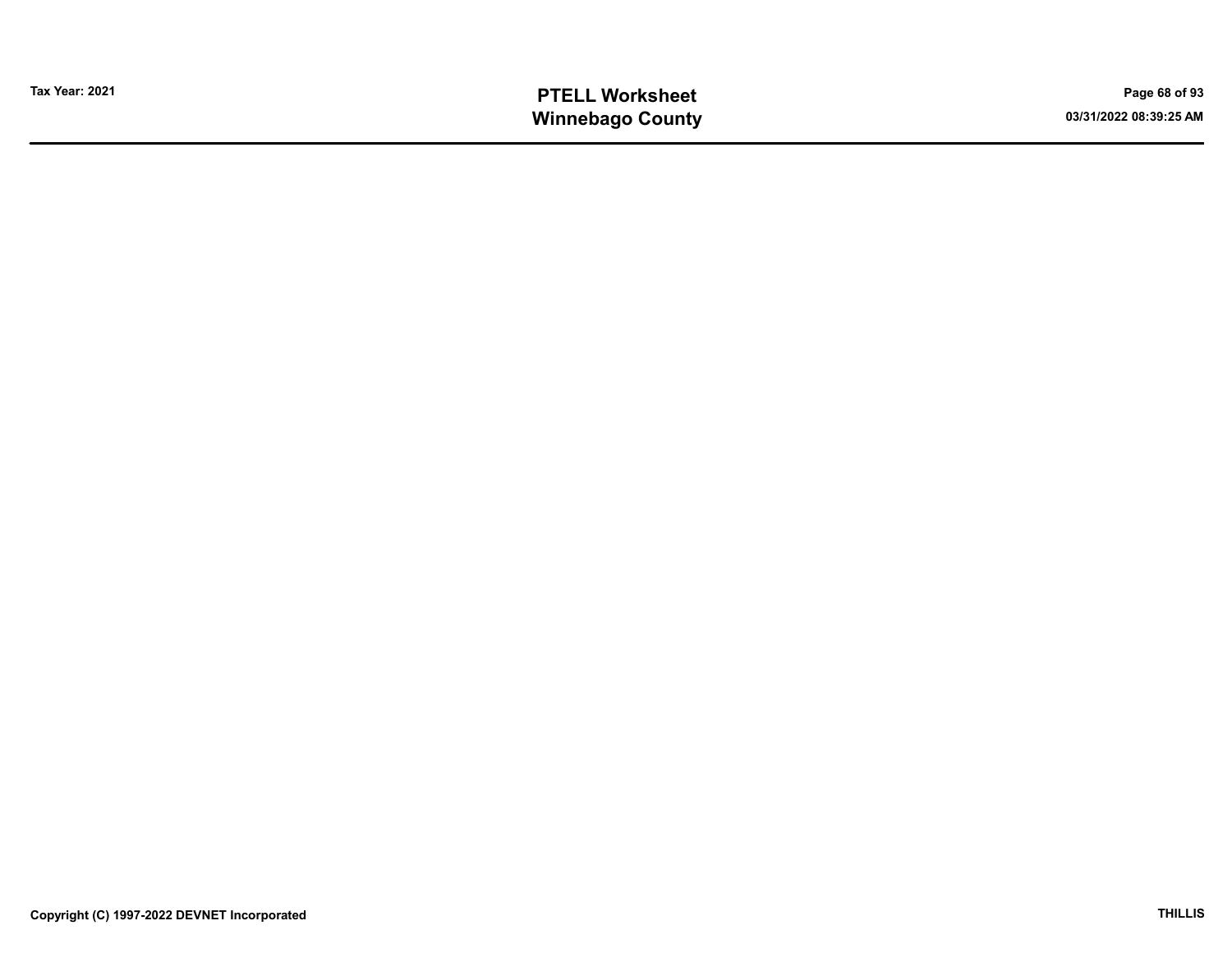# Tax Year: 2021 **PTELL Worksheet** Page 69 of 93 Winnebago County and the county of the county of the county of the county of the county of the county of the county of the county of the county of the county of the county of the county of the county of the county of the c

### Taxing District 076 - ROCKFORD SCHOOL DIST 205 The 2020 extension was used to determine the aggregate extension base.

| Aggregate Ext. Base x |                          | $(1 + Limit)$ x             |              | Rate Increase Factor =            | <b>Numerator</b>    |                               |                    |   |                    |
|-----------------------|--------------------------|-----------------------------|--------------|-----------------------------------|---------------------|-------------------------------|--------------------|---|--------------------|
| \$142.090.589.96      |                          | 1.014000                    |              | 1.0000                            | 144.079.858         |                               |                    |   |                    |
| <b>Current EAV</b>    | $\overline{\phantom{0}}$ | <b>Annexations</b><br>$\pm$ |              | <b>Disconnections</b><br>$\equiv$ | <b>Adjusted EAV</b> |                               |                    |   |                    |
| 2,506,224,381         |                          | 0                           |              | 0                                 | 2.506.224.381       |                               |                    |   |                    |
| <b>Adjusted EAV</b>   | - 1                      | <b>New Property</b>         | $\mathbf{x}$ | <b>State Multiplier</b><br>$\sim$ | Overlap New Prop.   | <b>TIF Recovery</b><br>$\sim$ | <b>EZ Recovery</b> | = | <b>Denominator</b> |
| 2,506,224,381         |                          | 7.177.501                   |              | .000000                           | 4.197               | 19.722                        |                    | 0 | 2,499,022,961      |
| <b>Numerator</b>      |                          | <b>Denominator</b><br>$=$   |              | <b>Limiting Rate</b>              |                     |                               |                    |   |                    |

|             |               | .      |                                     |
|-------------|---------------|--------|-------------------------------------|
| 144,079,858 | 2,499,022,961 | 5.7655 | <b>District is Within the Limit</b> |

| <b>Fund/Name</b>             | <b>Levy Request</b> | Maximum<br>Rate | Calc'ed<br>Rate | Actual<br>Rate | <b>Non-PTELL</b><br><b>Total Extension</b> | Limited<br>Rate | <b>Certified</b><br>Rate | <b>Total Extension</b> | <b>Total Extension</b><br>After TIF & EZ | Total Extension<br>w/Overlaps |
|------------------------------|---------------------|-----------------|-----------------|----------------|--------------------------------------------|-----------------|--------------------------|------------------------|------------------------------------------|-------------------------------|
| 002 EDUCATION                | 92,650,422          | 0.0000          | 3.696813        | 3.6969         | \$92,531,317.40                            | 3.6969          | 3.6969                   | \$95,797,749.37        | \$92,531,317.40                          | \$92,652,609.14               |
| 003A BONDS & INT 2015 A & B  | 3,637,525           | 0.0000          | 0.145140        | 0.1452         | \$3,634,273.93                             | 0.1452          | 0.1452                   | \$3,762,566.80         | \$3,634,273.93                           | \$3,639,037.80                |
| 003C BONDS & INT 2016        | 0                   | 0.0000          | 0.000000        | 0.0000         | \$0.00                                     | 0.0000          | 0.0000                   | \$0.00                 | \$0.00                                   | \$0.00                        |
| 003G BONDS & INT 2013 A & B  | 10,501,600          | 0.0000          | 0.419021        | 0.4191         | \$10,489,836.11                            | 0.4191          | 0.4191                   | \$10.860.135.99        | \$10.489.836.11                          | \$10,503,586.38               |
| 004 OPERATIONS & MAINTENAN   | 16,906,600          | 0.7500          | 0.674585        | 0.6746         | \$16,884,856.70                            | 0.6746          | 0.6746                   | \$17,480,906.09        | \$16,884,856.70                          | \$16,906,989.67               |
| 005 I. M. R. F.              | 51,238              | 0.0000          | 0.002044        | 0.0021         | \$52,561.81                                | 0.0021          | 0.0021                   | \$54,417.29            | \$52,561.81                              | \$52,630.71                   |
| 030 TRANSPORTATION SYSTEM    | 4,800,695           | 0.0000          | 0.191551        | 0.1916         | \$4,795,639.70                             | 0.1916          | 0.1916                   | \$4,964,929.75         | \$4,795,639.70                           | \$4,801,925.91                |
| 031 WORKING CASH             | 990,037             | 0.0500          | 0.039503        | 0.0396         | \$991,165.62                               | 0.0396          | 0.0396                   | \$1,026,154.58         | \$991,165.62                             | \$992,464.85                  |
| 032 FIRE PREV/SFTY/ENERGY    | 714,631             | 0.1000          | 0.028514        | 0.0286         | \$715,841.83                               | 0.0286          | 0.0286                   | \$741,111.64           | \$715,841.83                             | \$716,780.17                  |
| 033 SPECIAL EDUCATION        | 15,721,880          | 0.8000          | 0.627313        | 0.6274         | \$15,703,467.37                            | 0.6274          | 0.6274                   | \$16,257,812.75        | \$15,703,467.37                          | \$15,724,051.77               |
| 035 TORT JUDGMENTS, LIABILIT | 2,753,126           | 0.0000          | 0.109852        | 0.1099         | \$2,750,734.88                             | 0.1099          | 0.1099                   | \$2,847,838.10         | \$2,750,734.88                           | \$2,754,340.59                |
| 047 SOCIAL SECURITY          | 7,501,971           | 0.0000          | 0.299334        | 0.2994         | \$7,493,812.77                             | 0.2994          | 0.2994                   | \$7,758,350.55         | \$7,493,812.77                           | \$7,503,635.80                |
| 200 REVENUE RECAPTURE ADJ    | 755,004             | 0.0000          | 0.030165        | 0.0302         | \$755,888.93                               | 0.0302          | 0.0302                   | \$782,572.43           | \$755,888.93                             | \$756,879.76                  |
| Totals (Capped)              | 142,090,600         |                 | 5.669509        | 5.6701         | \$141,919,398.08                           | 5.6701          | 5.6701                   | \$146,929,270.11       | \$141,919,398.08                         | \$142,105,428.61              |
| <b>Totals (Not Capped)</b>   | 14,894,129          |                 | 0.594326        | 0.5945         | \$14,879,998.97                            | 0.5945          | 0.5945                   | \$15,405,275.23        | \$14,879,998.97                          | \$14,899,503.94               |
| Totals (All)                 | 156,984,729         |                 | 6.263835        | 6.2646         | \$156,799,397.05                           | 6.2646          | 6.2646                   | \$162,334,545.34       | \$156,799,397.05                         | \$157,004,932.55              |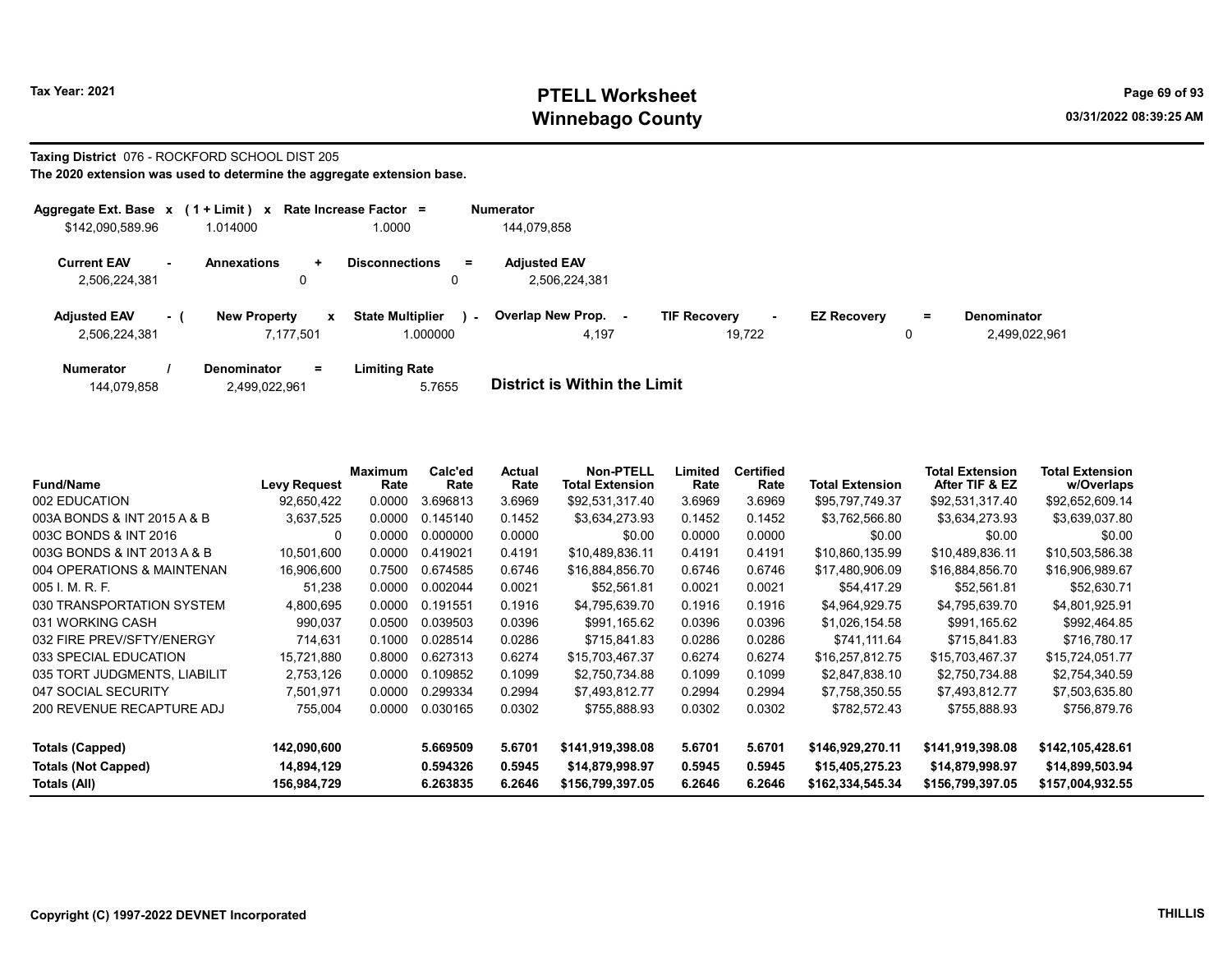# Tax Year: 2021 **PTELL Worksheet** Page 70 of 93 Winnebago County and the county of the county of the county of the county of the county of the county of the county of the county of the county of the county of the county of the county of the county of the county of the c

## Taxing District 077 - HONONEGAH HIGH SD #207

| \$17,946,537.27<br>1.014000               | Rate Increase Factor =<br>Aggregate Ext. Base $x$ (1 + Limit) $x$<br><b>Numerator</b><br>1.0000<br>18, 197, 789 |                         |                           |                          |                                            |                     |                          |                         |                                          |                                      |  |
|-------------------------------------------|-----------------------------------------------------------------------------------------------------------------|-------------------------|---------------------------|--------------------------|--------------------------------------------|---------------------|--------------------------|-------------------------|------------------------------------------|--------------------------------------|--|
|                                           |                                                                                                                 |                         |                           |                          |                                            |                     |                          |                         |                                          |                                      |  |
| <b>Current EAV</b>                        | <b>Annexations</b><br>$\ddot{}$                                                                                 | <b>Disconnections</b>   | $\equiv$                  | <b>Adjusted EAV</b>      |                                            |                     |                          |                         |                                          |                                      |  |
| 809,130,698                               | 0                                                                                                               |                         | $\Omega$                  |                          | 809,130,698                                |                     |                          |                         |                                          |                                      |  |
| <b>Adjusted EAV</b><br>- (<br>809,130,698 | <b>New Property</b><br>$\mathbf{x}$<br>4,124,236                                                                | <b>State Multiplier</b> | $\mathcal{L}$<br>1.000000 | <b>Overlap New Prop.</b> | $\sim$ $-$<br>0                            | <b>TIF Recovery</b> | 0                        | <b>EZ Recovery</b><br>0 | Denominator<br>$\equiv$                  | 805,006,462                          |  |
| Numerator<br>18,197,789                   | <b>Denominator</b><br>$=$<br>805,006,462                                                                        | <b>Limiting Rate</b>    | 2.2606                    |                          | <b>District is Over the Limit</b>          |                     |                          |                         |                                          |                                      |  |
| <b>Limiting Rate</b><br>2.2606            | <b>Computed Rate</b><br>$=$<br>2.328300                                                                         | <b>Reduction Factor</b> | 0.9709                    |                          |                                            |                     |                          |                         |                                          |                                      |  |
| <b>Fund/Name</b>                          | <b>Levy Request</b>                                                                                             | <b>Maximum</b><br>Rate  | Calc'ed<br>Rate           | <b>Actual</b><br>Rate    | <b>Non-PTELL</b><br><b>Total Extension</b> | Limited<br>Rate     | <b>Certified</b><br>Rate | <b>Total Extension</b>  | <b>Total Extension</b><br>After TIF & EZ | <b>Total Extension</b><br>w/Overlaps |  |
| 002 EDUCATION                             | 13,300,000                                                                                                      | 0.0000                  | 1.643739                  | 1.6438                   | \$13,295,718.02                            | 1.5957              | 1.5957                   | \$12,962,506.62         | \$12,906,665.80                          | \$12,911,298.55                      |  |
| 003 BONDS & INT 2017A                     | 241,800                                                                                                         | 0.0000                  | 0.029884                  | 0.0299                   | \$241,843.27                               | 0.0299              | 0.0299                   | \$242,889.61            | \$241,843.27                             | \$241,930.08                         |  |
| 003A BONDS & INT 2012                     | 244,800                                                                                                         | 0.0000                  | 0.030255                  | 0.0303                   | \$245,078.63                               | 0.0303              | 0.0303                   | \$246,138.97            | \$245,078.63                             | \$245,166.60                         |  |
| 003B BONDS & INT 2017B                    | 105,200                                                                                                         | 0.0000                  | 0.013002                  | 0.0131                   | \$105,958.09                               | 0.0131              | 0.0131                   | \$106,416.52            | \$105,958.09                             | \$105,996.12                         |  |
| 003C BONDS & INT 2014A                    | 522,200                                                                                                         | 0.0000                  | 0.064538                  | 0.0646                   | \$522,510.88                               | 0.0646              | 0.0646                   | \$524,771.53            | \$522,510.88                             | \$522,698.43                         |  |
| 003E BONDS & INT 2018A                    | 1,085,650                                                                                                       | 0.0000                  | 0.134175                  | 0.1342                   | \$1,085,463.78                             | 0.1342              | 0.1342                   | \$1,090,160.05          | \$1,085,463.78                           | \$1,085,853.40                       |  |
| 004 OPERATIONS & MAINTENAN                | 2,300,000                                                                                                       | 0.5500                  | 0.284256                  | 0.2843                   | \$2,299,533.17                             | 0.2769              | 0.2769                   | \$2,249,368.98          | \$2,239,678.99                           | \$2,240,482.90                       |  |
| 005 I. M. R. F.                           | 265,000                                                                                                         | 0.0000                  | 0.032751                  | 0.0328                   | \$265,299.64                               | 0.0319              | 0.0319                   | \$259,136.40            | \$258,020.08                             | \$258,112.69                         |  |
| 030 TRANSPORTATION SYSTEM                 | 1,300,000                                                                                                       | 0.0000                  | 0.160666                  | 0.1607                   | \$1,299,806.48                             | 0.1561              | 0.1561                   | \$1,268,062.47          | \$1,262,599.82                           | \$1,263,053.02                       |  |
| 031 WORKING CASH                          | 1,000                                                                                                           | 0.0500                  | 0.000124                  | 0.0002                   | \$1,617.68                                 | 0.0000              | 0.0000                   | \$0.00                  | \$0.00                                   | \$0.00                               |  |
| 032 FIRE PREV/SFTY/ENERGY                 | 1,000                                                                                                           | 0.1000                  | 0.000124                  | 0.0002                   | \$1,617.68                                 | 0.0000              | 0.0000                   | \$0.00                  | \$0.00                                   | \$0.00                               |  |
| 033 SPECIAL EDUCATION                     | 1,400,000                                                                                                       | 0.4000                  | 0.173025                  | 0.1731                   | \$1,400,102.68                             | 0.1681              | 0.1681                   | \$1,365,543.25          | \$1,359,660.66                           | \$1,360,148.70                       |  |
| 035 TORT JUDGMENTS, LIABILIT              | 1,000                                                                                                           | 0.0000                  | 0.000124                  | 0.0002                   | \$1,617.68                                 | 0.0000              | 0.0000                   | \$0.00                  | \$0.00                                   | \$0.00                               |  |
| 047 SOCIAL SECURITY                       | 265,000                                                                                                         | 0.0000                  | 0.032751                  | 0.0328                   | \$265,299.64                               | 0.0319              | 0.0319                   | \$259,136.40            | \$258,020.08                             | \$258,112.69                         |  |
| 057 LEASE/PURCHASE/RENTAL                 | 1,000                                                                                                           | 0.1000                  | 0.000124                  | 0.0002                   | \$1,617.68                                 | 0.0000              | 0.0000                   | \$0.00                  | \$0.00                                   | \$0.00                               |  |
| 200 REVENUE RECAPTURE ADJ                 | 61,726                                                                                                          | 0.0000                  | 0.007631                  | 0.0077                   | \$62,280.71                                | 0.0077              | 0.0077                   | \$62,550.17             | \$62,280.71                              | \$62,303.06                          |  |
| <b>Totals (Capped)</b>                    | 18,834,000                                                                                                      |                         | 2.327684                  | 2.3283                   | \$18,832,230.35                            | 2.2606              | 2.2606                   | \$18,363,754.13         | \$18,284,645.43                          | \$18,291,208.55                      |  |
| <b>Totals (Not Capped)</b>                | 2,261,376                                                                                                       |                         | 0.279485                  | 0.2798                   | \$2,263,135.36                             | 0.2798              | 0.2798                   | \$2,272,926.84          | \$2,263,135.36                           | \$2,263,947.69                       |  |
| Totals (All)                              | 21,095,376                                                                                                      |                         | 2.607169                  | 2.6081                   | \$21,095,365.71                            | 2.5404              | 2.5404                   | \$20,636,680.97         | \$20,547,780.79                          | \$20,555,156.24                      |  |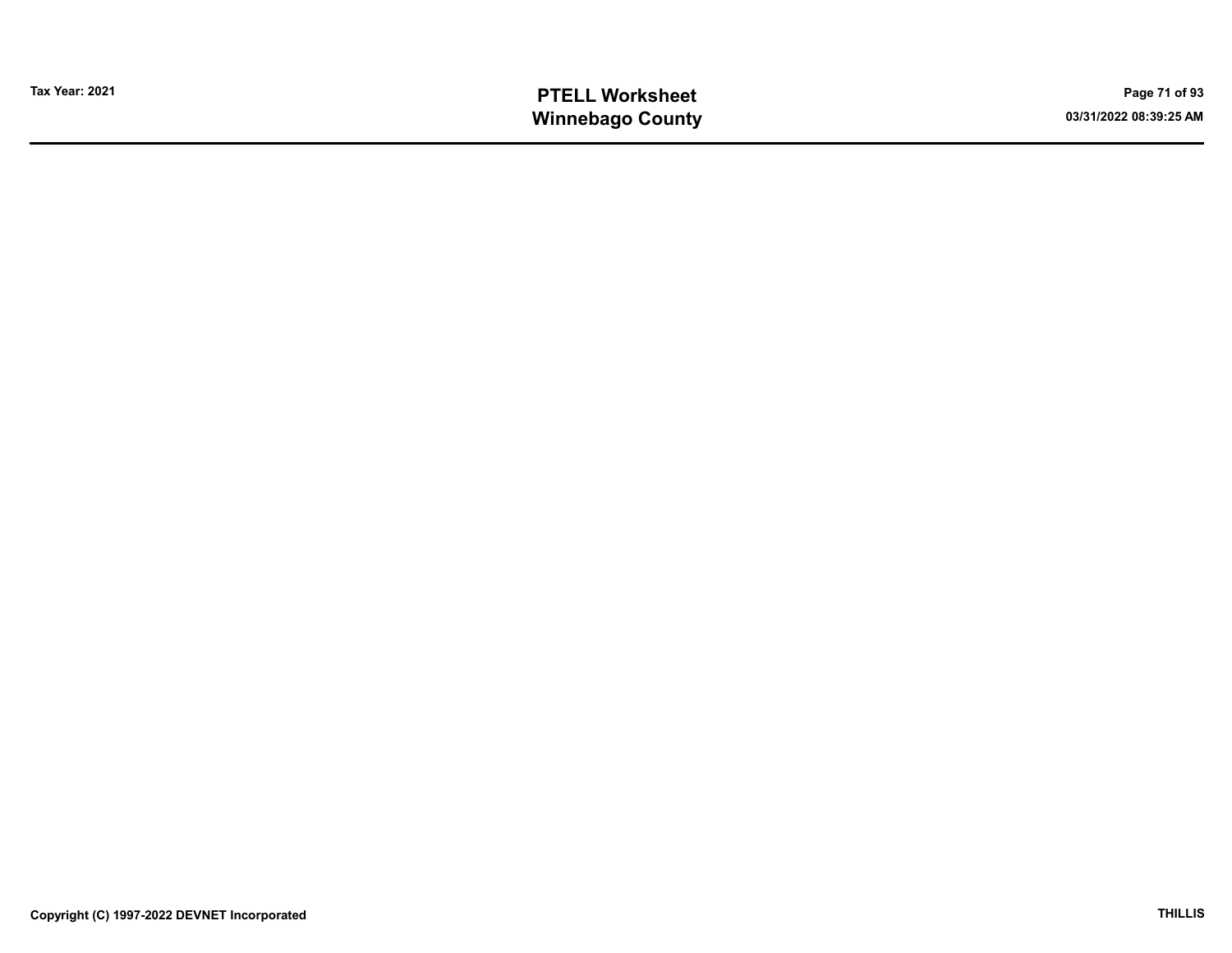# Tax Year: 2021 **PTELL Worksheet** Page 72 of 93 Winnebago County and the county of the county of the county of the county of the county of the county of the county of the county of the county of the county of the county of the county of the county of the county of the c

### Taxing District 079 - SOUTH BELOIT SD #320

| Aggregate Ext. Base x (1 + Limit) x Rate Increase Factor =                               |                                                                 | <b>Numerator</b>                                    |                 |                                   |                                            |                          |                          |                                                                    |                                          |                                      |
|------------------------------------------------------------------------------------------|-----------------------------------------------------------------|-----------------------------------------------------|-----------------|-----------------------------------|--------------------------------------------|--------------------------|--------------------------|--------------------------------------------------------------------|------------------------------------------|--------------------------------------|
| \$4,182,073.45<br>1.014000                                                               | 1.0000                                                          |                                                     | 4,240,622       |                                   |                                            |                          |                          |                                                                    |                                          |                                      |
| <b>Current EAV</b><br><b>Annexations</b><br>89,079,097                                   | $\ddot{}$<br>0                                                  | <b>Disconnections</b><br>$\equiv$<br>$\Omega$       |                 | <b>Adjusted EAV</b><br>89.079.097 |                                            |                          |                          |                                                                    |                                          |                                      |
| <b>Adjusted EAV</b><br><b>New Property</b><br>- (<br>$\mathbf x$<br>71,976<br>89,079,097 |                                                                 | <b>State Multiplier</b><br>$\mathbf{r}$<br>1.000000 |                 | Overlap New Prop. -<br>0          |                                            | <b>TIF Recovery</b><br>0 |                          | <b>EZ Recovery</b><br>$=$<br><b>Denominator</b><br>89,007,121<br>0 |                                          |                                      |
| <b>Numerator</b><br>4,240,622                                                            | <b>Denominator</b><br><b>Limiting Rate</b><br>$=$<br>89,007,121 |                                                     | 4.7644          | <b>District is Over the Limit</b> |                                            |                          |                          |                                                                    |                                          |                                      |
| <b>Limiting Rate</b><br><b>Computed Rate</b><br>4.7644                                   | <b>Reduction Factor</b><br>0.9578                               |                                                     |                 |                                   |                                            |                          |                          |                                                                    |                                          |                                      |
| <b>Fund/Name</b>                                                                         | <b>Levy Request</b>                                             | <b>Maximum</b><br>Rate                              | Calc'ed<br>Rate | <b>Actual</b><br>Rate             | <b>Non-PTELL</b><br><b>Total Extension</b> | Limited<br>Rate          | <b>Certified</b><br>Rate | <b>Total Extension</b>                                             | <b>Total Extension</b><br>After TIF & EZ | <b>Total Extension</b><br>w/Overlaps |
| 002 EDUCATION                                                                            | 2,714,699                                                       | 0.0000                                              | 3.047515        | 3.0476                            | \$2,714,774.56                             | 3.0476                   | 3.0476                   | \$2,789,296.09                                                     | \$2,714,774.56                           | \$2,714,774.56                       |
| 003A BONDS & INT 2016A                                                                   | 130,058                                                         | 0.0000                                              | 0.146003        | 0.1461                            | \$130,144.56                               | 0.1461                   | 0.1461                   | \$133,717.08                                                       | \$130,144.56                             | \$130,144.56                         |
| 003B BONDS & INT 2016B                                                                   | 77,310                                                          | 0.0000                                              | 0.086788        | 0.0868                            | \$77,320.66                                | 0.0868                   | 0.0868                   | \$79,443.14                                                        | \$77,320.66                              | \$77,320.66                          |
| 003C BONDS & INT 2011B                                                                   | 0                                                               | 0.0000                                              | 0.000000        | 0.0000                            | \$0.00                                     | 0.0000                   | 0.0000                   | \$0.00                                                             | \$0.00                                   | \$0.00                               |
| 003D BONDS & INT 2013A                                                                   | 314,736                                                         | 0.0000                                              | 0.353322        | 0.3534                            | \$314,805.53                               | 0.3534                   | 0.3534                   | \$323,447.05                                                       | \$314,805.53                             | \$314,805.53                         |
| 003E BONDS & INT 2020C                                                                   | 313,498                                                         | 0.0000                                              | 0.351932        | 0.3520                            | \$313,558.42                               | 0.3520                   | 0.3520                   | \$322,165.71                                                       | \$313,558.42                             | \$313,558.42                         |
| 003G BONDS & INT 2020B                                                                   | 170,914                                                         | 0.0000                                              | 0.191868        | 0.1919                            | \$170,942.79                               | 0.1919                   | 0.1919                   | \$175,635.23                                                       | \$170,942.79                             | \$170,942.79                         |
| 004 OPERATIONS & MAINTENAN                                                               | 717,045                                                         | 0.7500                                              | 0.804953        | 0.7500                            | \$668,093.23                               | 0.6302                   | 0.6302                   | \$576,786.45                                                       | \$561,376.47                             | \$561,376.47                         |
| 005 I. M. R. F.                                                                          | 30,000                                                          | 0.0000                                              | 0.033678        | 0.0337                            | \$30,019.66                                | 0.0323                   | 0.0323                   | \$29,562.37                                                        | \$28,772.55                              | \$28,772.55                          |
| 030 TRANSPORTATION SYSTEM                                                                | 200,000                                                         | 0.0000                                              | 0.224520        | 0.2246                            | \$200,071.65                               | 0.2000                   | 0.2000                   | \$183,048.70                                                       | \$178,158.19                             | \$178,158.19                         |
| 031 WORKING CASH                                                                         | 44,815                                                          | 0.0500                                              | 0.050309        | 0.0500                            | \$44,539.55                                | 0.0400                   | 0.0400                   | \$36,609.74                                                        | \$35,631.64                              | \$35,631.64                          |
| 032 FIRE PREV/SFTY/ENERGY                                                                | 40,000                                                          | 0.1000                                              | 0.044904        | 0.0450                            | \$40,085.59                                | 0.0432                   | 0.0432                   | \$39,538.52                                                        | \$38,482.17                              | \$38,482.17                          |
| 033 SPECIAL EDUCATION                                                                    | 350,528                                                         | 0.8000                                              | 0.393502        | 0.3936                            | \$350,615.33                               | 0.3500                   | 0.3500                   | \$320,335.22                                                       | \$311,776.84                             | \$311,776.84                         |
| 035 TORT JUDGMENTS, LIABILIT                                                             | 180,000                                                         |                                                     | 0.0000 0.202068 | 0.2021                            | \$180,028.86                               | 0.1936                   | 0.1936                   | \$177,191.14                                                       | \$172,457.13                             | \$172,457.13                         |
| 047 SOCIAL SECURITY                                                                      | 202,605                                                         |                                                     | 0.0000 0.227444 | 0.2275                            | \$202,654.95                               | 0.2275                   | 0.2275                   | \$208,217.90                                                       | \$202,654.95                             | \$202,654.95                         |
| 057 LEASE/PURCHASE/RENTAL                                                                | 0                                                               | 0.1000                                              | 0.000000        | 0.0000                            | \$0.00                                     | 0.0000                   | 0.0000                   | \$0.00                                                             | \$0.00                                   | \$0.00                               |
| 200 REVENUE RECAPTURE ADJ                                                                | 30,856                                                          |                                                     | 0.0000 0.034639 | 0.0347                            | \$30,910.45                                | 0.0347                   | 0.0347                   | \$31,758.95                                                        | \$30,910.45                              | \$30,910.45                          |
| <b>Totals (Capped)</b>                                                                   | 4,479,692                                                       |                                                     | 5.028893        | 4.9741                            | \$4,430,883.38                             | 4.7644                   | 4.7644                   | \$4,360,586.13                                                     | \$4,244,084.50                           | \$4,244,084.50                       |
| <b>Totals (Not Capped)</b>                                                               | 1,037,372                                                       |                                                     | 1.164552        | 1.1649                            | \$1,037,682.41                             | 1.1649                   | 1.1649                   | \$1,066,167.15                                                     | \$1,037,682.41                           | \$1,037,682.41                       |
| Totals (All)                                                                             | 5,517,064                                                       |                                                     | 6.193445        | 6.1390                            | \$5,468,565.79                             | 5.9293                   | 5.9293                   | \$5,426,753.28                                                     | \$5,281,766.91                           | \$5,281,766.91                       |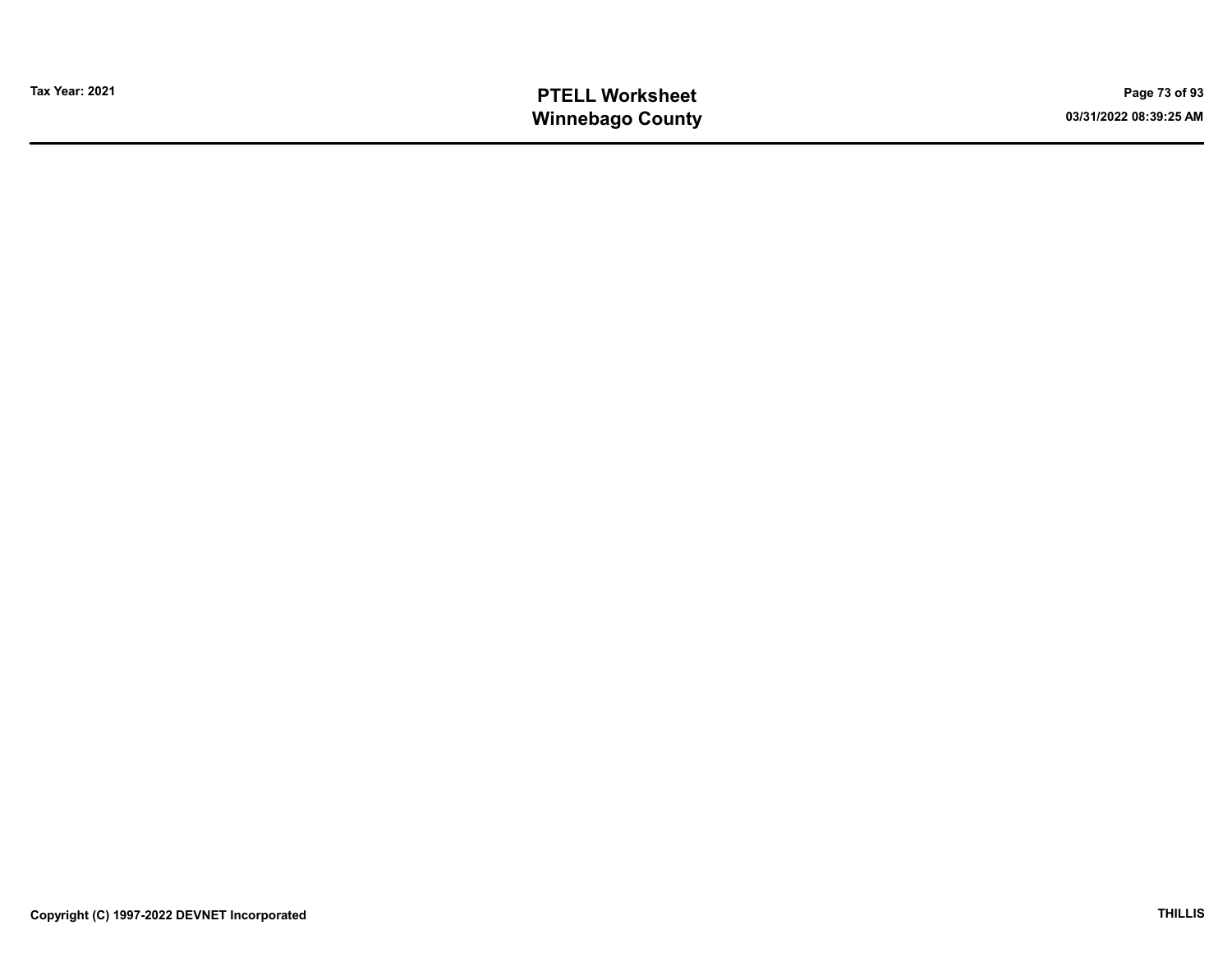# Tax Year: 2021 **PTELL Worksheet** Page 74 of 93 Winnebago County and the county of the county of the county of the county of the county of the county of the county of the county of the county of the county of the county of the county of the county of the county of the c

#### Taxing District 080 - PECATONICA UNIT SD #321

| Aggregate Ext. Base $x$ (1 + Limit) $x$   |                                        | Rate Increase Factor =  |                 | <b>Numerator</b>      |                                            |                     |                          |                        |                                          |                                      |
|-------------------------------------------|----------------------------------------|-------------------------|-----------------|-----------------------|--------------------------------------------|---------------------|--------------------------|------------------------|------------------------------------------|--------------------------------------|
| \$5,902,028.27<br>1.014000                |                                        | 1.0000                  |                 | 5,984,657             |                                            |                     |                          |                        |                                          |                                      |
| <b>Current EAV</b><br>109,520,069         | <b>Annexations</b><br>$\ddot{}$<br>0   | <b>Disconnections</b>   | $\equiv$<br>0   | <b>Adjusted EAV</b>   | 109,520,069                                |                     |                          |                        |                                          |                                      |
| <b>Adjusted EAV</b><br>- (<br>109,520,069 | <b>New Property</b><br>x<br>449,935    | <b>State Multiplier</b> | 1.000000        |                       | Overlap New Prop. -<br>180,782             | <b>TIF Recovery</b> | 0                        | <b>EZ Recovery</b>     | <b>Denominator</b><br>Ξ.<br>$\mathbf 0$  | 108,889,352                          |
| <b>Numerator</b><br>5,984,657             | Denominator<br>$\equiv$<br>108,889,352 | <b>Limiting Rate</b>    | 5.4961          |                       | <b>District is Over the Limit</b>          |                     |                          |                        |                                          |                                      |
| <b>Limiting Rate</b><br>5.4961            | <b>Computed Rate</b><br>Ξ<br>5.532700  | <b>Reduction Factor</b> | 0.9934          |                       |                                            |                     |                          |                        |                                          |                                      |
| <b>Fund/Name</b>                          | <b>Levy Request</b>                    | <b>Maximum</b><br>Rate  | Calc'ed<br>Rate | <b>Actual</b><br>Rate | <b>Non-PTELL</b><br><b>Total Extension</b> | Limited<br>Rate     | <b>Certified</b><br>Rate | <b>Total Extension</b> | <b>Total Extension</b><br>After TIF & EZ | <b>Total Extension</b><br>w/Overlaps |
| 002 EDUCATION                             | 4,347,635                              | 0.0000                  | 3.969715        | 3.9698                | \$3,883,078.13                             | 3.9431              | 3.9431                   | \$3,856,961.40         | \$3,856,961.40                           | \$4,318,485.84                       |
| 003 BONDS & INT 2020                      | 133,175                                | 0.0000                  | 0.121599        | 0.1216                | \$118,943.60                               | 0.1216              | 0.1216                   | \$118,943.60           | \$118,943.60                             | \$133,176.40                         |
| 004 OPERATIONS & MAINTENAN                | 759,981                                | 0.7500                  | 0.693919        | 0.6940                | \$678,839.29                               | 0.6895              | 0.6895                   | \$674,437.60           | \$674,437.60                             | \$755,140.88                         |
| 005 I. M. R. F.                           | 197,000                                | 0.0000                  | 0.179876        | 0.1799                | \$175,970.01                               | 0.1788              | 0.1788                   | \$174,894.04           | \$174,894.04                             | \$195,821.88                         |
| 030 TRANSPORTATION SYSTEM                 | 377,637                                | 0.0000                  | 0.344811        | 0.3449                | \$337,365.52                               | 0.3427              | 0.3427                   | \$335,213.58           | \$335,213.58                             | \$375,325.28                         |
| 031 WORKING CASH                          | 40,867                                 | 0.0500                  | 0.037315        | 0.0374                | \$36,582.98                                | 0.0372              | 0.0372                   | \$36,387.35            | \$36,387.35                              | \$40,741.47                          |
| 032 FIRE PREV/SFTY/ENERGY                 | 92,003                                 | 0.1000                  | 0.084006        | 0.0841                | \$82,262.80                                | 0.0836              | 0.0836                   | \$81,773.72            | \$81,773.72                              | \$91,558.78                          |
| 033 SPECIAL EDUCATION                     | 38,620                                 | 0.8000                  | 0.035263        | 0.0353                | \$34,528.86                                | 0.0351              | 0.0351                   | \$34,333.23            | \$34,333.23                              | \$38,441.54                          |
| 035 TORT JUDGMENTS, LIABILIT              | 50,000                                 | 0.0000                  | 0.045654        | 0.0457                | \$44,701.67                                | 0.0454              | 0.0454                   | \$44,408.22            | \$44,408.22                              | \$49,722.11                          |
| 047 SOCIAL SECURITY                       | 155,000                                | 0.0000                  | 0.141527        | 0.1416                | \$138,506.69                               | 0.1407              | 0.1407                   | \$137.626.35           | \$137,626.35                             | \$154,094.74                         |
| 057 LEASE/PURCHASE/RENTAL                 | 0                                      | 0.1000                  | 0.000000        | 0.0000                | \$0.00                                     | 0.0000              | 0.0000                   | \$0.00                 | \$0.00                                   | \$0.00                               |
| <b>109 PRIOR YEAR ADJUSTMENT</b>          | $\mathbf 0$                            | 0.0000                  | $-0.000300$     | $-0.0003$             | (\$293.45)                                 | $-0.0003$           | $-0.0003$                | (\$293.45)             | (\$293.45)                               | (\$293.45)                           |
| 200 REVENUE RECAPTURE ADJ                 | 16,206                                 | 0.0000                  | 0.016568        | 0.0166                | \$16,237.37                                | 0.0166              | 0.0166                   | \$16,237.37            | \$16,237.37                              | \$18,180.33                          |
| <b>Totals (Capped)</b>                    | 6,058,743                              |                         | 5.532086        | 5.5327                | \$5,411,835.95                             | 5.4961              | 5.4961                   | \$5,376,035.50         | \$5,376,035.49                           | \$6,019,332.52                       |
| <b>Totals (Not Capped)</b>                | 149,381                                |                         | 0.137867        | 0.1379                | \$134,887.52                               | 0.1379              | 0.1379                   | \$134,887.52           | \$134,887.52                             | \$151,063.28                         |
| Totals (All)                              | 6,208,124                              |                         | 5.669953        | 5.6706                | \$5,546,723.47                             | 5.6340              | 5.6340                   | \$5,510,923.02         | \$5,510,923.01                           | \$6,170,395.80                       |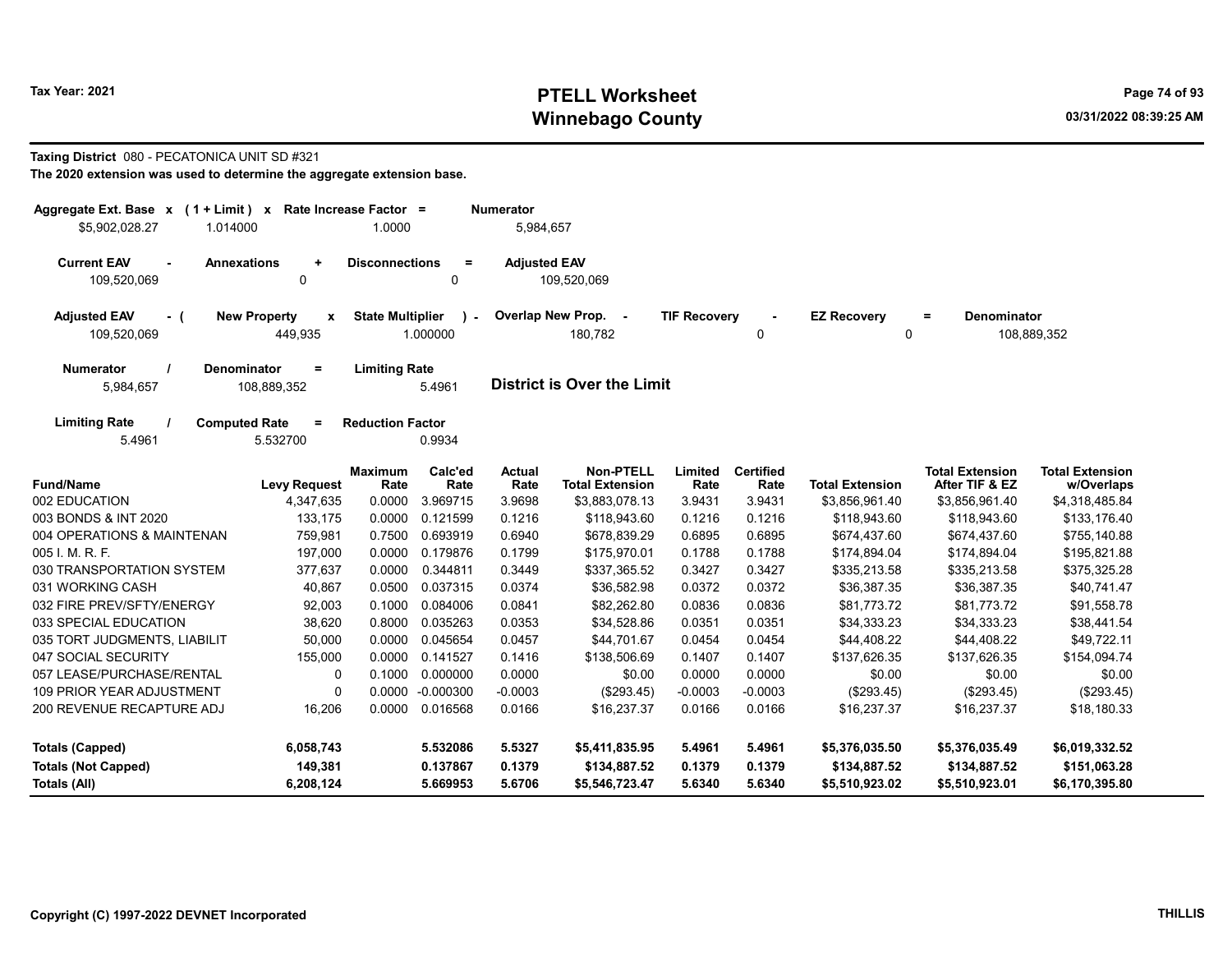# Tax Year: 2021 **PTELL Worksheet** Page 75 of 93 Winnebago County and the county of the county of the county of the county of the county of the county of the county of the county of the county of the county of the county of the county of the county of the county of the c

#### Taxing District 081 - DURAND UNIT SD #322

| Aggregate Ext. Base $x$ (1 + Limit) $x$<br>\$6,239,394.99<br>1.014000 |                                                | Rate Increase Factor =<br>1.0000 |                         | <b>Numerator</b><br>6,326,747 |                                            |                     |                          |                         |                                          |                                      |
|-----------------------------------------------------------------------|------------------------------------------------|----------------------------------|-------------------------|-------------------------------|--------------------------------------------|---------------------|--------------------------|-------------------------|------------------------------------------|--------------------------------------|
| <b>Current EAV</b><br><b>Annexations</b><br>$\sim$<br>92,093,402      | $\ddot{}$<br>0                                 | <b>Disconnections</b>            | $\equiv$<br>0           | <b>Adjusted EAV</b>           | 92,093,402                                 |                     |                          |                         |                                          |                                      |
| <b>Adjusted EAV</b><br>- (<br>92,093,402                              | <b>New Property</b><br>$\mathbf{x}$<br>230,351 | <b>State Multiplier</b>          | $\lambda$ -<br>1.000000 |                               | Overlap New Prop. -<br>0                   | <b>TIF Recovery</b> | 0                        | <b>EZ Recovery</b><br>0 | <b>Denominator</b><br>$=$                | 91,863,051                           |
| <b>Numerator</b><br><b>Denominator</b><br>6,326,747                   | $\equiv$<br>91,863,051                         | <b>Limiting Rate</b>             | 6.8872                  |                               | <b>District is Over the Limit</b>          |                     |                          |                         |                                          |                                      |
| <b>Limiting Rate</b><br><b>Computed Rate</b><br>6.8872                | Ξ.<br>7.078400                                 | <b>Reduction Factor</b>          | 0.9730                  |                               |                                            |                     |                          |                         |                                          |                                      |
| <b>Fund/Name</b>                                                      | <b>Levy Request</b>                            | <b>Maximum</b><br>Rate           | Calc'ed<br>Rate         | <b>Actual</b><br>Rate         | <b>Non-PTELL</b><br><b>Total Extension</b> | Limited<br>Rate     | <b>Certified</b><br>Rate | <b>Total Extension</b>  | <b>Total Extension</b><br>After TIF & EZ | <b>Total Extension</b><br>w/Overlaps |
| 002 EDUCATION                                                         | 4,239,760                                      | 0.0000                           | 4.603761                | 4.6038                        | \$4,169,247.73                             | 4.0268              | 4.0268                   | \$3,665,327.86          | \$3,646,710.71                           | \$3,708,417.11                       |
| 003C BONDS & INT 2003 A                                               | 185,000                                        | 0.0000                           | 0.200883                | 0.2009                        | \$181,937.07                               | 0.2009              | 0.2009                   | \$182,865.89            | \$181,937.07                             | \$185,015.64                         |
| 004 OPERATIONS & MAINTENAN                                            | 600,000                                        | 0.7500                           | 0.651513                | 0.6516                        | \$590,095.53                               | 0.6515              | 0.6515                   | \$593,017.06            | \$590,004.97                             | \$599,988.51                         |
| 005 I. M. R. F.                                                       | 95,000                                         | 0.0000                           | 0.103156                | 0.1032                        | \$93,458.96                                | 0.1032              | 0.1032                   | \$93,936.09             | \$93,458.96                              | \$95,040.39                          |
| 030 TRANSPORTATION SYSTEM                                             | 300,000                                        | 0.0000                           | 0.325756                | 0.3258                        | \$295,047.77                               | 0.2715              | 0.2715                   | \$247,128.37            | \$245,873.14                             | \$250,033.59                         |
| 031 WORKING CASH                                                      | 0                                              | 0.0500                           | 0.000000                | 0.0000                        | \$0.00                                     | 0.0000              | 0.0000                   | \$0.00                  | \$0.00                                   | \$0.00                               |
| 032 FIRE PREV/SFTY/ENERGY                                             | 46,960                                         | 0.1000                           | 0.050992                | 0.0510                        | \$46,186.11                                | 0.0500              | 0.0500                   | \$45,511.67             | \$45,280.50                              | \$46,046.70                          |
| 033 SPECIAL EDUCATION                                                 | 751,300                                        | 0.8000                           | 0.815802                | 0.8000                        | \$724,488.07                               | 0.8000              | 0.8000                   | \$728,186.72            | \$724,488.07                             | \$736,747.22                         |
| 035 TORT JUDGMENTS, LIABILIT                                          | 370,000                                        | 0.0000                           | 0.401766                | 0.4018                        | \$363,874.13                               | 0.4018              | 0.4018                   | \$365,731.78            | \$363,874.13                             | \$370,031.29                         |
| 047 SOCIAL SECURITY                                                   | 130,000                                        | 0.0000                           | 0.141161                | 0.1412                        | \$127,872.14                               | 0.1412              | 0.1412                   | \$128,524.96            | \$127,872.14                             | \$130,035.88                         |
| 057 LEASE/PURCHASE/RENTAL                                             | 0                                              | 0.1000                           | 0.000000                | 0.0000                        | \$0.00                                     | 0.0000              | 0.0000                   | \$0.00                  | \$0.00                                   | \$0.00                               |
| 109A MANUAL PRIOR YEAR ADJ                                            | 0                                              | 0.0000                           | 0.000000                | 0.0000                        | \$0.00                                     | $-0.0023$           | $-0.0023$                | (\$2,093.54)            | (\$2,082.90)                             | (\$2,118.15)                         |
| 200 REVENUE RECAPTURE ADJ                                             | 33,563                                         | 0.0000                           | 0.037061                | 0.0371                        | \$33,598.13                                | 0.0371              | 0.0371                   | \$33,769.66             | \$33,598.13                              | \$34,166.65                          |
| <b>Totals (Capped)</b>                                                | 6,533,020                                      |                                  | 7.093907                | 7.0784                        | \$6,410,270.44                             | 6.4437              | 6.4437                   | \$5,865,270.96          | \$5,835,479.72                           | \$5,934,222.54                       |
| <b>Totals (Not Capped)</b>                                            | 218,563                                        |                                  | 0.237944                | 0.2380                        | \$215,535.20                               | 0.2380              | 0.2380                   | \$216,635.55            | \$215,535.20                             | \$219,182.29                         |
| Totals (All)                                                          | 6,751,583                                      |                                  | 7.331851                | 7.3164                        | \$6,625,805.64                             | 6.6817              | 6.6817                   | \$6,081,906.51          | \$6,051,014.92                           | \$6,153,404.83                       |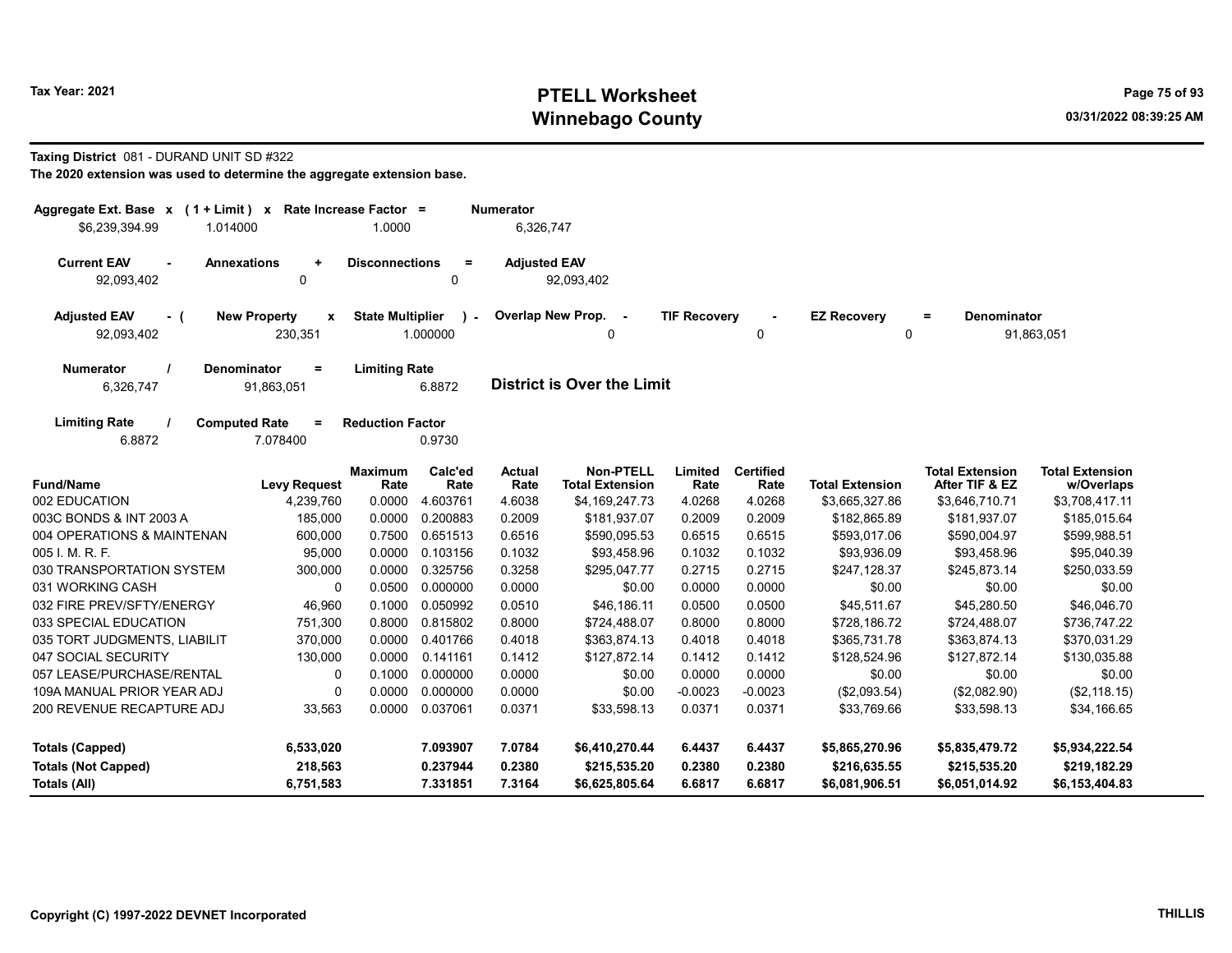# Tax Year: 2021 **PTELL Worksheet** Page 76 of 93 Winnebago County and the county of the county of the county of the county of the county of the county of the county of the county of the county of the county of the county of the county of the county of the county of the c

#### Taxing District 082 - WINNEBAGO UNIT SD #323

| Aggregate Ext. Base x (1 + Limit) x Rate Increase Factor =<br>\$10,820,452.63<br>1.014000 | 1.0000                                          |                      | <b>Numerator</b><br>10,971,939 |                                     |                     |                          |                         |                                          |                                      |
|-------------------------------------------------------------------------------------------|-------------------------------------------------|----------------------|--------------------------------|-------------------------------------|---------------------|--------------------------|-------------------------|------------------------------------------|--------------------------------------|
| <b>Current EAV</b><br><b>Annexations</b><br>188,143,030                                   | <b>Disconnections</b><br>$\ddot{}$<br>0         | $\equiv$<br>$\Omega$ | <b>Adjusted EAV</b>            | 188,143,030                         |                     |                          |                         |                                          |                                      |
| <b>Adjusted EAV</b><br><b>New Property</b><br>- (<br>188,143,030                          | <b>State Multiplier</b><br>x<br>490,527         | $\sim$<br>1.000000   | Overlap New Prop.              | $\sim$<br>$\Omega$                  | <b>TIF Recovery</b> | $\mathbf 0$              | <b>EZ Recovery</b><br>0 | <b>Denominator</b><br>$=$                | 187,652,503                          |
| <b>Numerator</b><br><b>Denominator</b><br>10,971,939                                      | $\equiv$<br><b>Limiting Rate</b><br>187,652,503 | 5.8470               |                                | <b>District is Over the Limit</b>   |                     |                          |                         |                                          |                                      |
| <b>Limiting Rate</b><br><b>Computed Rate</b><br>5.8470                                    | $=$<br><b>Reduction Factor</b><br>6.035200      | 0.9688               |                                |                                     |                     |                          |                         |                                          |                                      |
| <b>Fund/Name</b>                                                                          | <b>Maximum</b><br><b>Levy Request</b><br>Rate   | Calc'ed<br>Rate      | <b>Actual</b><br>Rate          | Non-PTELL<br><b>Total Extension</b> | Limited<br>Rate     | <b>Certified</b><br>Rate | <b>Total Extension</b>  | <b>Total Extension</b><br>After TIF & EZ | <b>Total Extension</b><br>w/Overlaps |
| 002 EDUCATION                                                                             | 0.0000<br>7,220,000                             | 3.837506             | 3.8376                         | \$7,141,863.32                      | 3.7172              | 3.7172                   | \$6,917,796.11          | \$6,917,796.11                           | \$6,993,652.71                       |
| 003A BONDS & INT 2018                                                                     | 589,313<br>0.0000                               | 0.313226             | 0.3133                         | \$583,058.62                        | 0.3133              | 0.3133                   | \$583,058.62            | \$583,058.62                             | \$589,452.11                         |
| 003B BONDS & INT 2020                                                                     | 341,953<br>0.0000                               | 0.181752             | 0.1818                         | \$338,334.05                        | 0.1818              | 0.1818                   | \$338,334.05            | \$338,334.05                             | \$342,044.03                         |
| 004 OPERATIONS & MAINTENAN                                                                | 0.7500<br>1,300,000                             | 0.690964             | 0.6910                         | \$1,285,967.16                      | 0.6696              | 0.6696                   | \$1,246,141.26          | \$1,246,141.26                           | \$1,259,805.73                       |
| 005 I. M. R. F.                                                                           | 312,566<br>0.0000                               | 0.166132             | 0.1662                         | \$309,302.09                        | 0.1611              | 0.1611                   | \$299,810.87            | \$299,810.87                             | \$303,098.42                         |
| 030 TRANSPORTATION SYSTEM                                                                 | 0.0000<br>513,439                               | 0.272898             | 0.2729                         | \$507,873.28                        | 0.2645              | 0.2645                   | \$492,240.68            | \$492,240.68                             | \$497,638.31                         |
| 031 WORKING CASH                                                                          | 80,000<br>0.0500                                | 0.042521             | 0.0426                         | \$79.279.60                         | 0.0413              | 0.0413                   | \$76,860.27             | \$76,860.27                              | \$77,703.07                          |
| 032 FIRE PREV/SFTY/ENERGY                                                                 | 171,344<br>0.1000                               | 0.091071             | 0.0911                         | \$169.539.23                        | 0.0883              | 0.0883                   | \$164,328.36            | \$164,328.36                             | \$166,130.30                         |
| 033 SPECIAL EDUCATION                                                                     | 1,124,702<br>0.8000                             | 0.597791             | 0.5978                         | \$1,112,519.78                      | 0.5793              | 0.5793                   | \$1,078,090.84          | \$1,078,090.84                           | \$1,089,912.57                       |
| 035 TORT JUDGMENTS, LIABILIT                                                              | 102,771<br>0.0000                               | 0.054624             | 0.0547                         | \$101,797.98                        | 0.0530              | 0.0530                   | \$98,634.24             | \$98,634.24                              | \$99,715.81                          |
| 047 SOCIAL SECURITY                                                                       | 0.0000<br>368,913                               | 0.196081             | 0.1961                         | \$364,946.68                        | 0.1901              | 0.1901                   | \$353,780.54            | \$353,780.54                             | \$357,659.90                         |
| 057 LEASE/PURCHASE/RENTAL                                                                 | 0.1000<br>160,287                               | 0.085194             | 0.0852                         | \$158,559.19                        | 0.0826              | 0.0826                   | \$153,720.53            | \$153,720.53                             | \$155,406.14                         |
| 109 PRIOR YEAR ADJUSTMENT                                                                 | 0.0000<br>0                                     | 0.000000             | 0.0000                         | \$0.00                              | 0.0000              | 0.0000                   | \$0.00                  | \$0.00                                   | \$0.00                               |
| 200 REVENUE RECAPTURE ADJ                                                                 | 36,061<br>0.0000                                | 0.019377             | 0.0194                         | \$36,103.85                         | 0.0194              | 0.0194                   | \$36,103.85             | \$36,103.85                              | \$36,499.75                          |
| <b>Totals (Capped)</b>                                                                    | 11,354,022                                      | 6.034782             | 6.0352                         | \$11,231,648.31                     | 5.8470              | 5.8470                   | \$10,881,403.70         | \$10,881,403.70                          | \$11,000,722.96                      |
| <b>Totals (Not Capped)</b>                                                                | 967,327                                         | 0.514355             | 0.5145                         | \$957,496.52                        | 0.5145              | 0.5145                   | \$957,496.53            | \$957,496.52                             | \$967,995.89                         |
| Totals (All)                                                                              | 12,321,349                                      | 6.549137             | 6.5497                         | \$12,189,144.83                     | 6.3615              | 6.3615                   | \$11,838,900.23         | \$11,838,900.22                          | \$11,968,718.85                      |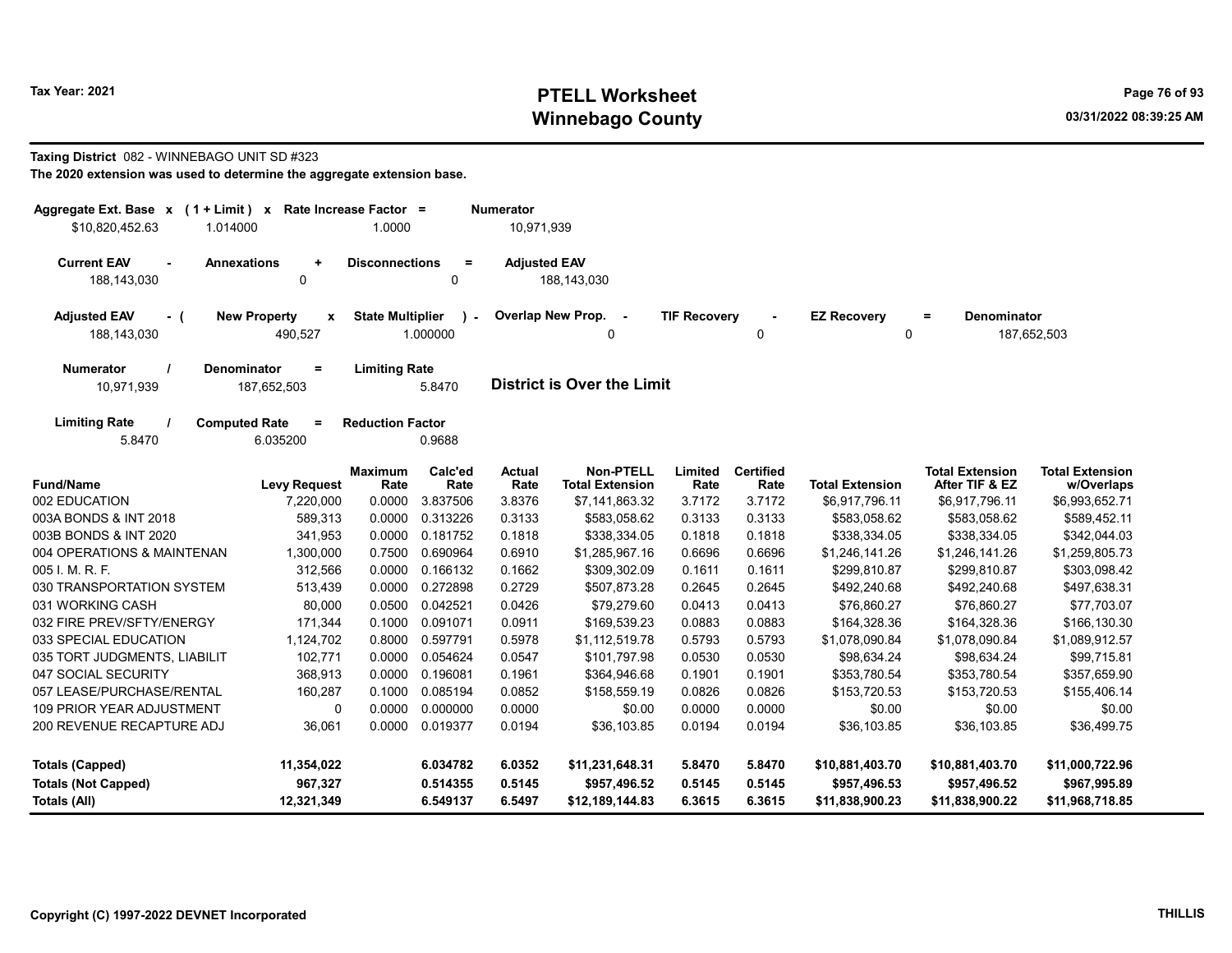Taxing District 101 - BU/HA/SH MULTI TOWNSHIP

# Tax Year: 2021 **PTELL Worksheet** Page 77 of 93 Winnebago County and the county of the county of the county of the county of the county of the county of the county of the county of the county of the county of the county of the county of the county of the county of the c

| The 2020 extension was used to determine the aggregate extension base. |                                     |                                           |                                 |                                            |                     |                          |                        |                                          |                                      |
|------------------------------------------------------------------------|-------------------------------------|-------------------------------------------|---------------------------------|--------------------------------------------|---------------------|--------------------------|------------------------|------------------------------------------|--------------------------------------|
| Aggregate Ext. Base $x$ (1 + Limit) x Rate Increase Factor =           |                                     |                                           | <b>Numerator</b>                |                                            |                     |                          |                        |                                          |                                      |
| \$29.153.91<br>1.014000                                                |                                     | 1.0000                                    |                                 | 29,562                                     |                     |                          |                        |                                          |                                      |
| <b>Current EAV</b><br>$\sim$                                           | <b>Annexations</b><br>$\ddot{}$     | <b>Disconnections</b>                     | <b>Adjusted EAV</b><br>$\equiv$ |                                            |                     |                          |                        |                                          |                                      |
| 74,752,298                                                             | 0                                   | 0                                         |                                 | 74,752,298                                 |                     |                          |                        |                                          |                                      |
| <b>Adjusted EAV</b><br>$-$ (                                           | <b>New Property</b><br>$\mathbf{x}$ | <b>State Multiplier</b>                   | ) - Overlap New Prop. -         |                                            | <b>TIF Recovery</b> | $\sim$                   | <b>EZ Recovery</b>     | <b>Denominator</b><br>$=$                |                                      |
| 74,752,298                                                             | 354,984                             | 1.000000                                  |                                 | $\Omega$                                   |                     | 0                        | $\Omega$               |                                          | 74,397,314                           |
| <b>Numerator</b>                                                       | <b>Denominator</b><br>$=$           | <b>Limiting Rate</b>                      |                                 |                                            |                     |                          |                        |                                          |                                      |
| 29,562                                                                 | 74,397,314                          | 0.0398                                    |                                 | <b>District is Over the Limit</b>          |                     |                          |                        |                                          |                                      |
| <b>Limiting Rate</b>                                                   | <b>Computed Rate</b><br>$=$         | <b>Reduction Factor</b>                   |                                 |                                            |                     |                          |                        |                                          |                                      |
| 0.0398                                                                 | 0.041000                            | 0.9707                                    |                                 |                                            |                     |                          |                        |                                          |                                      |
| <b>Fund/Name</b>                                                       | <b>Levy Request</b>                 | <b>Maximum</b><br>Calc'ed<br>Rate<br>Rate | <b>Actual</b><br>Rate           | <b>Non-PTELL</b><br><b>Total Extension</b> | Limited<br>Rate     | <b>Certified</b><br>Rate | <b>Total Extension</b> | <b>Total Extension</b><br>After TIF & EZ | <b>Total Extension</b><br>w/Overlaps |
| 147 ASSESSING PURPOSES (mu                                             | 30,612                              | 0.0000<br>0.040951                        | 0.0410                          | \$30,648.44                                | 0.0398              | 0.0398                   | \$29,751.41            | \$29,751.41                              | \$29,751.41                          |
| 200 REVENUE RECAPTURE ADJ                                              | 103                                 | 0.0000<br>0.000138                        | 0.0002                          | \$149.50                                   | 0.0002              | 0.0002                   | \$149.50               | \$149.50                                 | \$149.50                             |
| <b>Totals (Capped)</b>                                                 | 30,612                              | 0.040951                                  | 0.0410                          | \$30,648.44                                | 0.0398              | 0.0398                   | \$29,751.41            | \$29,751.41                              | \$29,751.41                          |
| <b>Totals (Not Capped)</b>                                             | 103                                 | 0.000138                                  | 0.0002                          | \$149.50                                   | 0.0002              | 0.0002                   | \$149.50               | \$149.50                                 | \$149.50                             |
| Totals (All)                                                           | 30,715                              | 0.041089                                  | 0.0412                          | \$30,797.94                                | 0.0400              | 0.0400                   | \$29,900.92            | \$29,900.91                              | \$29,900.91                          |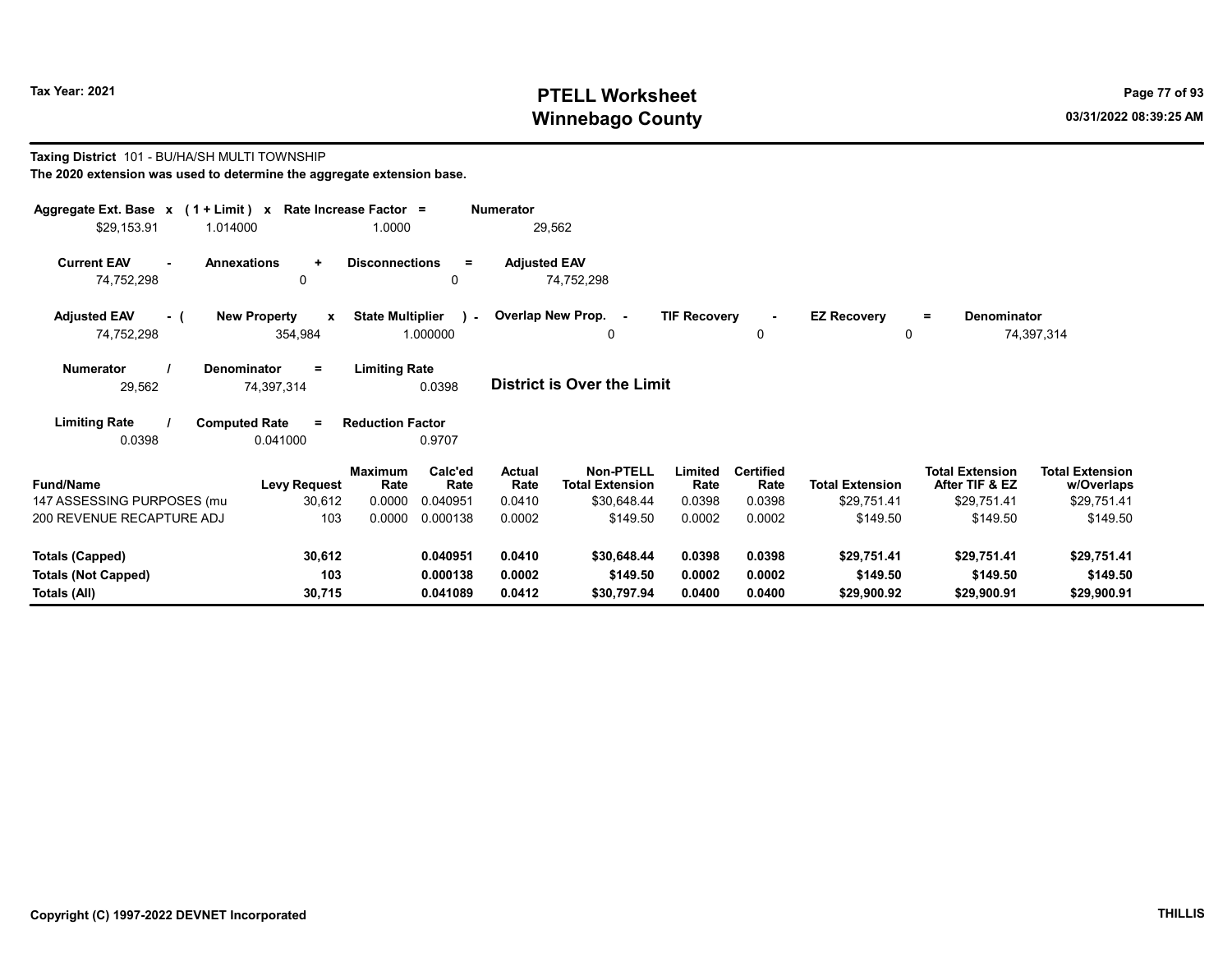# Tax Year: 2021 **PTELL Worksheet** Page 78 of 93 Winnebago County and the County of the County of the County of the County of the County of the County of the County of the County of the County of the County of the County of the County of the County of the County of the C

# Taxing District 102 - DU/LA MULTI TOWNSHIP The 2020 extension was used to determine the aggregate extension base.

| Aggregate Ext. Base $x$ (1 + Limit) x Rate Increase Factor = |                                                                           |                 | <b>Numerator</b>      |                                            |                     |                          |                         |                                          |                                      |
|--------------------------------------------------------------|---------------------------------------------------------------------------|-----------------|-----------------------|--------------------------------------------|---------------------|--------------------------|-------------------------|------------------------------------------|--------------------------------------|
| \$30,837.69<br>1.014000                                      | 1.0000                                                                    |                 | 31,269                |                                            |                     |                          |                         |                                          |                                      |
| <b>Current EAV</b><br><b>Annexations</b><br>81,889,783       | <b>Disconnections</b><br>$\ddot{}$<br>$\Omega$                            | $\equiv$<br>0   | <b>Adjusted EAV</b>   | 81,889,783                                 |                     |                          |                         |                                          |                                      |
| <b>Adjusted EAV</b><br>- (<br>81,889,783                     | <b>State Multiplier</b><br><b>New Property</b><br>$\mathbf{x}$<br>124,186 | 1.000000        |                       | ) - Overlap New Prop. -<br>0               | <b>TIF Recovery</b> | 0                        | <b>EZ Recovery</b><br>0 | <b>Denominator</b><br>Ξ.                 | 81,765,597                           |
| <b>Numerator</b><br><b>Denominator</b><br>31,269             | <b>Limiting Rate</b><br>$\equiv$<br>81,765,597                            | 0.0383          |                       | District is Over the Limit                 |                     |                          |                         |                                          |                                      |
| <b>Limiting Rate</b><br><b>Computed Rate</b><br>0.0383       | <b>Reduction Factor</b><br>$\equiv$<br>0.039100                           | 0.9795          |                       |                                            |                     |                          |                         |                                          |                                      |
| <b>Fund/Name</b>                                             | <b>Maximum</b><br>Rate<br><b>Levy Request</b>                             | Calc'ed<br>Rate | <b>Actual</b><br>Rate | <b>Non-PTELL</b><br><b>Total Extension</b> | Limited<br>Rate     | <b>Certified</b><br>Rate | <b>Total Extension</b>  | <b>Total Extension</b><br>After TIF & EZ | <b>Total Extension</b><br>w/Overlaps |
| 147 ASSESSING PURPOSES (mu                                   | 0.0000<br>32,000                                                          | 0.039077        | 0.0391                | \$32,018.91                                | 0.0383              | 0.0383                   | \$31,540.86             | \$31,363.79                              | \$31,363.79                          |
| 200 REVENUE RECAPTURE ADJ                                    | 173<br>0.0000                                                             | 0.000211        | 0.0003                | \$245.67                                   | 0.0003              | 0.0003                   | \$247.06                | \$245.67                                 | \$245.67                             |
| <b>Totals (Capped)</b>                                       | 32,000                                                                    | 0.039077        | 0.0391                | \$32,018.91                                | 0.0383              | 0.0383                   | \$31,540.86             | \$31,363.79                              | \$31,363.79                          |
| <b>Totals (Not Capped)</b>                                   | 173                                                                       | 0.000211        | 0.0003                | \$245.67                                   | 0.0003              | 0.0003                   | \$247.06                | \$245.67                                 | \$245.67                             |
| Totals (All)                                                 | 32,173                                                                    | 0.039288        | 0.0394                | \$32,264.58                                | 0.0386              | 0.0386                   | \$31,787.92             | \$31,609.46                              | \$31,609.46                          |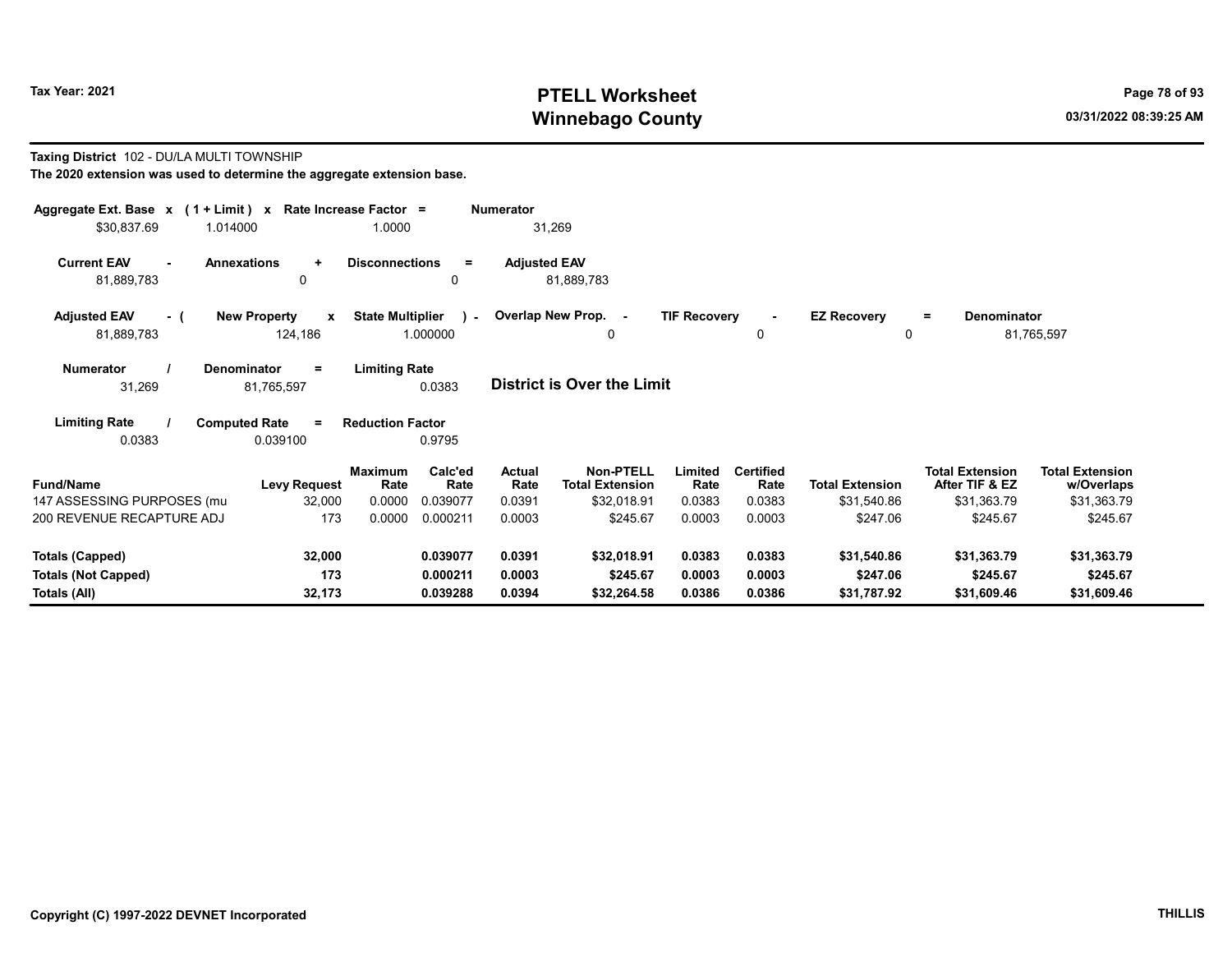# Tax Year: 2021 **PTELL Worksheet** Page 79 of 93 Winnebago County and the county of the county of the county of the county of the county of the county of the county of the county of the county of the county of the county of the county of the county of the county of the c

#### Taxing District 110 - BURRITT TWSP ROAD

| Aggregate Ext. Base $x$ (1 + Limit) $x$ |                                     | Rate Increase Factor =  |                 | <b>Numerator</b>    |                                            |                     |                          |                        |                                          |                                      |
|-----------------------------------------|-------------------------------------|-------------------------|-----------------|---------------------|--------------------------------------------|---------------------|--------------------------|------------------------|------------------------------------------|--------------------------------------|
| \$56.061.77                             | 1.014000                            | 1.0000                  |                 |                     | 56,847                                     |                     |                          |                        |                                          |                                      |
| <b>Current EAV</b><br>$\blacksquare$    | <b>Annexations</b><br>$\ddot{}$     | <b>Disconnections</b>   | $=$             | <b>Adjusted EAV</b> |                                            |                     |                          |                        |                                          |                                      |
| 30,788,488                              | 0                                   |                         | 0               |                     | 30,788,488                                 |                     |                          |                        |                                          |                                      |
| <b>Adjusted EAV</b><br>- 0              | <b>New Property</b><br>$\mathbf{x}$ | <b>State Multiplier</b> | $\sim$          |                     | Overlap New Prop. -                        | <b>TIF Recovery</b> | $\sim$                   | <b>EZ Recovery</b>     | <b>Denominator</b><br>$=$                |                                      |
| 30,788,488                              | 94,253                              |                         | 1.000000        |                     | 0                                          |                     | 0                        | 0                      |                                          | 30,694,235                           |
| <b>Numerator</b>                        | <b>Denominator</b><br>$\equiv$      | <b>Limiting Rate</b>    |                 |                     |                                            |                     |                          |                        |                                          |                                      |
| 56,847                                  | 30,694,235                          |                         | 0.1852          |                     | <b>District is Over the Limit</b>          |                     |                          |                        |                                          |                                      |
| <b>Limiting Rate</b>                    | <b>Computed Rate</b><br>$\equiv$    | <b>Reduction Factor</b> |                 |                     |                                            |                     |                          |                        |                                          |                                      |
| 0.1852                                  | 0.191300                            |                         | 0.9681          |                     |                                            |                     |                          |                        |                                          |                                      |
| <b>Fund/Name</b>                        | <b>Levy Request</b>                 | <b>Maximum</b><br>Rate  | Calc'ed<br>Rate | Actual<br>Rate      | <b>Non-PTELL</b><br><b>Total Extension</b> | Limited<br>Rate     | <b>Certified</b><br>Rate | <b>Total Extension</b> | <b>Total Extension</b><br>After TIF & EZ | <b>Total Extension</b><br>w/Overlaps |
| 007 ROAD AND BRIDGE                     | 31,945                              | 0.6600                  | 0.103756        | 0.1038              | \$31,958.45                                | 0.1004              | 0.1004                   | \$30,911.64            | \$30,911.64                              | \$30,911.64                          |
| 008 BRIDGE CONST W/ COUNTY              | 5,500                               | 0.2500                  | 0.017864        | 0.0179              | \$5.511.14                                 | 0.0174              | 0.0174                   | \$5.357.20             | \$5.357.20                               | \$5.357.20                           |
| 009 PERMANENT ROAD                      | 21,419                              | 0.2500                  | 0.069568        | 0.0696              | \$21,428.79                                | 0.0674              | 0.0674                   | \$20,751.44            | \$20,751.44                              | \$20,751.44                          |
| 200 REVENUE RECAPTURE ADJ               | 191                                 | 0.0000                  | 0.000620        | 0.0007              | \$215.52                                   | 0.0007              | 0.0007                   | \$215.52               | \$215.52                                 | \$215.52                             |
| <b>Totals (Capped)</b>                  | 58,864                              |                         | 0.191188        | 0.1913              | \$58,898.38                                | 0.1852              | 0.1852                   | \$57,020.28            | \$57,020.28                              | \$57,020.28                          |
| <b>Totals (Not Capped)</b>              | 191                                 |                         | 0.000620        | 0.0007              | \$215.52                                   | 0.0007              | 0.0007                   | \$215.52               | \$215.52                                 | \$215.52                             |
| Totals (All)                            | 59,055                              |                         | 0.191808        | 0.1920              | \$59,113.90                                | 0.1859              | 0.1859                   | \$57,235.80            | \$57,235.80                              | \$57,235.80                          |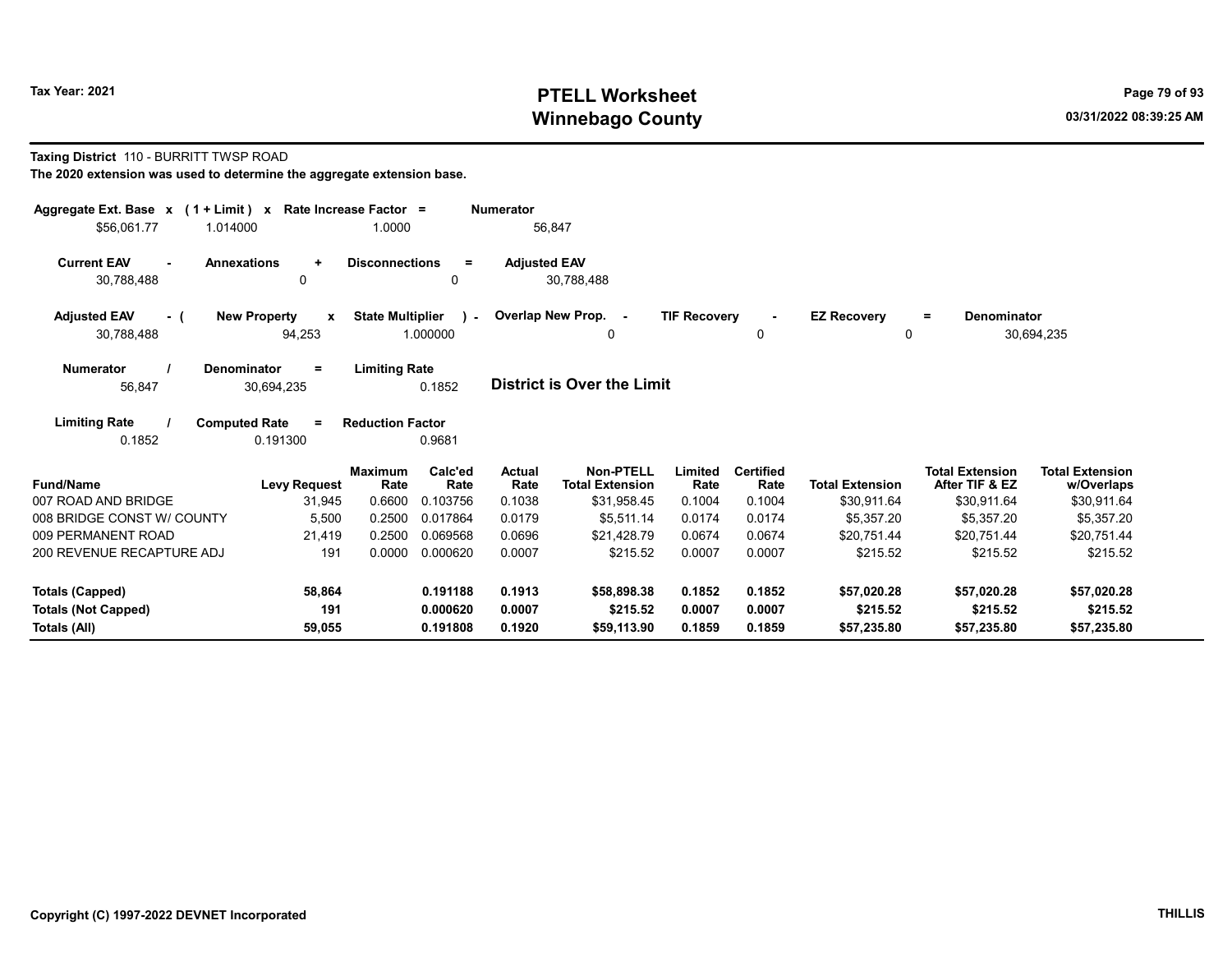Taxing District 111 - CHERRY VALLEY TWSP ROAD

# Tax Year: 2021 **PTELL Worksheet** Page 80 of 93 Winnebago County and the County of the County of the County of the County of the County of the County of the County of the County of the County of the County of the County of the County of the County of the County of the C

| The 2020 extension was used to determine the aggregate extension base. |                                                |                                  |                       |                             |                                            |                     |                          |                         |                                          |                                      |
|------------------------------------------------------------------------|------------------------------------------------|----------------------------------|-----------------------|-----------------------------|--------------------------------------------|---------------------|--------------------------|-------------------------|------------------------------------------|--------------------------------------|
| Aggregate Ext. Base $x$ (1 + Limit) $x$<br>\$770,086.52<br>1.014000    |                                                | Rate Increase Factor =<br>1.0000 |                       | <b>Numerator</b><br>780,868 |                                            |                     |                          |                         |                                          |                                      |
| <b>Current EAV</b><br>322,330,253                                      | <b>Annexations</b><br>$\ddot{}$<br>0           | <b>Disconnections</b>            | $\equiv$<br>0         | <b>Adjusted EAV</b>         | 322,330,253                                |                     |                          |                         |                                          |                                      |
| <b>Adjusted EAV</b><br>- (<br>322,330,253                              | <b>New Property</b><br>$\mathbf{x}$<br>540,634 | <b>State Multiplier</b>          | $\lambda$<br>1.000000 |                             | Overlap New Prop. -<br>0                   | <b>TIF Recovery</b> | 0                        | <b>EZ Recoverv</b><br>0 | <b>Denominator</b><br>$=$                | 321,789,619                          |
| <b>Numerator</b><br>780,868                                            | Denominator<br>=<br>321,789,619                | <b>Limiting Rate</b>             | 0.2427                |                             | <b>District is Over the Limit</b>          |                     |                          |                         |                                          |                                      |
| <b>Limiting Rate</b><br>0.2427                                         | <b>Computed Rate</b><br>$=$<br>0.247400        | <b>Reduction Factor</b>          | 0.9810                |                             |                                            |                     |                          |                         |                                          |                                      |
| <b>Fund/Name</b>                                                       | <b>Levy Request</b>                            | <b>Maximum</b><br>Rate           | Calc'ed<br>Rate       | Actual<br>Rate              | <b>Non-PTELL</b><br><b>Total Extension</b> | Limited<br>Rate     | <b>Certified</b><br>Rate | <b>Total Extension</b>  | <b>Total Extension</b><br>After TIF & EZ | <b>Total Extension</b><br>w/Overlaps |
| 007 ROAD AND BRIDGE                                                    | 153,000                                        | 0.6600                           | 0.047467              | 0.0475                      | \$153,106.87                               | 0.0465              | 0.0465                   | \$155,393.95            | \$149,883.57                             | \$149,883.57                         |
| 008 BRIDGE CONST W/ COUNTY                                             | 2.000                                          | 0.2500                           | 0.000621              | 0.0007                      | \$2,256.31                                 | 0.0007              | 0.0007                   | \$2,339.26              | \$2,256.31                               | \$2,256.31                           |
| 009 PERMANENT ROAD                                                     | 642,000                                        | 0.2500                           | 0.199175              | 0.1992                      | \$642,081.86                               | 0.1955              | 0.1955                   | \$653,322.97            | \$630,155.64                             | \$630,155.64                         |
| 200 REVENUE RECAPTURE ADJ                                              | 3,762                                          | 0.0000                           | 0.001167              | 0.0012                      | \$3,867.96                                 | 0.0012              | 0.0012                   | \$4,010.17              | \$3,867.96                               | \$3,867.96                           |
| Totals (Capped)                                                        | 797,000                                        |                                  | 0.247263              | 0.2474                      | \$797,445.04                               | 0.2427              | 0.2427                   | \$811,056.19            | \$782,295.52                             | \$782,295.52                         |
| <b>Totals (Not Capped)</b>                                             | 3,762                                          |                                  | 0.001167              | 0.0012                      | \$3,867.96                                 | 0.0012              | 0.0012                   | \$4,010.17              | \$3,867.96                               | \$3,867.96                           |
| Totals (All)                                                           | 800.762                                        |                                  | 0.248430              | 0.2486                      | \$801.313.00                               | 0.2439              | 0.2439                   | \$815.066.35            | \$786,163.48                             | \$786,163.48                         |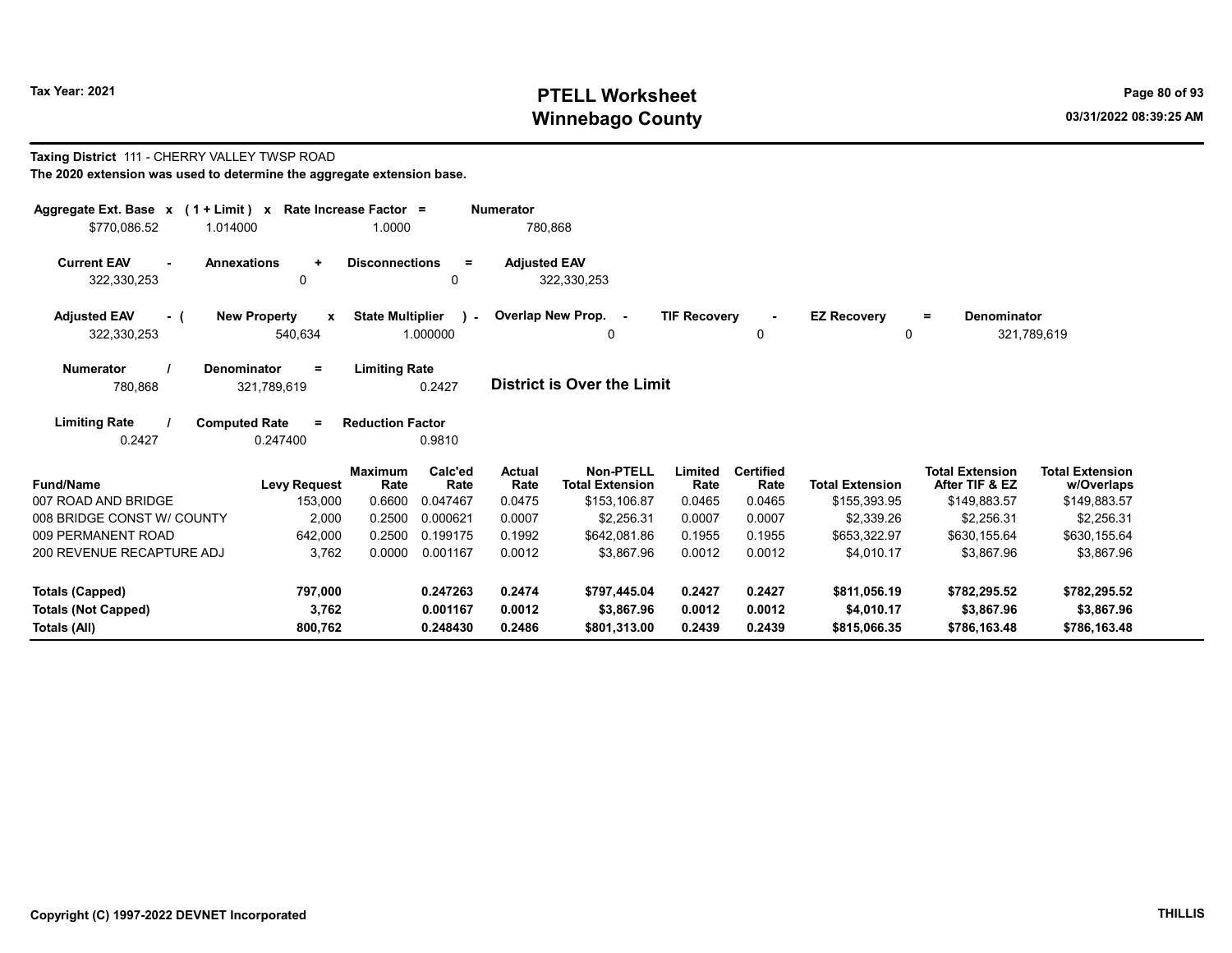# Tax Year: 2021 **PTELL Worksheet** Page 81 of 93 Winnebago County and the county of the county of the county of the county of the county of the county of the county of the county of the county of the county of the county of the county of the county of the county of the c

#### Taxing District 112 - DURAND TWSP ROAD

| Aggregate Ext. Base $x$ (1 + Limit) $x$<br>\$114.480.17<br>1.014000 |                                    | Rate Increase Factor =<br>1.0000 |                       | <b>Numerator</b><br>116.083 |                                            |                     |                          |                            |                                          |                                      |
|---------------------------------------------------------------------|------------------------------------|----------------------------------|-----------------------|-----------------------------|--------------------------------------------|---------------------|--------------------------|----------------------------|------------------------------------------|--------------------------------------|
| <b>Current EAV</b><br><b>Annexations</b><br>$\sim$<br>43,221,386    | $\ddot{}$<br>0                     | <b>Disconnections</b>            | $=$<br>0              | <b>Adjusted EAV</b>         | 43,221,386                                 |                     |                          |                            |                                          |                                      |
| <b>Adjusted EAV</b><br>- (<br>43,221,386                            | <b>New Property</b><br>X<br>45,763 | <b>State Multiplier</b>          | $\lambda$<br>1.000000 |                             | Overlap New Prop. -<br>0                   | <b>TIF Recovery</b> | 0                        | <b>EZ Recovery</b><br>0    | Denominator<br>$\equiv$                  | 43,175,623                           |
| Denominator<br><b>Numerator</b><br>116,083                          | Ξ<br>43,175,623                    | <b>Limiting Rate</b>             | 0.2689                |                             | <b>District is Over the Limit</b>          |                     |                          |                            |                                          |                                      |
| <b>Limiting Rate</b><br><b>Computed Rate</b><br>0.2689              | $\equiv$<br>0.275500               | <b>Reduction Factor</b>          | 0.9760                |                             |                                            |                     |                          |                            |                                          |                                      |
| <b>Fund/Name</b>                                                    | <b>Levy Request</b>                | <b>Maximum</b><br>Rate           | Calc'ed<br>Rate       | <b>Actual</b><br>Rate       | <b>Non-PTELL</b><br><b>Total Extension</b> | Limited<br>Rate     | <b>Certified</b><br>Rate | <b>Total Extension</b>     | <b>Total Extension</b><br>After TIF & EZ | <b>Total Extension</b><br>w/Overlaps |
| 007 ROAD AND BRIDGE                                                 | 32,100                             | 0.6600                           | 0.074269              | 0.0743                      | \$32,113.49                                | 0.0724              | 0.0724                   | \$31,627.01                | \$31,292.28                              | \$31,292.28                          |
| 008 BRIDGE CONST W/ COUNTY                                          | 2,446                              | 0.2500                           | 0.005659              | 0.0057                      | \$2,463.62                                 | 0.0056              | 0.0056                   | \$2,446.29                 | \$2,420.40                               | \$2,420.40                           |
| 009 PERMANENT ROAD<br>010 EQUIPMENT AND BUILDING                    | 74.792                             | 0.2500<br>0.1000                 | 0.173044<br>0.022355  | 0.1731<br>0.0224            | \$74,816.22                                | 0.1690              | 0.1690<br>0.0219         | \$73,825.48                | \$73,044.14                              | \$73,044.14                          |
| 200 REVENUE RECAPTURE ADJ                                           | 9,662<br>1,007                     | 0.0000                           | 0.002330              | 0.0024                      | \$9,681.59<br>\$1,037.31                   | 0.0219<br>0.0024    | 0.0024                   | \$9,566.73<br>\$1.048.41   | \$9,465.48<br>\$1.037.31                 | \$9,465.48<br>\$1,037.31             |
| <b>Totals (Capped)</b>                                              | 119,000                            |                                  | 0.275327              | 0.2755                      | \$119,074.92                               | 0.2689              | 0.2689                   | \$117,465.52               | \$116,222.30                             | \$116,222.30                         |
| <b>Totals (Not Capped)</b><br>Totals (All)                          | 1,007<br>120,007                   |                                  | 0.002330<br>0.277657  | 0.0024<br>0.2779            | \$1,037.31<br>\$120,112.23                 | 0.0024<br>0.2713    | 0.0024<br>0.2713         | \$1,048.41<br>\$118,513.92 | \$1,037.31<br>\$117,259.61               | \$1,037.31<br>\$117,259.61           |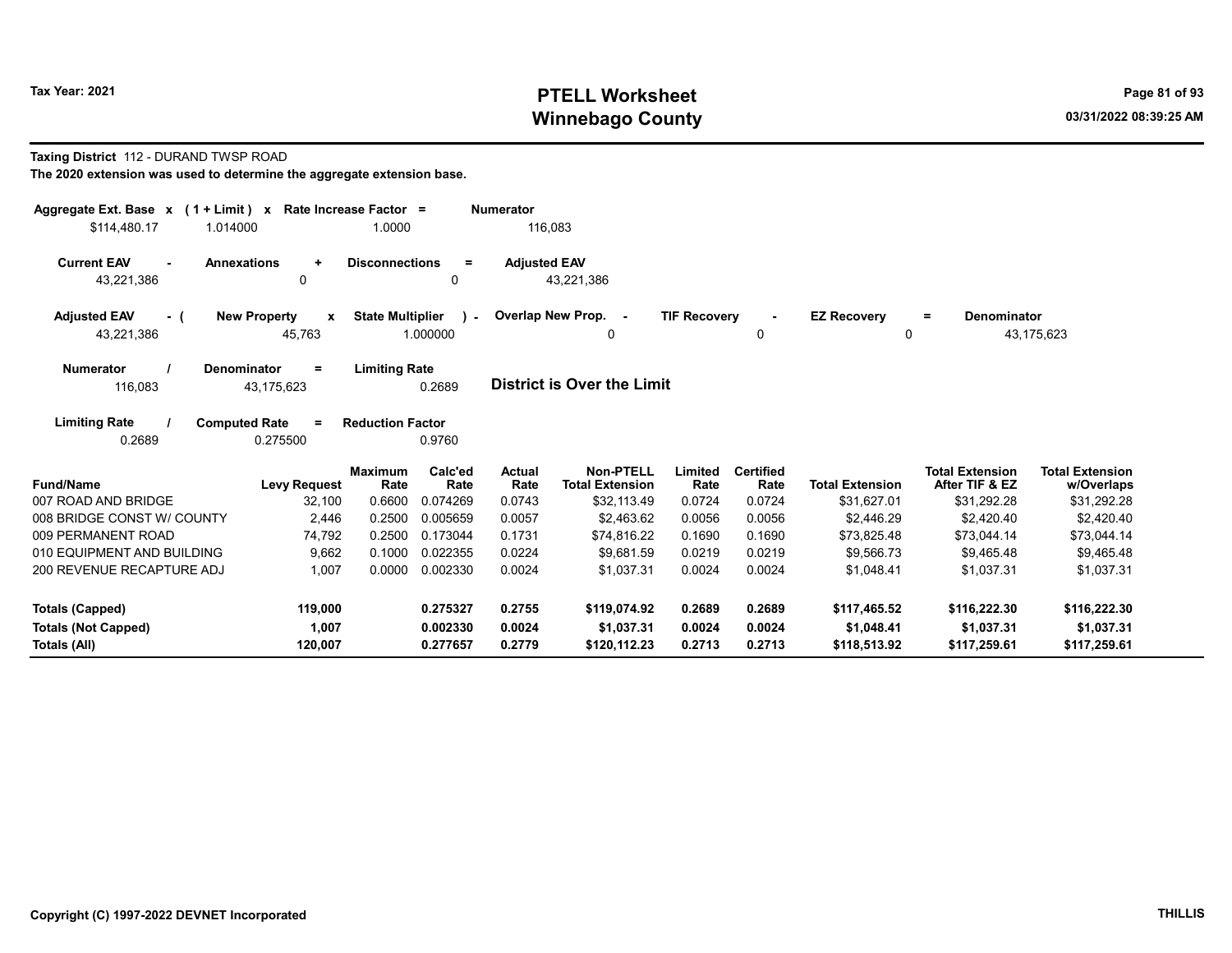# Tax Year: 2021 **PTELL Worksheet** Page 82 of 93 Winnebago County and the County of the County of the County of the County of the County of the County of the County of the County of the County of the County of the County of the County of the County of the County of the C

#### Taxing District 113 - HARLEM TWSP ROAD The 2020 extension was used to determine the aggregate extension base.

| Aggregate Ext. Base x (1 + Limit) x<br>\$294,228.15<br>1.014000                                                                               | <b>Numerator</b><br>Rate Increase Factor =<br>1.0000<br>298,347                     |                                         |                                    |                                                                          |                                     |                                              |                                                      |                                                                        |                                                                    |  |  |
|-----------------------------------------------------------------------------------------------------------------------------------------------|-------------------------------------------------------------------------------------|-----------------------------------------|------------------------------------|--------------------------------------------------------------------------|-------------------------------------|----------------------------------------------|------------------------------------------------------|------------------------------------------------------------------------|--------------------------------------------------------------------|--|--|
| <b>Current EAV</b><br><b>Annexations</b><br>685,329,125                                                                                       | $\ddot{}$<br><b>Disconnections</b><br>0                                             | $=$<br>0                                | <b>Adjusted EAV</b>                | 685,329,125                                                              |                                     |                                              |                                                      |                                                                        |                                                                    |  |  |
| <b>Adjusted EAV</b><br><b>New Property</b><br>- (<br>685,329,125                                                                              | <b>State Multiplier</b><br>$\mathbf{x}$<br>3,190,044                                | $\sim$<br>1.000000                      |                                    | Overlap New Prop. -<br>0                                                 | <b>TIF Recovery</b>                 | $\blacksquare$<br>0                          | <b>EZ Recovery</b><br>0                              | Denominator<br>$=$<br>682,139,081                                      |                                                                    |  |  |
| <b>Limiting Rate</b><br><b>Numerator</b><br><b>Denominator</b><br>Ξ.<br><b>District is Over the Limit</b><br>0.0438<br>298,347<br>682,139,081 |                                                                                     |                                         |                                    |                                                                          |                                     |                                              |                                                      |                                                                        |                                                                    |  |  |
| <b>Limiting Rate</b><br><b>Computed Rate</b><br>0.0438<br>0.048900                                                                            | <b>Reduction Factor</b><br>$=$                                                      | 0.8957                                  |                                    |                                                                          |                                     |                                              |                                                      |                                                                        |                                                                    |  |  |
| <b>Fund/Name</b><br>007 ROAD AND BRIDGE<br>200 REVENUE RECAPTURE ADJ                                                                          | <b>Maximum</b><br><b>Levy Request</b><br>Rate<br>334,651<br>0.6600<br>947<br>0.0000 | Calc'ed<br>Rate<br>0.048831<br>0.000138 | Actual<br>Rate<br>0.0489<br>0.0002 | <b>Non-PTELL</b><br><b>Total Extension</b><br>\$335,125.94<br>\$1,370.66 | Limited<br>Rate<br>0.0438<br>0.0002 | <b>Certified</b><br>Rate<br>0.0438<br>0.0002 | <b>Total Extension</b><br>\$325,592.12<br>\$1,486.72 | <b>Total Extension</b><br>After TIF & EZ<br>\$300,174.16<br>\$1,370.66 | <b>Total Extension</b><br>w/Overlaps<br>\$300,174.16<br>\$1,370.66 |  |  |
| Totals (Capped)<br><b>Totals (Not Capped)</b><br>Totals (All)                                                                                 | 334,651<br>947<br>335,598                                                           | 0.048831<br>0.000138<br>0.048969        | 0.0489<br>0.0002<br>0.0491         | \$335,125.94<br>\$1,370.66<br>\$336,496.60                               | 0.0438<br>0.0002<br>0.0440          | 0.0438<br>0.0002<br>0.0440                   | \$325,592.12<br>\$1,486.72<br>\$327,078.84           | \$300,174.16<br>\$1,370.66<br>\$301,544.82                             | \$300,174.16<br>\$1,370.66<br>\$301,544.82                         |  |  |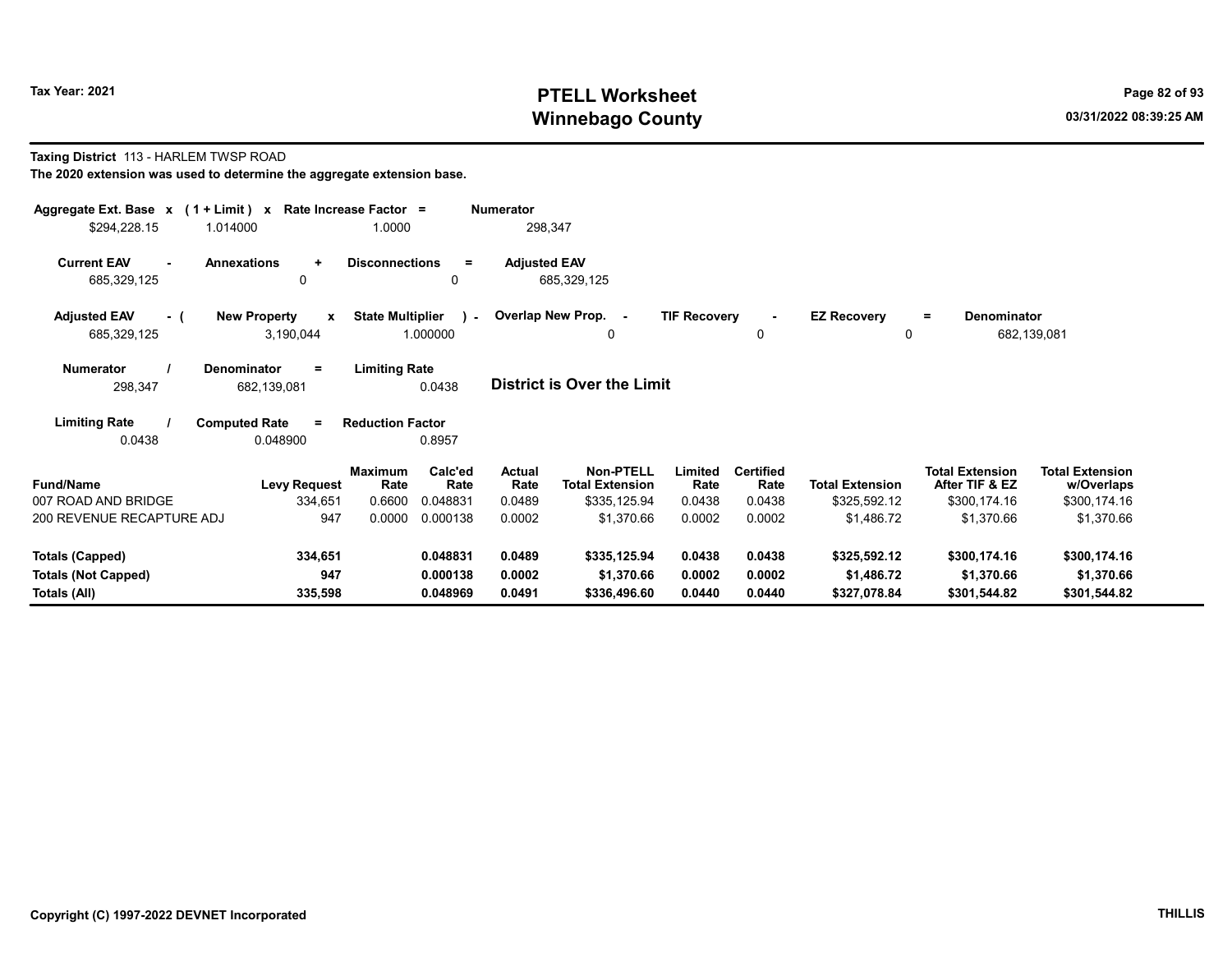# Tax Year: 2021 **PTELL Worksheet** Page 83 of 93 Winnebago County and the County of the County of the County of the County of the County of the County of the County of the County of the County of the County of the County of the County of the County of the County of the C

#### Taxing District 114 - HARRISON TWSP ROAD The 2020 extension was used to determine the aggregate extension base.

| Aggregate Ext. Base $x$ (1 + Limit) x Rate Increase Factor =<br>\$32,216.28<br>1.014000 | 1.0000                                                                    |                          | <b>Numerator</b><br>32,667 |                                            |                     |                          |                         |                                          |                                      |
|-----------------------------------------------------------------------------------------|---------------------------------------------------------------------------|--------------------------|----------------------------|--------------------------------------------|---------------------|--------------------------|-------------------------|------------------------------------------|--------------------------------------|
| <b>Current EAV</b><br><b>Annexations</b><br>17,391,880                                  | <b>Disconnections</b><br>$\ddot{}$<br>0                                   | $=$<br>0                 | <b>Adjusted EAV</b>        | 17,391,880                                 |                     |                          |                         |                                          |                                      |
| <b>Adjusted EAV</b><br>- (<br>17,391,880                                                | <b>State Multiplier</b><br><b>New Property</b><br>$\mathbf{x}$<br>140,992 | $\mathbf{r}$<br>1.000000 |                            | Overlap New Prop. -<br>0                   | <b>TIF Recovery</b> | $\sim$<br>0              | <b>EZ Recovery</b><br>0 | <b>Denominator</b><br>÷                  | 17,250,888                           |
| <b>Numerator</b><br><b>Denominator</b><br>32,667                                        | <b>Limiting Rate</b><br>$=$<br>17,250,888                                 | 0.1894                   |                            | <b>District is Over the Limit</b>          |                     |                          |                         |                                          |                                      |
| <b>Limiting Rate</b><br><b>Computed Rate</b><br>0.1894                                  | <b>Reduction Factor</b><br>$=$<br>0.194500                                | 0.9738                   |                            |                                            |                     |                          |                         |                                          |                                      |
| <b>Fund/Name</b>                                                                        | <b>Maximum</b><br>Rate<br><b>Levy Request</b>                             | Calc'ed<br>Rate          | <b>Actual</b><br>Rate      | <b>Non-PTELL</b><br><b>Total Extension</b> | Limited<br>Rate     | <b>Certified</b><br>Rate | <b>Total Extension</b>  | <b>Total Extension</b><br>After TIF & EZ | <b>Total Extension</b><br>w/Overlaps |
| 007 ROAD AND BRIDGE<br>008 BRIDGE CONST W/ COUNTY                                       | 0.6600<br>33,827<br>0.2500<br>$\Omega$                                    | 0.194499<br>0.000000     | 0.1945<br>0.0000           | \$33,827.21<br>\$0.00                      | 0.1894<br>0.0000    | 0.1894<br>0.0000         | \$32,940.22<br>\$0.00   | \$32,940.22<br>\$0.00                    | \$32,940.22<br>\$0.00                |
| 200 REVENUE RECAPTURE ADJ                                                               | 222<br>0.0000                                                             | 0.001277                 | 0.0013                     | \$226.09                                   | 0.0013              | 0.0013                   | \$226.09                | \$226.09                                 | \$226.09                             |
| <b>Totals (Capped)</b>                                                                  | 33,827                                                                    | 0.194499                 | 0.1945                     | \$33,827.21                                | 0.1894              | 0.1894                   | \$32,940.22             | \$32,940.22                              | \$32,940.22                          |
| <b>Totals (Not Capped)</b><br><b>Totals (All)</b>                                       | 222<br>34,049                                                             | 0.001277<br>0.195776     | 0.0013<br>0.1958           | \$226.09<br>\$34,053.30                    | 0.0013<br>0.1907    | 0.0013<br>0.1907         | \$226.09<br>\$33,166.32 | \$226.09<br>\$33,166.31                  | \$226.09<br>\$33,166.31              |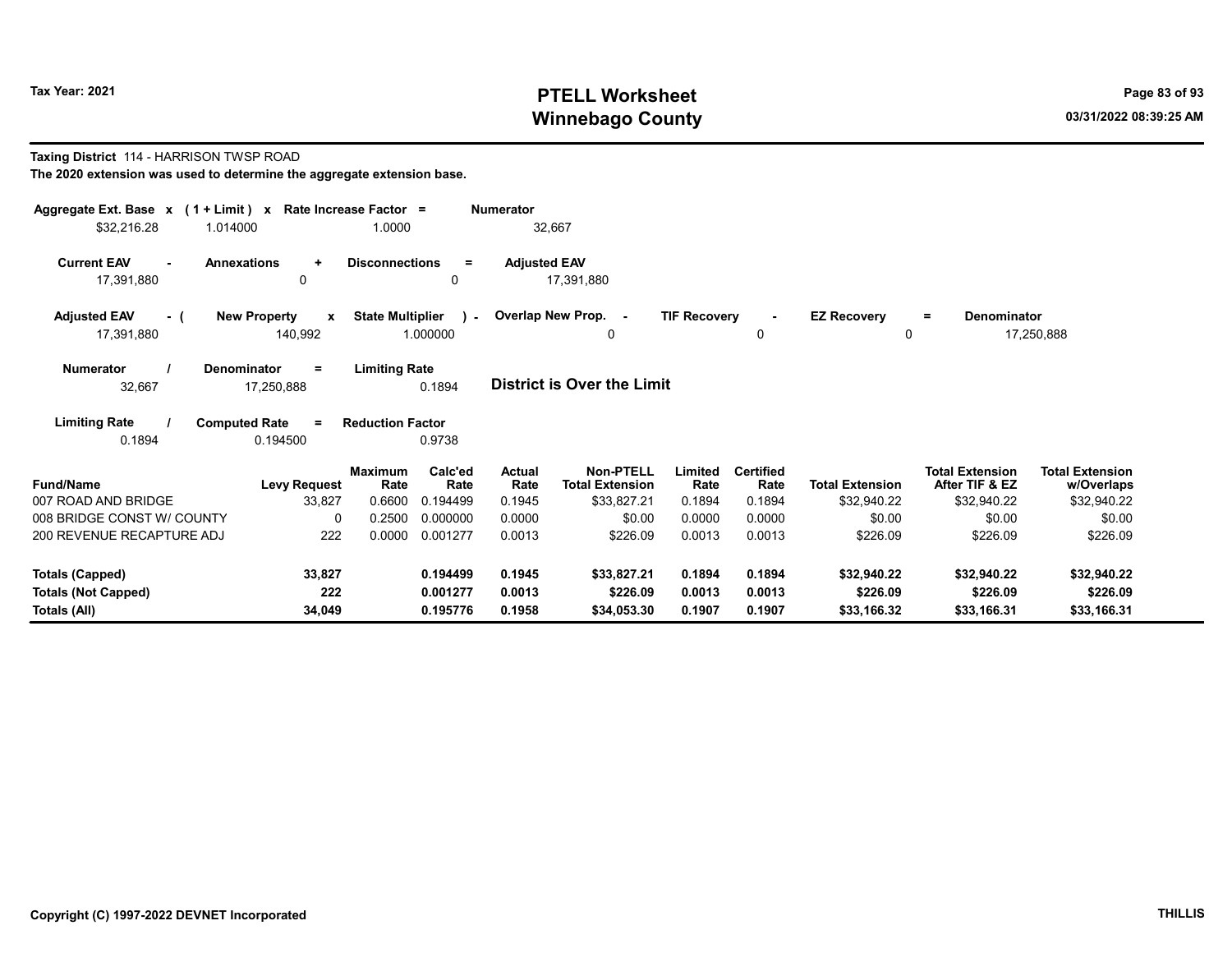# Tax Year: 2021 **PTELL Worksheet** Page 84 of 93 Winnebago County and the county of the county of the county of the county of the county of the county of the county of the county of the county of the county of the county of the county of the county of the county of the c

#### Taxing District 115 - LAONA TWSP ROAD

| Aggregate Ext. Base $x$ (1 + Limit) $x$ |      |                                    | Rate Increase Factor =                        | <b>Numerator</b>                    |                                    |                                |                                  |
|-----------------------------------------|------|------------------------------------|-----------------------------------------------|-------------------------------------|------------------------------------|--------------------------------|----------------------------------|
| \$70,006.82                             |      | 1.014000                           | 1.0000                                        | 70,987                              |                                    |                                |                                  |
| <b>Current EAV</b><br>38,668,548        | . .  | <b>Annexations</b><br>÷<br>0       | <b>Disconnections</b><br>Ξ.<br>0              | <b>Adjusted EAV</b><br>38,668,548   |                                    |                                |                                  |
| <b>Adjusted EAV</b><br>38.668.548       | $-1$ | <b>New Property</b><br>X<br>78.423 | <b>State Multiplier</b><br>$\sim$<br>1.000000 | <b>Overlap New Prop.</b><br>۰.<br>0 | <b>TIF Recovery</b><br>$\sim$<br>0 | <b>EZ Recovery</b><br>$=$<br>0 | <b>Denominator</b><br>38.590.125 |
| <b>Numerator</b>                        |      | $=$<br><b>Denominator</b>          | <b>Limiting Rate</b>                          |                                     |                                    |                                |                                  |

| <b>District is Within the Limit</b><br>0.1840<br>70.987<br>38,590,125 |  |
|-----------------------------------------------------------------------|--|

| <b>Fund/Name</b>             | <b>Levy Request</b> | <b>Maximum</b><br>Rate | Calc'ed<br>Rate | <b>Actual</b><br>Rate | Non-PTELL<br>Total Extension | Limited<br>Rate | Certified<br>Rate | Total Extension | <b>Total Extension</b><br>After TIF & EZ | <b>Total Extension</b><br>w/Overlaps |
|------------------------------|---------------------|------------------------|-----------------|-----------------------|------------------------------|-----------------|-------------------|-----------------|------------------------------------------|--------------------------------------|
| 007 ROAD AND BRIDGE          | 70.800              | 0.6600                 | 0.183095        | 0.1831                | \$70.802.11                  | 0.1831          | 0.1831            | \$70,802.11     | \$70,802.11                              | \$70,802.11                          |
| 027 AUDIT                    |                     | 0.0050                 | 0.000000        | 0.0000                | \$0.00                       | 0.0000          | 0.0000            | \$0.00          | \$0.00                                   | \$0.00                               |
| 035 TORT JUDGMENTS, LIABILIT | 0                   | 0.0000                 | 0.000000        | 0.0000                | \$0.00                       | 0.0000          | 0.0000            | \$0.00          | \$0.00                                   | \$0.00                               |
| 047 SOCIAL SECURITY          |                     | 0.0000                 | 0.000000        | 0.0000                | \$0.00                       | 0.0000          | 0.0000            | \$0.00          | \$0.00                                   | \$0.00                               |
| 200 REVENUE RECAPTURE ADJ    | 140                 | 0.0000                 | 0.000362        | 0.0004                | \$154.67                     | 0.0004          | 0.0004            | \$154.67        | \$154.67                                 | \$154.67                             |
| Totals (Capped)              | 70,800              |                        | 0.183095        | 0.1831                | \$70.802.11                  | 0.1831          | 0.1831            | \$70.802.11     | \$70.802.11                              | \$70,802.11                          |
| <b>Totals (Not Capped)</b>   | 140                 |                        | 0.000362        | 0.0004                | \$154.67                     | 0.0004          | 0.0004            | \$154.67        | \$154.67                                 | \$154.67                             |
| Totals (All)                 | 70.940              |                        | 0.183457        | 0.1835                | \$70,956.78                  | 0.1835          | 0.1835            | \$70,956.79     | \$70,956.78                              | \$70,956.78                          |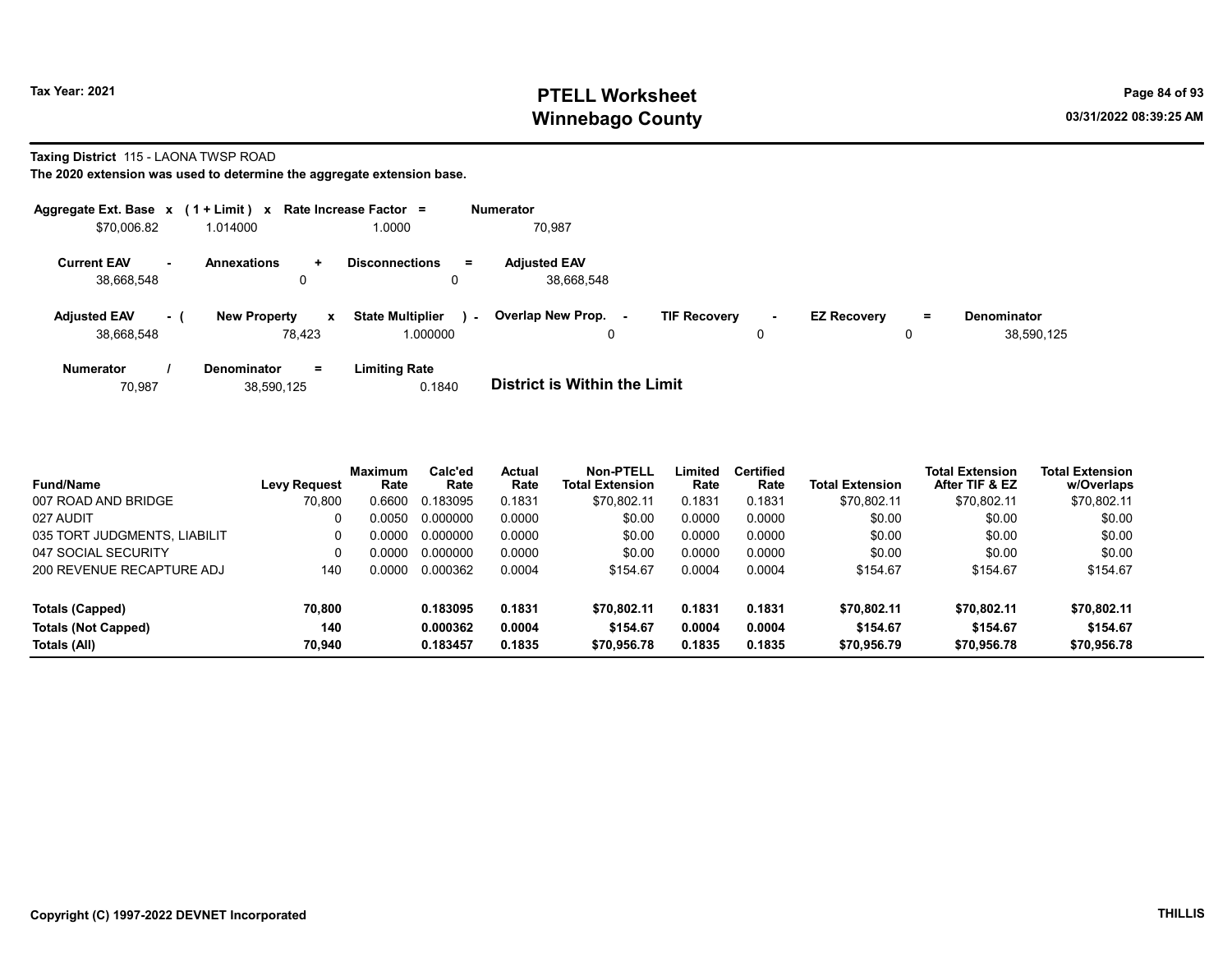# Tax Year: 2021 **PTELL Worksheet** Page 85 of 93 Winnebago County and the county of the county of the county of the county of the county of the county of the county of the county of the county of the county of the county of the county of the county of the county of the c

#### Taxing District 116 - OWEN TWSP ROAD

| Aggregate Ext. Base $x$ (1 + Limit) $x$<br>\$179,400.18<br>1.014000                               | Rate Increase Factor =<br>1.0000                                | <b>Numerator</b><br>181,912     |                                                           |                            |                                    |                                            |                                                         |                                                     |
|---------------------------------------------------------------------------------------------------|-----------------------------------------------------------------|---------------------------------|-----------------------------------------------------------|----------------------------|------------------------------------|--------------------------------------------|---------------------------------------------------------|-----------------------------------------------------|
| <b>Current EAV</b><br><b>Annexations</b><br>$\ddot{}$<br>$\sim$<br>96,573,171<br>$\mathbf{0}$     | <b>Disconnections</b><br>$\equiv$<br>$\mathbf{0}$               | <b>Adjusted EAV</b>             | 96,573,171                                                |                            |                                    |                                            |                                                         |                                                     |
| <b>Adjusted EAV</b><br><b>New Property</b><br>X<br>- (<br>96,573,171<br>94,126                    | <b>State Multiplier</b><br>$\mathbf{V}$<br>1.000000             | Overlap New Prop. -             | 0                                                         | <b>TIF Recovery</b>        | 0                                  | <b>EZ Recovery</b><br>0                    | <b>Denominator</b><br>$=$                               | 96,479,045                                          |
| <b>Numerator</b><br>Denominator<br>$\equiv$<br>181,912<br>96,479,045                              | <b>Limiting Rate</b><br>0.1886                                  |                                 | <b>District is Over the Limit</b>                         |                            |                                    |                                            |                                                         |                                                     |
| <b>Limiting Rate</b><br><b>Computed Rate</b><br>$\equiv$<br>0.1886<br>0.190200                    | <b>Reduction Factor</b><br>0.9916                               |                                 |                                                           |                            |                                    |                                            |                                                         |                                                     |
| <b>Fund/Name</b><br><b>Levy Request</b><br>007 ROAD AND BRIDGE<br>81,000                          | Calc'ed<br><b>Maximum</b><br>Rate<br>Rate<br>0.6600<br>0.083874 | <b>Actual</b><br>Rate<br>0.0839 | <b>Non-PTELL</b><br><b>Total Extension</b><br>\$81,024.89 | Limited<br>Rate<br>0.0823  | <b>Certified</b><br>Rate<br>0.0823 | <b>Total Extension</b><br>\$79,479.72      | <b>Total Extension</b><br>After TIF & EZ<br>\$79,479.72 | <b>Total Extension</b><br>w/Overlaps<br>\$79,479.72 |
| 009 PERMANENT ROAD<br>90,500                                                                      | 0.2500<br>0.093711                                              | 0.0938                          | \$90.585.63                                               | 0.0938                     | 0.0938                             | \$90,585.63                                | \$90,585.63                                             | \$90,585.63                                         |
| 035 TORT JUDGMENTS, LIABILIT<br>7,000                                                             | 0.0000<br>0.007248                                              | 0.0073                          | \$7,049.84                                                | 0.0073                     | 0.0073                             | \$7,049.84                                 | \$7,049.84                                              | \$7,049.84                                          |
| 047 SOCIAL SECURITY<br>5,000                                                                      | 0.0000<br>0.005177                                              | 0.0052                          | \$5,021.80                                                | 0.0052                     | 0.0052                             | \$5,021.80                                 | \$5.021.80                                              | \$5,021.80                                          |
| 200 REVENUE RECAPTURE ADJ<br>969                                                                  | 0.0000<br>0.001003                                              | 0.0011                          | \$1,062.30                                                | 0.0011                     | 0.0011                             | \$1,062.30                                 | \$1,062.30                                              | \$1,062.30                                          |
| 183,500<br><b>Totals (Capped)</b><br>969<br><b>Totals (Not Capped)</b><br>184,469<br>Totals (All) | 0.190010<br>0.001003<br>0.191013                                | 0.1902<br>0.0011<br>0.1913      | \$183,682.16<br>\$1,062.30<br>\$184,744.46                | 0.1886<br>0.0011<br>0.1897 | 0.1886<br>0.0011<br>0.1897         | \$182,137.00<br>\$1,062.30<br>\$183,199.31 | \$182,136.99<br>\$1,062.30<br>\$183,199.29              | \$182,136.99<br>\$1,062.30<br>\$183,199.29          |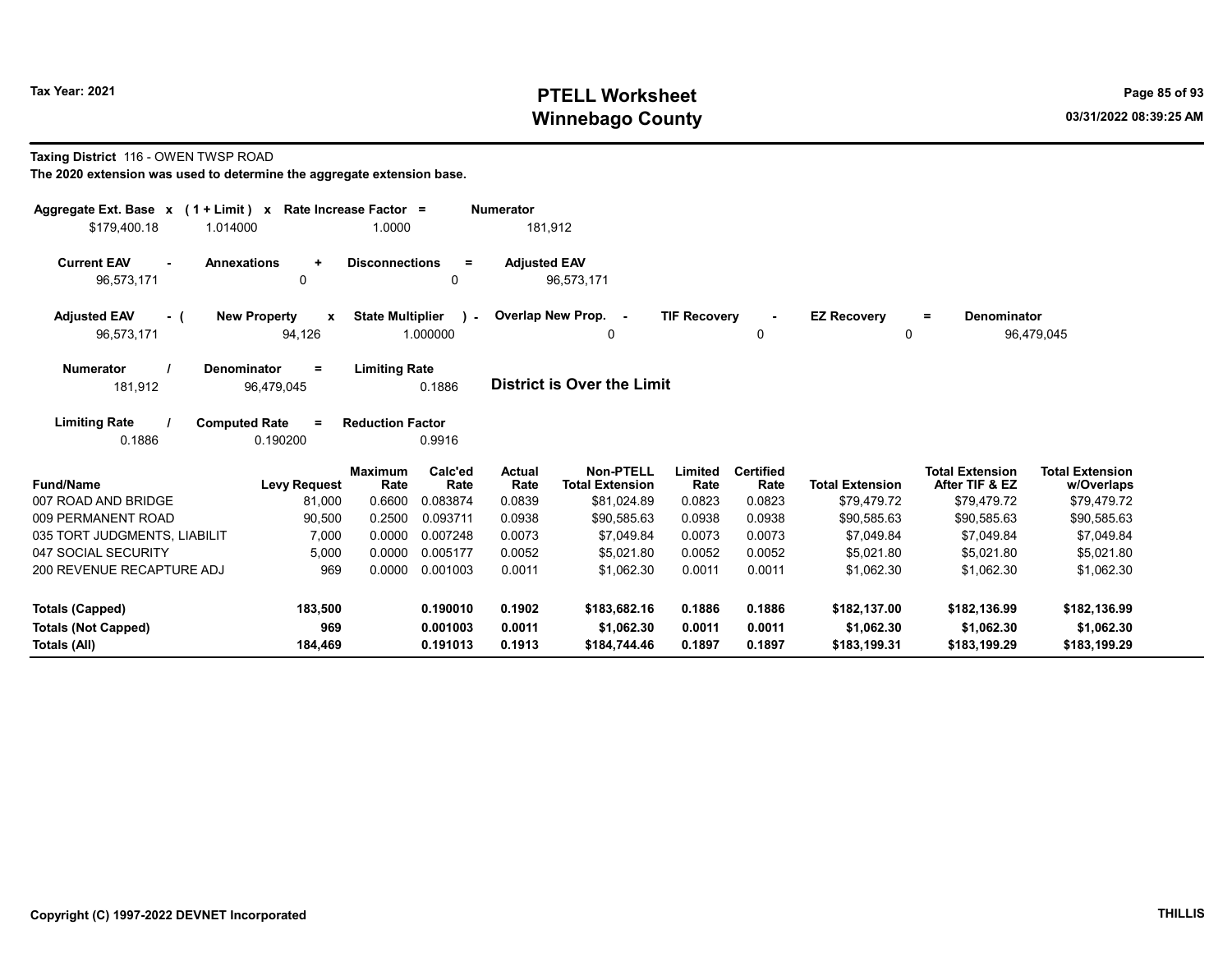# Tax Year: 2021 **PTELL Worksheet** Page 86 of 93 Winnebago County and the County of the County of the County of the County of the County of the County of the County of the County of the County of the County of the County of the County of the County of the County of the C

#### Taxing District 117 - PECATONICA TWSP ROAD The 2020 extension was used to determine the aggregate extension base.

| Aggregate Ext. Base $x$ (1 + Limit) $x$<br>\$137.889.19<br>1.014000                                                             | Rate Increase Factor =                               | 1.0000                              |                             | <b>Numerator</b><br>139,820 |                                                            |                           |                                    |                                        |                                                          |                                                      |
|---------------------------------------------------------------------------------------------------------------------------------|------------------------------------------------------|-------------------------------------|-----------------------------|-----------------------------|------------------------------------------------------------|---------------------------|------------------------------------|----------------------------------------|----------------------------------------------------------|------------------------------------------------------|
| <b>Current EAV</b><br><b>Annexations</b><br>$\sim$<br>79,809,450                                                                | $\ddot{}$<br>0                                       | <b>Disconnections</b>               | $=$<br>0                    | <b>Adjusted EAV</b>         | 79,809,450                                                 |                           |                                    |                                        |                                                          |                                                      |
| <b>Adjusted EAV</b><br>- (<br>79,809,450                                                                                        | <b>New Property</b><br>$\pmb{\mathsf{x}}$<br>391,687 | <b>State Multiplier</b><br>1.000000 | $\mathbf{v}$                |                             | Overlap New Prop. -<br>0                                   | <b>TIF Recovery</b>       | $\blacksquare$<br>0                | <b>EZ Recovery</b><br>0                | Denominator<br>$=$                                       | 79,417,763                                           |
| <b>Limiting Rate</b><br><b>Numerator</b><br>Denominator<br>$=$<br>District is Over the Limit<br>0.1761<br>139,820<br>79.417.763 |                                                      |                                     |                             |                             |                                                            |                           |                                    |                                        |                                                          |                                                      |
| <b>Limiting Rate</b><br>0.1761                                                                                                  | <b>Computed Rate</b><br>$\equiv$<br>0.181700         | <b>Reduction Factor</b>             | 0.9692                      |                             |                                                            |                           |                                    |                                        |                                                          |                                                      |
| <b>Fund/Name</b><br>007 ROAD AND BRIDGE                                                                                         | <b>Levy Request</b><br>106,168                       | <b>Maximum</b><br>Rate<br>0.6600    | Calc'ed<br>Rate<br>0.133027 | Actual<br>Rate<br>0.1331    | <b>Non-PTELL</b><br><b>Total Extension</b><br>\$106,226.38 | Limited<br>Rate<br>0.1288 | <b>Certified</b><br>Rate<br>0.1288 | <b>Total Extension</b><br>\$102,794.57 | <b>Total Extension</b><br>After TIF & EZ<br>\$102,794.57 | <b>Total Extension</b><br>w/Overlaps<br>\$102,794.57 |
| 009 PERMANENT ROAD                                                                                                              | 6,501                                                | 0.2500                              | 0.008146                    | 0.0082                      | \$6.544.37                                                 | 0.0080                    | 0.0080                             | \$6.384.76                             | \$6.384.76                                               | \$6,384.76                                           |
| 010 EQUIPMENT AND BUILDING                                                                                                      | 25,718                                               | 0.1000                              | 0.032224                    | 0.0323                      | \$25.778.45                                                | 0.0314                    | 0.0314                             | \$25,060.17                            | \$25,060.17                                              | \$25,060.17                                          |
| 035 TORT JUDGMENTS, LIABILIT                                                                                                    | 6,396                                                | 0.0000                              | 0.008014                    | 0.0081                      | \$6,464.57                                                 | 0.0079                    | 0.0079                             | \$6,304.95                             | \$6,304.95                                               | \$6,304.95                                           |
| 200 REVENUE RECAPTURE ADJ                                                                                                       | 374                                                  | 0.0000                              | 0.000469                    | 0.0005                      | \$399.05                                                   | 0.0005                    | 0.0005                             | \$399.05                               | \$399.05                                                 | \$399.05                                             |
| <b>Totals (Capped)</b>                                                                                                          | 144,783                                              |                                     | 0.181411                    | 0.1817                      | \$145,013.77                                               | 0.1761                    | 0.1761                             | \$140,544.44                           | \$140,544.45                                             | \$140,544.45                                         |
| <b>Totals (Not Capped)</b><br>Totals (All)                                                                                      | 374<br>145,157                                       |                                     | 0.000469<br>0.181880        | 0.0005<br>0.1822            | \$399.05<br>\$145,412.82                                   | 0.0005<br>0.1766          | 0.0005<br>0.1766                   | \$399.05<br>\$140,943.49               | \$399.05<br>\$140.943.50                                 | \$399.05<br>\$140,943.50                             |
|                                                                                                                                 |                                                      |                                     |                             |                             |                                                            |                           |                                    |                                        |                                                          |                                                      |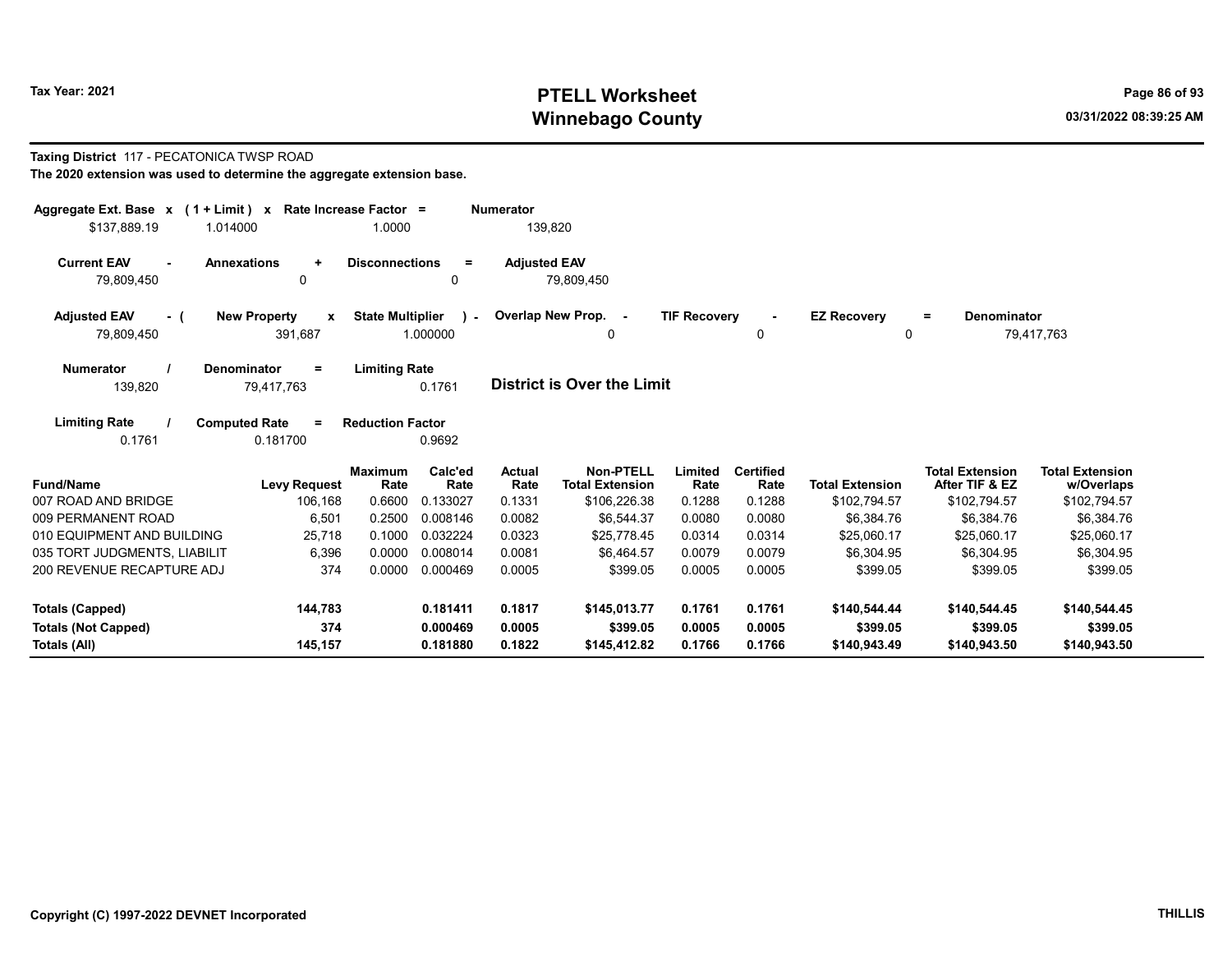# Tax Year: 2021 **PTELL Worksheet** Page 87 of 93 Winnebago County and the county of the county of the county of the county of the county of the county of the county of the county of the county of the county of the county of the county of the county of the county of the c

#### Taxing District 118 - ROCKFORD TWSP ROAD The 2018 extension was used to determine the aggregate extension base.

| Aggregate Ext. Base $x$ (1 + Limit) $x$<br>\$2,628,455.74<br>1.014000                                                                      | Rate Increase Factor =                           | 1.0000                                     | <b>Numerator</b><br>2,665,254 |                                            |                     |                          |                         |                                                 |                                      |  |
|--------------------------------------------------------------------------------------------------------------------------------------------|--------------------------------------------------|--------------------------------------------|-------------------------------|--------------------------------------------|---------------------|--------------------------|-------------------------|-------------------------------------------------|--------------------------------------|--|
| <b>Current EAV</b><br><b>Annexations</b><br>2,205,946,650                                                                                  | $\ddot{}$<br>0                                   | <b>Disconnections</b><br>$\equiv$<br>0     | <b>Adjusted EAV</b>           | 2,205,946,650                              |                     |                          |                         |                                                 |                                      |  |
| <b>Adjusted EAV</b><br>- (<br>2,205,946,650                                                                                                | <b>New Property</b><br>$\mathbf{x}$<br>5,296,740 | <b>State Multiplier</b><br>) –<br>1.000000 | Overlap New Prop.             | $\sim$<br>0                                | <b>TIF Recovery</b> | 19,722                   | <b>EZ Recovery</b><br>0 | <b>Denominator</b><br>$\equiv$<br>2,200,630,188 |                                      |  |
| <b>Limiting Rate</b><br><b>Numerator</b><br>Denominator<br>Ξ.<br><b>District is Over the Limit</b><br>0.1212<br>2,665,254<br>2,200,630,188 |                                                  |                                            |                               |                                            |                     |                          |                         |                                                 |                                      |  |
| <b>Limiting Rate</b><br>0.1212                                                                                                             | <b>Computed Rate</b><br>$\equiv$<br>0.122100     | <b>Reduction Factor</b><br>0.9926          |                               |                                            |                     |                          |                         |                                                 |                                      |  |
| <b>Fund/Name</b>                                                                                                                           | <b>Levy Request</b>                              | <b>Maximum</b><br>Calc'ed<br>Rate<br>Rate  | <b>Actual</b><br>Rate         | <b>Non-PTELL</b><br><b>Total Extension</b> | Limited<br>Rate     | <b>Certified</b><br>Rate | <b>Total Extension</b>  | <b>Total Extension</b><br>After TIF & EZ        | <b>Total Extension</b><br>w/Overlaps |  |
| 005 I. M. R. F.                                                                                                                            | 26,900                                           | 0.0000<br>0.001219                         | 0.0013                        | \$28,677.31                                | 0.0012              | 0.0012                   | \$27,172.79             | \$26,471.36                                     | \$26,471.36                          |  |
| 007 ROAD AND BRIDGE                                                                                                                        | 2,663,100                                        | 0.6600<br>0.120724                         | 0.1208                        | \$2.664.783.55                             | 0.1200              | 0.1200                   | \$2.717.279.30          | \$2,647,135.98                                  | \$2,647,135.98                       |  |
| 200 REVENUE RECAPTURE ADJ                                                                                                                  | 12,484                                           | 0.0000<br>0.000566                         | 0.0006                        | \$13.235.68                                | 0.0006              | 0.0006                   | \$13,586.40             | \$13,235.68                                     | \$13,235.68                          |  |
| <b>Totals (Capped)</b>                                                                                                                     | 2,690,000                                        | 0.121943                                   | 0.1221                        | \$2,693,460.86                             | 0.1212              | 0.1212                   | \$2,744,452.09          | \$2,673,607.34                                  | \$2,673,607.34                       |  |
| <b>Totals (Not Capped)</b>                                                                                                                 | 12,484                                           | 0.000566                                   | 0.0006                        | \$13,235.68                                | 0.0006              | 0.0006                   | \$13,586.40             | \$13,235.68                                     | \$13,235.68                          |  |
| <b>Totals (All)</b>                                                                                                                        | 2,702,484                                        | 0.122509                                   | 0.1227                        | \$2,706,696.54                             | 0.1218              | 0.1218                   | \$2,758,038.49          | \$2,686,843.02                                  | \$2,686,843.02                       |  |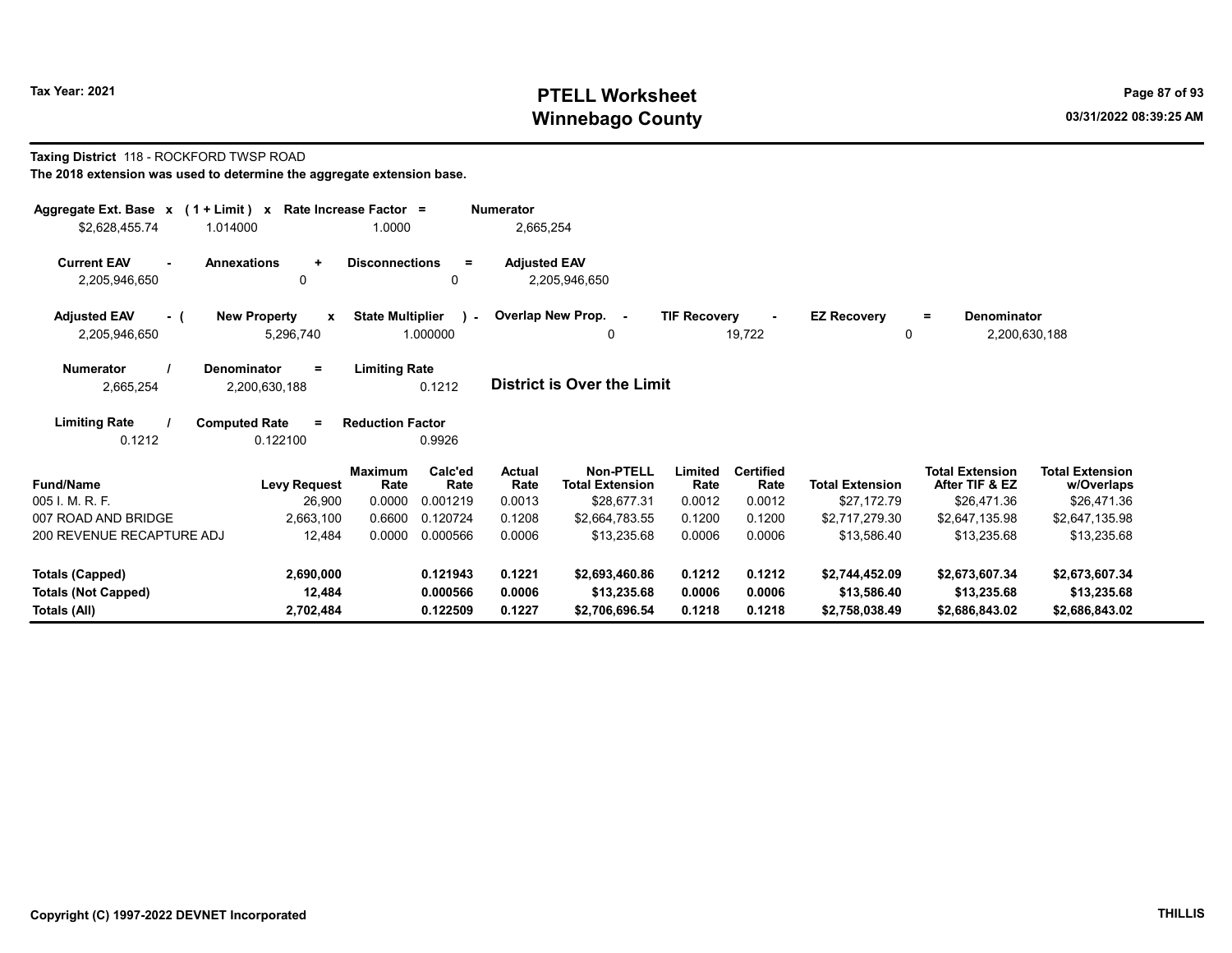# Tax Year: 2021 **PTELL Worksheet** Page 88 of 93 Winnebago County and the County of the County of the County of the County of the County of the County of the County of the County of the County of the County of the County of the County of the County of the County of the C

#### Taxing District 119 - ROCKTON TWSP ROAD The 2020 extension was used to determine the aggregate extension base.

| Aggregate Ext. Base x (1 + Limit) x<br>\$422,125.04<br>1.014000                                                                         |                                                | Rate Increase Factor =<br>1.0000 |                      | <b>Numerator</b><br>428,035 |                                            |                     |                          |                            |                                          |                                      |
|-----------------------------------------------------------------------------------------------------------------------------------------|------------------------------------------------|----------------------------------|----------------------|-----------------------------|--------------------------------------------|---------------------|--------------------------|----------------------------|------------------------------------------|--------------------------------------|
| <b>Current EAV</b><br>$\sim$<br>293,609,279                                                                                             | <b>Annexations</b><br>$\ddot{}$<br>0           | <b>Disconnections</b>            | $\equiv$<br>0        | <b>Adjusted EAV</b>         | 293,609,279                                |                     |                          |                            |                                          |                                      |
| <b>Adjusted EAV</b><br>- (<br>293,609,279                                                                                               | <b>New Property</b><br>$\mathbf{x}$<br>574,208 | <b>State Multiplier</b>          | ) –<br>1.000000      |                             | Overlap New Prop. -<br>$\Omega$            | <b>TIF Recovery</b> | 0                        | <b>EZ Recovery</b><br>0    | <b>Denominator</b><br>Ξ.                 | 293,035,071                          |
| <b>Limiting Rate</b><br><b>Numerator</b><br><b>Denominator</b><br>$=$<br>District is Over the Limit<br>0.1461<br>428,035<br>293,035,071 |                                                |                                  |                      |                             |                                            |                     |                          |                            |                                          |                                      |
| <b>Limiting Rate</b><br>0.1461                                                                                                          | <b>Computed Rate</b><br>$=$<br>0.154300        | <b>Reduction Factor</b>          | 0.9469               |                             |                                            |                     |                          |                            |                                          |                                      |
| <b>Fund/Name</b>                                                                                                                        | <b>Levy Request</b>                            | <b>Maximum</b><br>Rate           | Calc'ed<br>Rate      | Actual<br>Rate              | <b>Non-PTELL</b><br><b>Total Extension</b> | Limited<br>Rate     | <b>Certified</b><br>Rate | <b>Total Extension</b>     | <b>Total Extension</b><br>After TIF & EZ | <b>Total Extension</b><br>w/Overlaps |
| 007 ROAD AND BRIDGE                                                                                                                     | 140,000                                        | 0.6600                           | 0.047682             | 0.0477                      | \$140,051.63                               | 0.0395              | 0.0395                   | \$117,890.04               | \$115,975.67                             | \$115,975.67                         |
| 009 PERMANENT ROAD                                                                                                                      | 312,717                                        | 0.2500                           | 0.106508             | 0.1066                      | \$312.987.49                               | 0.1066              | 0.1066                   | \$318.153.89               | \$312.987.49                             | \$312,987.49                         |
| 200 REVENUE RECAPTURE ADJ                                                                                                               | 1,268                                          | 0.0000                           | 0.000432             | 0.0005                      | \$1.468.05                                 | 0.0005              | 0.0005                   | \$1.492.28                 | \$1.468.05                               | \$1,468.05                           |
| <b>Totals (Capped)</b>                                                                                                                  | 452,717                                        |                                  | 0.154190             | 0.1543                      | \$453.039.12                               | 0.1461              | 0.1461                   | \$436,043.93               | \$428,963.16                             | \$428,963.16                         |
| <b>Totals (Not Capped)</b><br>Totals (All)                                                                                              | 1,268<br>453,985                               |                                  | 0.000432<br>0.154622 | 0.0005<br>0.1548            | \$1,468.05<br>\$454,507.17                 | 0.0005<br>0.1466    | 0.0005<br>0.1466         | \$1,492.28<br>\$437,536.21 | \$1,468.05<br>\$430,431.21               | \$1,468.05<br>\$430,431.21           |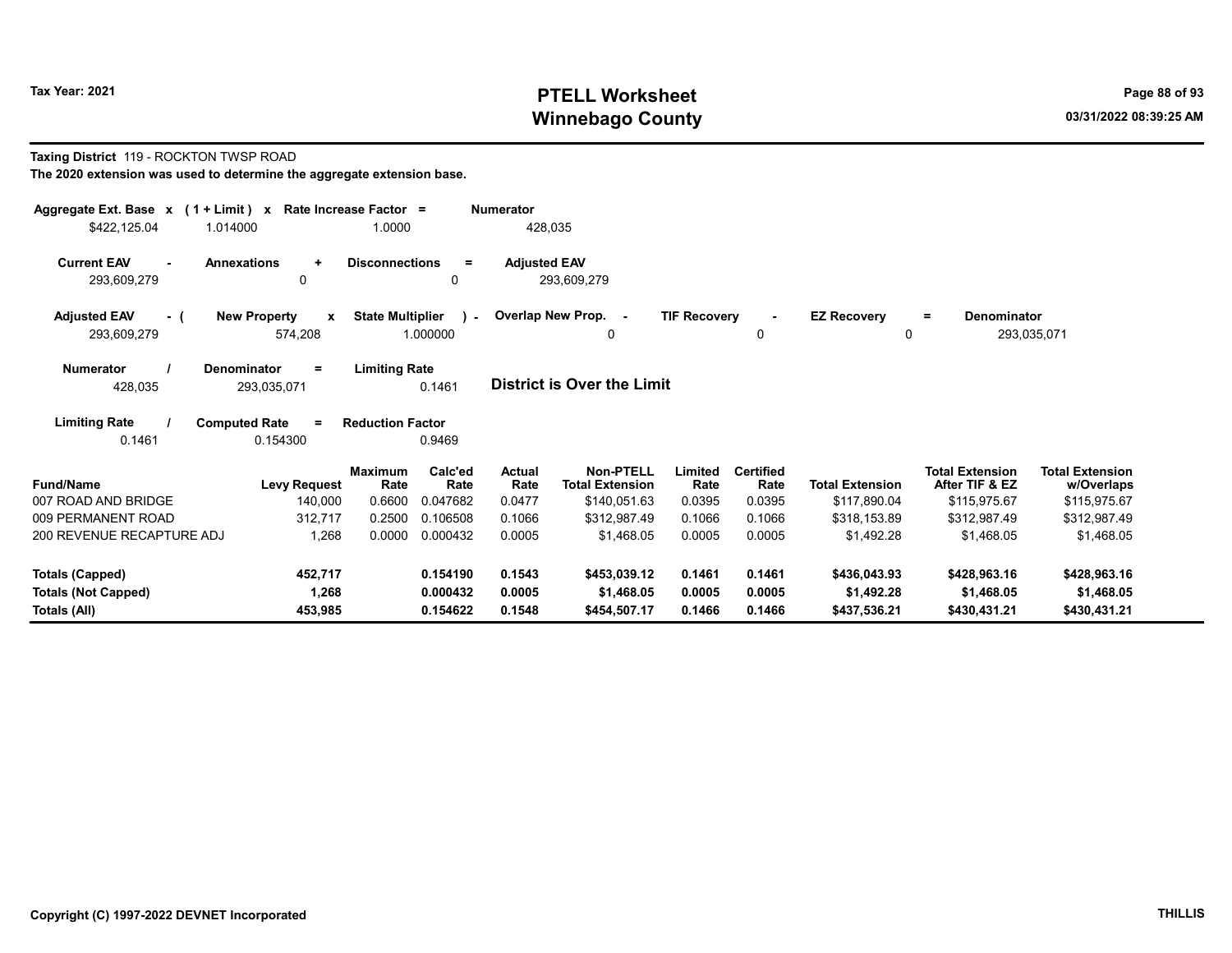# Tax Year: 2021 **PTELL Worksheet** Page 89 of 93 Winnebago County and the county of the county of the county of the county of the county of the county of the county of the county of the county of the county of the county of the county of the county of the county of the c

#### Taxing District 120 - ROSCOE TWSP ROAD

|                                    |     | Aggregate Ext. Base $x$ (1 + Limit) $x$ Rate Increase Factor = |                                     |        | <b>Numerator</b>                   |                     |             |                    |          |                                   |
|------------------------------------|-----|----------------------------------------------------------------|-------------------------------------|--------|------------------------------------|---------------------|-------------|--------------------|----------|-----------------------------------|
| \$810,845.53                       |     | 1.014000                                                       | 1.0000                              |        | 822,197                            |                     |             |                    |          |                                   |
| <b>Current EAV</b><br>521,255,469  | н.  | <b>Annexations</b><br>÷<br>0                                   | <b>Disconnections</b><br>0          | $=$    | <b>Adjusted EAV</b><br>521,255,469 |                     |             |                    |          |                                   |
| <b>Adjusted EAV</b><br>521,255,469 | - 1 | <b>New Property</b><br>$\mathbf{x}$<br>3.353.079               | <b>State Multiplier</b><br>1.000000 | $\sim$ | Overlap New Prop.<br>۰.<br>0       | <b>TIF Recovery</b> | $\sim$<br>0 | <b>EZ Recovery</b> | $\equiv$ | <b>Denominator</b><br>517,902,390 |
| <b>Numerator</b>                   |     | $=$<br><b>Denominator</b>                                      | <b>Limiting Rate</b>                |        | _                                  |                     |             |                    |          |                                   |

| 822.197 | 517.902.390 | 0.1588 | District is Within the Limit |
|---------|-------------|--------|------------------------------|
|         |             |        |                              |

| <b>Fund/Name</b>           | <b>Levy Request</b> | <b>Maximum</b><br>Rate | Calc'ed<br>Rate | Actual<br>Rate | Non-PTELL<br><b>Total Extension</b> | ∟imited<br>Rate | <b>Certified</b><br>Rate | <b>Total Extension</b> | <b>Total Extension</b><br>After TIF & EZ | <b>Total Extension</b><br>w/Overlaps |
|----------------------------|---------------------|------------------------|-----------------|----------------|-------------------------------------|-----------------|--------------------------|------------------------|------------------------------------------|--------------------------------------|
| 007 ROAD AND BRIDGE        | 81.880              | 0.6600                 | 0.015708        | 0.0158         | \$82,358.36                         | 0.0158          | 0.0158                   | \$82,531.88            | \$82,358.36                              | \$82,358.36                          |
| 008 BRIDGE CONST W/ COUNTY | 7,320               | 0.2500                 | 0.001404        | 0.0015         | \$7.818.83                          | 0.0015          | 0.0015                   | \$7.835.30             | \$7.818.83                               | \$7.818.83                           |
| 009 PERMANENT ROAD         | 720.800             | 0.2500                 | 0.138282        | 0.1383         | \$720.896.31                        | 0.1383          | 0.1383                   | \$722.415.10           | \$720.896.31                             | \$720,896.31                         |
| 200 REVENUE RECAPTURE ADJ  | 2.935               | 0.0000                 | 0.000563        | 0.0006         | \$3.127.53                          | 0.0006          | 0.0006                   | \$3.134.12             | \$3.127.53                               | \$3,127.53                           |
| Totals (Capped)            | 810.000             |                        | 0.155394        | 0.1556         | \$811.073.50                        | 0.1556          | 0.1556                   | \$812,782.28           | \$811,073.50                             | \$811,073.50                         |
| <b>Totals (Not Capped)</b> | 2.935               |                        | 0.000563        | 0.0006         | \$3,127.53                          | 0.0006          | 0.0006                   | \$3,134,12             | \$3,127.53                               | \$3,127.53                           |
| Totals (All)               | 812.935             |                        | 0.155957        | 0.1562         | \$814,201.03                        | 0.1562          | 0.1562                   | \$815,916.41           | \$814,201.03                             | \$814.201.03                         |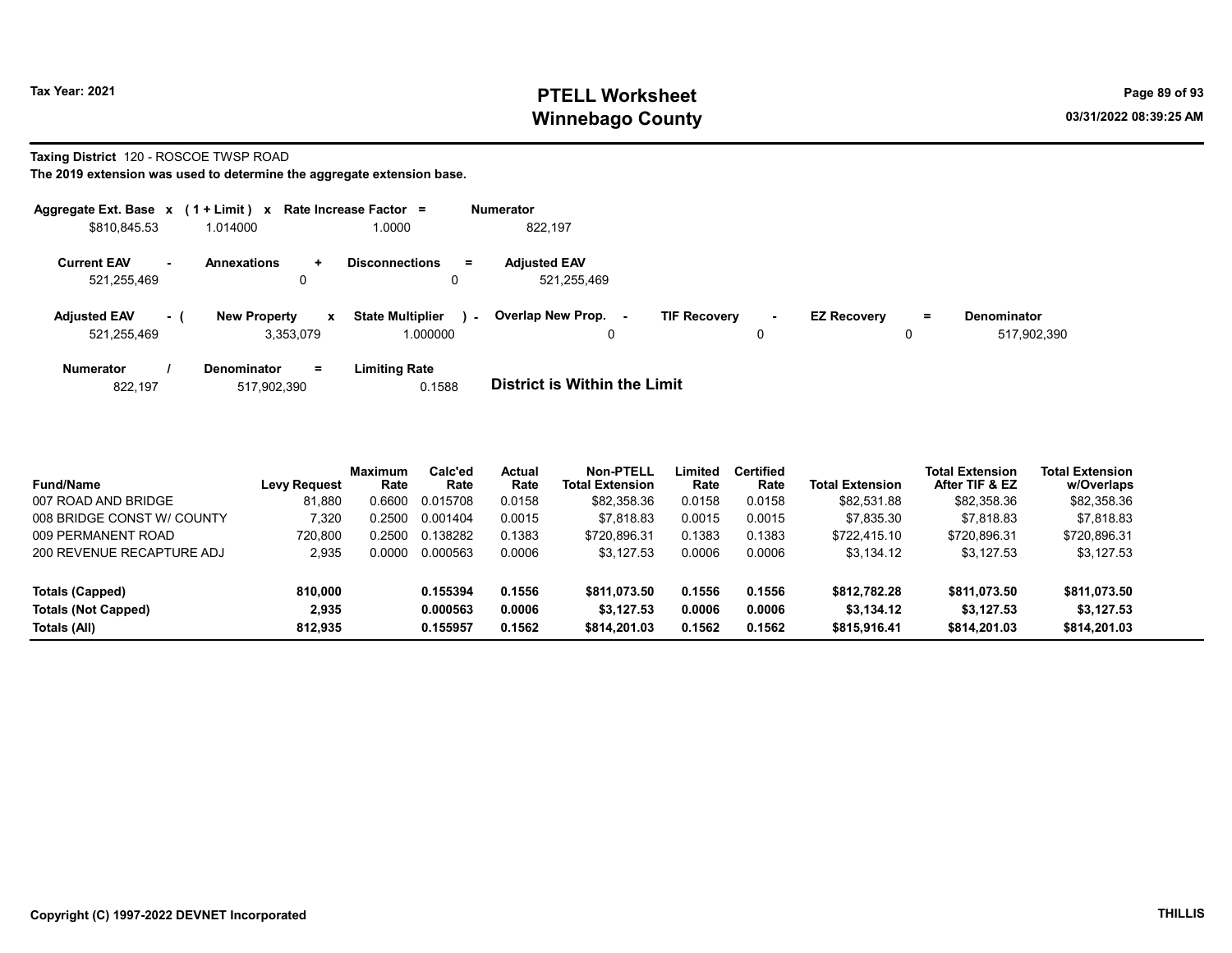# Tax Year: 2021 **PTELL Worksheet** Page 90 of 93 Winnebago County and the County of the County of the County of the County of the County of the County of the County of the County of the County of the County of the County of the County of the County of the County of the C

#### Taxing District 121 - SEWARD TWSP ROAD

| Aggregate Ext. Base $x$ (1 + Limit) $x$                                                                                         | Rate Increase Factor =              |                         |                 | <b>Numerator</b>      |                                            |                     |                          |                        |                                          |                                      |
|---------------------------------------------------------------------------------------------------------------------------------|-------------------------------------|-------------------------|-----------------|-----------------------|--------------------------------------------|---------------------|--------------------------|------------------------|------------------------------------------|--------------------------------------|
| \$115,623.72<br>1.014000                                                                                                        |                                     | 1.0000                  |                 | 117,242               |                                            |                     |                          |                        |                                          |                                      |
| <b>Annexations</b><br><b>Current EAV</b><br>$\sim$<br>29,795,882                                                                | $\ddot{}$<br>0                      | <b>Disconnections</b>   | $=$<br>0        | <b>Adjusted EAV</b>   | 29,795,882                                 |                     |                          |                        |                                          |                                      |
| <b>Adjusted EAV</b><br>- (                                                                                                      | <b>New Property</b><br>$\mathbf{x}$ | <b>State Multiplier</b> | $\lambda$ -     |                       | Overlap New Prop. -                        | <b>TIF Recovery</b> |                          | <b>EZ Recovery</b>     | Denominator<br>Ξ.                        |                                      |
| 29,795,882                                                                                                                      | 88,130                              |                         | 1.000000        |                       |                                            |                     | 0                        | 0                      |                                          | 29,707,752                           |
| <b>Limiting Rate</b><br><b>Numerator</b><br>Denominator<br>$=$<br>District is Over the Limit<br>117,242<br>0.3947<br>29,707,752 |                                     |                         |                 |                       |                                            |                     |                          |                        |                                          |                                      |
| <b>Limiting Rate</b><br><b>Computed Rate</b><br>0.3947                                                                          | $\equiv$<br>0.396300                | <b>Reduction Factor</b> | 0.9960          |                       |                                            |                     |                          |                        |                                          |                                      |
| <b>Fund/Name</b>                                                                                                                | <b>Levy Request</b>                 | <b>Maximum</b><br>Rate  | Calc'ed<br>Rate | <b>Actual</b><br>Rate | <b>Non-PTELL</b><br><b>Total Extension</b> | Limited<br>Rate     | <b>Certified</b><br>Rate | <b>Total Extension</b> | <b>Total Extension</b><br>After TIF & EZ | <b>Total Extension</b><br>w/Overlaps |
| 007 ROAD AND BRIDGE                                                                                                             | 49,900                              | 0.6600                  | 0.167473        | 0.1675                | \$49,908.10                                | 0.1666              | 0.1666                   | \$49,639.94            | \$49,639.94                              | \$49,639.94                          |
| 008 BRIDGE CONST W/ COUNTY                                                                                                      | 2,475                               | 0.2500                  | 0.008307        | 0.0084                | \$2,502.85                                 | 0.0084              | 0.0084                   | \$2,502.85             | \$2,502.85                               | \$2,502.85                           |
| 009 PERMANENT ROAD                                                                                                              | 50,500                              | 0.2500                  | 0.169487        | 0.1695                | \$50,504.02                                | 0.1689              | 0.1689                   | \$50.325.24            | \$50,325.24                              | \$50,325.24                          |
| 010 EQUIPMENT AND BUILDING                                                                                                      | 11,900                              | 0.1000                  | 0.039938        | 0.0400                | \$11.918.35                                | 0.0399              | 0.0399                   | \$11.888.56            | \$11.888.56                              | \$11,888.56                          |
| 047 SOCIAL SECURITY                                                                                                             | 3,225                               | 0.0000                  | 0.010824        | 0.0109                | \$3.247.75                                 | 0.0109              | 0.0109                   | \$3.247.75             | \$3.247.75                               | \$3,247.75                           |
| 200 REVENUE RECAPTURE ADJ                                                                                                       | 215                                 |                         | 0.0000 0.000722 | 0.0008                | \$238.37                                   | 0.0008              | 0.0008                   | \$238.37               | \$238.37                                 | \$238.37                             |
| Totals (Capped)                                                                                                                 | 118,000                             |                         | 0.396029        | 0.3963                | \$118,081.07                               | 0.3947              | 0.3947                   | \$117,604.35           | \$117,604.34                             | \$117,604.34                         |
| <b>Totals (Not Capped)</b>                                                                                                      | 215                                 |                         | 0.000722        | 0.0008                | \$238.37                                   | 0.0008              | 0.0008                   | \$238.37               | \$238.37                                 | \$238.37                             |
| Totals (All)                                                                                                                    | 118,215                             |                         | 0.396751        | 0.3971                | \$118,319.44                               | 0.3955              | 0.3955                   | \$117,842.71           | \$117,842.71                             | \$117,842.71                         |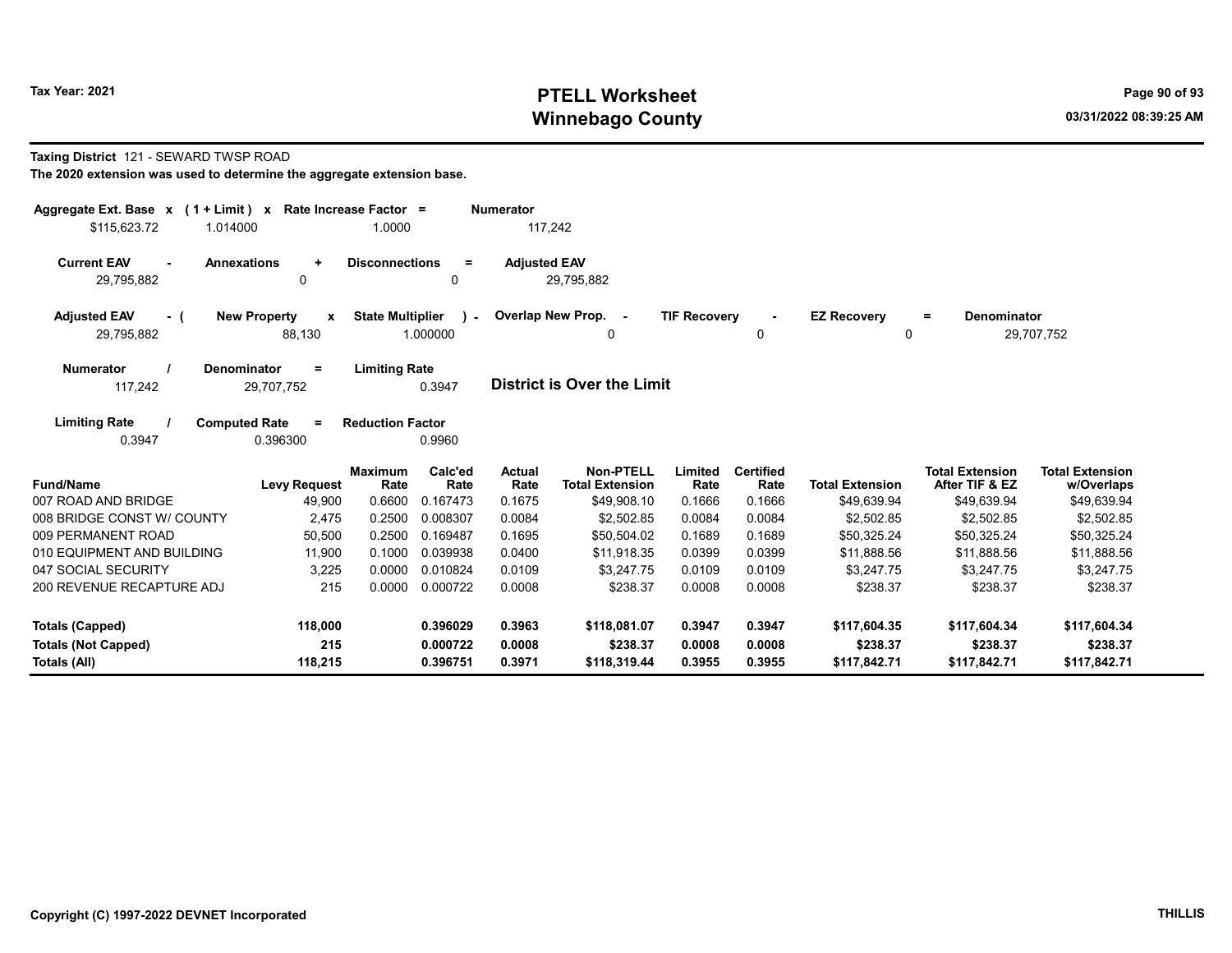# Tax Year: 2021 **PTELL Worksheet** Page 91 of 93 Winnebago County and the county of the county of the county of the county of the county of the county of the county of the county of the county of the county of the county of the county of the county of the county of the c

#### Taxing District 122 - SHIRLAND TWSP ROAD The 2020 extension was used to determine the aggregate extension base.

| Aggregate Ext. Base x (1 + Limit) x<br>\$28,679.76<br>1.014000 | Rate Increase Factor =<br>1.0000                                          |                      | <b>Numerator</b><br>29,081 |                                            |                     |                          |                         |                                          |                                      |
|----------------------------------------------------------------|---------------------------------------------------------------------------|----------------------|----------------------------|--------------------------------------------|---------------------|--------------------------|-------------------------|------------------------------------------|--------------------------------------|
| <b>Current EAV</b><br><b>Annexations</b><br>26,571,930         | <b>Disconnections</b><br>$\ddot{}$<br>$\mathbf{0}$                        | $\equiv$<br>0        | <b>Adjusted EAV</b>        | 26,571,930                                 |                     |                          |                         |                                          |                                      |
| <b>Adjusted EAV</b><br>- (<br>26,571,930                       | <b>State Multiplier</b><br><b>New Property</b><br>$\mathbf{x}$<br>119,739 | $\sim$<br>1.000000   |                            | Overlap New Prop. -<br>0                   | <b>TIF Recovery</b> | 0                        | <b>EZ Recovery</b><br>0 | <b>Denominator</b><br>$\equiv$           | 26,452,191                           |
| <b>Numerator</b><br><b>Denominator</b><br>29,081               | <b>Limiting Rate</b><br>$=$<br>26,452,191                                 | 0.1100               |                            | District is Over the Limit                 |                     |                          |                         |                                          |                                      |
| <b>Limiting Rate</b><br><b>Computed Rate</b><br>0.1100         | <b>Reduction Factor</b><br>$\equiv$<br>0.113400                           | 0.9700               |                            |                                            |                     |                          |                         |                                          |                                      |
| <b>Fund/Name</b>                                               | <b>Maximum</b><br>Rate<br><b>Levy Request</b>                             | Calc'ed<br>Rate      | Actual<br>Rate             | <b>Non-PTELL</b><br><b>Total Extension</b> | Limited<br>Rate     | <b>Certified</b><br>Rate | <b>Total Extension</b>  | <b>Total Extension</b><br>After TIF & EZ | <b>Total Extension</b><br>w/Overlaps |
| 007 ROAD AND BRIDGE                                            | 0.6600<br>30,113                                                          | 0.113326             | 0.1134                     | \$30,132.57                                | 0.1100              | 0.1100                   | \$29,229.12             | \$29,229.12                              | \$29,229.12                          |
| 008 BRIDGE CONST W/ COUNTY                                     | 0.2500<br>0                                                               | 0.000000             | 0.0000                     | \$0.00                                     | 0.0000              | 0.0000                   | \$0.00                  | \$0.00                                   | \$0.00                               |
| 009 PERMANENT ROAD                                             | 0.0000<br>$\Omega$                                                        | 0.000000             | 0.0000                     | \$0.00                                     | 0.0000              | 0.0000                   | \$0.00                  | \$0.00                                   | \$0.00                               |
| 200 REVENUE RECAPTURE ADJ                                      | 41<br>0.0000                                                              | 0.000154             | 0.0002                     | \$53.14                                    | 0.0002              | 0.0002                   | \$53.14                 | \$53.14                                  | \$53.14                              |
| <b>Totals (Capped)</b>                                         | 30,113                                                                    | 0.113326             | 0.1134                     | \$30.132.57                                | 0.1100              | 0.1100                   | \$29.229.12             | \$29.229.12                              | \$29,229.12                          |
| <b>Totals (Not Capped)</b><br><b>Totals (All)</b>              | 41<br>30,154                                                              | 0.000154<br>0.113480 | 0.0002<br>0.1136           | \$53.14<br>\$30,185.71                     | 0.0002<br>0.1102    | 0.0002<br>0.1102         | \$53.14<br>\$29,282.27  | \$53.14<br>\$29,282.26                   | \$53.14<br>\$29,282.26               |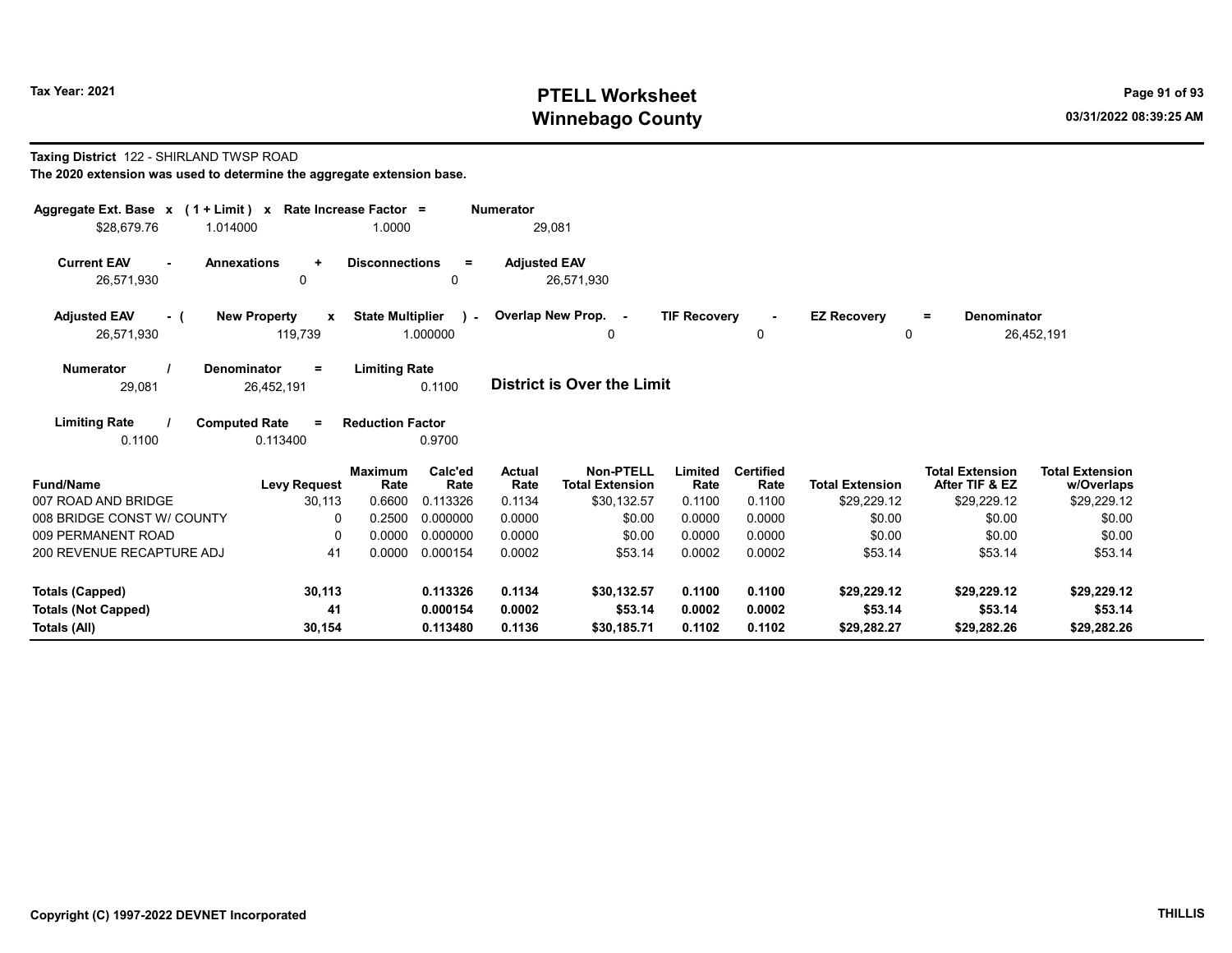Taxing District 123 - WINNEBAGO TWSP ROAD

# Tax Year: 2021 201 Winnebago County and the county of the county of the county of the county of the county of the county of the county of the county of the county of the county of the county of the county of the county of the county of the c

w/Overlaps

#### The 2020 extension was used to determine the aggregate extension base. Aggregate Ext. Base x ( 1 + Limit ) x Rate Increase Factor = Numerator \$197,577.19 1.014000 1.0000 200,343 Current EAV - Annexations + Disconnections = Adjusted EAV 111,484,581 0 0 111,484,581 Adjusted EAV - ( New Property x State Multiplier 111,484,581 266,668 1.000000 Numerator / Denominator = Limiting Rate District is Over the Limit Limiting Rate / Computed Rate = 200,343 111,217,913 0.1802 0.1802 0.186000 Reduction Factor 0.9688 Fund/Name **Example 2 Levy Request** Rate Rate Rate Total Extension Rate Limited Total Extension After TIF & EZ Total Extension Rate Total Extension Total Extension Maximum Calc'ed Actual **Rate** Calc'ed Rate Non-PTELL Limited Certified 007 ROAD AND BRIDGE 49.859 0.6600 0.044723 0.0448 \$49.945.09 0.0433 0.0433 \$48.272.82 \$48.272.82 \$48.272.82 009 PERMANENT ROAD 157,399 0.2500 0.141185 0.1412 \$157,416.23 0.1369 0.1369 \$152,622.39 \$152,622.39 \$152,622.39 200 REVENUE RECAPTURE ADJ 749 0.0000 0.000672 0.0007 \$780.39 0.0007 0.0007 \$780.39 \$780.39 \$780.39 Totals (Capped) 207,258 0.185908 0.1860 \$207,361.32 0.1802 0.1802 \$200,895.21 \$200,895.21 \$200,895.21 Totals (Not Capped) 749 0.000672 0.0007 \$780.39 0.0007 0.0007 \$780.39 \$780.39 \$780.39 0 Overlap New Prop. - TIF Recovery - EZ Recovery 0 0 = Denominator 111,217,913  $\lambda$  -

Totals (All) 208,007 0.186580 0.1867 \$208,141.71 0.1809 0.1809 \$201,675.61 \$201,675.60 \$201,675.60

Copyright (C) 1997-2022 DEVNET Incorporated THILLIS